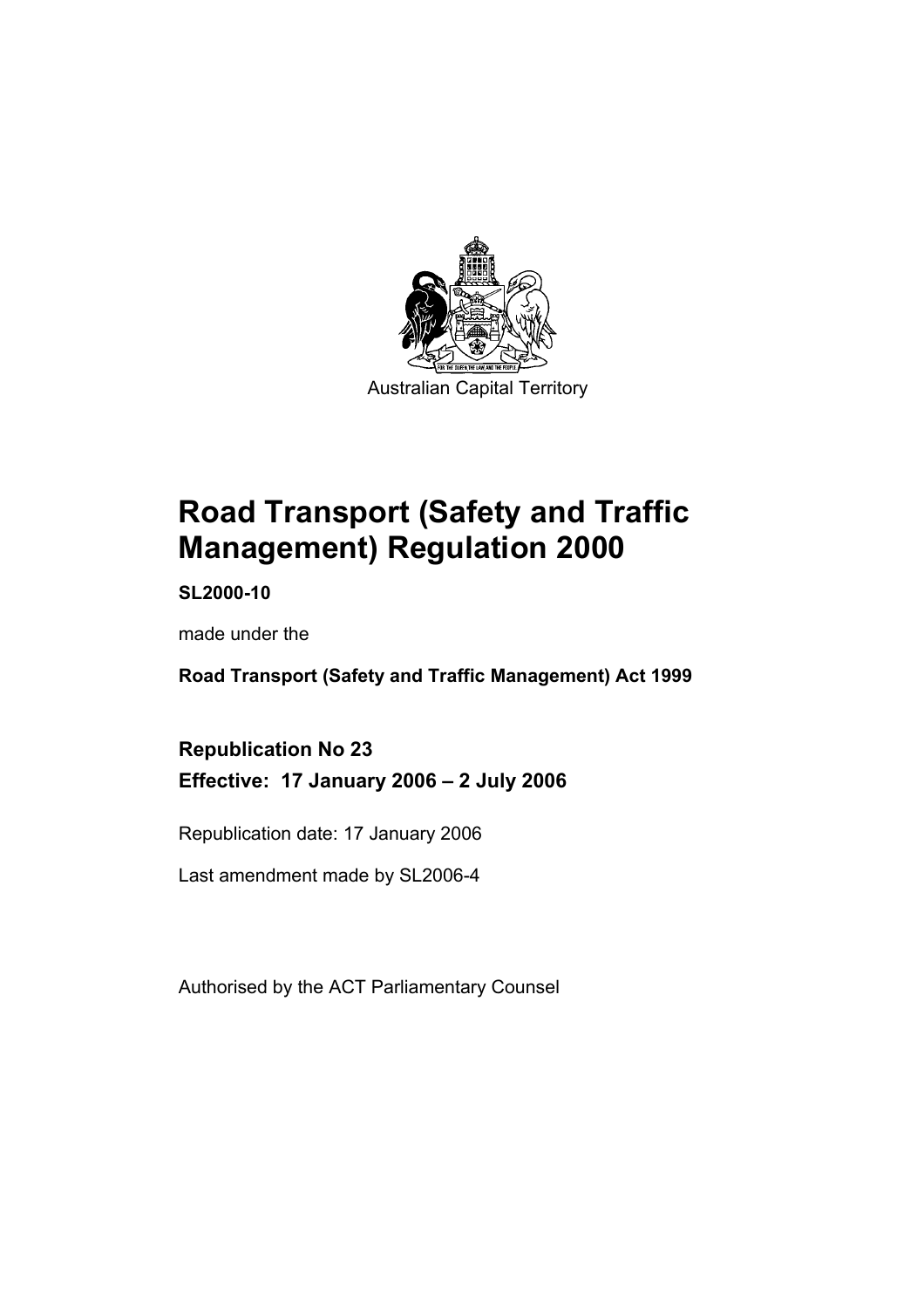#### **About this republication**

#### **The republished law**

This is a republication of the *Road Transport (Safety and Traffic Management) Regulation 2000*, made under the *Road Transport (Safety and Traffic Management) Act 1999* (including any amendment made under the *Legislation Act 2001*, part 11.3 (Editorial changes)) as in force on 17 January 2006*.* It also includes any amendment, repeal or expiry affecting the republished law to 17 January 2006.

The legislation history and amendment history of the republished law are set out in endnotes 3 and 4.

#### **Kinds of republications**

The Parliamentary Counsel's Office prepares 2 kinds of republications of ACT laws (see the ACT legislation register at www.legislation.act.gov.au):

- authorised republications to which the *Legislation Act 2001* applies
- unauthorised republications.

The status of this republication appears on the bottom of each page.

#### **Editorial changes**

The *Legislation Act 2001*, part 11.3 authorises the Parliamentary Counsel to make editorial amendments and other changes of a formal nature when preparing a law for republication. Editorial changes do not change the effect of the law, but have effect as if they had been made by an Act commencing on the republication date (see *Legislation Act 2001*, s 115 and s 117). The changes are made if the Parliamentary Counsel considers they are desirable to bring the law into line, or more closely into line, with current legislative drafting practice.

This republication does not include amendments made under part 11.3 (see endnote 1).

#### **Uncommenced provisions and amendments**

If a provision of the republished law has not commenced or is affected by an uncommenced amendment, the symbol  $\mathbf{U}$  appears immediately before the provision heading. The text of the uncommenced provision or amendment appears only in the last endnote.

#### **Modifications**

If a provision of the republished law is affected by a current modification, the symbol  $\mathbf{M}$ appears immediately before the provision heading. The text of the modifying provision appears in the endnotes. For the legal status of modifications, see *Legislation Act 2001*, section 95.

#### **Penalties**

The value of a penalty unit for an offence against this republished law at the republication date is—

- (a) if the person charged is an individual—\$100; or
- (b) if the person charged is a corporation—\$500.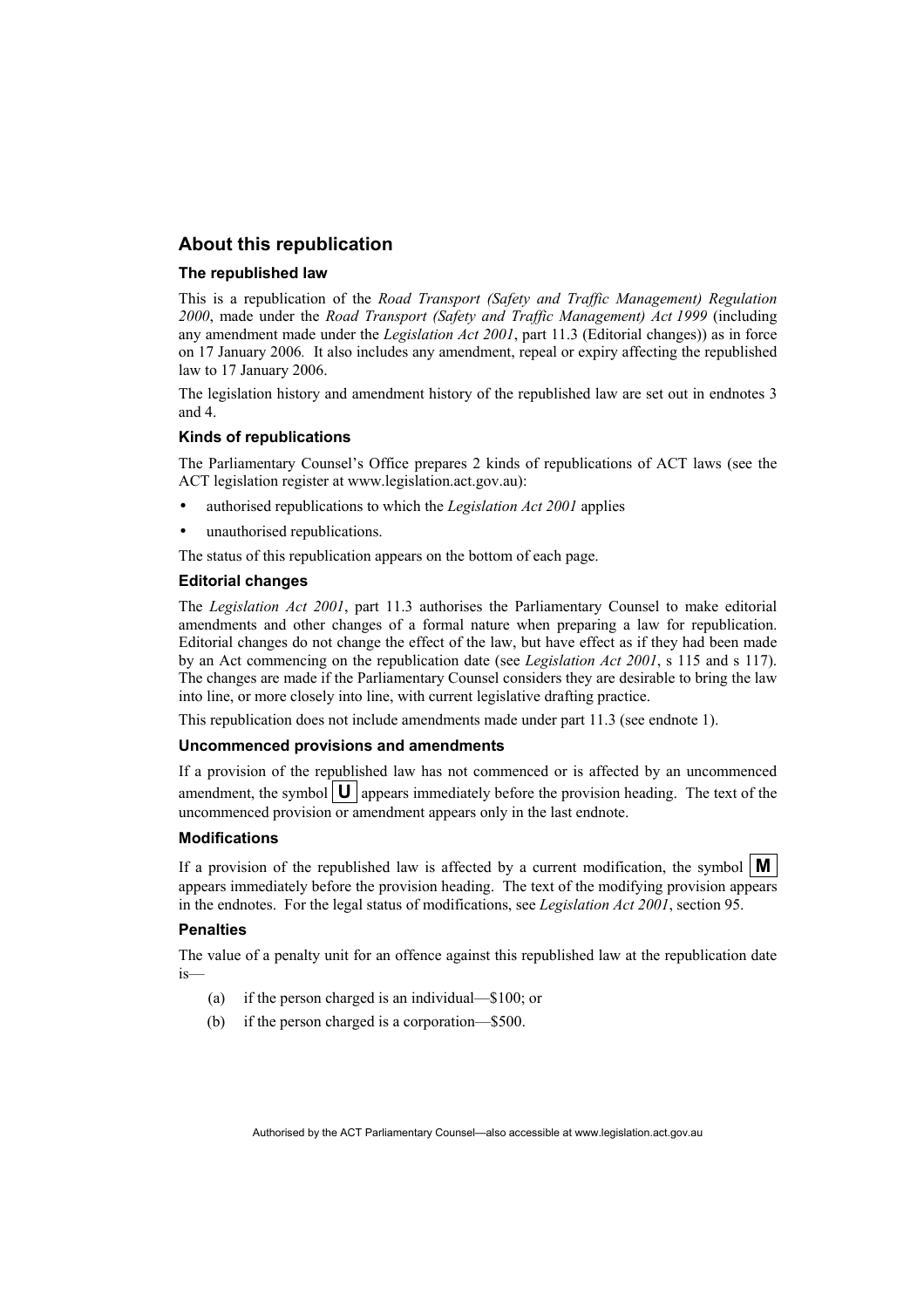

# **Road Transport (Safety and Traffic Management) Regulation 2000**

made under the

**Road Transport (Safety and Traffic Management) Act 1999** 

# **Contents**

Page

| <b>Chapter 1</b>            | <b>Preliminary</b>                                                |            |
|-----------------------------|-------------------------------------------------------------------|------------|
|                             | Name of regulation                                                | 2          |
| 2                           | Dictionary                                                        | 2          |
| 3                           | Dictionary—application to Australian Road Rules                   | 2          |
| 3A                          | Road includes road related area                                   | 2          |
| 3B                          | Meaning of park and stop                                          | 3          |
| 4                           | <b>Notes</b>                                                      | 3          |
| 4A                          | Offences against regulation-application of Criminal Code etc      | 3          |
| 4B                          | Offences against regulation are strict liability offences         | 4          |
| R <sub>23</sub><br>17/01/06 | Road Transport (Safety and Traffic Management)<br>Regulation 2000 | contents 1 |
|                             | Effective: 17/01/06-02/07/06                                      |            |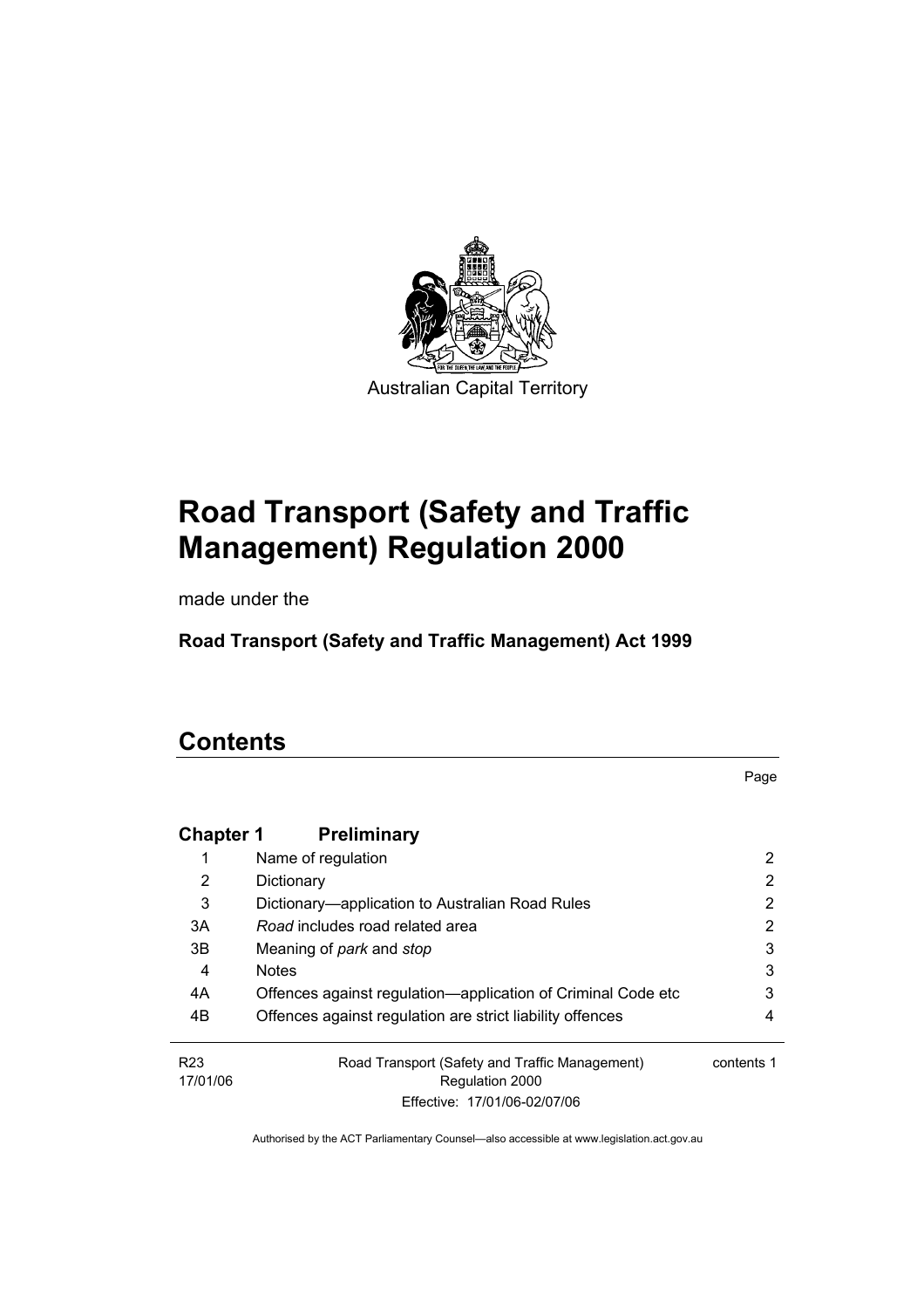| 4C               | General defence of accident or reasonable effort                                     | Page<br>4 |
|------------------|--------------------------------------------------------------------------------------|-----------|
| <b>Chapter 2</b> | <b>Australian Road Rules</b>                                                         |           |
| <b>Part 2.1</b>  | <b>Incorporation into ACT law</b>                                                    |           |
| 5                | What are the Australian Road Rules                                                   | 5         |
| 6                | Incorporation of Australian Road Rules into ACT law                                  | 5         |
| <b>Part 2.2</b>  | How the Australian Road Rules are incorporated                                       |           |
| Division 2.2.1   | General                                                                              |           |
| 7                | References to another law of this jurisdiction etc                                   | 9         |
| Division 2.2.2   | <b>Other provisions for the Australian Road Rules</b>                                |           |
| 8                | ARR r 10 (2)-penalties for offences                                                  | 9         |
| 9                | ARR r 95-emergency stopping lane only signs                                          | 10        |
| 10               | ARR r 104-no truck signs                                                             | 10        |
| 11               | ARR r 151 (3) (b)—riding a motorbike or bicycle alongside more than 1<br>other rider | 10        |
| 12               | ARR r 158 (2) (c)-other vehicles permitted to travel in bus lanes                    | 10        |
| 12A              | ARR r 170 (1)—driver not to stop in intersection unless permitted                    | 11        |
| 13               | ARR r 179 (1) (c)—stopping in a loading zone—goods and permit<br>vehicles            | 11        |
| 13A              | ARR r 179 (1) (c) and (2) (c)—stopping in loading zone—taxis                         | 11        |
| 14               | ARR r 199 (2)—stopping near postbox                                                  | 12        |
| 15               | ARR r 206 (2) (b), (c)—time extension for people with disabilities permit 13         |           |
| 16               | ARR r 207 (2) (a)—fees for parking in pay parking spaces                             | 13        |
| 16A              | ARR r 213 (5)—making a motor vehicle secure—exception                                | 13        |
| 17               | ARR r 215 (4)-lights required to be fitted to a vehicle                              | 14        |
| 18               | ARR r 216 (3)—towing a vehicle at night or in hazardous weather<br>conditions        | 14        |
| 19               | ARR r 220 (3)—using lights on vehicles that are stopped                              | 14        |
| 20               | ARR r 221 (f)—using hazard warning lights on buses carrying children                 | 14        |
| 21               | ARR r 222—using warning lights on buses carrying children                            | 15        |
| 22               | ARR r 225-use of radar detectors                                                     | 15        |
|                  |                                                                                      |           |

| contents : |  |  |
|------------|--|--|
|            |  |  |

2 Road Transport (Safety and Traffic Management) Regulation 2000 Effective: 17/01/06-02/07/06

R23 17/01/06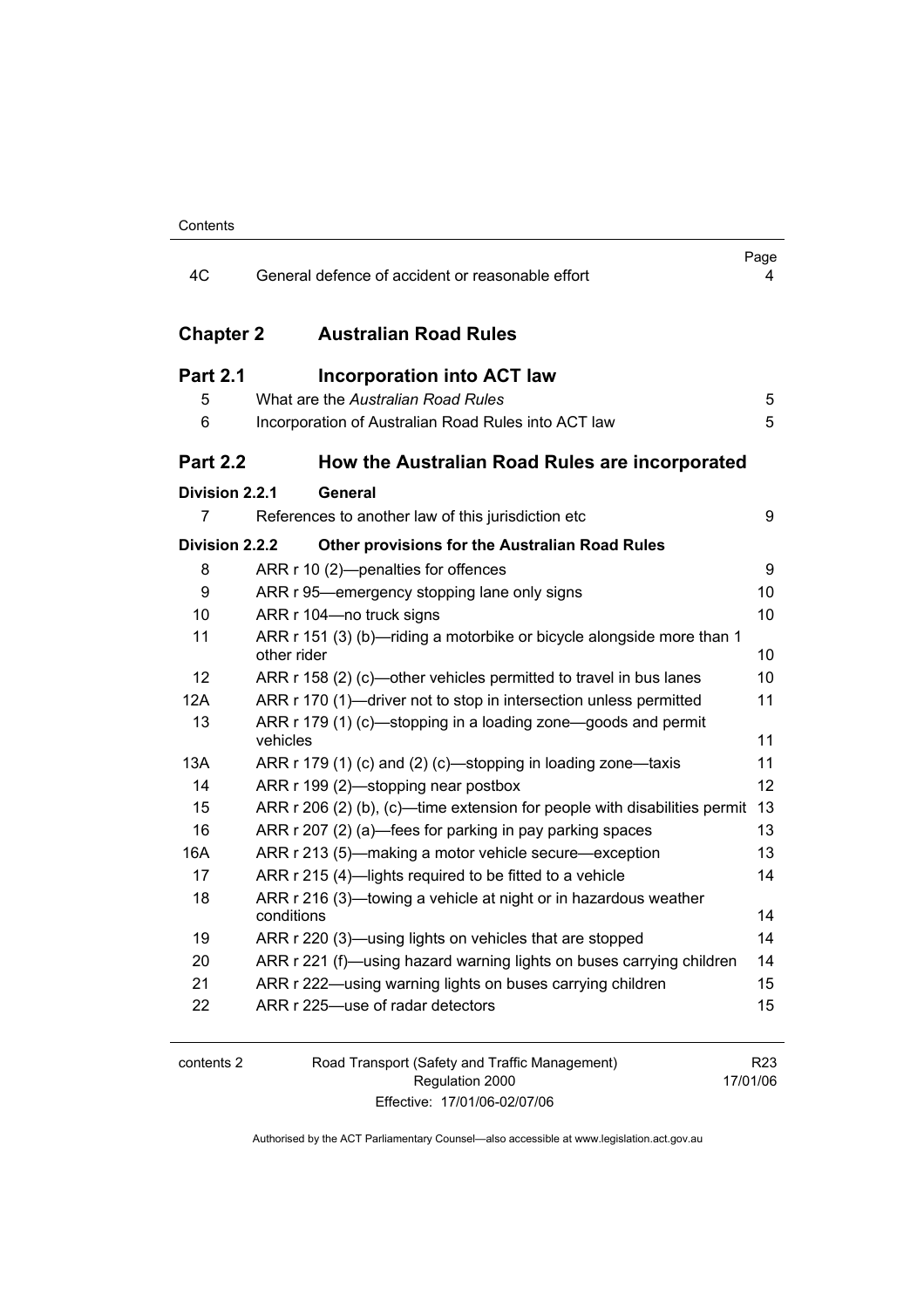| 22A             |                  | ARR r 236 (6)—hitchhiking, roadside commerce etc permitted          | Page<br>15 |
|-----------------|------------------|---------------------------------------------------------------------|------------|
| 23              | on certain roads | ARR r 240 (2)—wheeled recreational devices and toys not to be used  | 16         |
| 23B             | old              | ARR r 266 (3) (b)—wearing of seatbelts by passengers under 16 years | 16         |
| 24              |                  | ARR r 266 (7)—wearing of seatbelts by passengers under 16 years old | 17         |
| 25              |                  | ARR r 267 (3)—certificates of exemption from wearing seatbelts      | 17         |
| 26              |                  | ARR r 270 (3)-wearing motorbike helmets                             | 18         |
| 27              |                  | ARR r 271 (6)-riding on motorbikes                                  | 18         |
| 27A             |                  | ARR r 280 (2) (a)—other vehicles to which B light rules apply       | 18         |
| 28              |                  | ARR r 287 (3) (e), (4)—duties of participants in crashes            | 19         |
| 29              |                  | ARR r 289 (1) (g)-driving on nature strip                           | 19         |
| 30              |                  | ARR r 298-driving with a person in or on trailer                    | 20         |
| 31              |                  | ARR r 310 (3), (4)-exemption for road workers etc                   | 21         |
| 32              |                  | ARR r 313-postal workers                                            | 21         |
| 33              |                  | ARR dict-definitions for dictionary                                 | 22         |
| <b>Part 2.3</b> |                  | <b>Additional ACT road rules</b>                                    |            |
| Division 2.3.1  |                  | Noise and other nuisances                                           |            |
| 37              |                  | Making unnecessary engine noise                                     | 25         |
| 38              |                  | Emission of waste oil or grease                                     | 25         |
| Division 2.3.2  |                  | Driver and passenger safety                                         |            |
| 39              |                  | Safety of persons on trailers                                       | 26         |
| 40              |                  | Passengers in sidecars to be seated                                 | 27         |
| Division 2.3.3  |                  | <b>Trailers and towing</b>                                          |            |
| 41              |                  | Number of vehicles that may be drawn                                | 28         |
| 42              |                  |                                                                     |            |
|                 |                  | Towing by vehicles under 4.5t                                       | 29         |
| Division 2.3.4  |                  | <b>Lights on vehicles</b>                                           |            |
| 43              |                  | Lights on motor vehicles generally                                  | 31         |
| Division 2.3.5  |                  | <b>Metered parking</b>                                              |            |
| 44              |                  | Metered parking—parking in spaces                                   | 32         |
| 44A             |                  | Metered parking-parking fees                                        | 33         |

| R <sub>23</sub> | Road Transport (Safety and Traffic Management) | contents 3 |
|-----------------|------------------------------------------------|------------|
| 17/01/06        | Regulation 2000                                |            |
|                 | Effective: 17/01/06-02/07/06                   |            |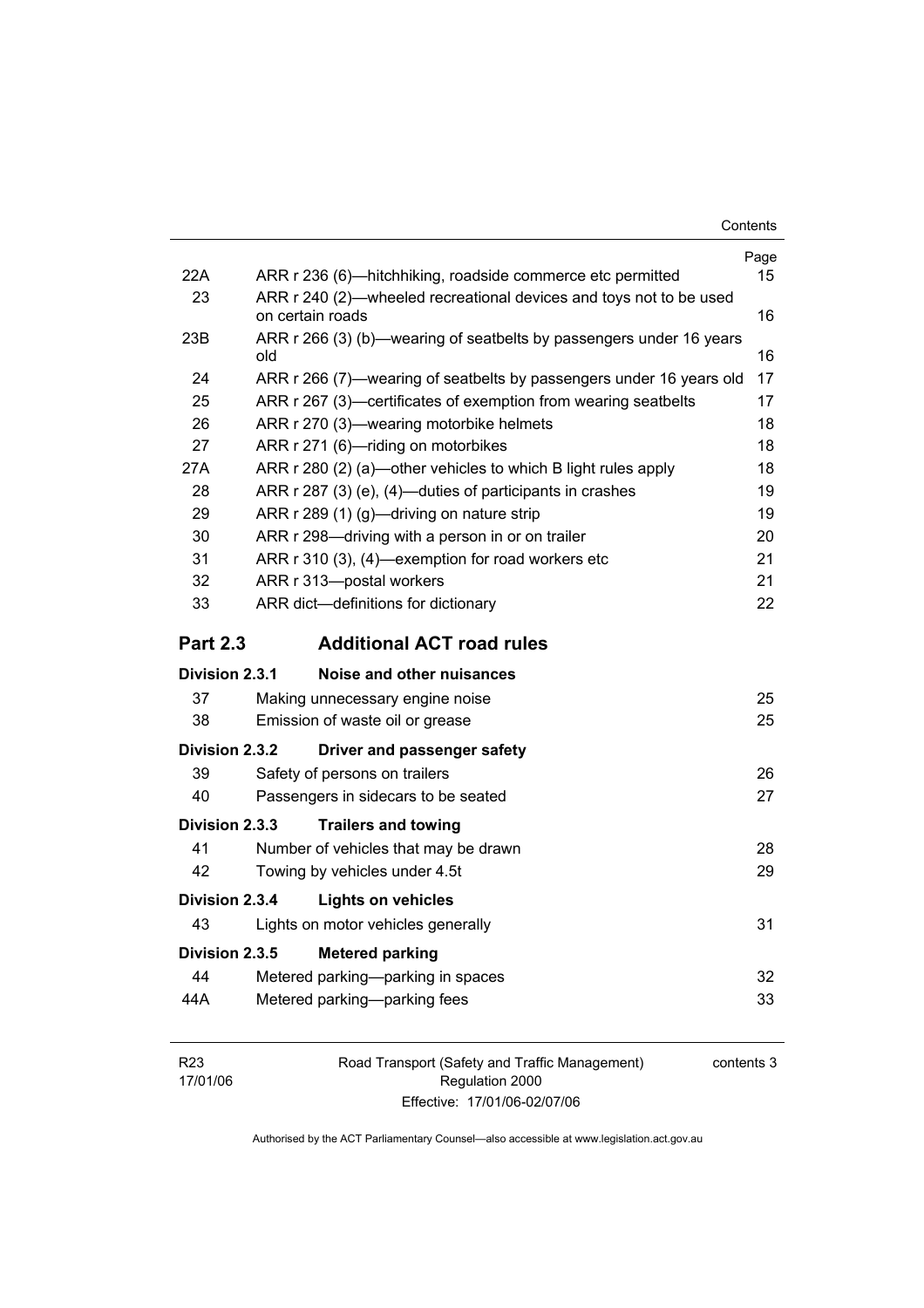|                 |                                                                          | Page            |  |
|-----------------|--------------------------------------------------------------------------|-----------------|--|
| 44B             | Metered parking—maximum length of stay                                   | 33              |  |
| 45              | Metered parking—exceptions to s 44A and s 44B                            | 34              |  |
| 46              | Temporary closure of metered parking spaces                              | 35              |  |
| 47              | Misuse of parking meters                                                 |                 |  |
| 48              | Interfering with parking meters etc                                      | 36              |  |
| Division 2.3.6  | <b>Ticket parking</b>                                                    |                 |  |
| 49              | Ticket parking-parking in spaces                                         | 36              |  |
| 49A             | Ticket parking-display of tickets                                        | 37              |  |
| 49B             | Ticket parking—maximum length of stay                                    | 39              |  |
| 50              | Ticket parking—exceptions to s 49A and s 49B                             | 39              |  |
| 51              | Temporary closure of ticket parking spaces and areas                     | 40              |  |
| 52              | Use of false or damaged parking tickets etc                              | 41              |  |
| 53              | Misuse of parking ticket machines                                        | 42              |  |
| 54              | Interfering with parking ticket machines etc                             | 42              |  |
| 55              | Interfering with parking tickets                                         | 42              |  |
| Division 2.3.7  | Other ACT road rules about stopping and parking                          |                 |  |
| 56              | Unauthorised use of parking permits and mobility parking scheme          |                 |  |
|                 | authorities                                                              | 43              |  |
| 56A             | Interfering with parking permits and mobility parking scheme authorities | 44              |  |
| 57A             | Stopping public buses in bus zones and at bus stops                      | 44              |  |
| 58              | Stopping in an emergency etc or to comply with another law               | 45              |  |
| Division 2.3.8  | <b>Other ACT road rules</b>                                              |                 |  |
| 59              | Carrying dangerous substances                                            | 47              |  |
| 60              | Interrupting funeral processions etc                                     | 47              |  |
| 61              | Driving on roads closed to traffic                                       | 48              |  |
| 62              | Use of wheeled recreational devices and wheeled toys on roads            | 48              |  |
| <b>Part 2.4</b> | <b>Other provisions</b>                                                  |                 |  |
| 63              | Devices that are prescribed traffic control devices—Act, dict, def       |                 |  |
|                 | prescribed traffic control device                                        | 49              |  |
| 64              | Preventing prescribed traffic control devices being clearly visible      | 49              |  |
| 65              | Use of do not overtake turning vehicle sign                              | 50              |  |
| 66              | Approvals etc by road transport authority                                | 50              |  |
| contents 4      |                                                                          | R <sub>23</sub> |  |
|                 | Road Transport (Safety and Traffic Management)<br>Regulation 2000        | 17/01/06        |  |
|                 | Effective: 17/01/06-02/07/06                                             |                 |  |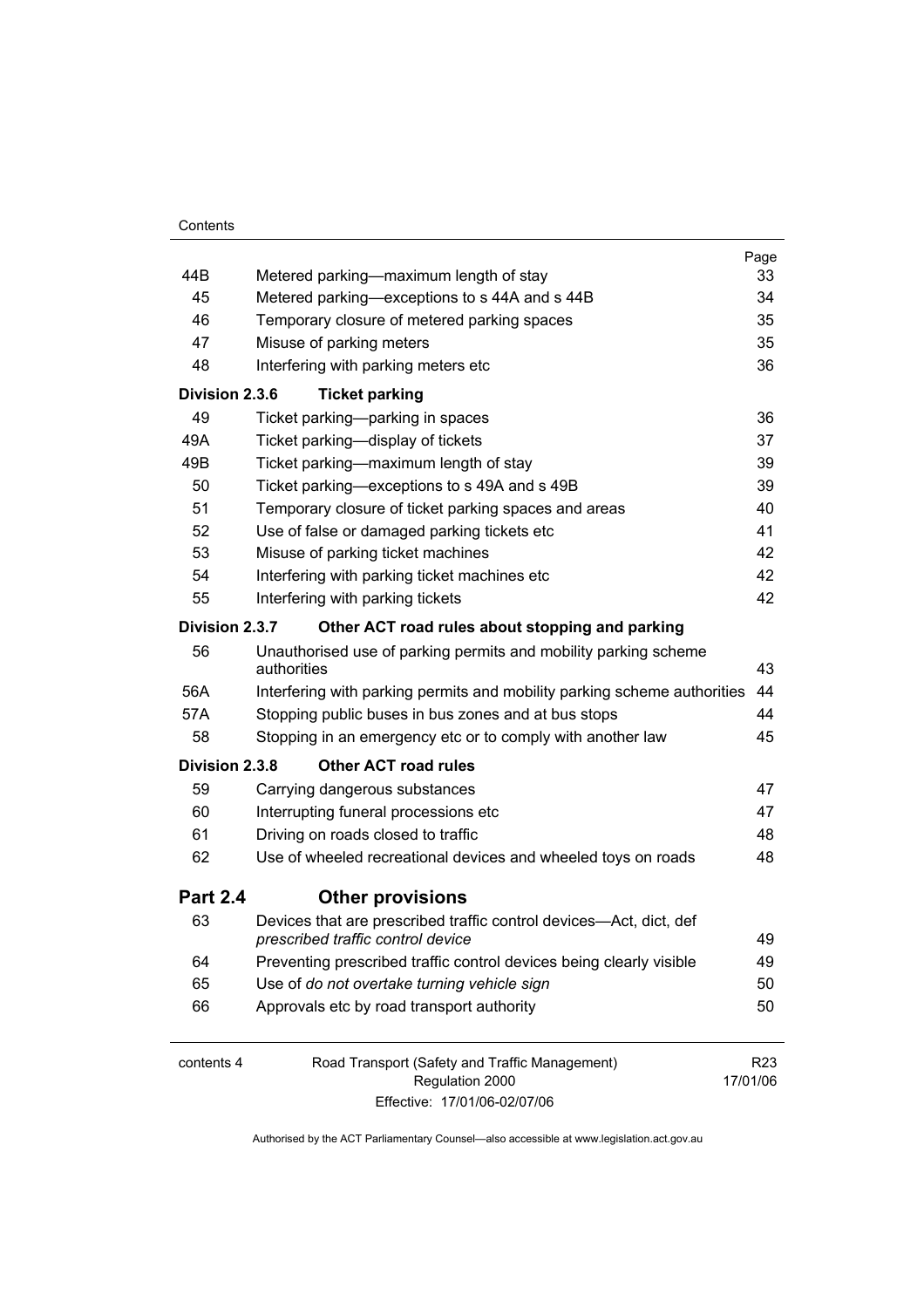|    |                                                                                           | Contents |
|----|-------------------------------------------------------------------------------------------|----------|
|    |                                                                                           | Page     |
| 67 | Exemption from requirement about riding on motorbikes                                     | 51       |
| 68 | Defence of complying with direction of police officer or authorised                       |          |
|    | person                                                                                    | 51       |
| 69 | Exemption for driver of police vehicles                                                   | 51       |
| 70 | Exemption for driver of emergency vehicles                                                | 52       |
| 71 | Stopping and parking exemption for police and emergency vehicles and<br>authorised people | 52       |

# **Chapter 3 Parking**

| <b>Part 3.1</b> |                              | <b>Parking schemes</b>                                                    |    |
|-----------------|------------------------------|---------------------------------------------------------------------------|----|
| Division 3.1.1  |                              | <b>Metered parking schemes</b>                                            |    |
| 72              |                              | Metered parking schemes                                                   | 54 |
| 73              |                              | Metered parking areas                                                     | 54 |
| 74              | Parking meters               |                                                                           | 54 |
| 75              | 55<br>Metered parking spaces |                                                                           |    |
| Division 3.1.2  |                              | <b>Ticket parking schemes</b>                                             |    |
| 75A             |                              | Parking authorities                                                       | 55 |
| 75B             |                              | Parking authority guidelines                                              | 56 |
| 76              |                              | Ticket parking schemes—road transport authority                           | 56 |
| 76A             |                              | Ticket parking schemes—parking authorities                                | 56 |
| 77              |                              | Ticket parking areas                                                      | 57 |
| 78              |                              | Ticket parking spaces                                                     | 57 |
| 79              | <b>Ticket machines</b>       |                                                                           | 57 |
| 80              | Parking tickets              |                                                                           | 58 |
| 81              |                              | Duration of parking tickets                                               | 58 |
| Division 3.1.3  |                              | Heavy vehicle parking                                                     |    |
| 82              |                              | Definitions-div 3.1.3                                                     | 59 |
| 83              |                              | References in div 3.1.3 to land adjoining residential land                | 59 |
| 84              |                              | Vehicle parked partly on residential land                                 | 60 |
| 85              |                              | Parking of certain vehicles on residential land prohibited                | 60 |
| 86              |                              | Parking of certain vehicles on land adjoining residential land prohibited | 61 |

| R <sub>23</sub> | Road Transport (Safety and Traffic Management) | contents 5 |
|-----------------|------------------------------------------------|------------|
| 17/01/06        | Regulation 2000                                |            |
|                 | Effective: 17/01/06-02/07/06                   |            |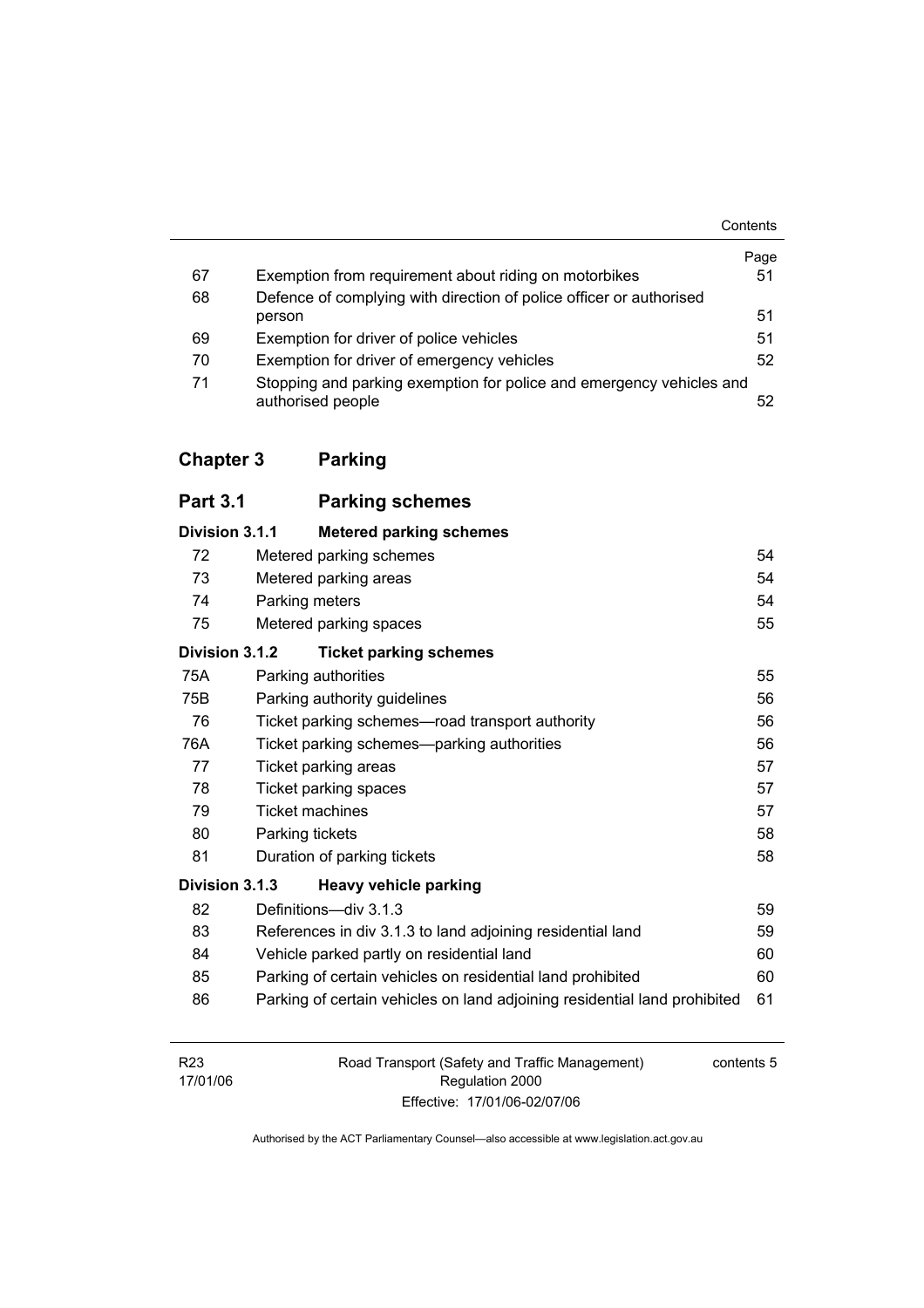#### **Contents**

|                  |                                                                                | Page            |
|------------------|--------------------------------------------------------------------------------|-----------------|
| 87               | Parking of certain commercial vehicles on land with multi-unit<br>developments | 62              |
| 88               | Daily infringement                                                             | 62              |
| 89               | Codes of practice                                                              | 63              |
| 90               |                                                                                | 63              |
|                  | Notice of codes of practice etc                                                | 64              |
| 91               | Application for exemption                                                      | 64              |
| 92               | Decision on application for exemption                                          |                 |
| 93               | <b>Endorsement of certificates</b>                                             | 66              |
| 94               | Variation of conditions of exemptions                                          | 67              |
| 95               | Additional information by applicant                                            | 67              |
| 96               | Loss etc of existing operator's certificate                                    | 68              |
| 97               | Cancellation of existing operator's certificate etc                            | 68              |
| Division 3.1.4   | <b>Miscellaneous</b>                                                           |                 |
| 97A              | Other powers to provide pay parking                                            | 69              |
| 98               | Overlapping schemes                                                            | 70              |
| 98A              | Income from ticket parking scheme                                              | 70              |
| 98B              | Costs of ticket parking scheme                                                 | 70              |
| 99               | Trailers not separately chargeable                                             | 71              |
| <b>Part 3.2</b>  | Parking permits and mobility parking scheme<br><b>authorities</b>              |                 |
| 100              | Parking permits                                                                | 72              |
| 101              | Mobility parking scheme authorities                                            | 73              |
| 101A             | Parking permits and mobility parking scheme authorities—cancellation           | 74              |
| 101B             | Parking permits and mobility parking scheme authorities-return when            |                 |
|                  | cancelled                                                                      | 75              |
| <b>Chapter 4</b> | <b>Traffic offence detection devices</b>                                       |                 |
| 102              | Definitions-ch 4                                                               | 76              |
|                  |                                                                                |                 |
| 103              | Approved traffic offence detection devices                                     | 78              |
| 103A             | Approval of police vehicle speedometers                                        | 78              |
| 104              | Major testing of laser speed measuring devices                                 | 78              |
| 104A             | Major testing of other traffic offence detection devices                       | 79              |
| contents 6       | Road Transport (Safety and Traffic Management)                                 | R <sub>23</sub> |
|                  | Regulation 2000<br>Effective: 17/01/06-02/07/06                                | 17/01/06        |
|                  |                                                                                |                 |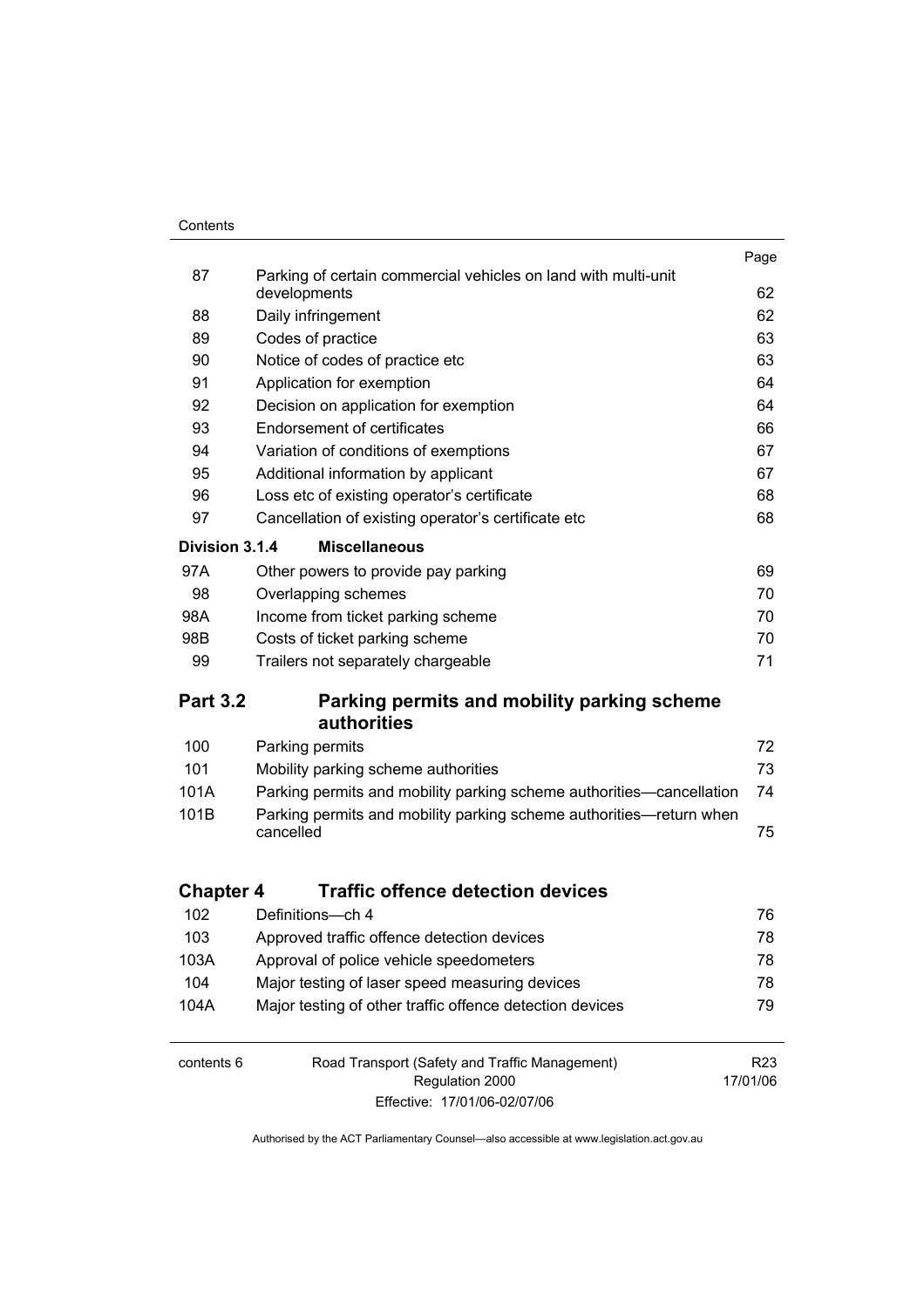| 104B                        |                                                                                                           | Page<br>80 |
|-----------------------------|-----------------------------------------------------------------------------------------------------------|------------|
| 105                         | Certification and sealing of traffic offence detection devices<br>Use of digital camera detection devices | 81         |
| 105A                        | Use of laser speed measuring devices                                                                      | 82         |
| 105B                        | Use of radar speed measuring devices                                                                      | 83         |
| 106                         | Approved people—testing and sealing                                                                       | 84         |
| 107                         | Approved people-use                                                                                       | 84         |
| 107A                        | Recording of digital camera detection device image files—Act, s<br>23 (2) (c) (ii)                        | 84         |
| 107B                        | Recording of traffic lights camera detection device image files—Act,<br>s 23 (2) (c) (ii)                 | 84         |
| 107C                        | Verification of traffic lights camera detection device image files-Act,<br>s 23 (2) (c) (iii)             | 85         |
| 108                         | Meaning of vehicle image codes                                                                            | 86         |
| <b>Chapter 5</b>            | <b>Miscellaneous</b>                                                                                      |            |
| 109                         | Additional powers of police                                                                               | 91         |
| 110                         | Prohibition on car minding                                                                                | 91         |
| 111                         | Removal of unattended vehicles—Act, s 32 (1) (c)                                                          | 92         |
| 112                         | Disposal of impounded vehicles-Act, s 10K                                                                 | 92         |
| 112A                        | Disposal of forfeited vehicles-Act, s 10K                                                                 | 94         |
| 113                         | Responsible person to inspect driver licence                                                              | 94         |
| 114                         | Responsible person's consent                                                                              | 94         |
| 115                         | Standards for safe carriage of loads—Act, s 14 (2)                                                        | 94         |
| <b>Schedule 1</b>           | <b>Meaning of location codes on images</b>                                                                | 95         |
| <b>Part 1.1</b>             | <b>Digital camera detection devices</b>                                                                   | 95         |
| Part 1.2                    | <b>Traffic lights camera detection devices</b>                                                            | 101        |
| <b>Dictionary</b>           |                                                                                                           | 102        |
| R <sub>23</sub><br>17/01/06 | Road Transport (Safety and Traffic Management)<br>Regulation 2000                                         | contents 7 |

Authorised by the ACT Parliamentary Counsel—also accessible at www.legislation.act.gov.au

Effective: 17/01/06-02/07/06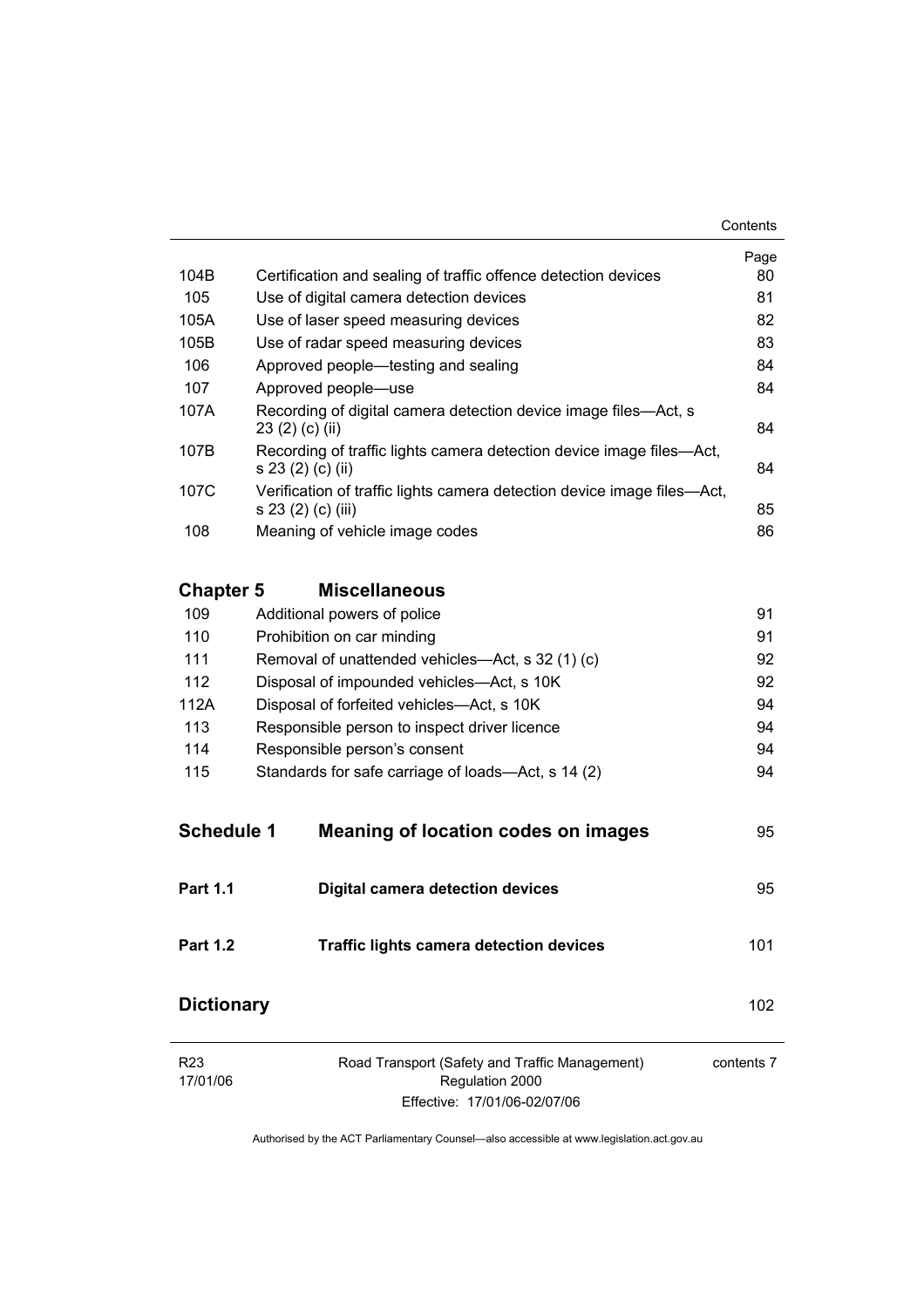#### **Contents**

|                      |                        | Page |
|----------------------|------------------------|------|
| <b>Endnotes</b>      |                        |      |
| 1                    | About the endnotes     | 112  |
| $\mathbf{2}^{\circ}$ | Abbreviation key       | 112  |
| 3                    | Legislation history    | 113  |
| 4                    | Amendment history      | 117  |
| 5                    | Earlier republications | 131  |

contents 8 Road Transport (Safety and Traffic Management) Regulation 2000 Effective: 17/01/06-02/07/06

R23 17/01/06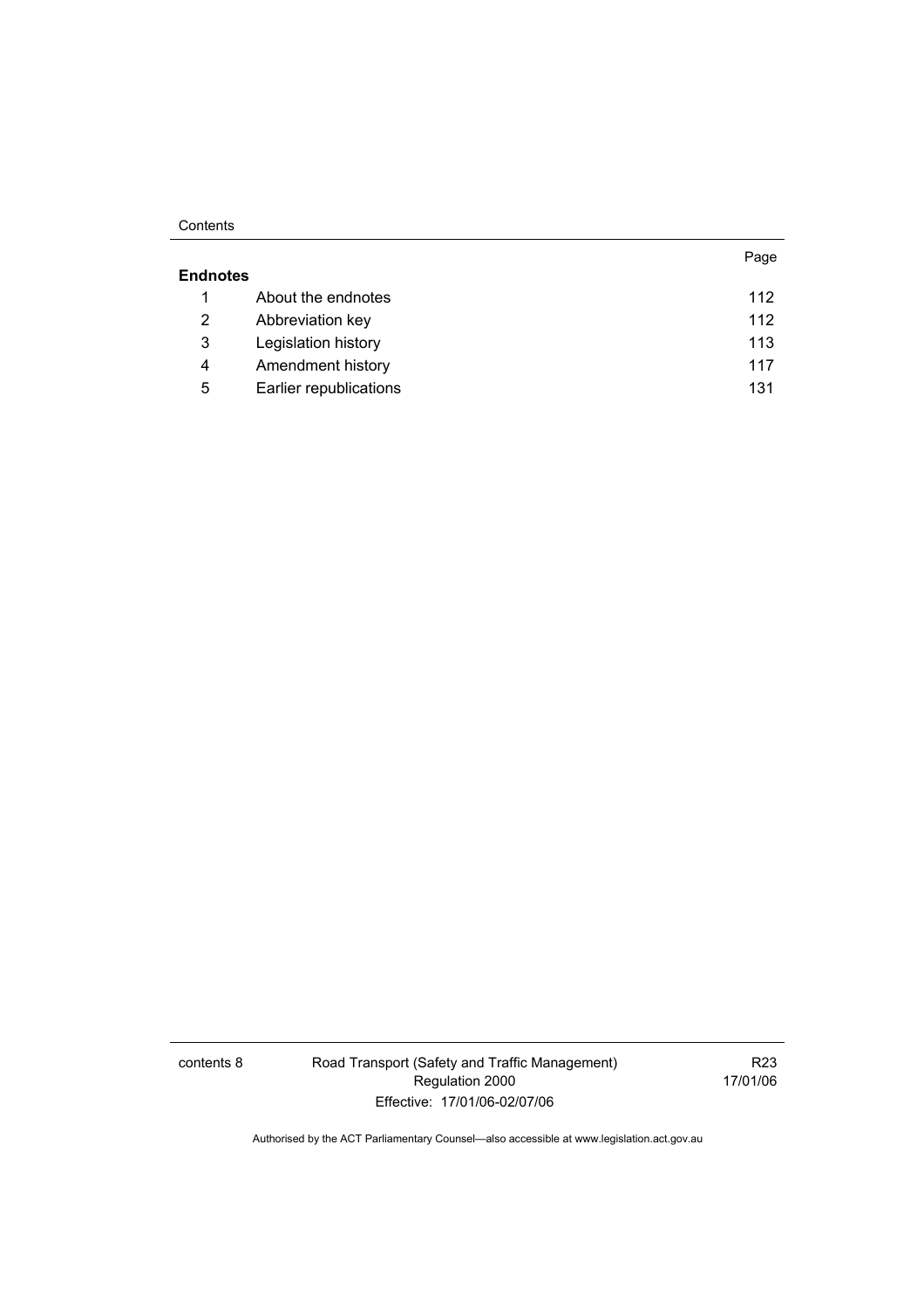

# **Road Transport (Safety and Traffic Management) Regulation 2000**

made under the

I

**Road Transport (Safety and Traffic Management) Act 1999** 

R23 17/01/06 Road Transport (Safety and Traffic Management) Regulation 2000 Effective: 17/01/06-02/07/06

page 1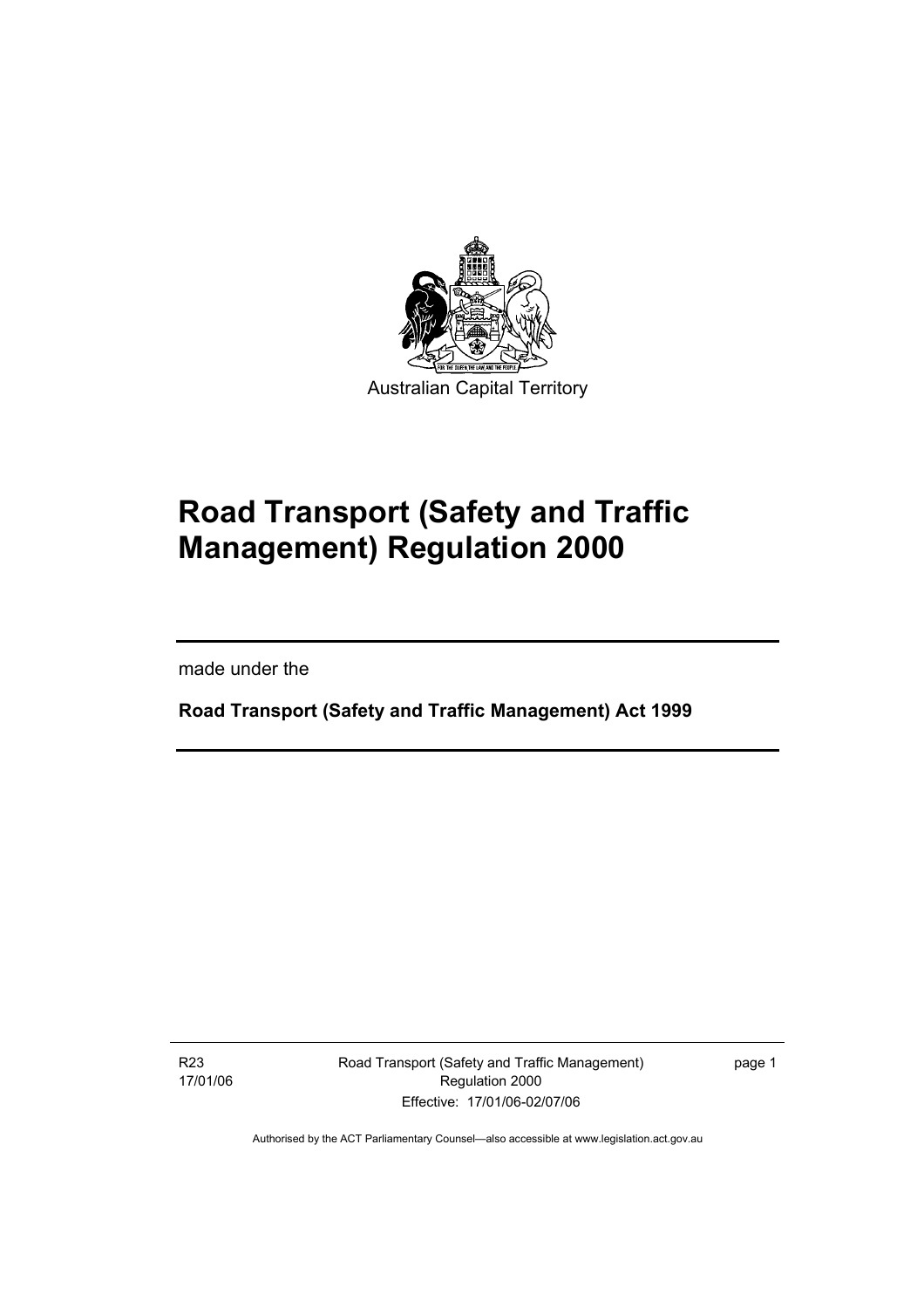#### **Chapter 1** Preliminary

Section 1

# **Chapter 1** Preliminary

#### **1 Name of regulation**

This regulation is the *Road Transport (Safety and Traffic Management) Regulation 2000*.

#### **2 Dictionary**

The dictionary at the end of this regulation is part of the regulation.

*Note 1* The dictionary at the end of this regulation defines certain terms used in this regulation, and includes references (*signpost definitions*) to other terms defined elsewhere.

> For example, the signpost definition '*semitrailer*—see the *Road Transport (Vehicle Registration) Regulation 2000*, dictionary.' means that the term 'semitrailer' is defined in that dictionary and the definition applies to this regulation.

*Note 2* A definition in the dictionary (including a signpost definition) applies to the entire regulation unless the definition, or another provision of the regulation, provides otherwise or the contrary intention otherwise appears (see Legislation Act, s 155 and s 156 (1)).

#### **3 Dictionary—application to Australian Road Rules**

The definitions in the dictionary do not apply to the Australian Road Rules unless this regulation provides otherwise.

*Note* See div 2.2.1, note 2 for the relevant provisions of this regulation.

### **3A** *Road* **includes road related area**

In this regulation:

*road* includes a road related area.

page 2 Road Transport (Safety and Traffic Management) Regulation 2000 Effective: 17/01/06-02/07/06

R23 17/01/06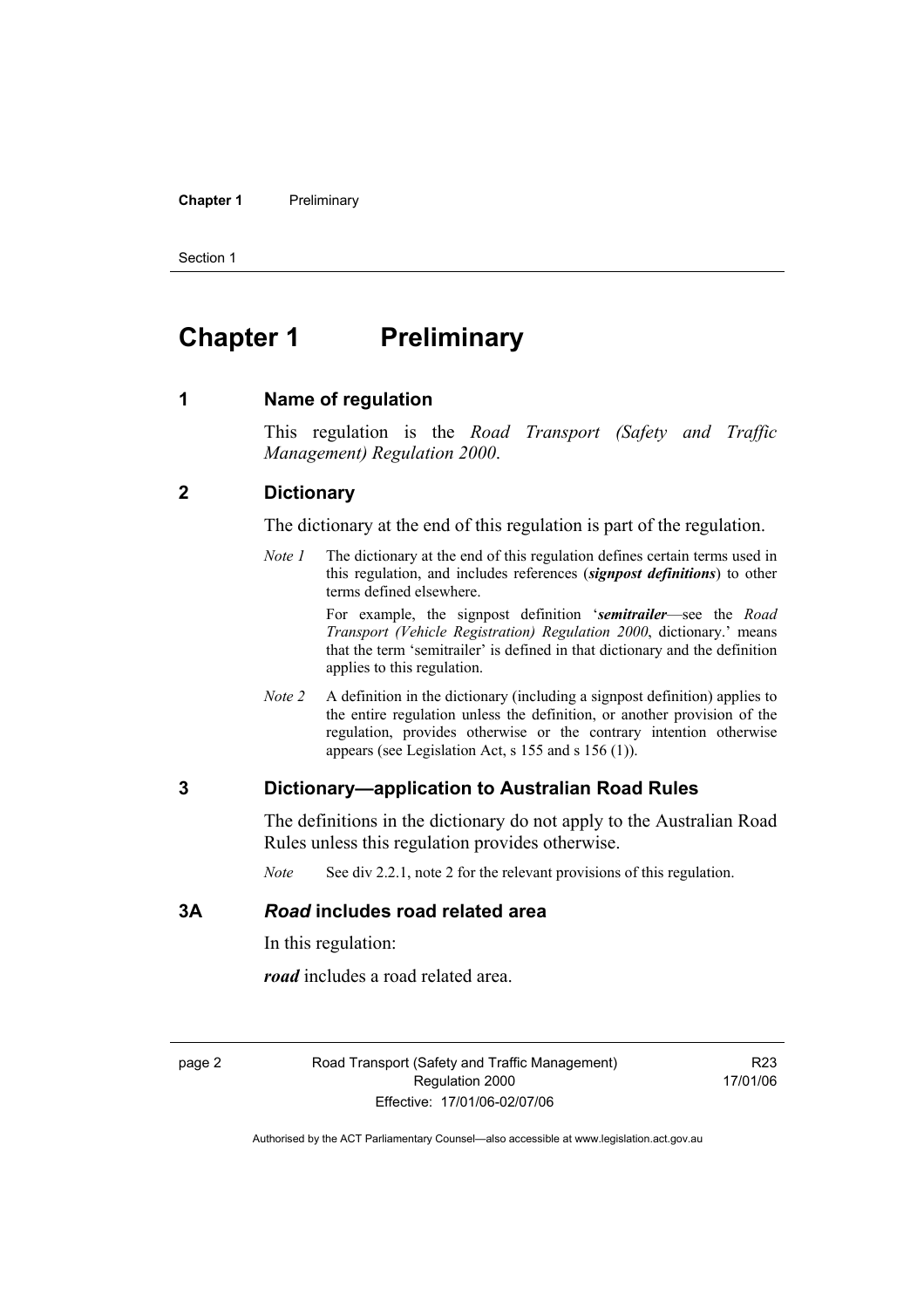#### Section 3B

#### **3B Meaning of** *park* **and** *stop*

In this regulation:

*park*, in relation to a driver, includes stop and allow the driver's vehicle to stay (whether or not the driver leaves the vehicle).

*stop*, for a driver, includes park, but does not include stop to reverse the driver's vehicle into a parking bay or other parking space.

#### **4 Notes**

A note in this regulation is explanatory and is not part of this regulation.

*Note* See the Legislation Act, s 127 (1), (4) and (5) for the legal status of notes.

#### **4A Offences against regulation—application of Criminal Code etc**

Other legislation applies in relation to offences against this regulation (including the Australian Road Rules).

*Note 1 Criminal Code*

The Criminal Code, ch 2 applies to an offence against this regulation (see Code, pt 2.1).

The chapter sets out the general principles of criminal responsibility (including burdens of proof and general defences), and defines terms used for offences to which the Code applies (eg *conduct*, *intention*, *recklessness* and *strict liability*).

#### *Note 2 Penalty units*

The Legislation Act, s 133 deals with the meaning of offence penalties that are expressed in penalty units.

*Note 3* The Australian Road Rules are to be read with, and as if they formed part of, this regulation (see s 6).

R23 17/01/06 Road Transport (Safety and Traffic Management) Regulation 2000 Effective: 17/01/06-02/07/06

page 3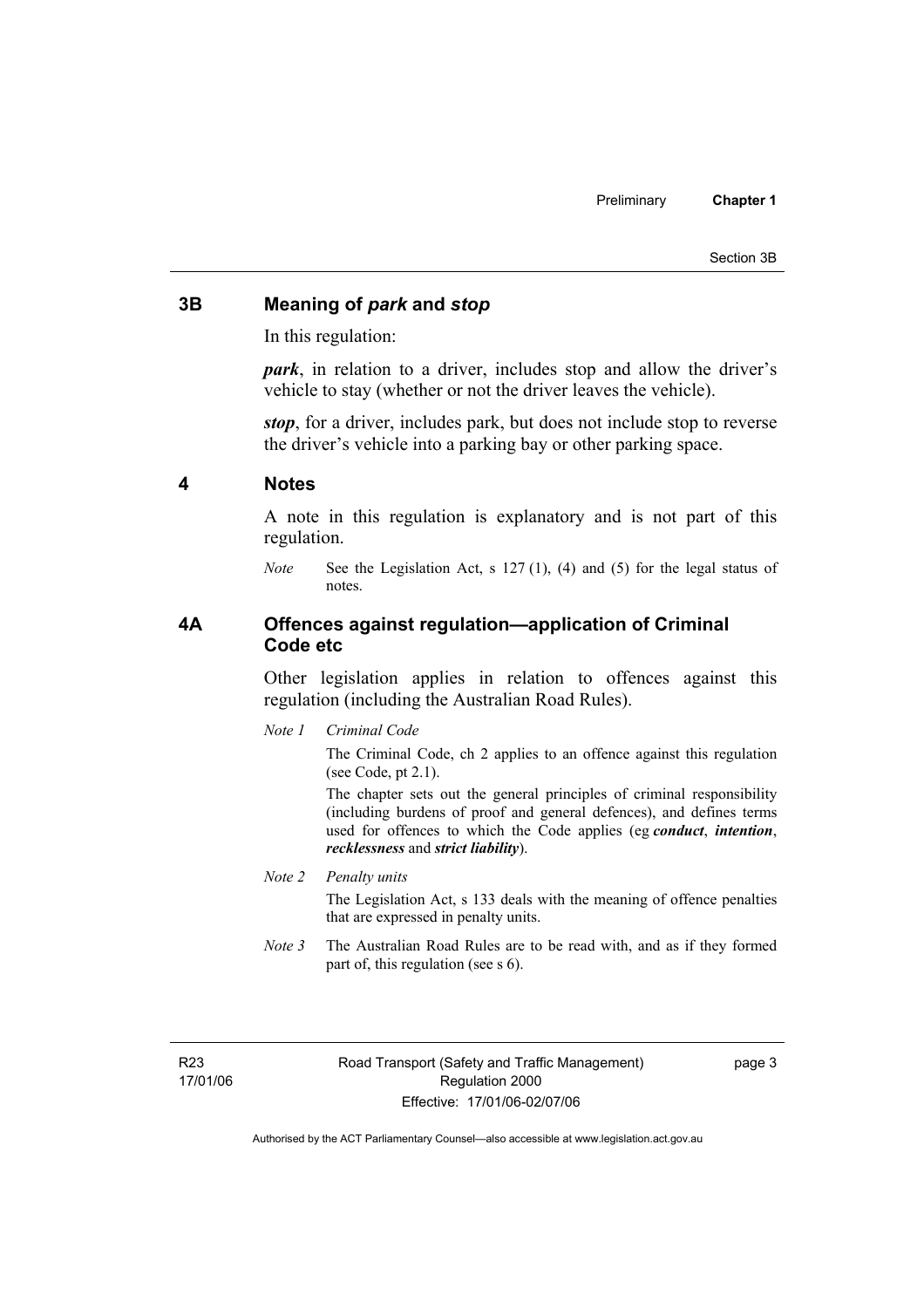#### **Chapter 1** Preliminary

Section 4B

# **4B Offences against regulation are strict liability offences**

An offence against this regulation (including the Australian Road Rules) is a strict liability offence.

#### **4C General defence of accident or reasonable effort**

Without limiting any other defence, it is a defence to an offence against this regulation (including the Australian Road Rules) if the defendant proves that the offence—

- (a) was the result of an accident; or
- (b) could not have been avoided by any reasonable efforts by the defendant.

page 4 Road Transport (Safety and Traffic Management) Regulation 2000 Effective: 17/01/06-02/07/06

R23 17/01/06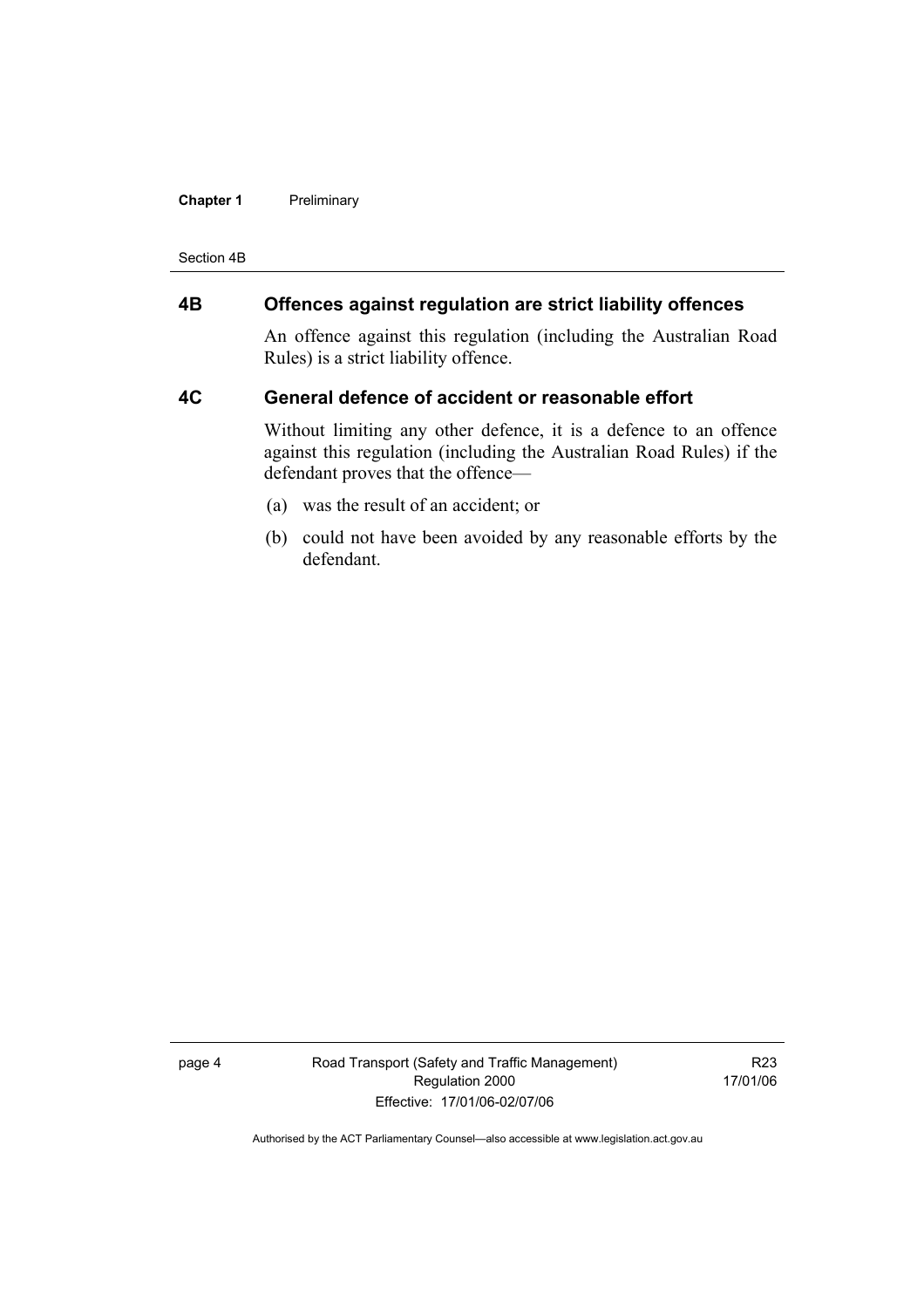# **Chapter 2 Australian Road Rules**

# **Part 2.1 Incorporation into ACT law**

### **5 What are the** *Australian Road Rules*

In this regulation, the *Australian Road Rules* are that part of the publication known as the Australian Road Rules, ISBN 0 7240 8874 1 published by the National Road Transport Commission on 22 October 2003 that consists of the rules approved by the Australian Transport Council under the *National Road Transport Commission Act 1991* (Cwlth).

- *Note 1* The Australian Road Rules are available on the ACT legislation register (www.legislation.act.gov.au).
- *Note 2* The National Road Transport Commission is now the National Transport Commission (see the *National Transport Commission Act 2003* (Cwlth)).

# **6 Incorporation of Australian Road Rules into ACT law**

- (1) The Australian Road Rules (other than rule 2) are to be read with, and as if they formed part of, this regulation.
- (2) Subsection (1) has effect subject to this regulation.

page 5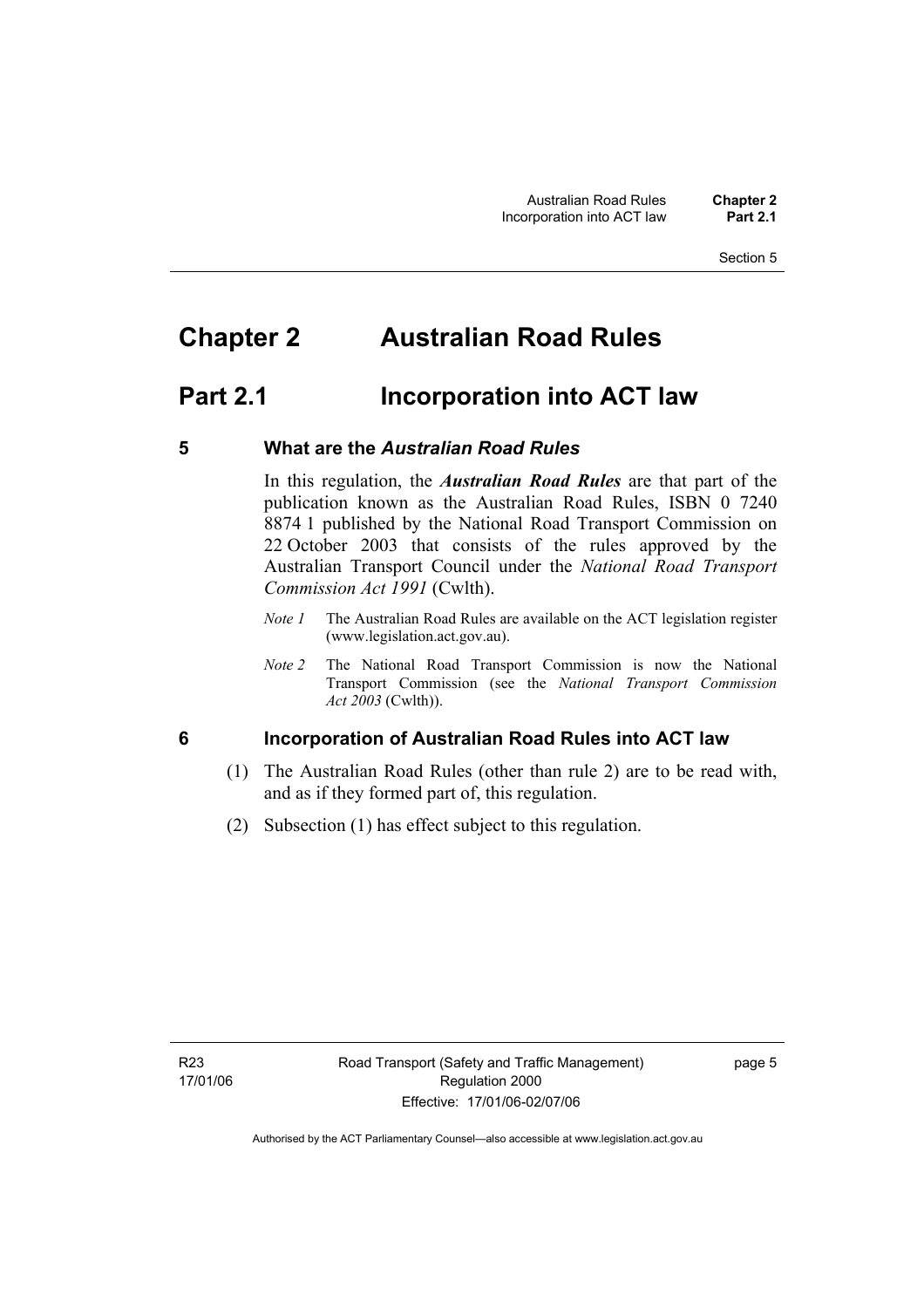**Chapter 2** Australian Road Rules<br>**Part 2.2** How the Australian Road How the Australian Road Rules are incorporated<br>General **Division 2.2.1** 

Section 6

# **Part 2.2 How the Australian Road Rules are incorporated**

# **Division 2.2.1 General**

*Note 1* The Australian Road Rules are not completely self-contained and need to be read with associated laws of each jurisdiction. Many of the rules provide for 'another law of this jurisdiction' to define terms used in the Australian Road Rules for application of the Australian Road Rules in the ACT, to permit things to be done in the ACT otherwise prohibited by the Australian Road Rules or to exempt persons in the ACT from complying with the Australian Road Rules.

| column 1       | column <sub>2</sub>             | column 3                     |
|----------------|---------------------------------|------------------------------|
| item           | <b>ARR provision</b>            | provision of this regulation |
| 1              | 10(2)                           | 8                            |
| $\overline{2}$ | 95                              | 9                            |
| 3              | 104                             | 10                           |
| 4              | 151(3)(b)                       | 11                           |
| 5              | 158(2)(c)                       | 12                           |
| 6              | 170(1)                          | 12A                          |
| 7              | 179(1)(c)                       | 13                           |
| 8              | 179 $(1)$ $(c)$ and $(2)$ $(c)$ | 13A                          |
| 9              | 199(2)                          | 14                           |
| 10             | $206(2)$ (b) and (c)            | 15                           |
| 11             | 207(2)(a)                       | 16                           |
| 12             | 213(5)                          | 16A                          |
| 13             | 215(4)                          | 17                           |
|                |                                 |                              |

*Note 2* The following table sets out the provisions of the Australian Road Rules for which provision is made by this part:

page 6 Road Transport (Safety and Traffic Management) Regulation 2000 Effective: 17/01/06-02/07/06

R23 17/01/06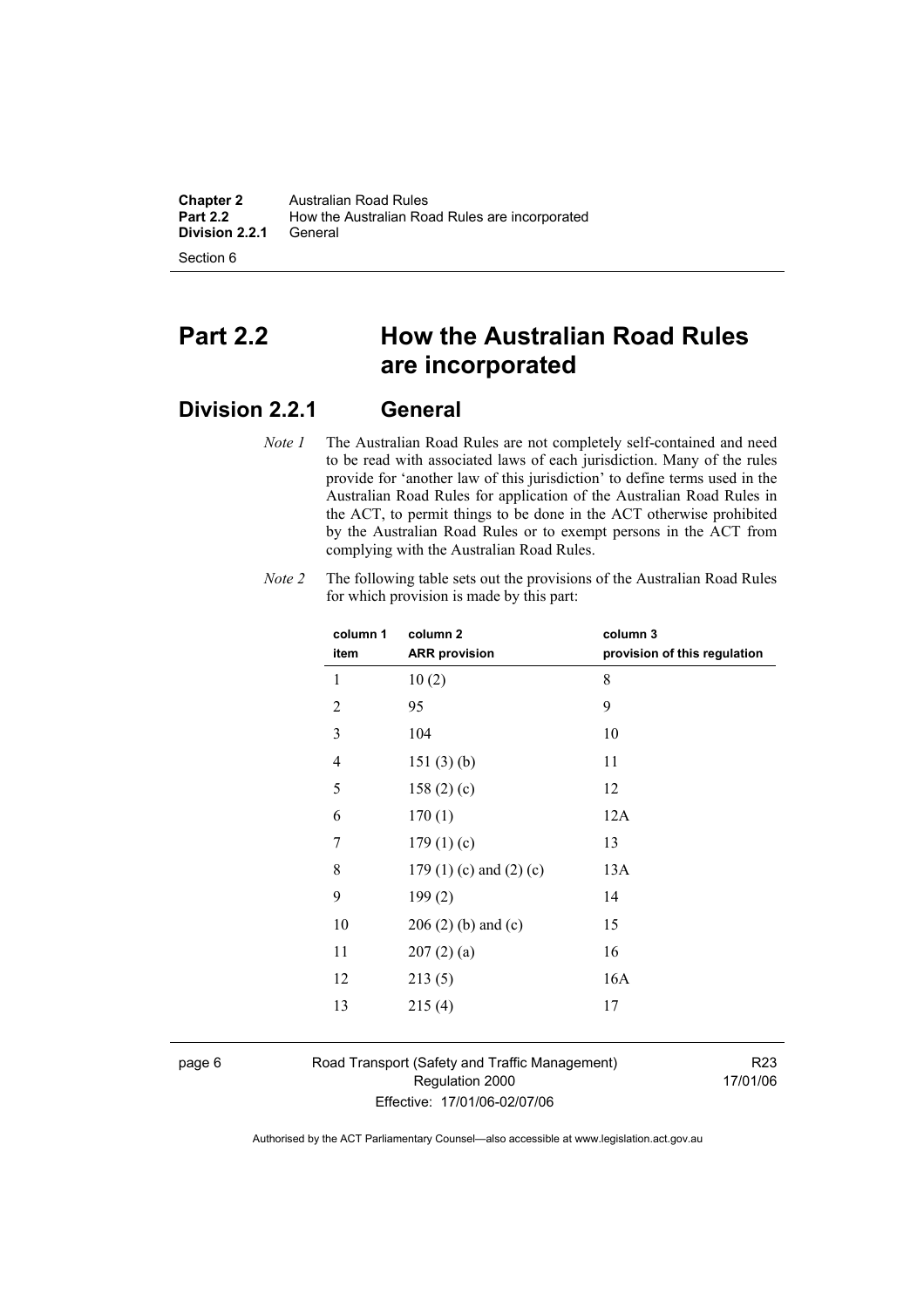#### Australian Road Rules **Chapter 2**  How the Australian Road Rules are incorporated **Part 2.2**  General **Division 2.2.1**

Section 6

| column 1<br>item | column <sub>2</sub><br><b>ARR</b> provision | column 3<br>provision of this regulation |
|------------------|---------------------------------------------|------------------------------------------|
| 14               | 216(3)                                      | 18                                       |
| 15               | 220(3)                                      | 19                                       |
| 16               | 221(f)                                      | 20                                       |
| 17               | 222                                         | 21                                       |
| 18               | 225                                         | 22                                       |
| 19               | 236(6)                                      | 22A                                      |
| 20               | 240(2)                                      | 23                                       |
| 21               | 266(3)(b)                                   | 23B                                      |
| 22               | 266(7)                                      | 24                                       |
| 23               | 267(3)                                      | 25                                       |
| 24               | 270(3)                                      | 26                                       |
| 25               | 271(6)                                      | 27                                       |
| 26               | 280(2)(a)                                   | 27A                                      |
| 27               | $287(3)$ (e) and (4)                        | 28                                       |
| 28               | 289(1)(g)                                   | 29                                       |
| 29               | 298                                         | 30                                       |
| 30               | $310(3)$ and $(4)$                          | 31                                       |
| 31               | 313                                         | 32                                       |
| 32               | dict, def approved bicycle<br>helmet        | 33(1)                                    |
| 33               | dict, def <i>authorised</i> person          | 33(1)                                    |
| 34               | dict, def emergency worker                  | 33(1)                                    |
| 35               | dict, def GVM                               | 33(2)                                    |
| 36               | dict, def hazard warning<br>lights          | 33(3)                                    |

R23 17/01/06 Road Transport (Safety and Traffic Management) Regulation 2000 Effective: 17/01/06-02/07/06

page 7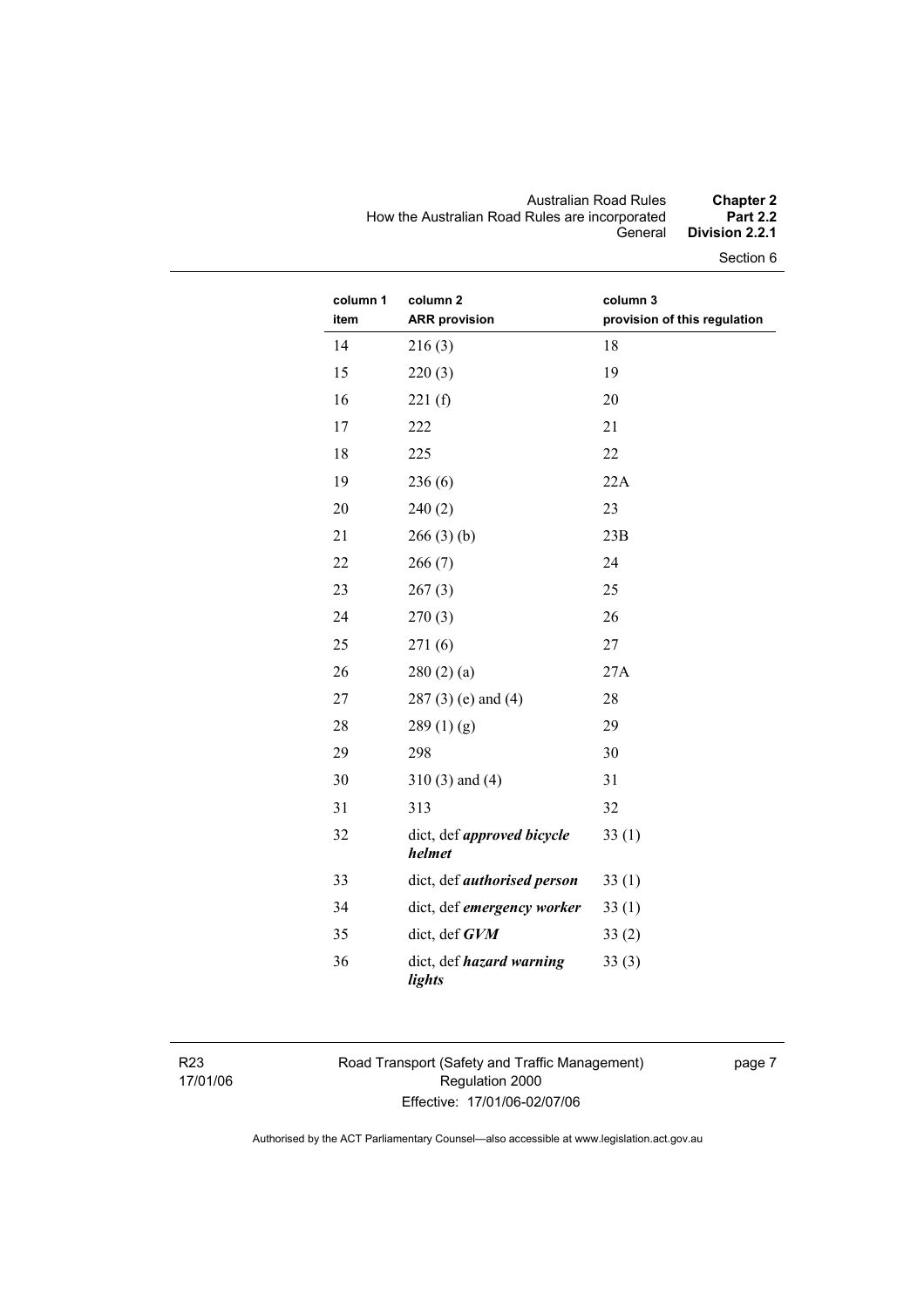#### **Chapter 2** Australian Road Rules<br>**Part 2.2** How the Australian Road How the Australian Road Rules are incorporated<br>General **Division 2.2.1**

Section 6

| column 1<br>item | column 2<br><b>ARR provision</b>                 | column 3<br>provision of this regulation |
|------------------|--------------------------------------------------|------------------------------------------|
| 37               | dict, def <i>mechanical</i><br>signalling device | 33(1)                                    |
| 38               | dict, def <i>oversize</i> vehicle                | 33(1)                                    |
| 39               | dict, def <i>police officer</i>                  | 33(1)                                    |
| 40               | dict, def <i>portable</i> warning<br>triangle    | 33(4)                                    |
| 41               | dict, def <i>postal</i> worker                   | 33(1)                                    |
| 42               | dict, def <i>public bus</i>                      | 33(1)                                    |
| 43               | dict, def <i>taxi</i>                            | 33 (1)                                   |

*Note 3* The following table sets out other provisions of the Australian Road Rules for which provision is made by other territory laws (including provisions in other parts of this regulation):

| column 1<br>item | column <sub>2</sub><br><b>ARR provision</b> | column 3<br>other law                                            |
|------------------|---------------------------------------------|------------------------------------------------------------------|
| 1                | 12(2)                                       | Road Transport (General) Act 1999,<br>s 12                       |
| $\mathcal{L}$    | 13(2)                                       | Road Transport (General) Act 1999,<br>s 12                       |
| 3                | $28(2)$ , n 3                               | this regulation, s 65                                            |
| 4                | $32(2)$ , n 3                               | this regulation, s 65                                            |
| 5                | 185(1)                                      | this regulation, s 100                                           |
| 6                | $287(1)$ , n 2                              | Road Transport (Safety and Traffic<br>Management) Act 1999, s 16 |

page 8 Road Transport (Safety and Traffic Management) Regulation 2000 Effective: 17/01/06-02/07/06

R23 17/01/06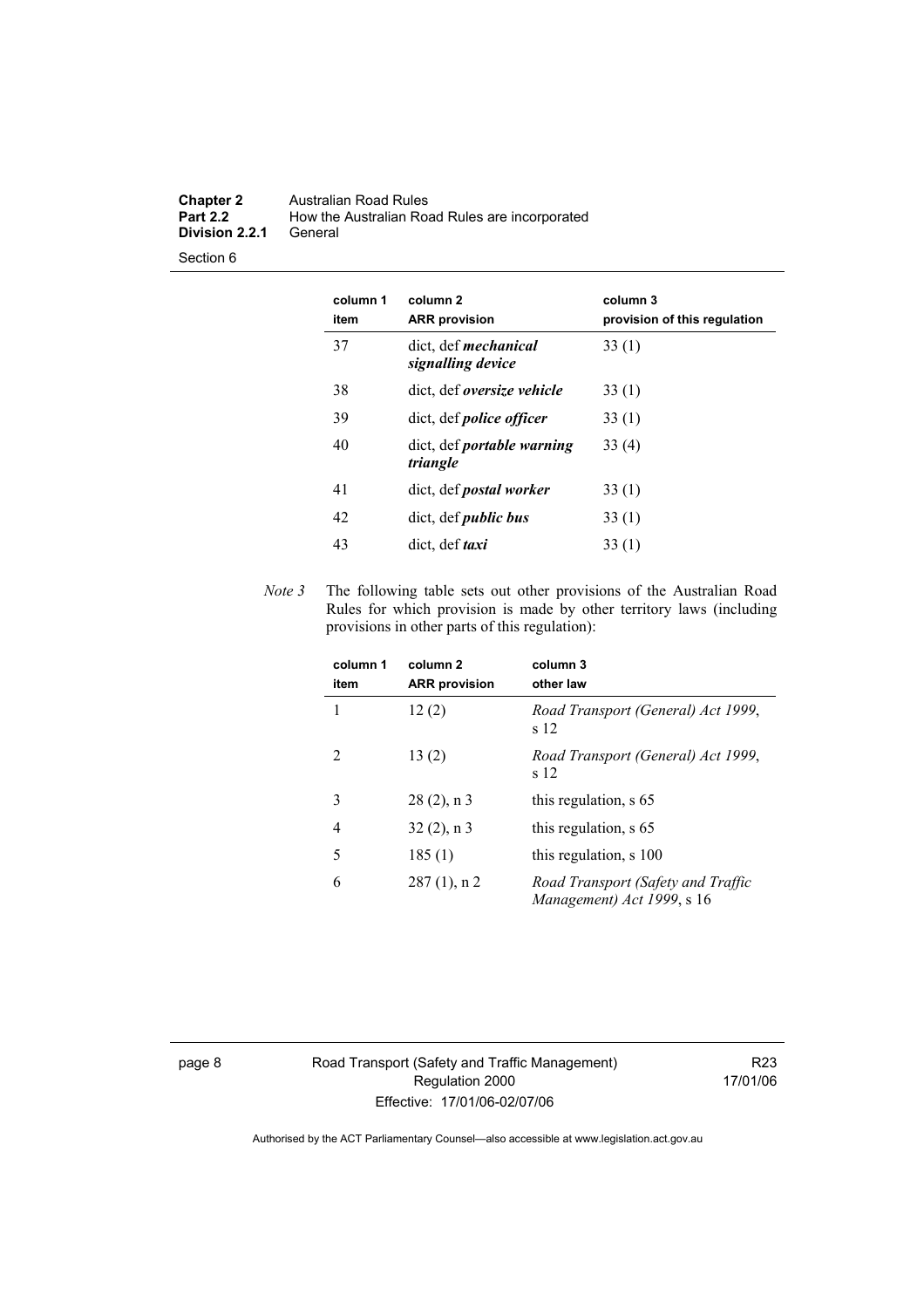Australian Road Rules **Chapter 2**  How the Australian Road Rules are incorporated **Part 2.2**  Other provisions for the Australian Road Rules **Division 2.2.2** 

Section 7

| column 1<br>item | column <sub>2</sub><br><b>ARR provision</b>                                  | column 3<br>other law                                                     |
|------------------|------------------------------------------------------------------------------|---------------------------------------------------------------------------|
|                  | 311 $(1)(c)$                                                                 | Road Transport (Dimensions and<br>Mass) Act 1990                          |
| 8                | 312(3)(c)                                                                    | Road Transport (Safety and Traffic<br>Management) Act 1999, s 31 and s 32 |
| 9                | dict, def <i>parking</i><br><i>permit for</i><br>people with<br>disabilities | this regulation, s 101                                                    |

#### **7 References to another law of this jurisdiction etc**

- (1) In the Australian Road Rules, a reference to *another law of this jurisdiction* includes a reference to the Act.
	- *Note* A reference to an Act includes a reference to the statutory instruments made or in force under the Act, including any regulation (see Legislation Act, s 104).
- (2) In the Australian Road Rules:

*law of this jurisdiction* means a territory law or a law applying as a territory law.

*this jurisdiction* means the Australian Capital Territory.

# **Division 2.2.2 Other provisions for the Australian Road Rules**

#### **8 ARR r 10 (2)—penalties for offences**

For the Australian Road Rules, rule 10 (2), the penalty for an offence against the Australian Road Rules is a maximum penalty of 20 penalty units.

R23 17/01/06 page 9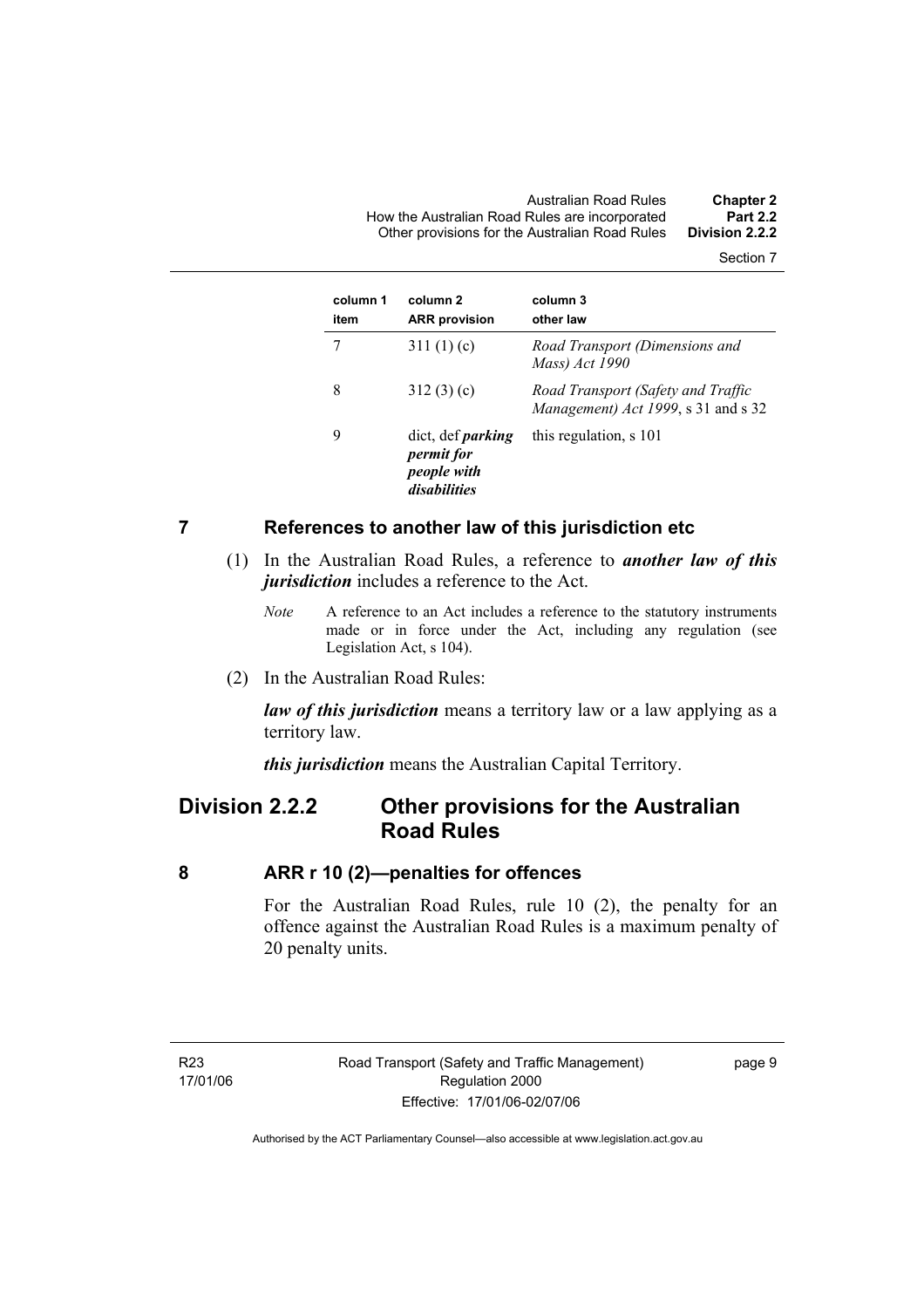**Chapter 2** Australian Road Rules<br>**Part 2.2** How the Australian Ro **Part 2.2 How the Australian Road Rules are incorporated Division 2.2.2** Other provisions for the Australian Road Rules **Other provisions for the Australian Road Rules** 

Section 9

### **9 ARR r 95—emergency stopping lane only signs**

For the Australian Road Rules, rule 95, the driver of a police vehicle or emergency vehicle is permitted to drive in an emergency stopping lane.

# **10 ARR r 104—no truck signs**

For the Australian Road Rules, rule 104, a driver is permitted to drive the vehicle on a road (or a bridge, causeway, ramp or similar structure forming part of a road) past a *no trucks sign* mentioned in rule 104 (1), (2) or (3) if the destination of the driver's vehicle is a place on or reached from the road (or structure) and there is no alternative route by which to reach the destination.

### **11 ARR r 151 (3) (b)—riding a motorbike or bicycle alongside more than 1 other rider**

For the Australian Road Rules, rule 151 (3) (b), the rider of a motorbike or bicycle is permitted to ride alongside more than 1 rider if each of the riders is taking part in an event approved by the road transport authority for this section.

# **12 ARR r 158 (2) (c)—other vehicles permitted to travel in bus lanes**

The drivers of the following vehicles are permitted to drive in a bus lane:

- (a) taxis;
- (b) hire cars;
- (c) motorbikes.
- *Note* Section 27A applies the B light rules to drivers of taxis, hire cars and motorbikes.

R23 17/01/06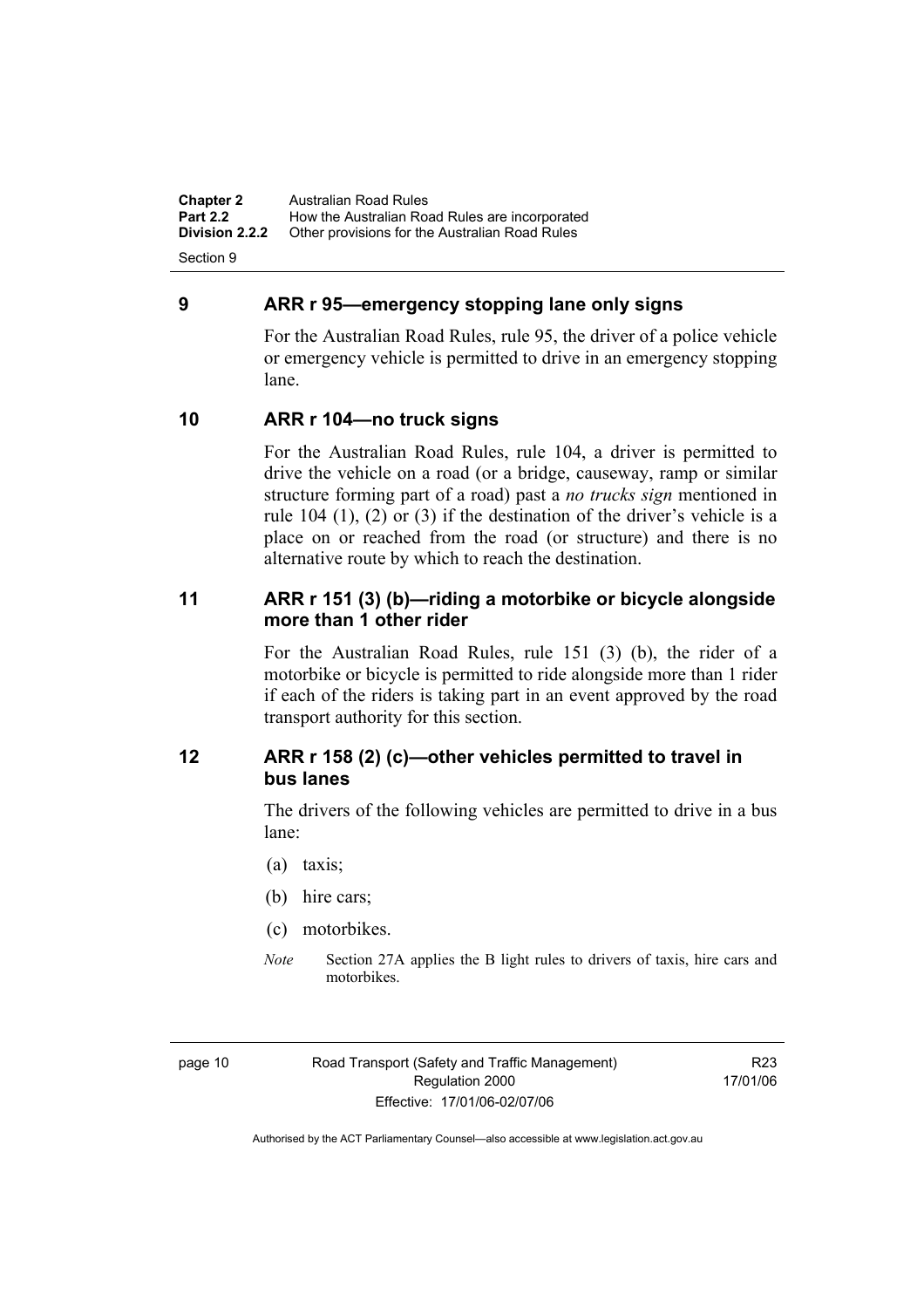Section 12A

# **12A ARR r 170 (1)—driver not to stop in intersection unless permitted**

A driver who contravenes the Australian Road Rules, rule 170 (1) commits an offence.

Maximum penalty: 20 penalty units.

### **13 ARR r 179 (1) (c)—stopping in a loading zone—goods and permit vehicles**

- (1) For the Australian Road Rules, rule 179 (1) (c), the following vehicles are permitted to stop in a loading zone:
	- (a) a motor vehicle that is built mainly for the transport of goods if the vehicle is dropping off, or picking up, goods;
	- (b) a vehicle displaying a current loading zone permit if the vehicle is complying with the conditions of the permit.
- (2) In this section:

*loading zone permit* means a loading zone permit issued under section 100.

# **13A ARR r 179 (1) (c) and (2) (c)—stopping in loading zone taxis**

- (1) For the Australian Road Rules, rule 179 (1) (c), a taxi that is dropping off, or picking up, a passenger is permitted to stop in a loading zone if—
	- (a) the driver of the taxi does not leave the taxi unattended, otherwise than to comply with a passenger assistance requirement; and
	- (b) the driver complies with subsection (2).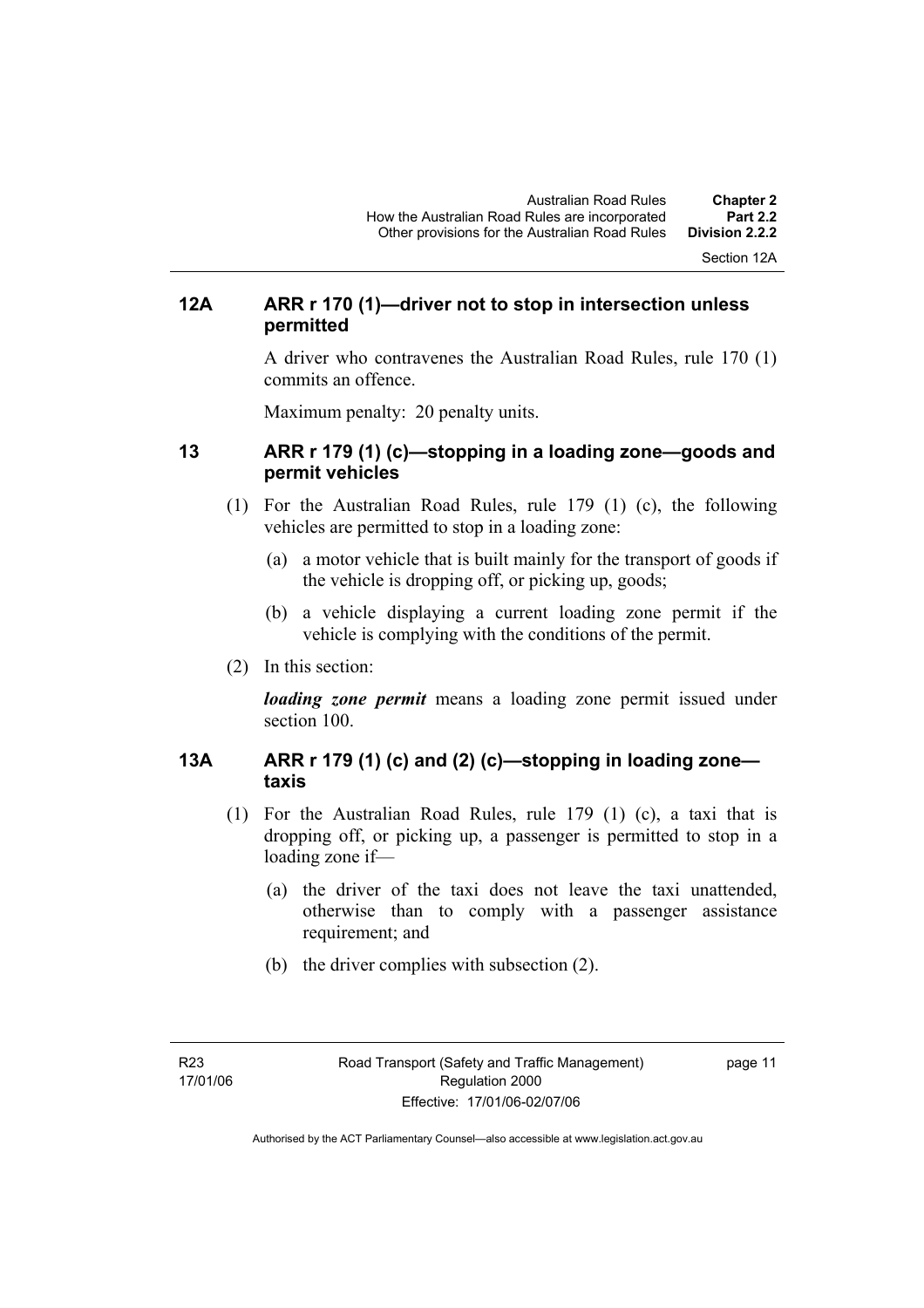| <b>Chapter 2</b>      | Australian Road Rules                          |
|-----------------------|------------------------------------------------|
| <b>Part 2.2</b>       | How the Australian Road Rules are incorporated |
| <b>Division 2.2.2</b> | Other provisions for the Australian Road Rules |
| Section 14            |                                                |

- (2) For the Australian Road Rules, rule 179 (2) (c), the driver must complete the dropping off, or picking up, of the passenger, and drive on—
	- (a) within 2 minutes; or
	- (b) if the driver is required to comply with a passenger assistance requirement—as soon as possible after the driver complies with the requirement.
- (3) In this section:

*passenger assistance requirement* means a requirement under the *Road Transport (Public Passenger Services) Regulation 2002*—

- (a) section 132 (5) (which requires the driver of a wheelchair-accessible taxi to provide reasonable assistance in loading and unloading a wheelchair, or a person in a wheelchair, into or from the taxi); or
- (b) section 135 (5) (which requires a taxi driver to provide reasonable assistance with a passenger's goods).
	- *Note Goods* includes luggage (see *Road Transport (Public Passenger Services) Regulation 2002*, dict).

*unattended*—a driver leaves a taxi *unattended* if the driver leaves the taxi so the driver is over 3m from the closest point of the taxi.

# **14 ARR r 199 (2)—stopping near postbox**

For the Australian Road Rules, rule 199 (2):

*public postbox* means a postbox erected, maintained or used by Australia Post.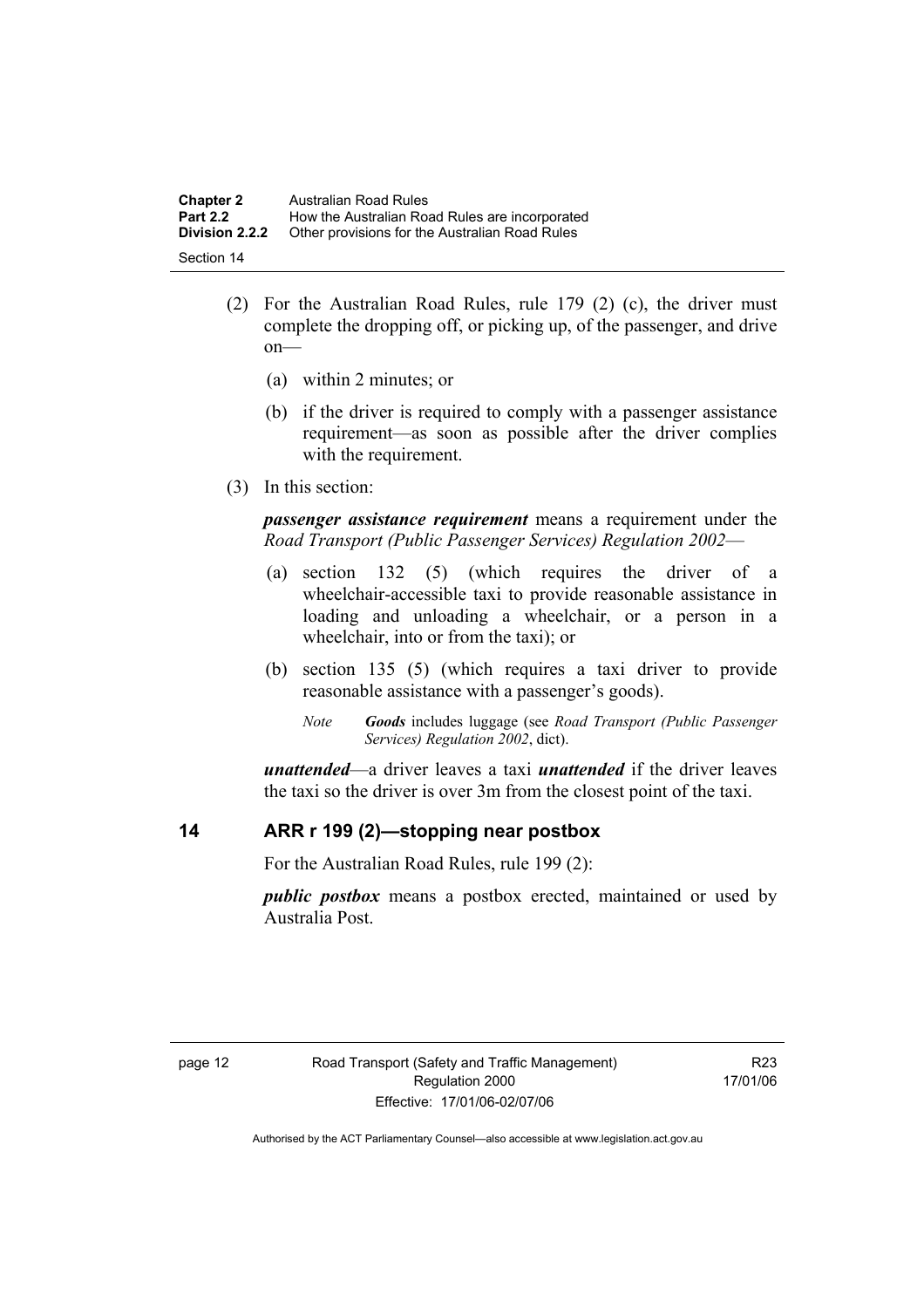Section 15

### **15 ARR r 206 (2) (b), (c)—time extension for people with disabilities permit**

- (1) For the Australian Road Rules, rule 206 (2) (b), a driver to whom the Australian Road Rules, rule 206 applies may park for not longer than 2 hours on a length of road, or in an area, to which a *permissive parking sign* applies if the maximum period of parking allowed by the sign is not longer than 30 minutes.
- (2) For the Australian Road Rules, rule 206 (2) (c), a driver to whom the Australian Road Rules, rule 206 applies may park for an unlimited period on a length of road, or in an area, to which a *permissive parking sign* applies if the maximum period of parking allowed by the sign is longer than 30 minutes.

# **16 ARR r 207 (2) (a)—fees for parking in pay parking spaces**

- (1) For the Australian Road Rules, rule 207 (2) (a), if a *permissive parking sign* applies to a length of road or area that is (or is part of) a pay parking area, the relevant parking fee is payable for parking in a pay parking space on the road or in the area.
- (2) For this section, the relevant parking fee does not become payable under subsection (1) until immediately after a vehicle is parked in the pay parking space concerned.
	- *Note* Pt 3.1 of this regulation makes provision for the administration of pay parking schemes (including the designation of pay parking areas by the erection of permissive parking signs and the fixing of fees).

# **16A ARR r 213 (5)—making a motor vehicle secure exception**

Every driver is exempt from the Australian Road Rules, rule 213 (5).

page 13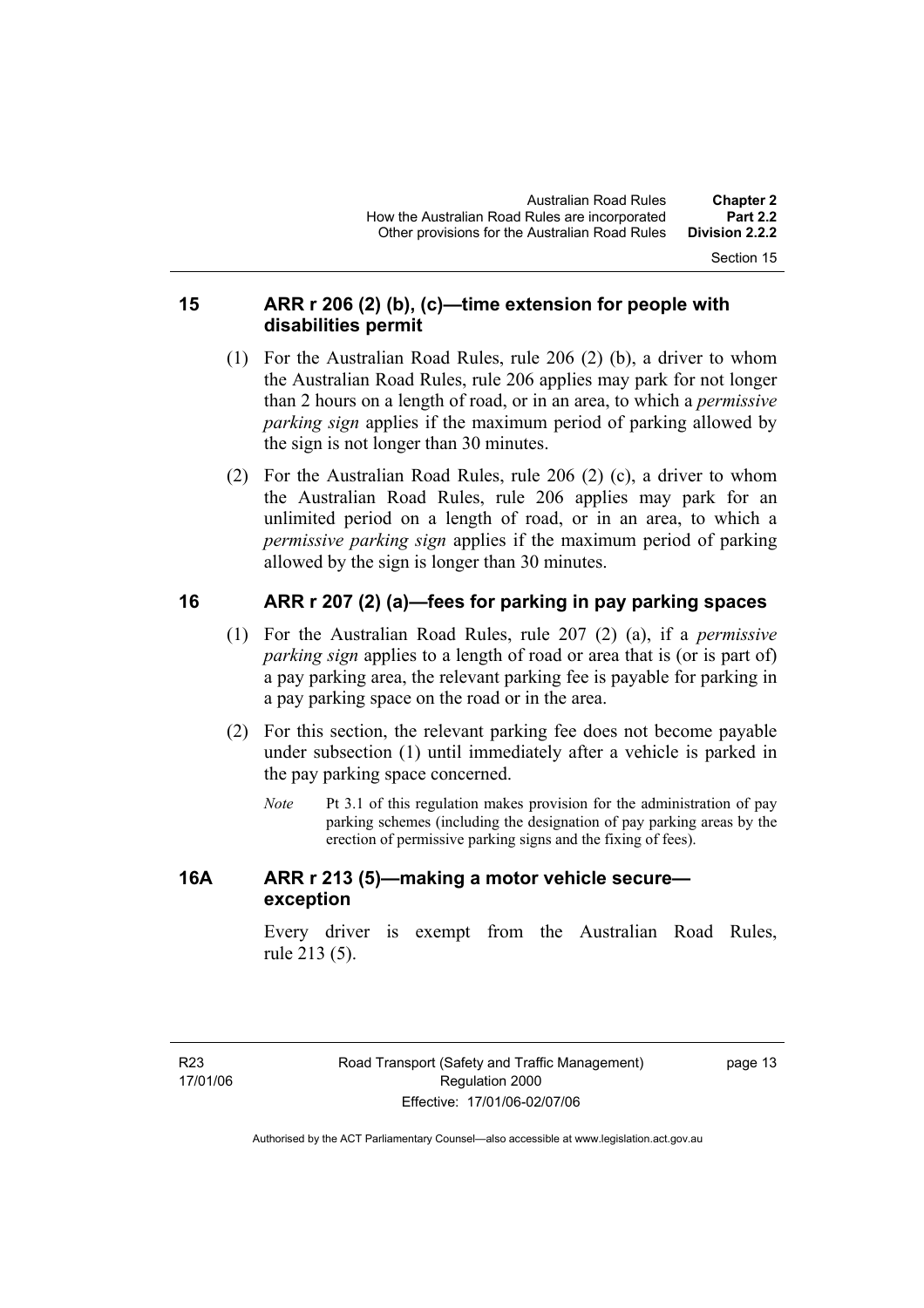**Chapter 2** Australian Road Rules<br>**Part 2.2** How the Australian Ro **Part 2.2 How the Australian Road Rules are incorporated Division 2.2.2** Other provisions for the Australian Road Rules **Other provisions for the Australian Road Rules** Section 17

### **17 ARR r 215 (4)—lights required to be fitted to a vehicle**

For the Australian Road Rules, rule 215 (4), the lights required to be fitted to a vehicle are the lights required to be fitted to the vehicle under the *Road Transport (Vehicle Registration) Regulation 2000,*  schedule 1.

#### **18 ARR r 216 (3)—towing a vehicle at night or in hazardous weather conditions**

For the Australian Road Rules, rule 216 (3):

*dangerous goods*—see the *Road Transport Reform (Dangerous Goods) Regulations 1997* (Cwlth), regulation 2.2.

*placard load*—see the *Road Transport Reform (Dangerous Goods) Regulations 1997* (Cwlth), regulation 2.13.

### **19 ARR r 220 (3)—using lights on vehicles that are stopped**

For of the Australian Road Rules, rule 220 (3), a light of a kind required to be fitted to a vehicle is a light of that kind required to be fitted to the vehicle under the *Road Transport (Vehicle Registration) Regulation 2000*, schedule 1.

### **20 ARR r 221 (f)—using hazard warning lights on buses carrying children**

- (1) This section applies to a bus that is carrying children and is fitted with hazard warning lights in accordance with the *Road Transport (Vehicle Registration) Regulation 2000*, schedule 1, but is not fitted with any other warning lights in accordance with that schedule.
- (2) For the Australian Road Rules, rule 221 (f), if the driver of the bus stops the bus to drop off or pick up a child, the driver is permitted to operate the hazard warning lights.

R23 17/01/06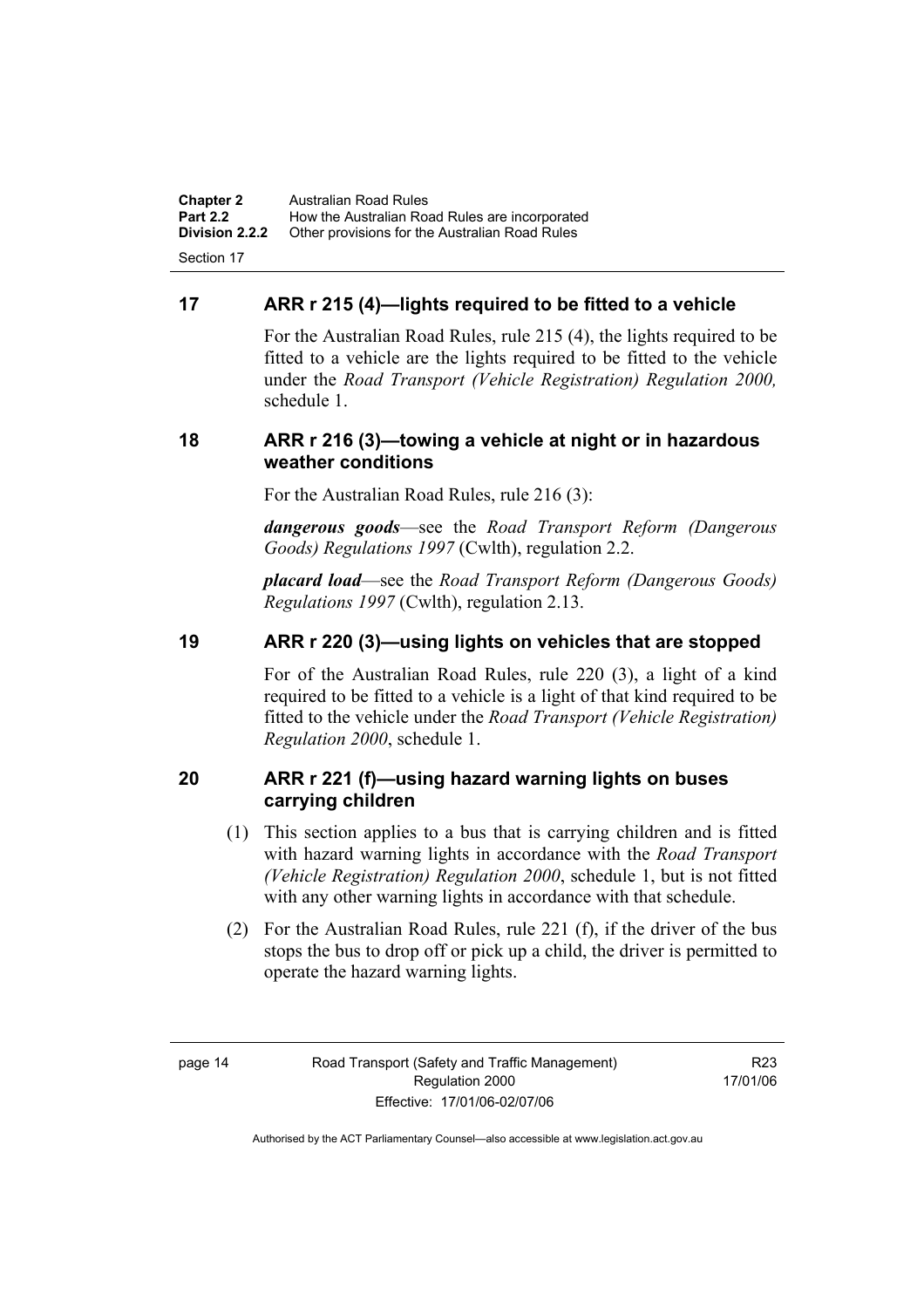Section 21

### **21 ARR r 222—using warning lights on buses carrying children**

- (1) This section applies to a bus that is carrying children and is fitted with warning lights (other than hazard warning lights) in accordance with the *Road Transport (Vehicle Registration) Regulation 2000*, schedule 1.
- (2) For the Australian Road Rules, rule 222, the driver of the bus must operate the warning lights by activating them.

### **22 ARR r 225—use of radar detectors**

Every driver is exempt from rule 225 of the Australian Road Rules.

*Note* The Australian Road Rules, r 225 is superfluous in the ACT because the Act,  $s \theta(2)$  makes it an offence for a person to drive or park a motor vehicle on a road or road related area if a traffic offence evasion device is fitted to, applied to, or carried in the vehicle.

#### **22A ARR r 236 (6)—hitchhiking, roadside commerce etc permitted**

- (1) For the Australian Road Rules, rule 236 (6)—
	- (a) a pedestrian may stand on, or move onto, a road to—
		- (i) solicit contributions, employment or business from an occupant of a vehicle; or
		- (ii) hitchhike; or
		- (iii) display an advertisement; or
		- (iv) sell or offer articles for sale; or
		- (v) wash or clean, or offer to clean, the windscreen of a vehicle; and
	- (b) a person in a vehicle may buy, or offer to buy, an article or service from a person standing on a road.

| R23      | Road Transport (Safety and Traffic Management) | page 15 |
|----------|------------------------------------------------|---------|
| 17/01/06 | Regulation 2000                                |         |
|          | Effective: 17/01/06-02/07/06                   |         |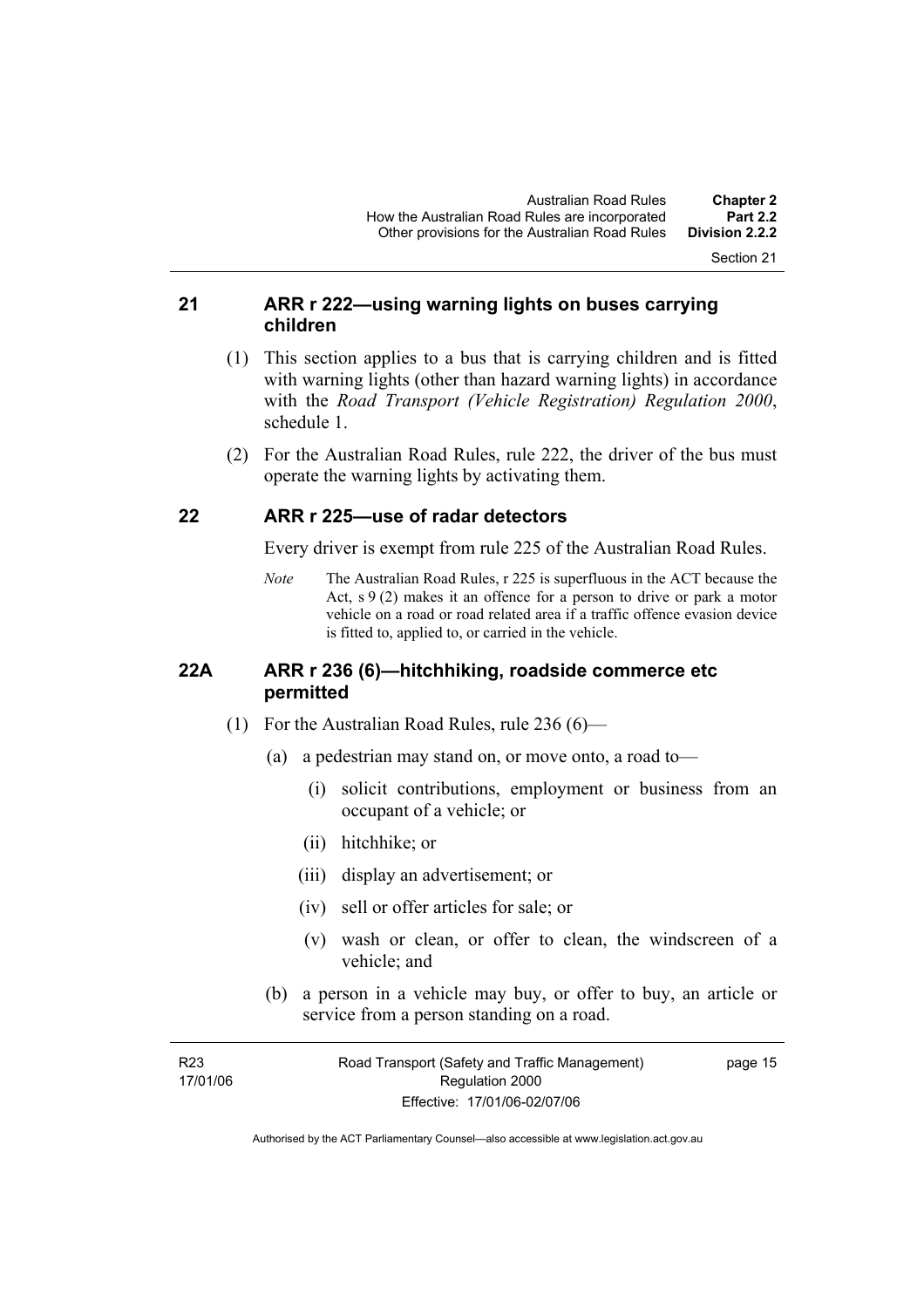| <b>Chapter 2</b>      | Australian Road Rules                          |
|-----------------------|------------------------------------------------|
| <b>Part 2.2</b>       | How the Australian Road Rules are incorporated |
| <b>Division 2.2.2</b> | Other provisions for the Australian Road Rules |
| Section 23            |                                                |

(2) In this section:

*road* includes any shoulder of the road, and any median strip, painted island or traffic island, but does not include any other roadrelated area.

*Note Median strip*, *painted island* and *traffic island* are defined in the Australian Road Rules, dictionary, *shoulder* is defined in ARR, r 12, and *road-related area* is defined in the ARR, r 13.

#### **23 ARR r 240 (2)—wheeled recreational devices and toys not to be used on certain roads**

For the Australian Road Rules, rule 240 (2), a person must not travel in or on a wheeled recreational device on any road at night.

#### **23B ARR r 266 (3) (b)—wearing of seatbelts by passengers under 16 years old**

- (1) For the Australian Road Rules, rule 266 (3) (b), all passengers in or on a motor vehicle (other than a bus or motor bike) who are at least 1 year old, but under 16 years old, must be restrained in an approved child restraint or wear a seatbelt unless they are exempt from wearing a seatbelt under a territory law.
	- *Note* For the circumstances in which a person is exempt from wearing a seatbelt, see the Australian Road Roads, r 267 and this section, s (2).
- (2) A passenger mentioned in subsection (1) is exempt from wearing a seatbelt if—
	- (a) the motor vehicle is not required to be fitted with child restraint anchorages or seatbelts under the 2nd or 3rd edition ADR and the vehicle has not been fitted with a child restraint anchorage point or a seatbelt for a seating position that is available for the passenger; or
	- (b) the motor vehicle is registered in a State that does not have a law that substantially corresponds to subsection (1); or

| page 16 | Road Transport (Safety and Traffic Management) | R <sub>23</sub> |
|---------|------------------------------------------------|-----------------|
|         | Regulation 2000                                | 17/01/06        |
|         | Effective: 17/01/06-02/07/06                   |                 |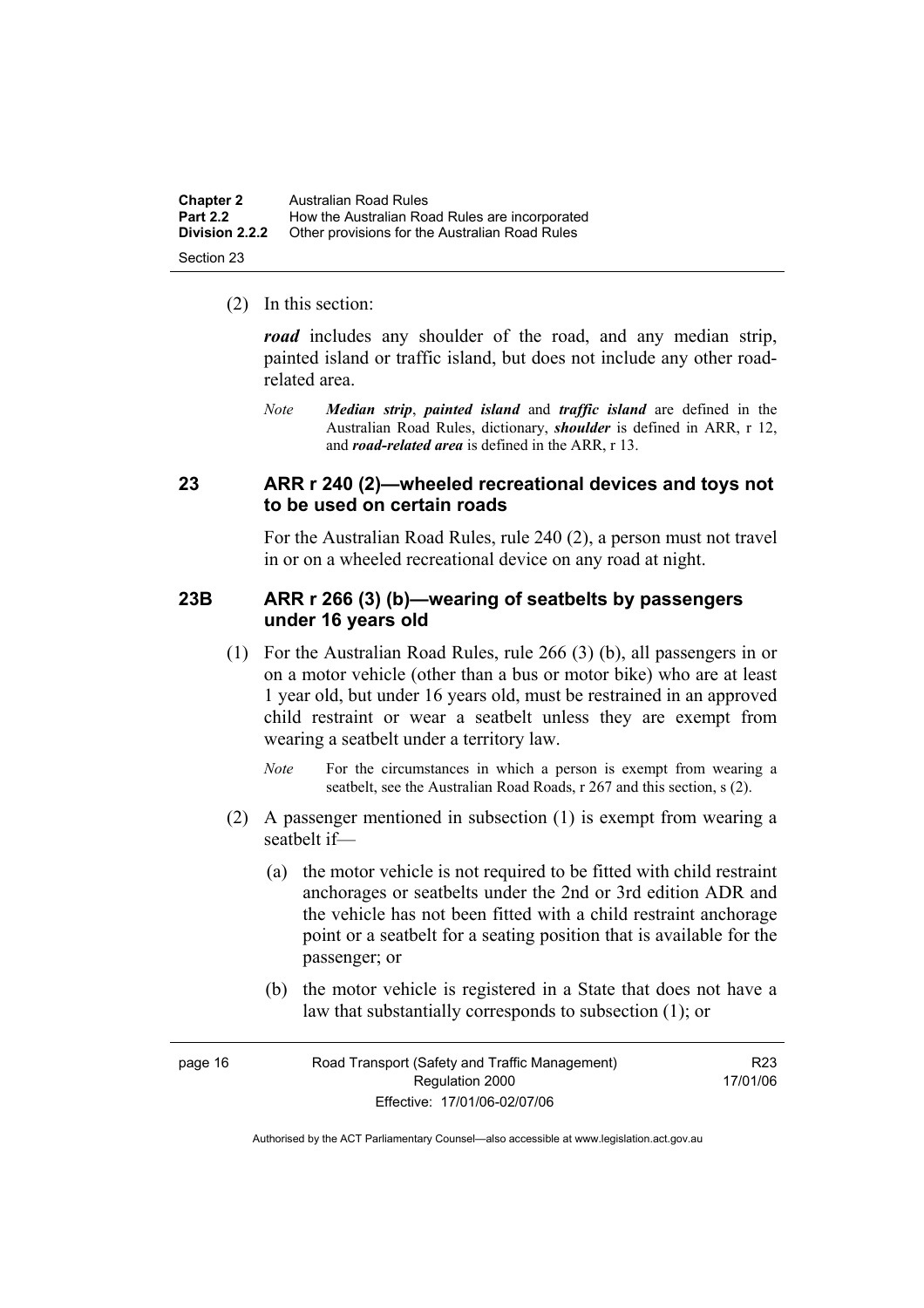- (c) the motor vehicle is a taxi or hire car and a seating position (other than a front passenger seat) fitted with a suitable approved child restraint or seatbelt is not available for the passenger.
- *Note 1* The exemption applies to a passenger in a vehicle that has 2 or more rows of seats only if the passenger sits in the rear seats, see the ARR, r 267 (1).
- *Note 2* The defence of sudden or extraordinary emergency is also available, see the Criminal Code, s 41.
- (3) In this section:

*2nd edition ADR*—see the *Road Transport (Vehicle Registration) Regulation 2000*, schedule 1, section 1.14.

*3rd edition ADR*—see the *Road Transport (Vehicle Registration) Regulation 2000*, schedule 1, section 1.15.

### **24 ARR r 266 (7)—wearing of seatbelts by passengers under 16 years old**

For the Australian Road Rules, rule 266 (7:

*approved child restraint* means a child restraint that is approved by the road transport authority under section 66 (1) (b) (Approvals etc by road transport authority).

### **25 ARR r 267 (3)—certificates of exemption from wearing seatbelts**

For the Australian Road Rules, rule 267 (3) a certificate is issued under a law of this jurisdiction for a person if—

- (a) the certificate is signed by a doctor; and
- (b) it certifies that—
	- (i) the person cannot wear a seatbelt for medical reasons; or

R23 17/01/06 Road Transport (Safety and Traffic Management) Regulation 2000 Effective: 17/01/06-02/07/06

page 17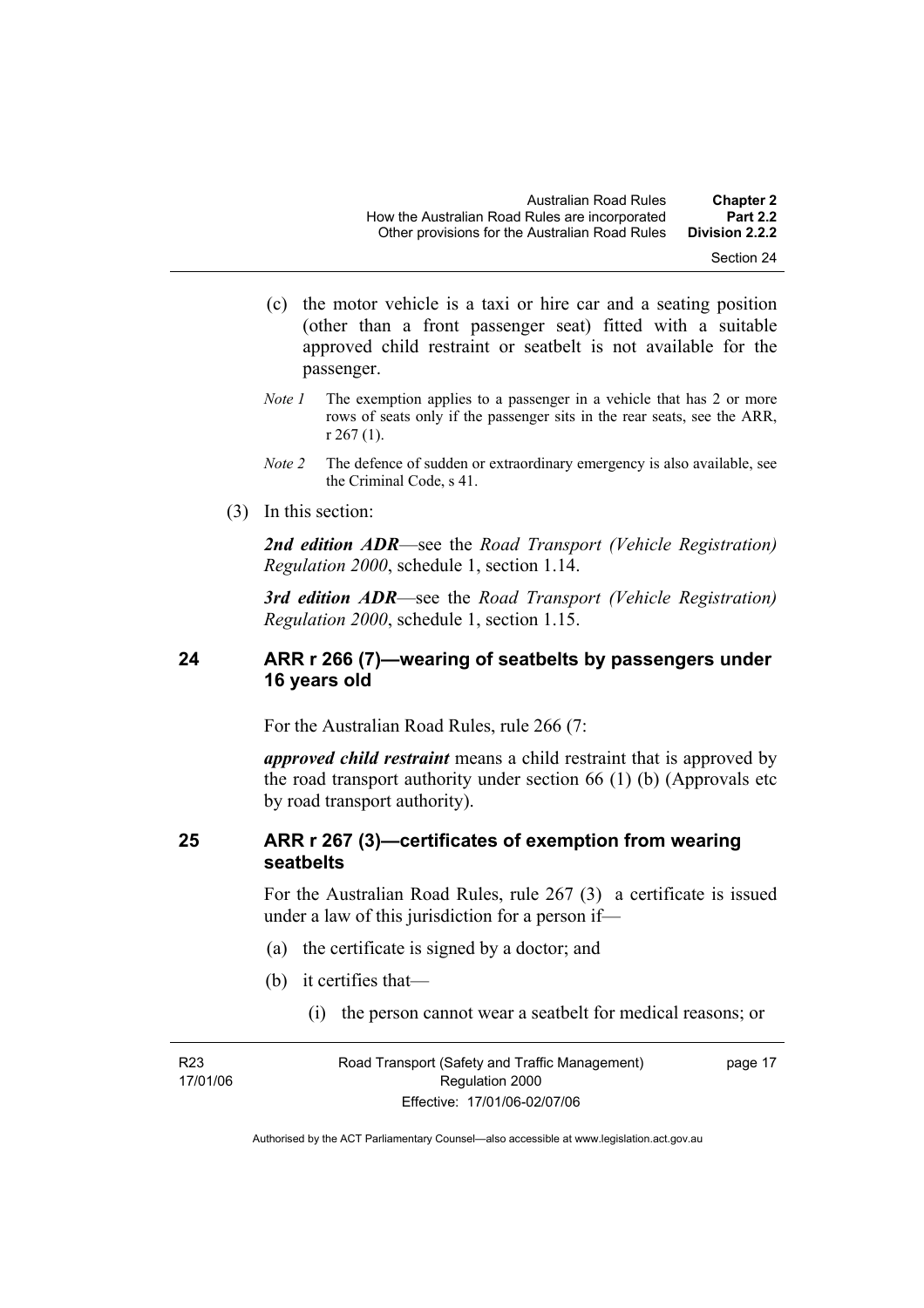| <b>Chapter 2</b><br><b>Part 2.2</b> | Australian Road Rules<br>How the Australian Road Rules are incorporated |
|-------------------------------------|-------------------------------------------------------------------------|
| <b>Division 2.2.2</b>               | Other provisions for the Australian Road Rules                          |
| Section 26                          |                                                                         |

 (ii) the person cannot, because of that person's size, build or any other physical characteristic, safely drive a vehicle while wearing a seatbelt.

#### **26 ARR r 270 (3)—wearing motorbike helmets**

For the Australian Road Rules, rule 270 (3):

*approved motor bike helmet* means a protective helmet for motor bike riders that is approved by the road transport authority under section 66 (1) (c) (Approvals etc by road transport authority).

#### **27 ARR r 271 (6)—riding on motorbikes**

For the Australian Road Rules, rule 271 (6):

- (a) the Australian Road Rules, rule 271 (2) does not apply to a passenger on a motorbike to the extent that the passenger is exempt from the subrule under section 67 (Exemption from requirement about riding on motorbikes); and
- (b) the Australian Road Rules, rule 271 (3) does not apply to the rider of a motorbike in relation to a passenger to the extent that, under paragraph (a), rule 271 (2) does not apply to the passenger.

# **27A ARR r 280 (2) (a)—other vehicles to which B light rules apply**

The following classes of vehicles are specified:

- (a) taxis;
- (b) hire cars;
- (b) motorbikes.
- *Note* This section applies the B light rules to taxi and hire car drivers and riders of motorbikes who, under s 12, are allowed to drive in bus lanes.

page 18 Road Transport (Safety and Traffic Management) Regulation 2000 Effective: 17/01/06-02/07/06

R23 17/01/06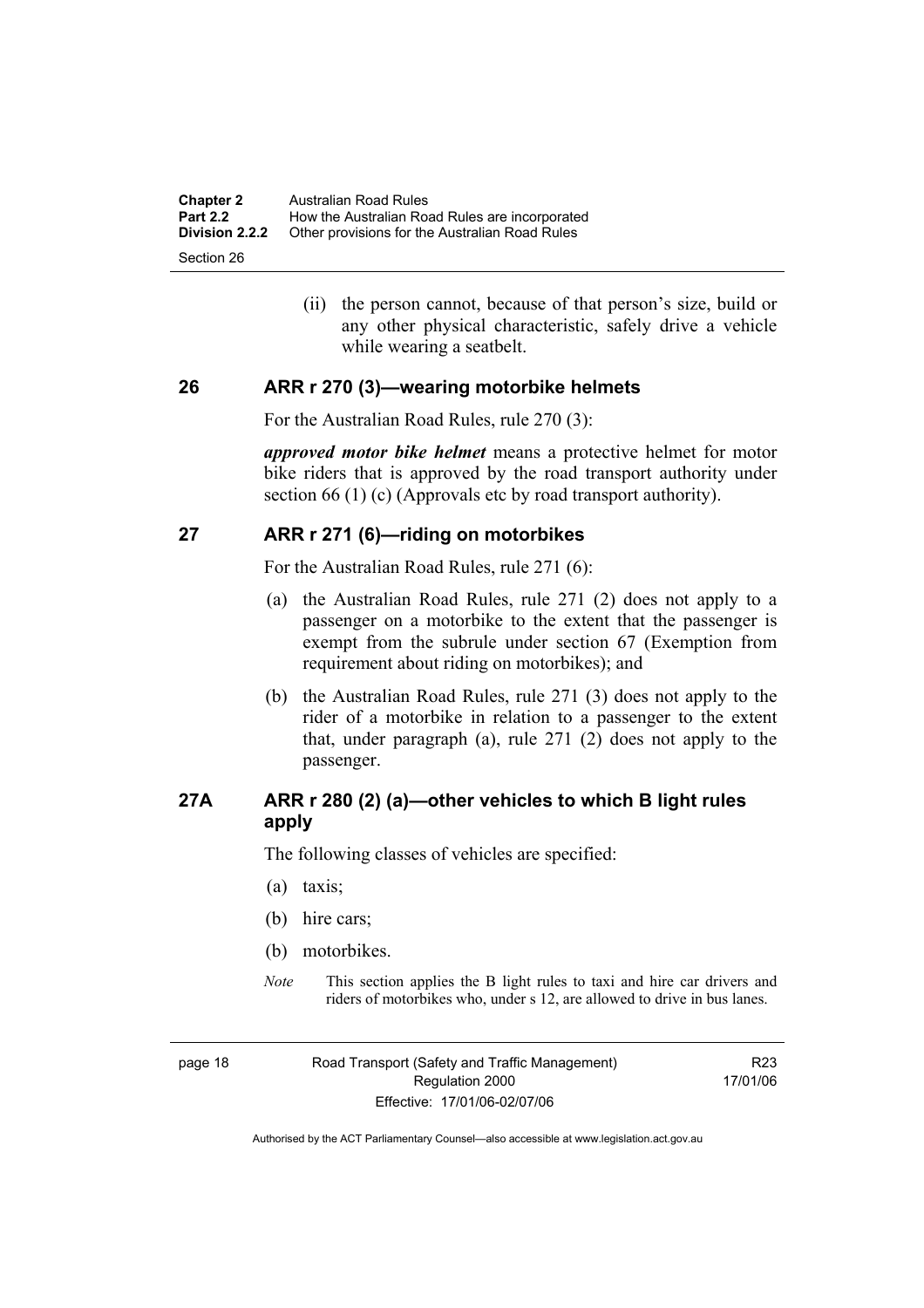#### Section 28

#### **28 ARR r 287 (3) (e), (4)—duties of participants in crashes**

- (1) For the Australian Road Rules, rule 287 (3) (e), every crash not mentioned in the Australian Road Rules, rule 287 (3) (a) to (d) must be reported to a police officer.
	- *Note* The Australian Road Rules, r 287 (3) (e) requires the driver (or the driver's representative) to give the driver's required particulars, within the required time, about a crash to a police officer if the crash is required to be reported to a police officer under another law of this jurisdiction.
- (2) For the Australian Road Rules, rule 287 (4), definition of *required particulars*, information required to be given to a police officer about a crash includes an explanation of the circumstances of the crash.

#### **29 ARR r 289 (1) (g)—driving on nature strip**

For the Australian Road Rules, rule 289 (1) (g), a driver may drive the driver's vehicle on a nature strip adjacent to a length of road in a built-up area if the vehicle—

- (a) is a motor vehicle (other than a ride-on lawnmower) that is built and used solely for cutting grass, or for purposes incidental to cutting grass; or
- (b) is a motor vehicle that is designed for cleaning footpaths and is being driven on the nature strip for the purpose of cleaning a footpath and is displaying an amber flashing light; or
- (c) is being used to transport goods or materials for use in (or for the purposes of) the construction or maintenance of roads by or on behalf of the Territory; or
- (d) is a postal vehicle that is
	- (i) a motorbike with an engine capacity of not more than 110mL; and

page 19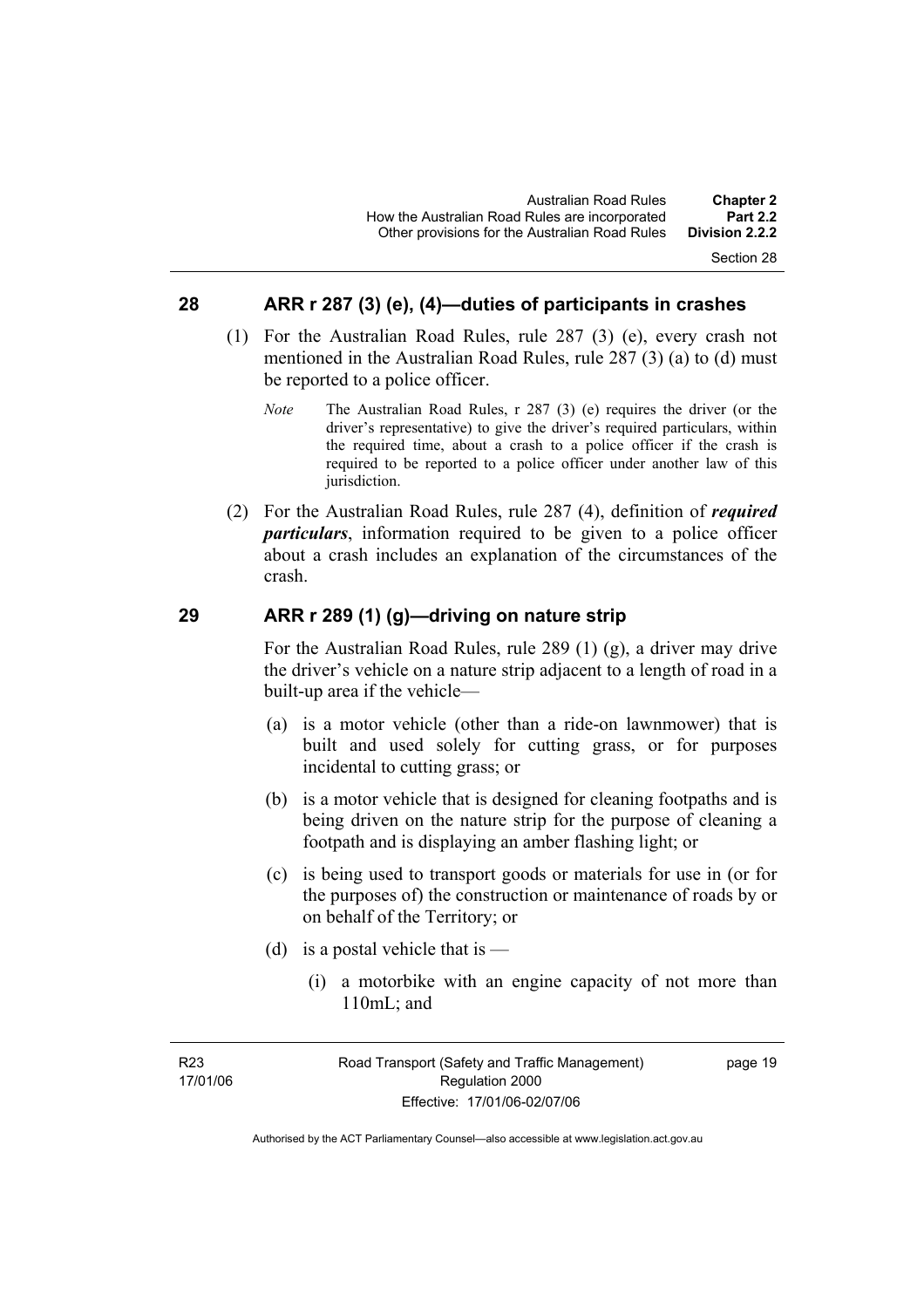| <b>Chapter 2</b> | Australian Road Rules                          |
|------------------|------------------------------------------------|
| <b>Part 2.2</b>  | How the Australian Road Rules are incorporated |
| Division 2.2.2   | Other provisions for the Australian Road Rules |
| Section 30       |                                                |

- (ii) being driven at a speed of not more than 10km/h.
- (e) is being used by a person in the course of his or her duties as a person authorised under this regulation to use a traffic offence detection device.

#### **30 ARR r 298—driving with a person in or on trailer**

- (1) For the Australian Road Rules, rule 298, a trailer is exempt if—
	- (a) the trailer is being towed by a police vehicle or emergency vehicle; or
	- (b) the carriage of passengers is permitted in a part of the trailer and anyone in the trailer is in that part; or
	- (c) anyone who is in the trailer is engaged in the door-to-door delivery or collection of goods, or in the collection of waste or garbage, and the trailer is not travelling faster than 25 km/h; or
	- (d) in all the circumstances, there is no reasonable danger of anyone in the trailer falling from the trailer or being injured.
- (2) For this section, the carriage of passengers is permitted in a part of a trailer if the part is designed primarily for—
	- (a) the carriage of passengers; or
	- (b) the carriage of goods, but is enclosed.
- (3) In this section:

*enclosed*, for a part of a trailer, means enclosed by—

- (a) the structure of the trailer; or
- (b) a canopy, cage or other device fitted to the trailer that is of a kind approved by the road transport authority under section 66 (1) (d) (Approvals etc by road transport authority).

*in* includes on.

page 20 Road Transport (Safety and Traffic Management) Regulation 2000 Effective: 17/01/06-02/07/06

R23 17/01/06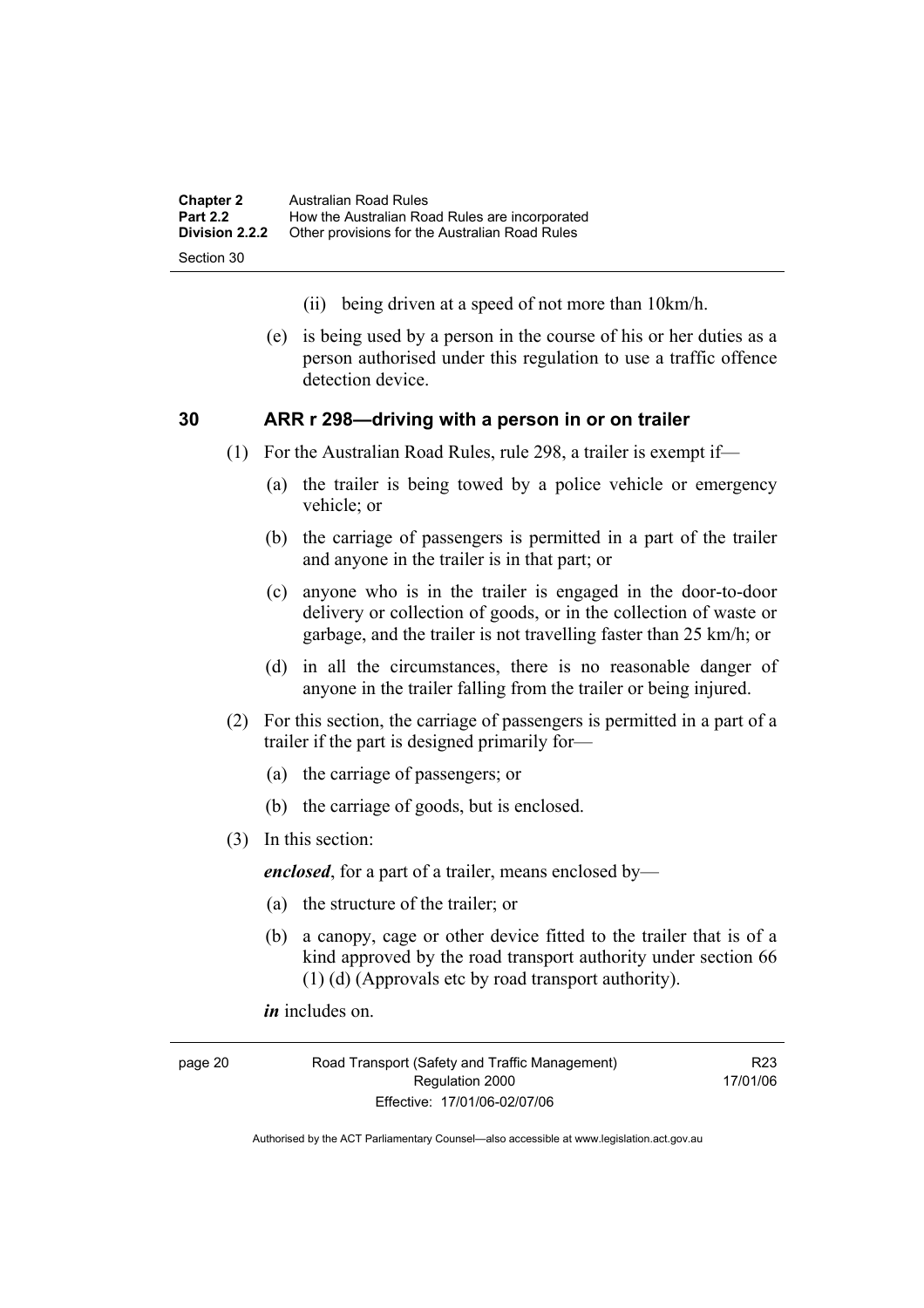#### **31 ARR r 310 (3), (4)—exemption for road workers etc**

- (1) For the Australian Road Rules, rule 310 (3) (b), the road transport authority may authorise a person to engage in speed zoning tests.
- (2) For the Australian Road Rules, rule 310 (4), definition of *roadworks*, the road transport authority may authorise—
	- (a) installation or maintenance work on, above or below a road; or
	- (b) installation or maintenance of a traffic control device; or
	- (c) a traffic survey.
- (3) This section is additional to, and does not limit, any other power of the road transport authority or anyone else under a territory law to authorise something mentioned in this section.
	- *Note* Under the Act, the road transport authority can authorise a person to install or display (or to interfere with, change or remove) a prescribed traffic control device.

#### **32 ARR r 313—postal workers**

For the Australian Road Rules, rule 313 —

- (a) the Australian Road Rules, rule 186 (Stopping in a mail zone) does not apply to the driver of a postal vehicle; and
- (b) the Australian Road Rules, rule 288 (Driving on a path) does not apply to the driver of a postal vehicle if—
	- (i) the vehicle is a motorbike with an engine capacity of not more that 110mL; and
	- (ii) the vehicle is being driven at a speed of not more than 10km/h.

page 21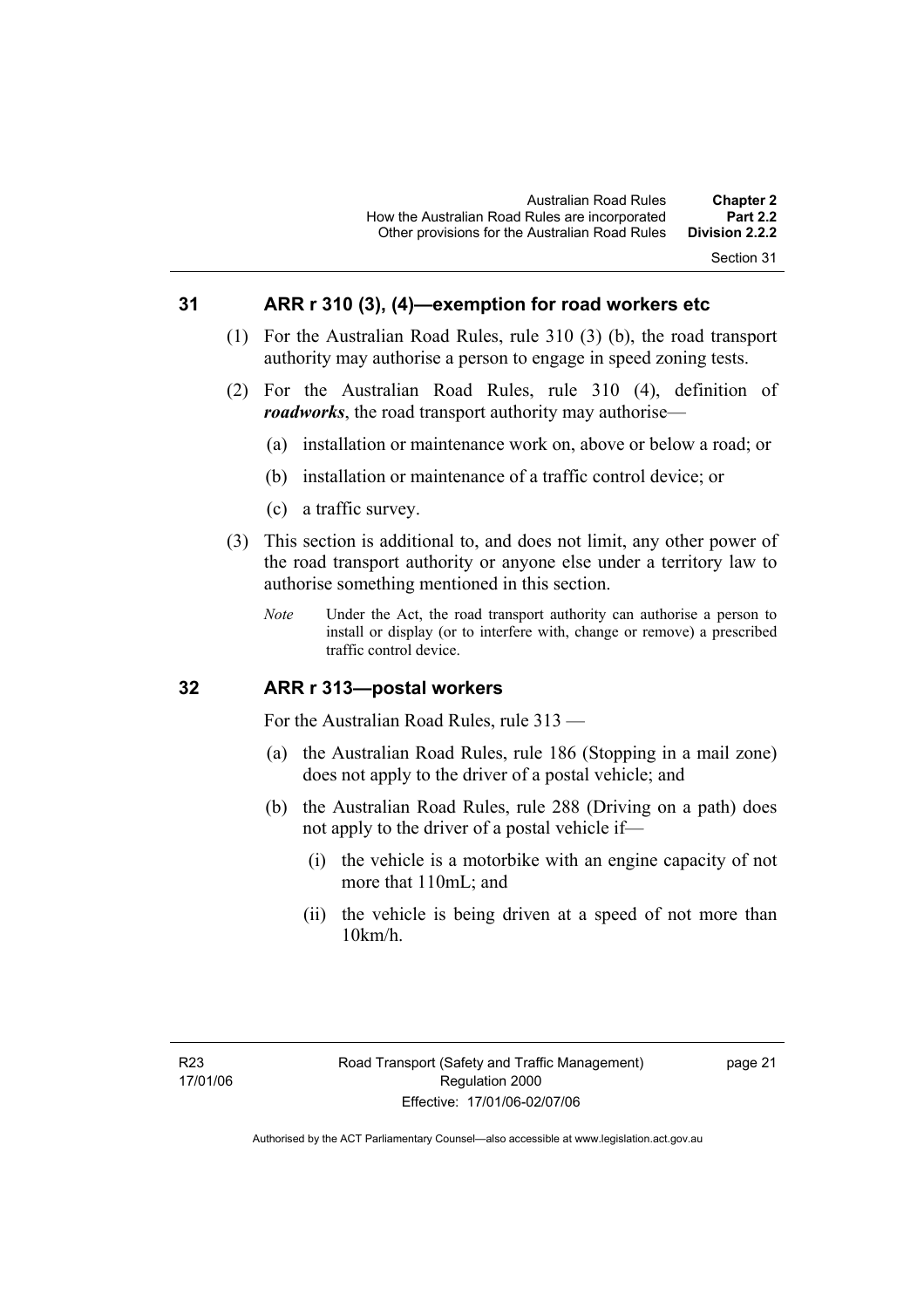**Chapter 2** Australian Road Rules<br>**Part 2.2** How the Australian Ro **Part 2.2 How the Australian Road Rules are incorporated Division 2.2.2** Other provisions for the Australian Road Rules **Other provisions for the Australian Road Rules** 

Section 33

#### **33 ARR dict—definitions for dictionary**

(1) For the Australian Road Rules, dictionary:

*approved bicycle helmet* means a protective helmet for bicycle riders that is approved by the road transport authority under section 66 (1) (a) (Approvals etc by road transport authority).

*authorised person,* for a provision of the Australian Road Rules, means a person who is appointed as an authorised officer under the *Road Transport (General) Act 1999* for the Australian Road Rules or the provision.

#### *emergency worker* means—

- (a) a member of the ambulance service rendering or providing transport for sick or injured people; or
- (b) a member of the ambulance service, the fire brigade, the rural fire service or the SES providing transport in an emergency; or
- (c) a person who is declared by the road transport authority under section 66 (1) (e) (Approvals etc by road transport authority) to be an emergency worker.

*mechanical signalling device*, in relation to a vehicle, means a device that—

- (a) is fitted to the vehicle; and
- (b) is a mechanical signalling device or turn signal that complies with the *Road Transport (Vehicle Registration) Regulation 2000*, schedule 1.

*oversize vehicle* means a vehicle that has a dimension that, including the dimension of any load, exceeds a relevant dimension limit under the *Road Transport (Dimensions and Mass) Act 1990*, the *Road Transport (Vehicle Registration) Regulation 2000*, or this section.

*police officer*—see the Legislation Act, dictionary, part 1.

page 22 Road Transport (Safety and Traffic Management) Regulation 2000 Effective: 17/01/06-02/07/06 R23 17/01/06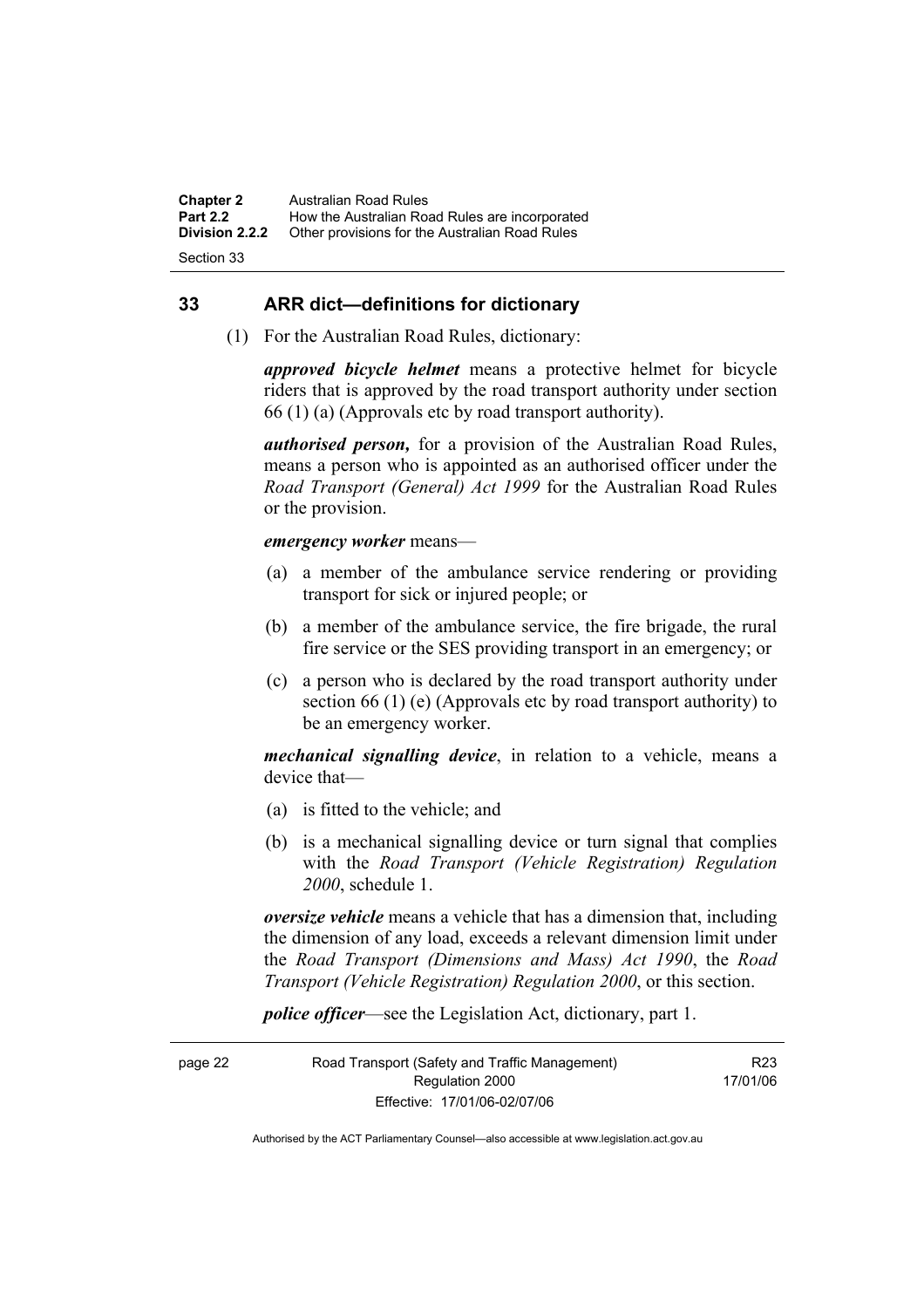Section 33

*postal worker* means an employee of Australia Post or anyone else engaged by Australia Post to deliver post.

*public bus*—see the *Road Transport (Public Passenger Services) Act 2001*, dictionary.

*taxi*—

- (a) see the *Road Transport (Public Passenger Services) Act 2001*, section 45 (Meaning of *taxi*); and
- (b) except in the Australian Road Rules, rule 182 (which is about stopping in taxi zones), includes a hire car.
- (2) For the Australian Road Rules, dictionary, definition of *GVM*, paragraph (b):

*vehicle registration authority* means:

- (a) the road transport authority; or
- (b) the corresponding authority of another jurisdiction.
- (3) For the Australian Road Rules, dictionary, definition of *hazard warning lights*:

*another law of this jurisdiction* means the *Road Transport (Vehicle Registration) Regulation 2000*, schedule 1.

- (4) For the Australian Road Rules, dictionary, definition of *portable warning triangle*, a portable warning triangle is approved if it—
	- (a) is in the form of an equilateral triangle; and
	- (b) has a minimum height of 300mm; and
	- (c) has, on the front and back, red reflecting sheeting or material, or 9 red reflectors arranged in a triangular shape, causing a red reflection that would be clearly visible to a driver at night when the upper beam of light from any headlight on the vehicle (complying with the relevant provisions to the *Road*

page 23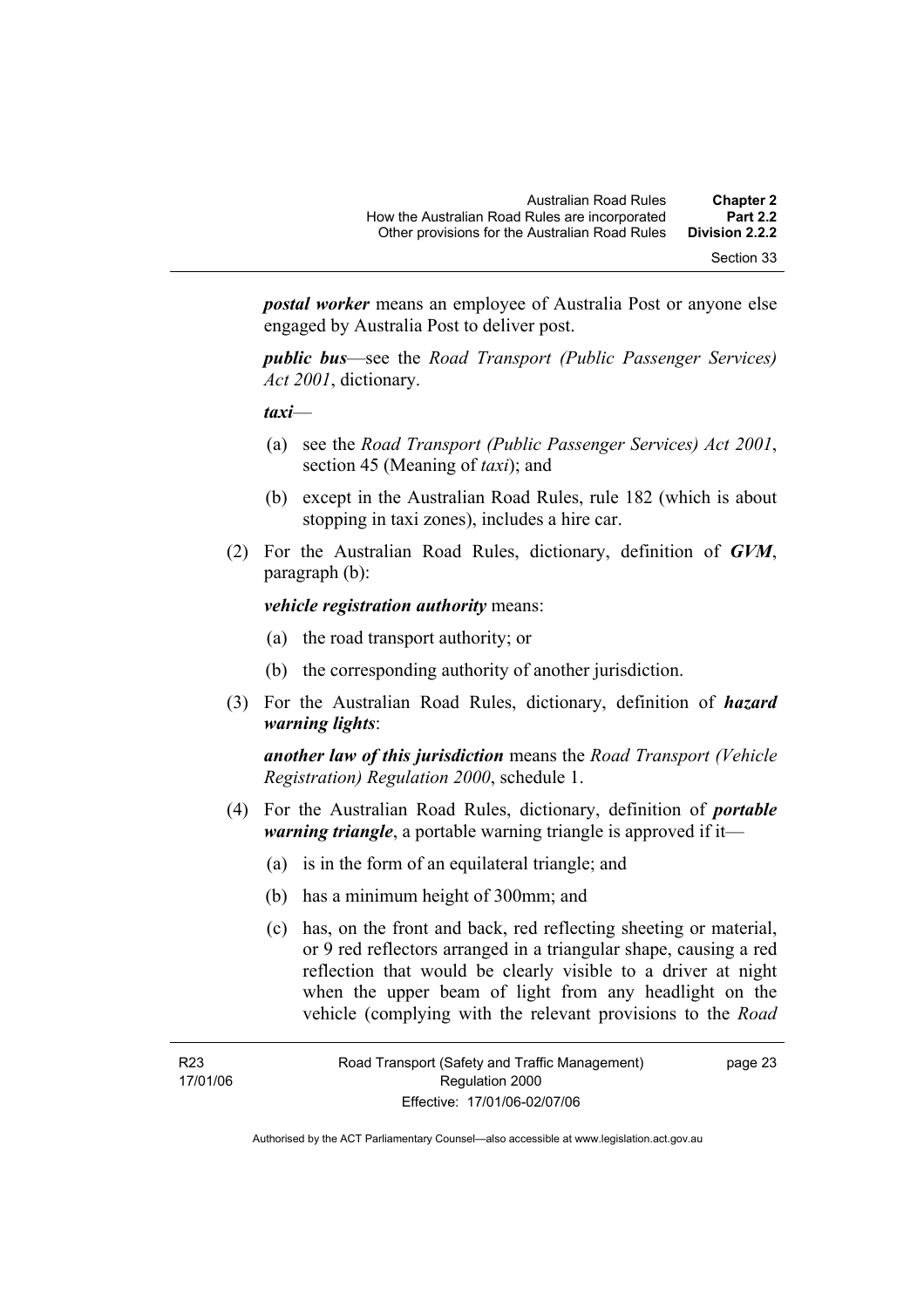| <b>Chapter 2</b>      | Australian Road Rules                          |
|-----------------------|------------------------------------------------|
| <b>Part 2.2</b>       | How the Australian Road Rules are incorporated |
| <b>Division 2.2.2</b> | Other provisions for the Australian Road Rules |
| Section 33            |                                                |

*Transport (Vehicle Registration) Regulation 2000*), schedule 1 is projected directly onto the sign from a distance of 200m; and

 (d) is of a robust and durable construction, capable of being readily erected to stand in an upright position and capable of remaining unaffected (to any material degree) by any reasonable force of wind or variation in weather conditions.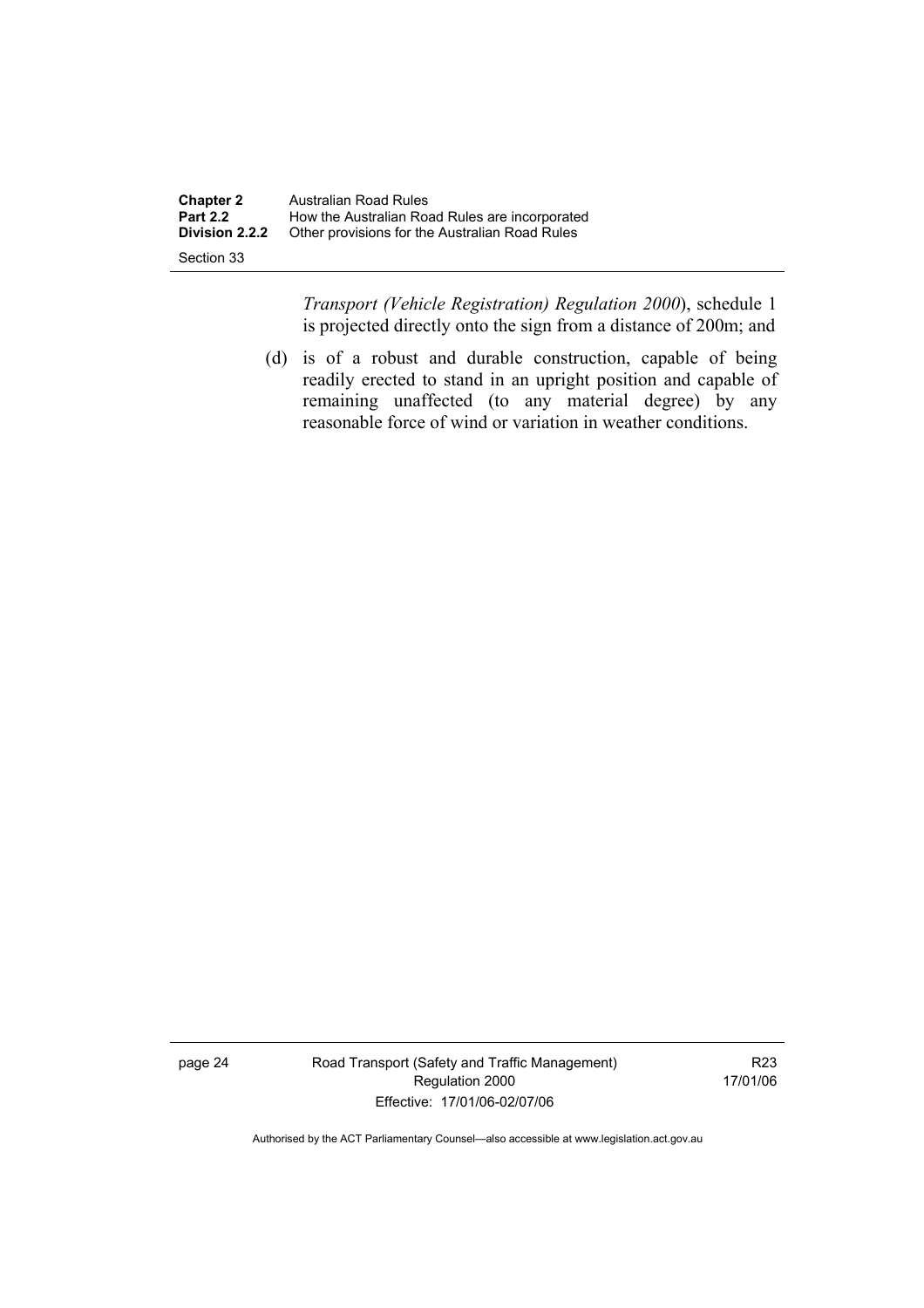Section 37

# **Part 2.3 Additional ACT road rules**

*Note* The Australian Road Rules are not completely self-contained and need to be read with associated laws of each jurisdiction. This part sets out some of the associated laws that are particular to the ACT. Provisions of Acts and other regulations included in the road transport legislation contain other provisions that are particular to the ACT.

# **Division 2.3.1 Noise and other nuisances**

# **37 Making unnecessary engine noise**

The driver of a motor vehicle on a road must not make unnecessary noise by turning on, running or failing to turn off the vehicle's engine.

Maximum penalty: 20 penalty units.

*Note* Under the Australian Road Rules, r 291 it is an offence to start or drive a vehicle in a way that makes unnecessary noise or smoke.

# **38 Emission of waste oil or grease**

 (1) A person must not use a motor vehicle or trailer on a road unless adequate precautions have been taken to prevent waste oil or grease from the machinery or from any other part of the vehicle from dropping onto the roadway.

Maximum penalty: 20 penalty units.

- *Note* The Australian Road Rules, r 293 requires the driver of a vehicle to remove oil or grease that falls from the vehicle in certain circumstances.
- (2) Without limiting the liability of anyone else, the responsible person for a motor vehicle or trailer must take reasonable steps to prevent a contravention of subsection (1) in relation to the vehicle.

Maximum penalty: 20 penalty units.

R23 17/01/06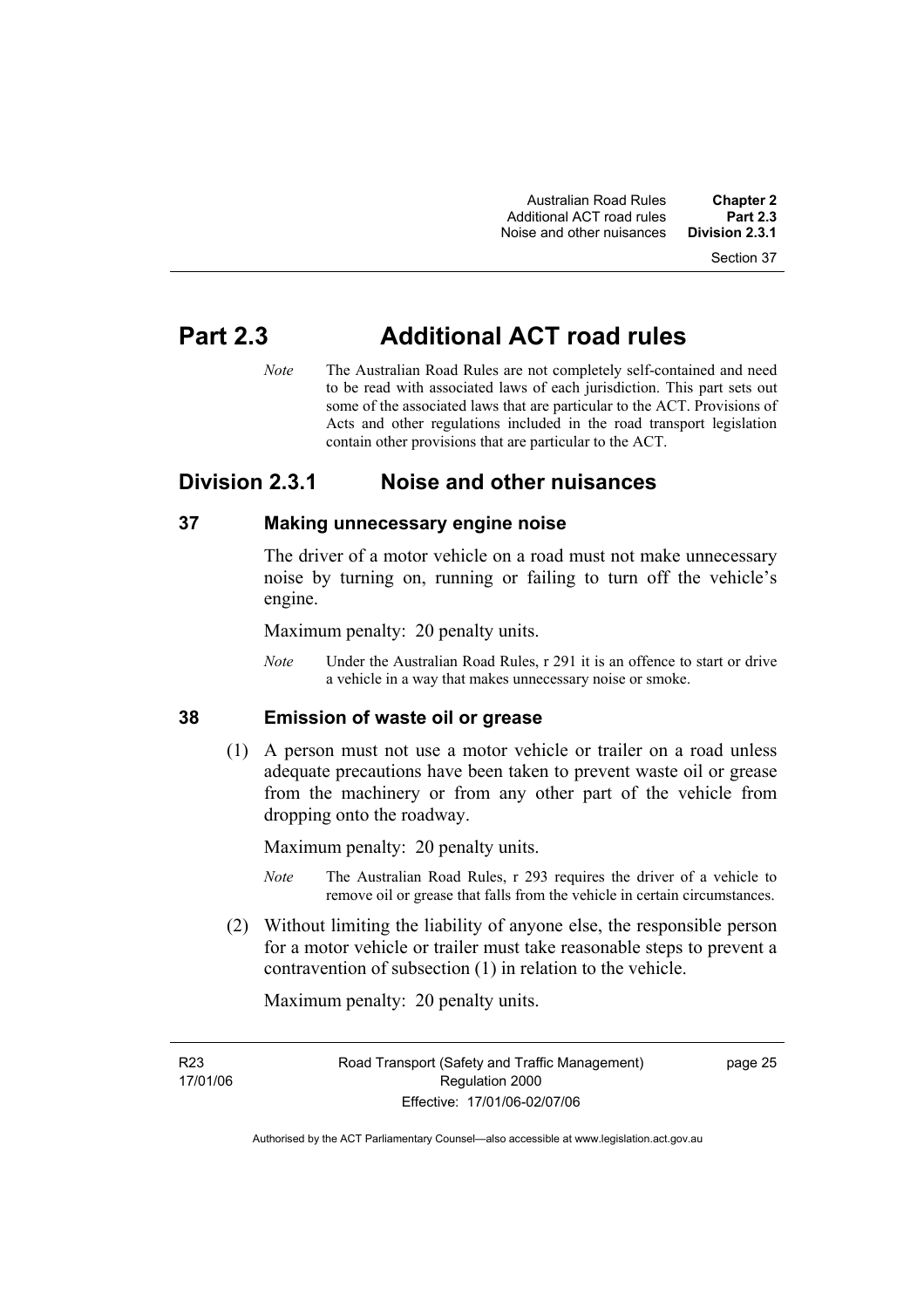**Chapter 2 Australian Road Rules**<br>**Part 2.3 Additional ACT road rules Part 2.3** Additional ACT road rules<br>**Division 2.3.2** Driver and passenger safe **Division 2.3.2** Driver and passenger safety Section 39

# **Division 2.3.2 Driver and passenger safety**

# **39 Safety of persons on trailers**

 (1) A person must not travel on a road in or on any part of a trailer that is not a part designed primarily for the carriage of passengers or goods.

Maximum penalty: 20 penalty units.

 (2) A person must not travel on a road in or on any part of a trailer that is a part designed primarily for the carriage of goods if the part is not enclosed.

Maximum penalty: 20 penalty units.

- (3) This section does not apply to a person—
	- (a) who is in or on a police vehicle or emergency vehicle; or
	- (b) engaged in the door-to-door delivery or collection of goods, or in the collection of waste or garbage, in or on a trailer that is not travelling faster than 25km/h; or
	- (c) if, in all the circumstances, there is a no reasonable danger of the person falling or being thrown from the trailer, or being injured, because the person is travelling in a way prohibited by this section.
- (4) In this section:

*enclosed*, for a part of a trailer, means enclosed by—

(a) the structure of the trailer; or

R23 17/01/06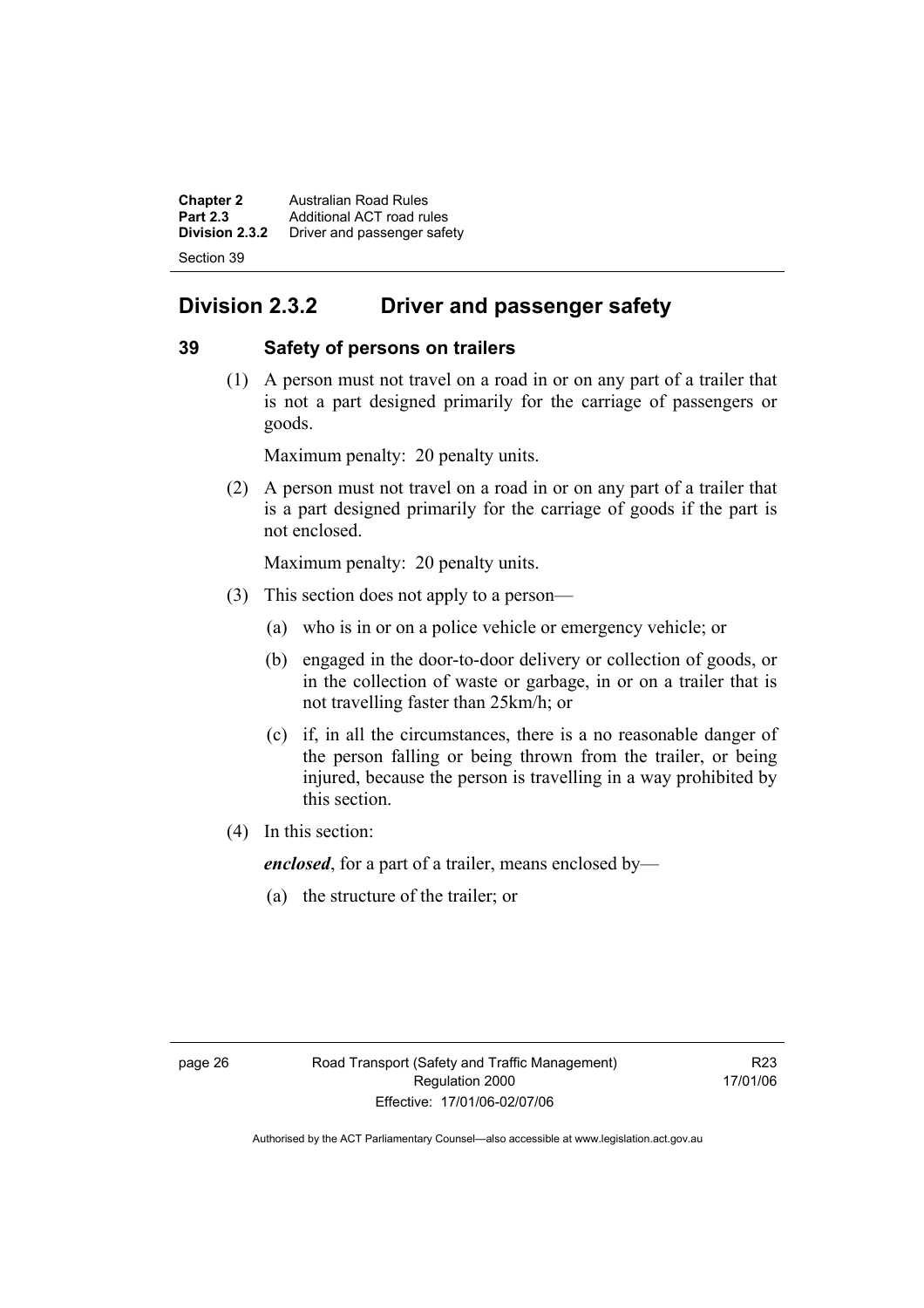- (b) a canopy, cage or other device fitted to the trailer that is of a kind approved by the road transport authority under section 66 (1) (d) (Approvals etc by road transport authority).
- *Note* The Australian Road Rules, r 298 prohibits a driver from driving a motor vehicle towing a trailer with a person in or on the trailer, unless the trailer is exempt from the rule under another law of this jurisdiction. Section 30 provides the exemption from the rule.

# **40 Passengers in sidecars to be seated**

 (1) A passenger in a sidecar attached to a motorbike that is moving, or is stationary but not parked, on a road must sit in a place in the sidecar designed for use by a passenger.

Maximum penalty: 20 penalty units.

 (2) The rider of a motorbike must not ride with a passenger in a sidecar unless the passenger complies with subsection (1).

Maximum penalty: 20 penalty units.

# **Division 2.3.3 Trailers and towing**

- *Note* The following rules of the Australian Road Rules apply to the towing of vehicles:
	- r 216 (which is about the lights that must be used when towing a vehicle at night or in hazardous weather conditions)
	- r 254 (which is about the towing of bicycles)
	- r 257 (which is about riding with a person on a bicycle trailer)
	- r 292 (which is about towing a vehicle with an insecure or overhanging load)
	- r 294 (which is about keeping control of a motor vehicle or trailer being towed)
	- r 295 (which is about towing another vehicle with a towline)
	- r 298 (which is about driving with a person in a trailer)
	- r 312 (which provides certain exemptions for tow truck drivers).

R23 17/01/06 Road Transport (Safety and Traffic Management) Regulation 2000 Effective: 17/01/06-02/07/06

page 27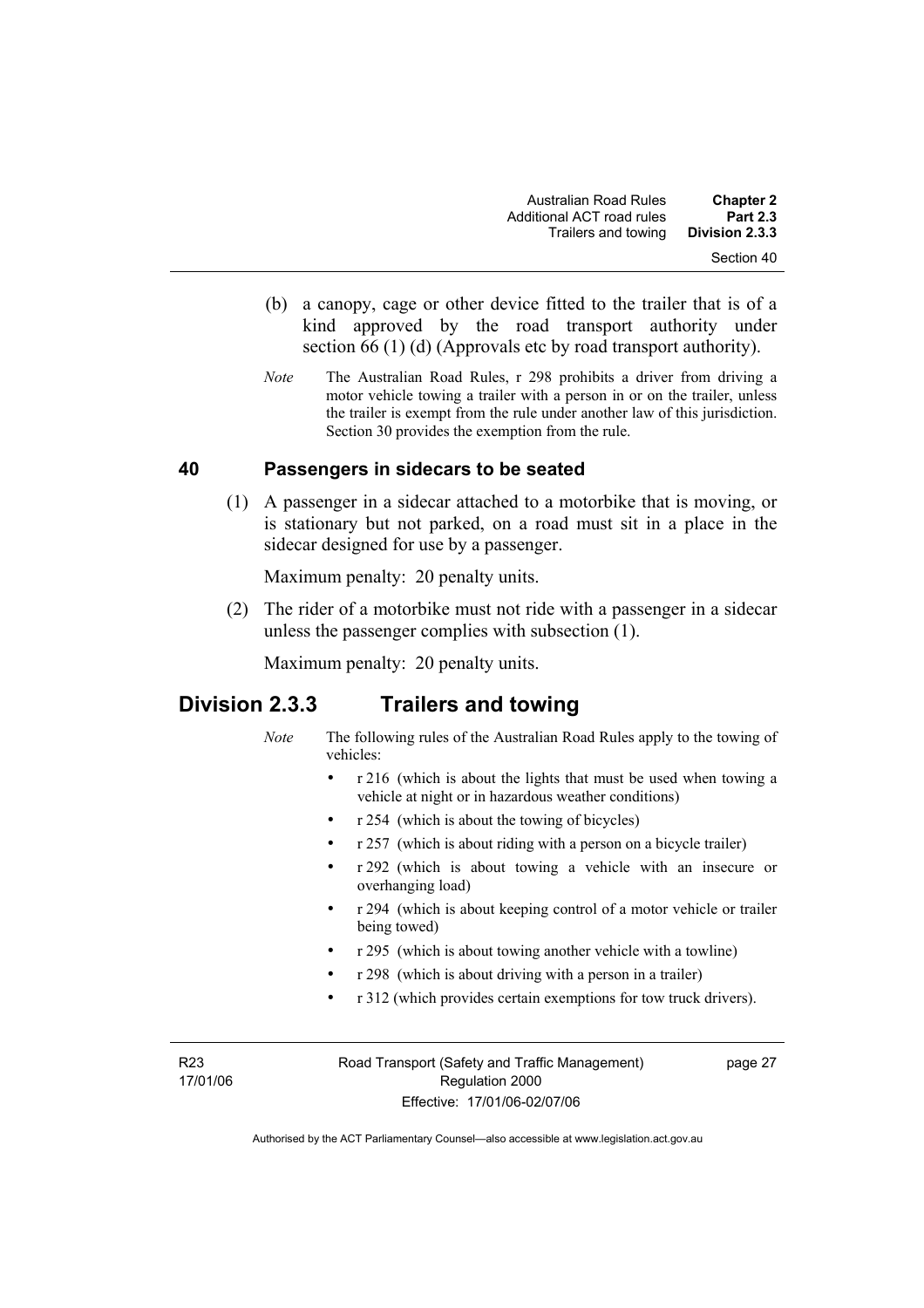**Chapter 2 Australian Road Rules**<br>**Part 2.3 Additional ACT road rules Part 2.3** Additional ACT road rules<br>**Division 2.3.3** Trailers and towing **Division 2.3.3** Trailers and towing Section 41

#### **41 Number of vehicles that may be drawn**

 (1) The driver of an articulated vehicle must not tow any other vehicle on a road.

Maximum penalty: 20 penalty units.

 (2) The driver of a motor vehicle must not tow more than 1 other vehicle on a road.

Maximum penalty: 20 penalty units.

- (3) The road transport authority may exempt a vehicle or person from subsection  $(1)$  or  $(2)$ .
- (4) Subsection (2) does not apply in relation to a tow truck that is towing an articulated vehicle (other than a B-double or road train) if—
	- (a) the articulated vehicle has broken down on a road and it is necessary for it to be towed away; or
	- (b) the articulated vehicle has been involved in a crash on a road and it is necessary for it to be towed away.
- (5) Subsection (2) does not apply to a motor vehicle that is towing another vehicle using a lift and tow trailer if—
	- (a) the other vehicle is partly supported by the lift and tow trailer; and
	- (b) the vehicle is not towed at faster than 60 km/h; and
	- (c) the combined weight of the towed vehicle and the lift and tow trailer is not more than the unladen weight of the towing vehicle.
- (6) Subsection (2) does not apply to—
	- (a) a tractor-harvester-cutting head trailer combination; or

R23 17/01/06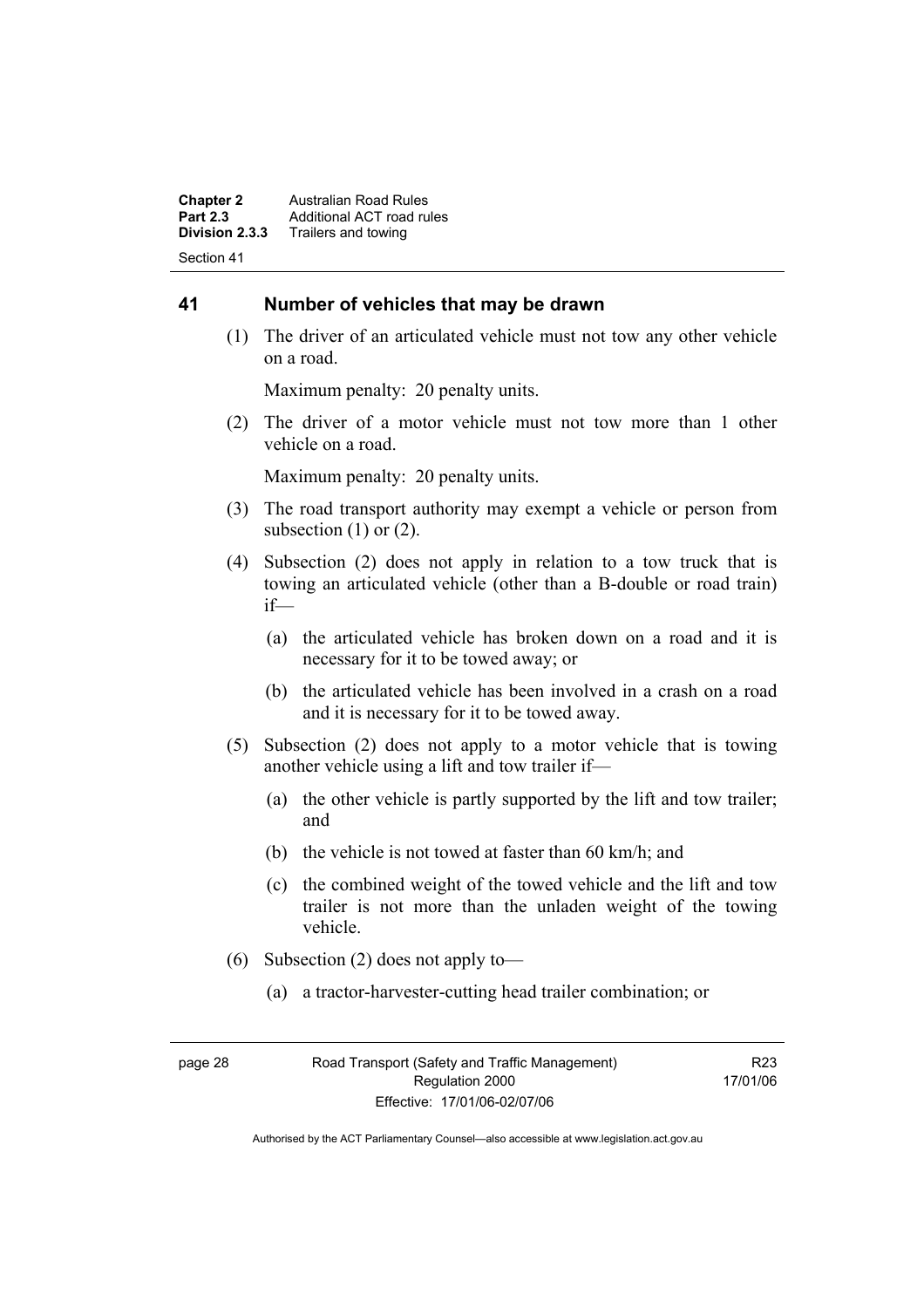- (b) a tractor with multiple implements attached, if the implements are normally used as a single unit when performing agricultural operations; or
- (c) a tractor and implement combination towing a fuel trailer or laser tower; or
- (d) an articulated low-loader consisting of a prime mover towing a converter dolly and a semitrailer; or
- (e) a B-double, dog trailer or road train.

# **42 Towing by vehicles under 4.5t**

- (1) The driver of a motor vehicle (the *towing vehicle*) must not tow another vehicle (the *towed vehicle*) on a road if the laden weight of the towed vehicle is more than—
	- (a) the capacity of the towing attachment fitted to the towing vehicle; or
	- (b) the maximum laden weight for the towed vehicle.

Maximum penalty: 20 penalty units.

- (2) Subsection (1) does not apply to the driver if the towing vehicle has a GVM over 4.5t.
- (3) The road transport authority may exempt a vehicle or person from subsection  $(1)$ .
- (4) In this section:

*maximum laden weight*, for the towed vehicle, means—

 (a) the maximum laden weight for a towed vehicle specified by the manufacturer of the towing vehicle in relation to the towing vehicle; or

page 29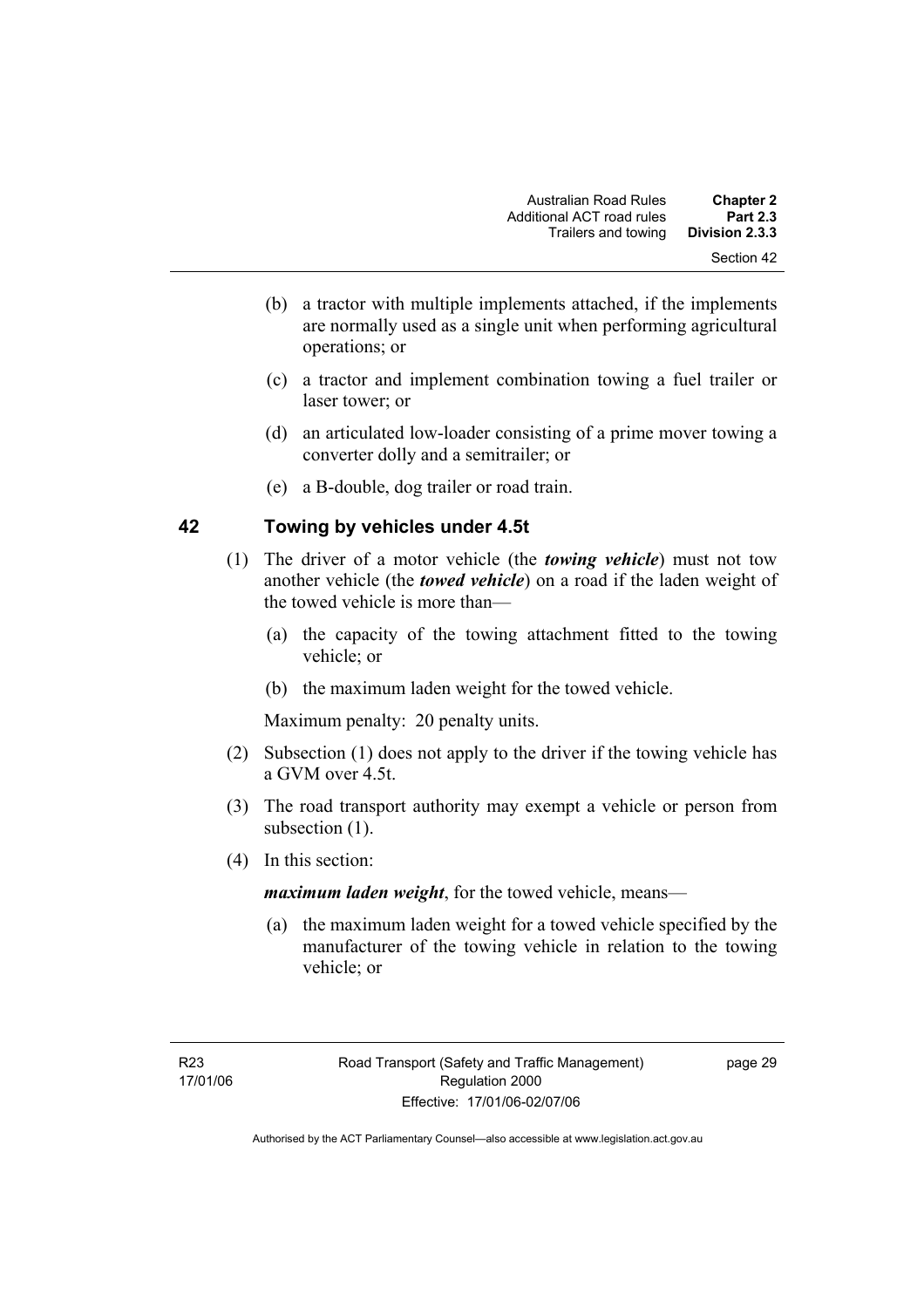**Chapter 2 Australian Road Rules**<br>**Part 2.3 Additional ACT road rules Part 2.3** Additional ACT road rules<br>**Division 2.3.4** Lights on vehicles Lights on vehicles Section 42

- (b) if there is no such specification by the manufacturer, the manufacturer of the vehicle cannot be identified or the specification is not appropriate because the towing vehicle has been modified—
	- (i) 1.5 times the unladen weight of the towing vehicle if the towed vehicle is fitted with a braking system that is working properly; or
	- (ii) the unladen weight of the towing vehicle in any other case.

# **Division 2.3.4 Lights on vehicles**

- *Note* The following rules of the Australian Road Rules apply to lights on vehicles:
	- r 215 (which is about using lights when driving at night or in hazardous weather conditions)
	- r 216 (which is about the lights that must be used when towing a vehicle at night or in hazardous weather conditions)
	- r 217 (which is about using rear fog lights)
	- r 218 (which is about using headlights on high-beam)
	- r 219 (which is about not using lights to dazzle other road users)
	- r 220 (which is about the use of lights on a vehicle that is stopped)
	- r 221 (which is about using hazard warning lights)
	- r 222 (which is about the use of warning lights on buses carrying children)
	- r 223 (which is about using lights when riding an animal-drawn vehicle at night or in hazardous weather conditions)
	- r 259 (which is about using lights when riding a bicycle at night).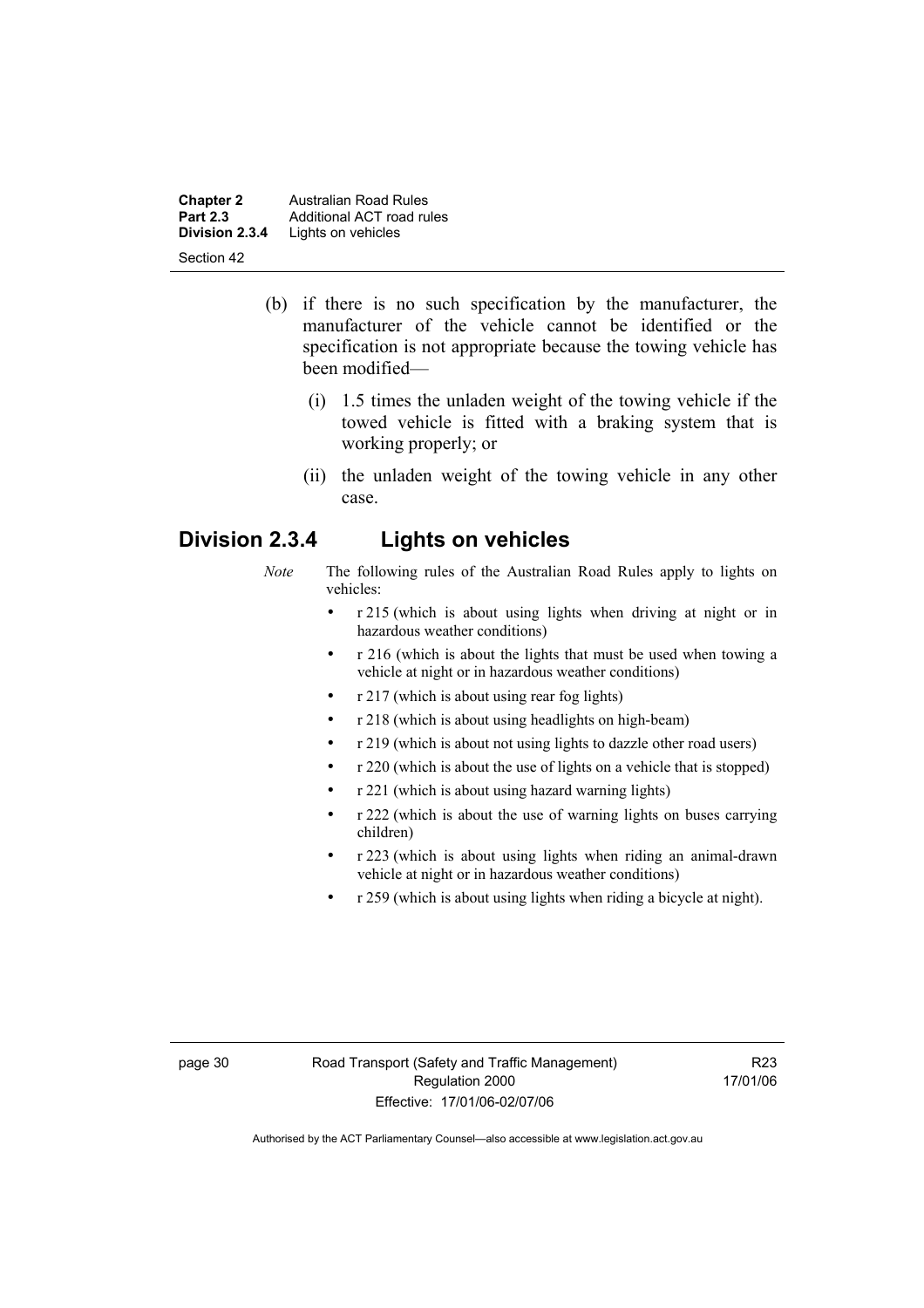### **43 Lights on motor vehicles generally**

- (1) The driver of a motor vehicle fitted with a spotlight or searchlight must not operate the light, or allow it to be operated, on a road unless—
	- (a) the vehicle is stationary, the light is operated only for examining or making adjustments or repairs to a vehicle, and light from it is not projected further than 6m; or
	- (b) the light is operated for the temporary purpose of reading or looking for a notice, sign, house number or something similar; or
	- (c) the vehicle is a police vehicle; or
	- (d) the vehicle is being used by the Territory, the Commonwealth or any public authority.

Maximum penalty: 20 penalty units.

- (2) The driver of a motor vehicle fitted with an additional headlight permitted to be fitted under the *Road Transport (Vehicle Registration) Regulation 2000*, schedule 1 must not operate the headlight, or allow it to be operated, if—
	- (a) the vehicle is being driven on a length of road in a built-up area; or
	- (b) the driver is driving less than—
		- (i) 200m behind a vehicle travelling in the same direction as the driver; or
		- (ii) 200m from an oncoming vehicle.

Maximum penalty: 20 penalty units.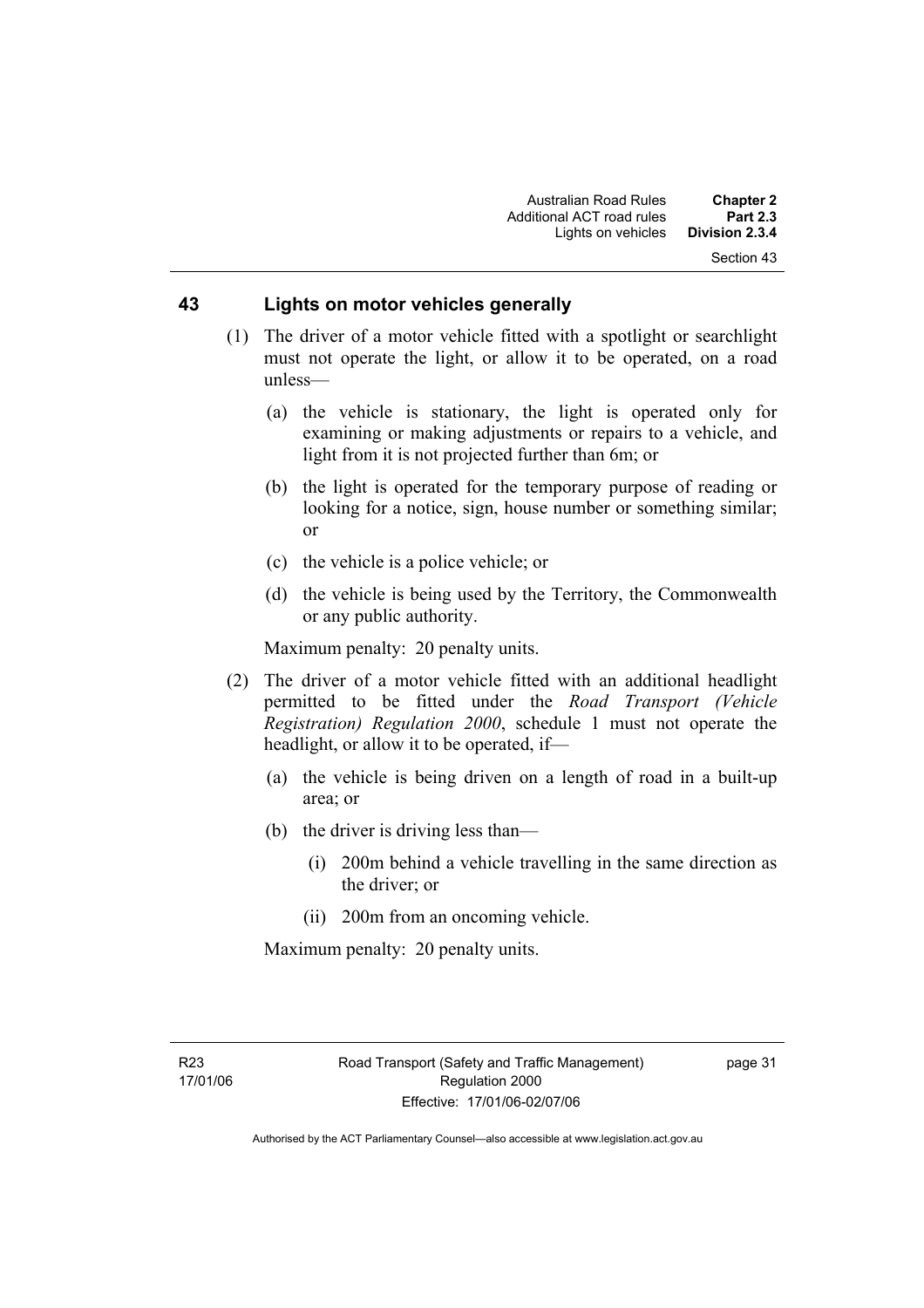**Chapter 2** Australian Road Rules<br>**Part 2.3** Additional ACT road rules **Part 2.3** Additional ACT road rules<br>**Division 2.3.5** Metered parking **Metered parking** 

Section 44

# **Division 2.3.5 Metered parking**

*Note* The rules of the Australian Road Rules that apply to the parking of vehicles include the following:

- r 189 (which is about double parking)
- r 203 (which is about stopping in a parking area for people with disabilities)
- r 205 (which is about parking for longer than indicated)
- r 207 (which is about parking where fees are payable)
- r 208 (which is about parallel parking on a road, except in a median strip parking area)
- r 209 (which is about parallel parking in a median strip parking area)
- r 210 (which is about angle parking)
- r 211 (which is about parking in parking bays).

# **44 Metered parking—parking in spaces**

- (1) A driver commits an offence if—
	- (a) the driver parks in a metered parking area; and
	- (b) the driver's vehicle is not parked in a metered parking space.

Maximum penalty: 20 penalty units.

 (2) A driver must not park the driver's vehicle in a metered parking space if another vehicle is parked in the space.

Maximum penalty: 20 penalty units.

 (3) A driver who parks in a metered parking space must position the driver's vehicle completely within the space.

Maximum penalty: 20 penalty units.

R23 17/01/06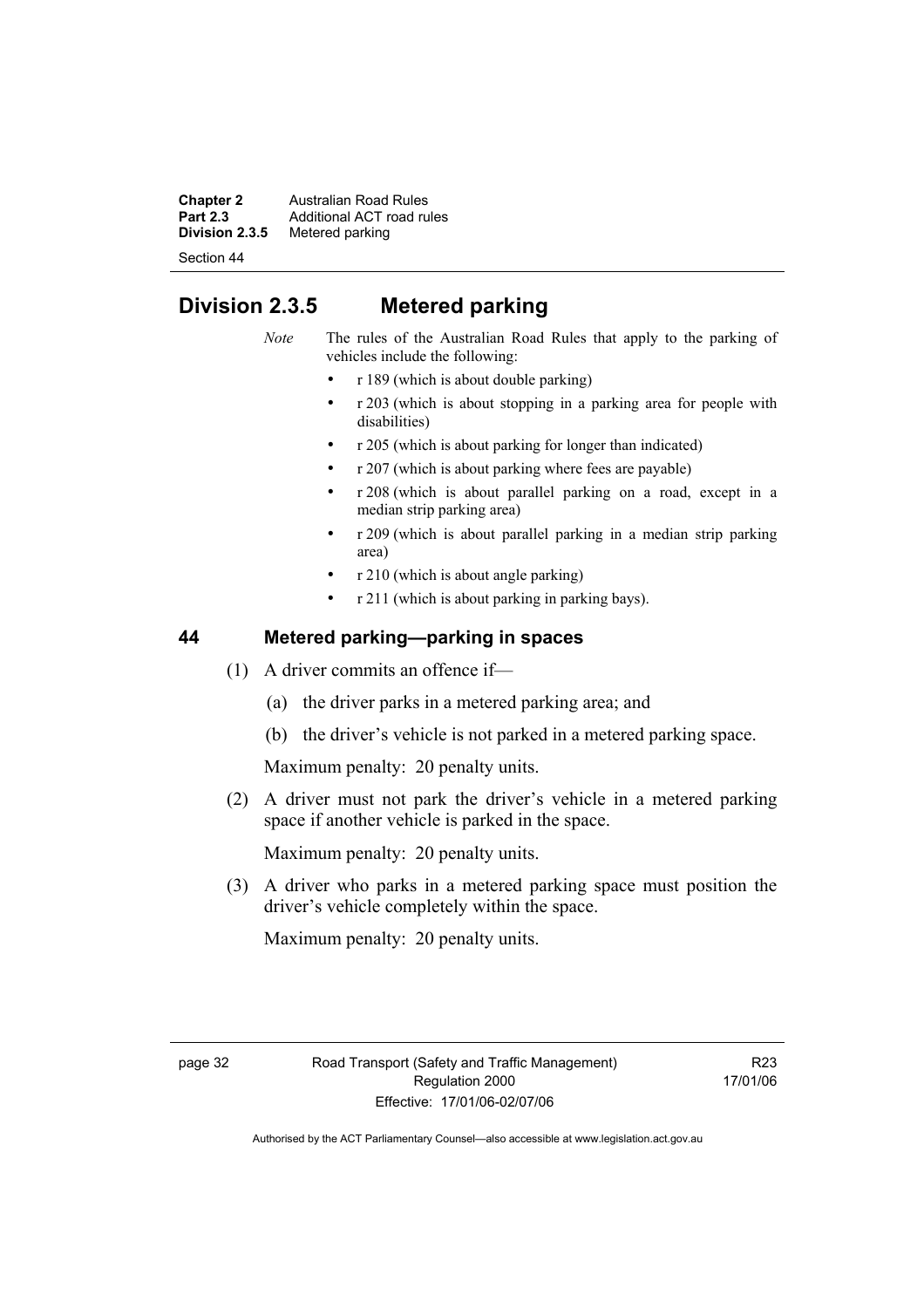# **44A Metered parking—parking fees**

 (1) A driver must not park in a metered parking space without paying the relevant parking fee for the space.

Maximum penalty: 20 penalty units.

- (2) A driver does not commit an offence against subsection (1) if—
	- (a) the relevant parking fee for the metered parking space is paid immediately after the driver parks the driver's vehicle in the metered parking space; or
	- (b) the parking meter for the metered parking space indicates that the period for which parking in the space has been paid for has not expired; or
	- (c) the parking meter for the metered parking space—
		- (i) is not working; or
		- (ii) is covered with a parking meter hood bearing the words 'out of order time limit applies'.
	- *Note* For other exceptions to s (1), see s 45.

#### **44B Metered parking—maximum length of stay**

 (1) A driver must not allow the driver's vehicle to remain parked in a metered parking space if the parking meter for the space indicates that the period for which parking in the space has been paid for has expired.

Maximum penalty: 20 penalty units.

*Note* For exceptions to s (1), see s 45.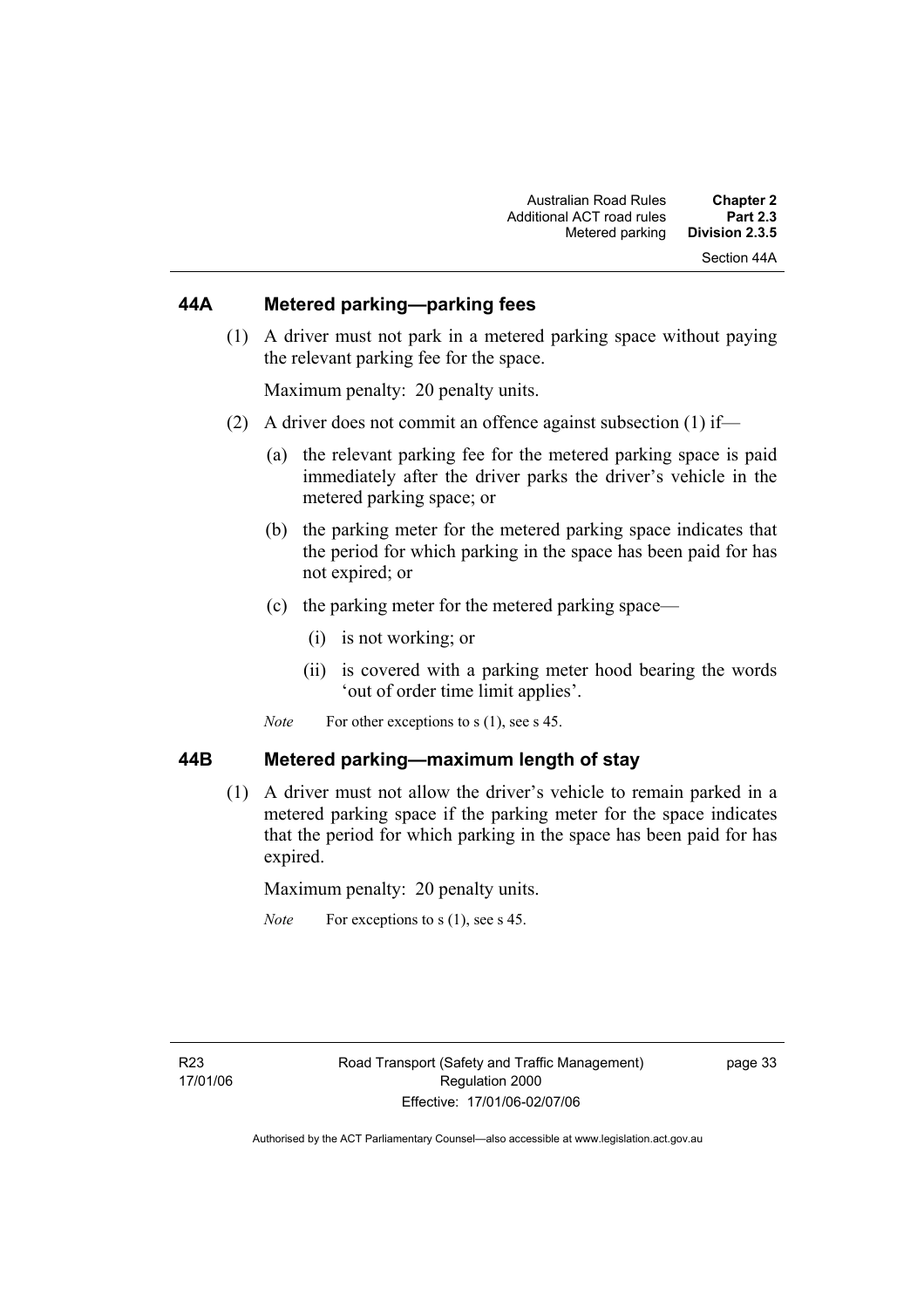| <b>Chapter 2</b> | Australian Road Rules     |
|------------------|---------------------------|
| <b>Part 2.3</b>  | Additional ACT road rules |
| Division 2.3.5   | Metered parking           |
| Section 45       |                           |

 (2) A driver must not allow the driver's vehicle to remain parked in a metered parking space for longer than the period (if any) indicated on the metered parking signs applying to the space as the maximum period for which a vehicle may be parked in the space.

Maximum penalty: 20 penalty units.

*Note* For exceptions to s (2), see s 45.

#### **45 Metered parking—exceptions to s 44A and s 44B**

Section 44A (Metered parking—parking fees) and section 44B (Metered parking—maximum length of stay) do not apply to—

- (a) a driver for any period the driver's vehicle is parked in a metered parking space outside the controlled parking hours for the space; or
- (b) a driver if—
	- (i) the driver's vehicle is parked in a metered parking space; and
	- (ii) the driver displays in or on the vehicle a current mobility parking scheme authority; and
	- (iii) the driver complies with the conditions (if any) of the authority; or
- (c) a driver if—
	- (i) the driver's vehicle is parked in a metered parking space designated by a *permit zone sign* for use by the holder of a stated kind of parking permit; and
	- (ii) the driver displays in or on the vehicle a current parking permit of that kind; and
	- (iii) the driver complies with the conditions (if any) of the permit.

R23 17/01/06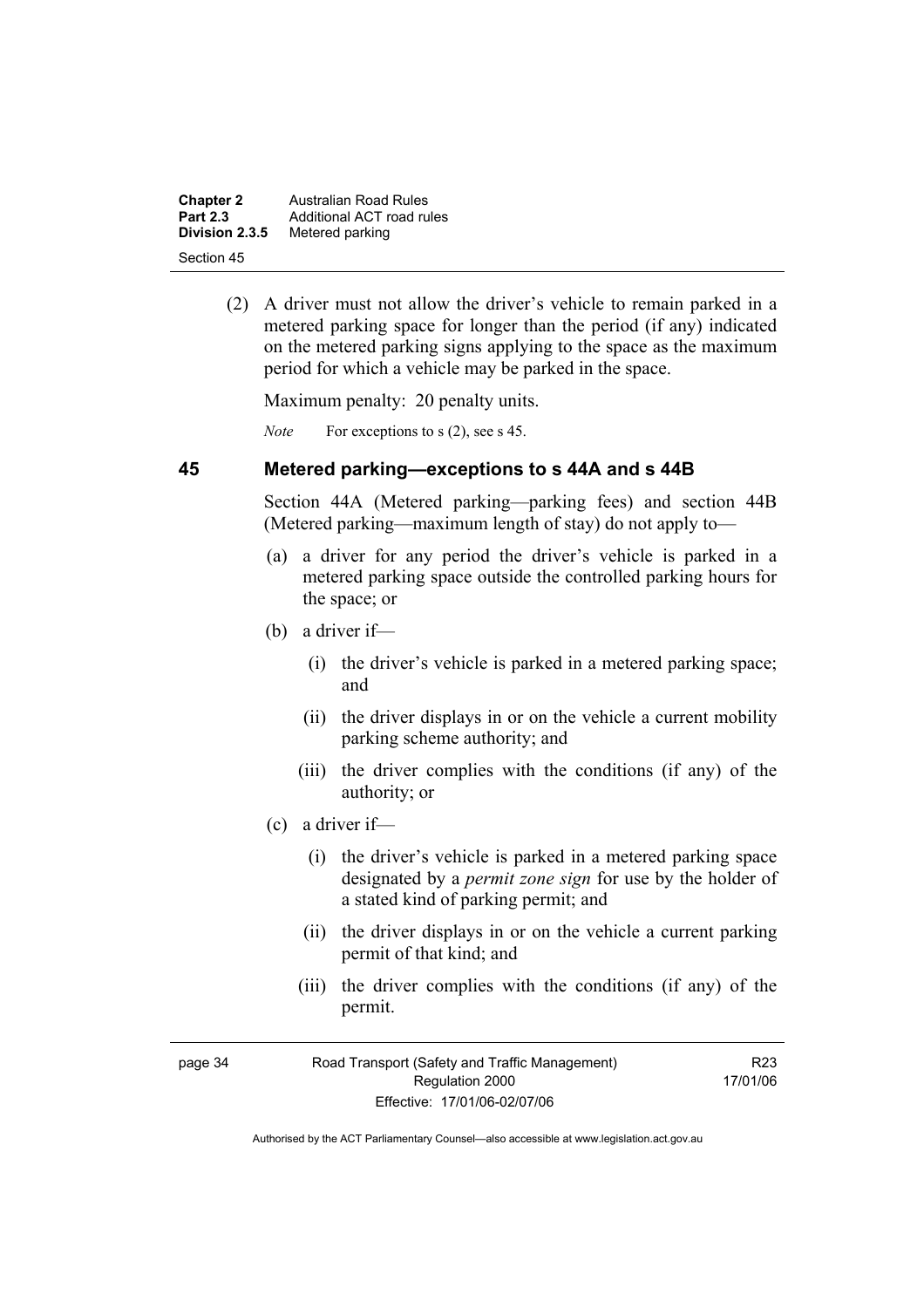#### **46 Temporary closure of metered parking spaces**

- (1) If the road transport authority decides that the use of a metered parking space should be temporarily discontinued, the authority may close the space by—
	- (a) installing a sign, at or near the space, that displays words to the effect that the space is closed; or
	- (b) covering the parking meter applying to the space with a parking meter hood bearing the words 'no parking'.
- (2) A driver must not park in a metered parking space that has been closed under subsection (1).

Maximum penalty: 20 penalty units.

(3) In this section:

*sign* includes a board, device, plate, screen, words or anything else, whether or not installed with or on a traffic sign.

### **47 Misuse of parking meters**

A person must not—

- (a) insert in a parking meter anything other than coins appropriate for the meter; or
- (b) attach anything (for example, advertising material) to a parking meter.

Maximum penalty: 20 penalty units.

*Note* An example is part of the regulation, is not exhaustive and may extend, but does not limit, the meaning of the provision in which it appears (see Legislation Act, s 126 and s 132).

page 35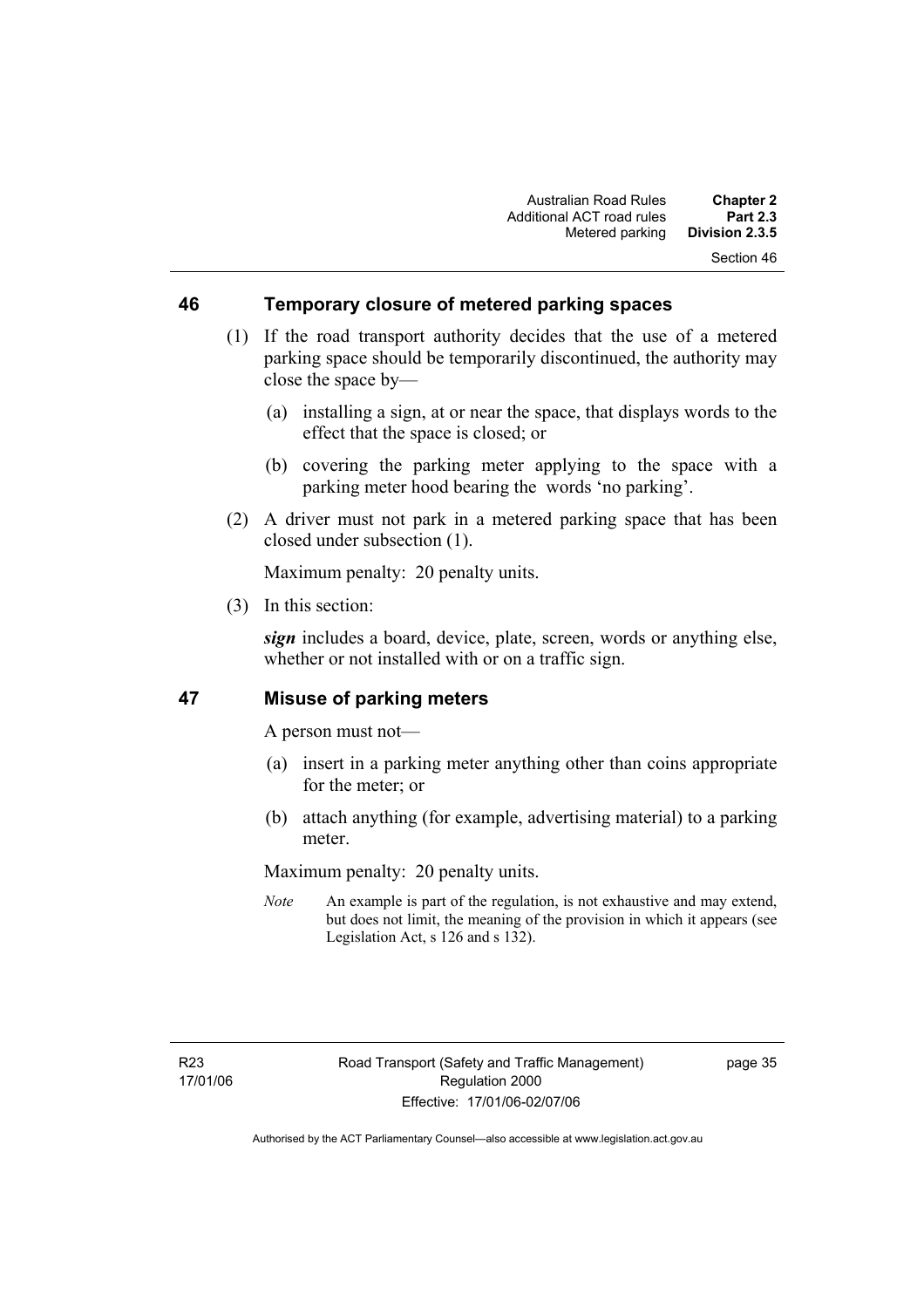**Chapter 2** Australian Road Rules<br>**Part 2.3** Additional ACT road rules **Part 2.3** Additional ACT road rules<br>**Division 2.3.6** Ticket parking **Ticket parking** Section 48

# **48 Interfering with parking meters etc**

A person must not—

- (a) do anything that interferes with (or is likely to interfere with) the proper working of a parking meter; or
- (b) fraudulently operate a parking meter.

Maximum penalty: 20 penalty units.

# **Division 2.3.6 Ticket parking**

# **49 Ticket parking—parking in spaces**

- (1) A driver commits an offence if—
	- (a) the driver parks in a ticket parking area; and
	- (b) the driver's vehicle is not parked in a ticket parking space.

Maximum penalty: 20 penalty units.

- (2) However, the driver does not commit an offence against subsection (1) if the driver parks in a metered parking space within a ticket parking area and the driver complies with the provisions of division 2.3.5 (Metered parking) in relation to parking in the space.
- (3) A driver must not park the driver's vehicle in a ticket parking space if another vehicle is parked in the space.

Maximum penalty: 20 penalty units.

 (4) A driver who parks in a ticket parking space must position the driver's vehicle completely within the space.

Maximum penalty: 20 penalty units.

R23 17/01/06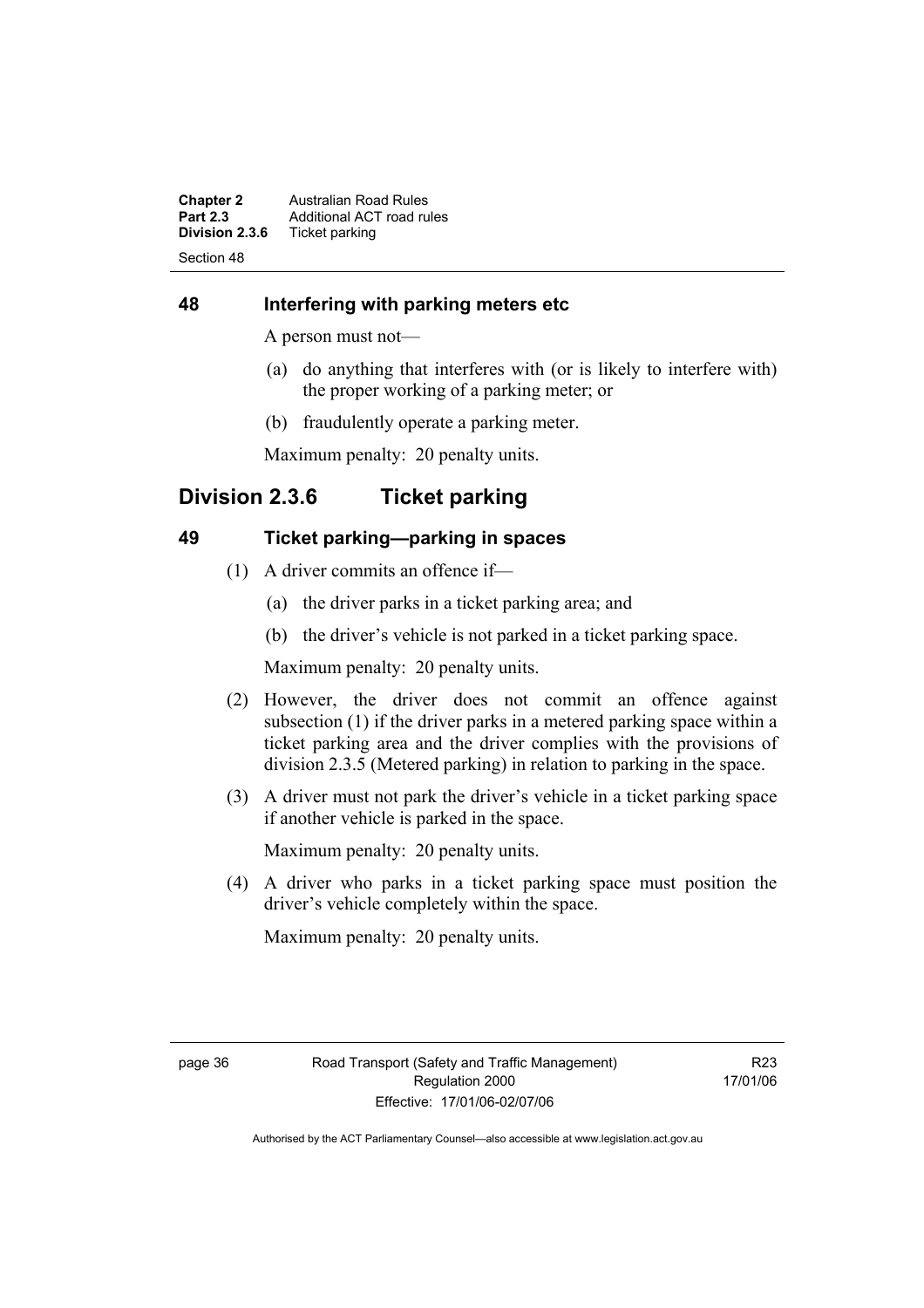# **49A Ticket parking—display of tickets**

- (1) A driver may park the driver's vehicle in a ticket parking area only if—
	- (a) for an RTA multi-stay ticket parking area—
		- (i) a current parking ticket for the area is correctly displayed in or on the vehicle; or
		- (ii) a current part-day parking ticket for another RTA multi-stay ticket parking area is correctly displayed in or on the vehicle; or
		- (iii) a current equivalent all-day parking ticket for another RTA multi-stay ticket parking area is correctly displayed in or on the vehicle; or
	- (b) for any other ticket parking area—a current parking ticket for the area is correctly displayed in or on the vehicle.

Maximum penalty: 20 penalty units.

#### **Examples of ticket parking areas for par (b)**

- 1 a ticket parking area set up by the road transport authority in which parking up to a maximum of 4 hours is permitted by the ticket parking signs applying to the area
- 2 a ticket parking area set up by a parking authority
- *Note 1* Ticket parking areas may be set up by the road transport authority or a parking authority (see s 75A-s 76A).
- *Note 2* An example is part of the regulation, is not exhaustive and may extend, but does not limit, the meaning of the provision in which it appears (see Legislation Act, s 126 and s 132).
- (2) Subsection (1) (a) does not apply to a driver if, immediately after parking in the ticket parking area, the driver—
	- (a) obtains a parking ticket for the ticket parking area and the ticket is correctly displayed in or on the driver's vehicle; or

R23 17/01/06 page 37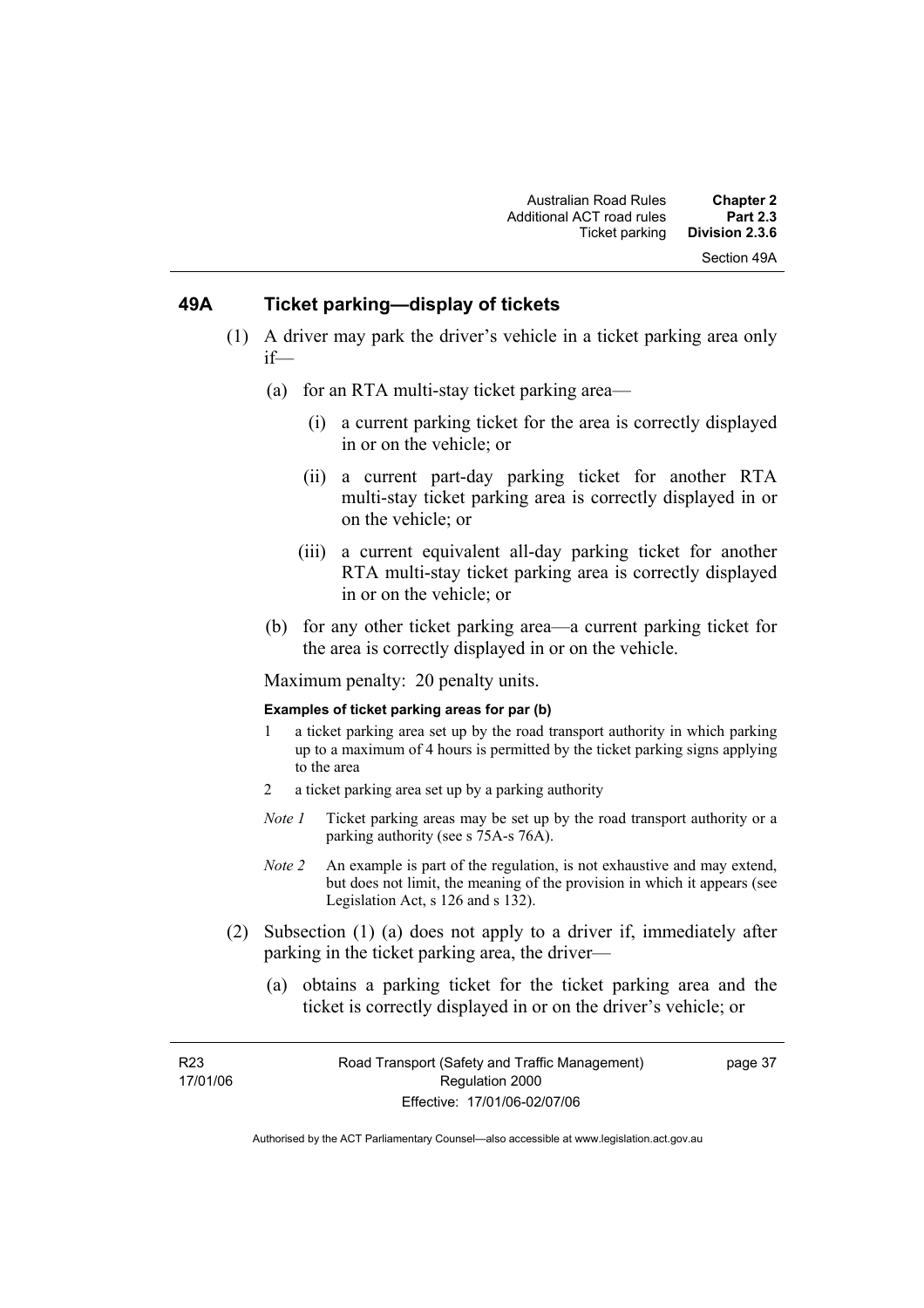| <b>Chapter 2</b> | <b>Australian Road Rules</b> |
|------------------|------------------------------|
| <b>Part 2.3</b>  | Additional ACT road rules    |
| Division 2.3.6   | Ticket parking               |
| Section 49A      |                              |

- (b) correctly displays in or on the driver's vehicle a parking ticket mentioned in subsection  $(1)$   $(a)$   $(ii)$  or  $(iii)$ .
- (3) Subsection (1) (b) does not apply to a driver if, immediately after parking in the ticket parking area, the driver obtains a parking ticket for the ticket parking area and the ticket is correctly displayed in or on the driver's vehicle.
- (4) It is a defence to the prosecution of a driver for an offence against subsection (1) if the driver proves that—
	- (a) a parking ticket was displayed in accordance with the subsection; and
	- (b) the driver took reasonable steps to ensure that the ticket remained correctly displayed while the driver's vehicle was parked in the ticket parking area.

*Note* For other exceptions to s (1), see s 50.

(5) In this section:

*all-day parking ticket*, for a ticket parking area, means a parking ticket for which the relevant parking fee for parking all-day in the area has been paid.

*correctly displayed*—a parking ticket is *correctly displayed* in or on a vehicle if the ticket is displayed—

- (a) in or on the front left-hand side of the vehicle or, if the ticket requires the driver to display the ticket in or on a part of the vehicle, in or on that part of the vehicle; and
- (b) in a way that its expiry date and expiry time, and the ticket parking area for which it is issued, are clearly visible from outside the vehicle.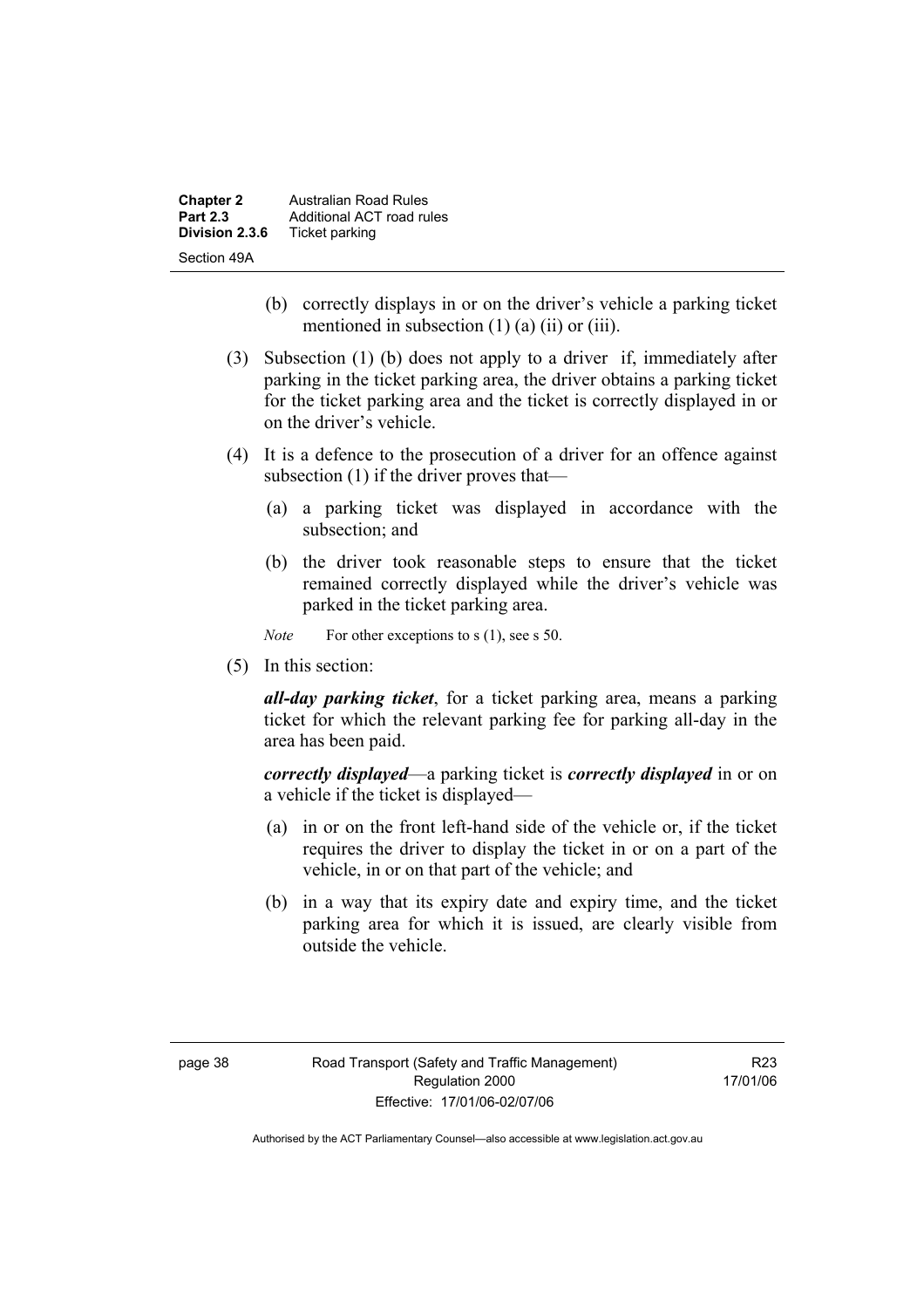*equivalent*, for a multi-stay ticket parking area, means another ticket parking area for which the relevant parking fee for an all-day parking ticket for the area is the same or higher.

*part-day parking ticket* means a parking ticket that is not an all-day parking ticket.

*RTA multi-stay ticket parking area* means a ticket parking area set aside under section 76 (2) (a) (Ticket parking schemes—road transport authority) where all-day parking is permitted by the ticket parking signs applying to the area.

# **49B Ticket parking—maximum length of stay**

 (1) A driver must not allow the driver's vehicle to remain parked in a ticket parking area after the expiry of a parking ticket displayed in or on the vehicle.

Maximum penalty: 20 penalty units.

*Note 1* For when a parking ticket expires, see s 81.

*Note 2* For exceptions to s (1), see s 50.

 (2) A driver must not allow the driver's vehicle to remain parked in a ticket parking area for longer than the period (if any) indicated on the ticket parking signs applying to the area as the maximum period for which a vehicle may be parked in the area.

Maximum penalty: 20 penalty units.

*Note* For exceptions to s (2), see s 50.

# **50 Ticket parking—exceptions to s 49A and s 49B**

Section 49A (Ticket parking—display of tickets) and section 49B (Ticket parking—maximum length of stay) do not apply to—

 (a) a driver if the driver parks the driver's vehicle in a metered parking space within a ticket parking area and the driver

page 39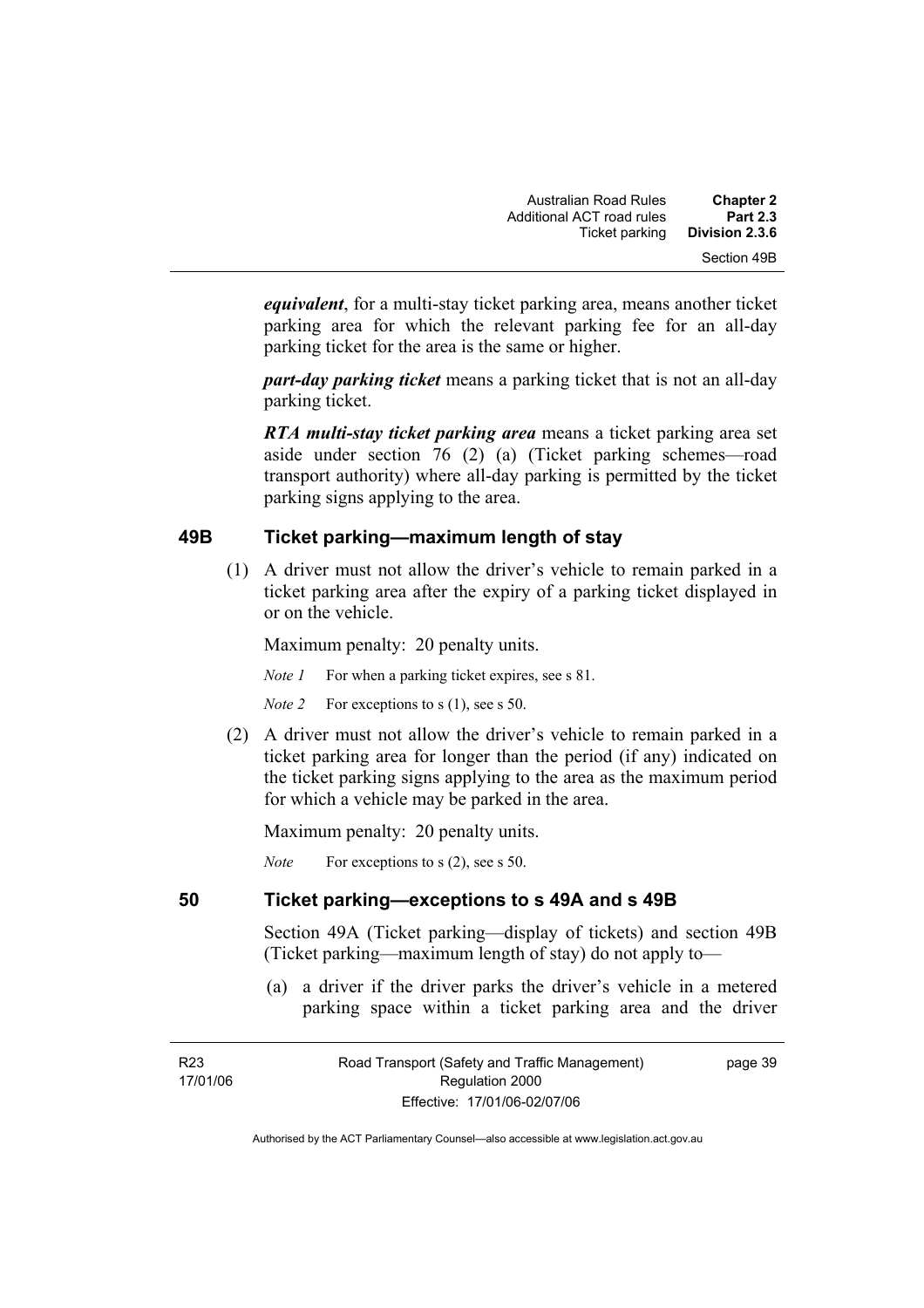| <b>Chapter 2</b><br><b>Part 2.3</b> | <b>Australian Road Rules</b><br>Additional ACT road rules |
|-------------------------------------|-----------------------------------------------------------|
| Division 2.3.6                      | Ticket parking                                            |
| Section 51                          |                                                           |

complies with the provisions of division 2.3.5 (Metered parking) in relation to parking in the space; or

- (b) a driver for any period the driver's vehicle is parked in a ticket parking space outside the controlled parking hours for the space; or
- (c) a driver if—
	- (i) the driver's vehicle is parked in a ticket parking space; and
	- (ii) the driver displays in or on the vehicle a current mobility parking scheme authority; and
	- (iii) the driver complies with the conditions (if any) of the authority; or
- (d) a driver if—
	- (i) the driver's vehicle is parked in a ticket parking space, or on a length of road in a ticket parking area, designated by a *permit zone sign* for use by the holder of a stated kind of parking permit; and
	- (ii) the driver displays in or on the vehicle a current parking permit of that kind; and
	- (iii) the driver complies with the conditions (if any) of the permit.

# **51 Temporary closure of ticket parking spaces and areas**

 (1) If the road transport authority decides that the use of a ticket parking area, or ticket parking space, should be temporarily discontinued, the authority may close the area or space by—

R23 17/01/06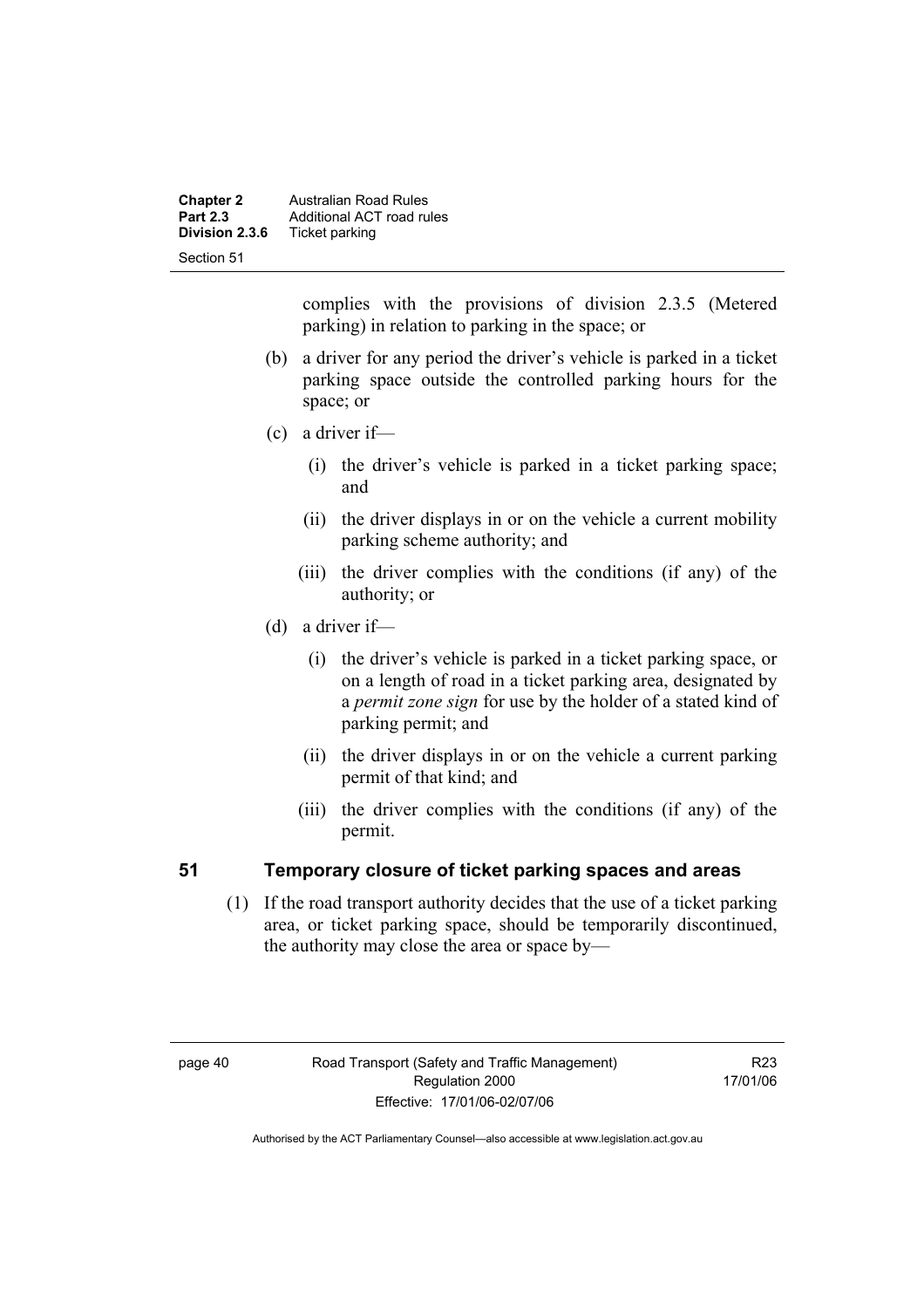- (a) for the closure of a ticket parking area—installing a sign, at or near each traffic sign applying to the area, that displays words to the effect that the area is closed; or
- (b) for the closure of a ticket parking space—installing a sign, at or near the space, that displays words to that effect.
- (2) If a parking authority decides that the use of a ticket parking area, or ticket parking space, within its area of operations should be temporarily discontinued, the authority may close the area or space  $by-$ 
	- (a) for the closure of a ticket parking area—installing a sign, at or near each traffic sign applying to the area, that displays words to the effect that the area is closed; or
	- (b) for the closure of a ticket parking space—installing a sign, at or near the space, that displays words to that effect.
	- *Note* Section 75A provides for the road transport authority to declare parking authorities and s 76A provides for the operation of ticket parking schemes by parking authorities.
- (3) A driver must not park in a ticket parking area or ticket parking space that has been closed under subsection (1) or (2).

(4) In this section:

*sign* includes a board, device, plate, screen, words or anything else, whether or not installed with or on a traffic sign.

# **52 Use of false or damaged parking tickets etc**

- (1) This section applies in relation to a vehicle that is parked in a ticket parking space within a ticket parking area.
- (2) A person must not display in or on the vehicle—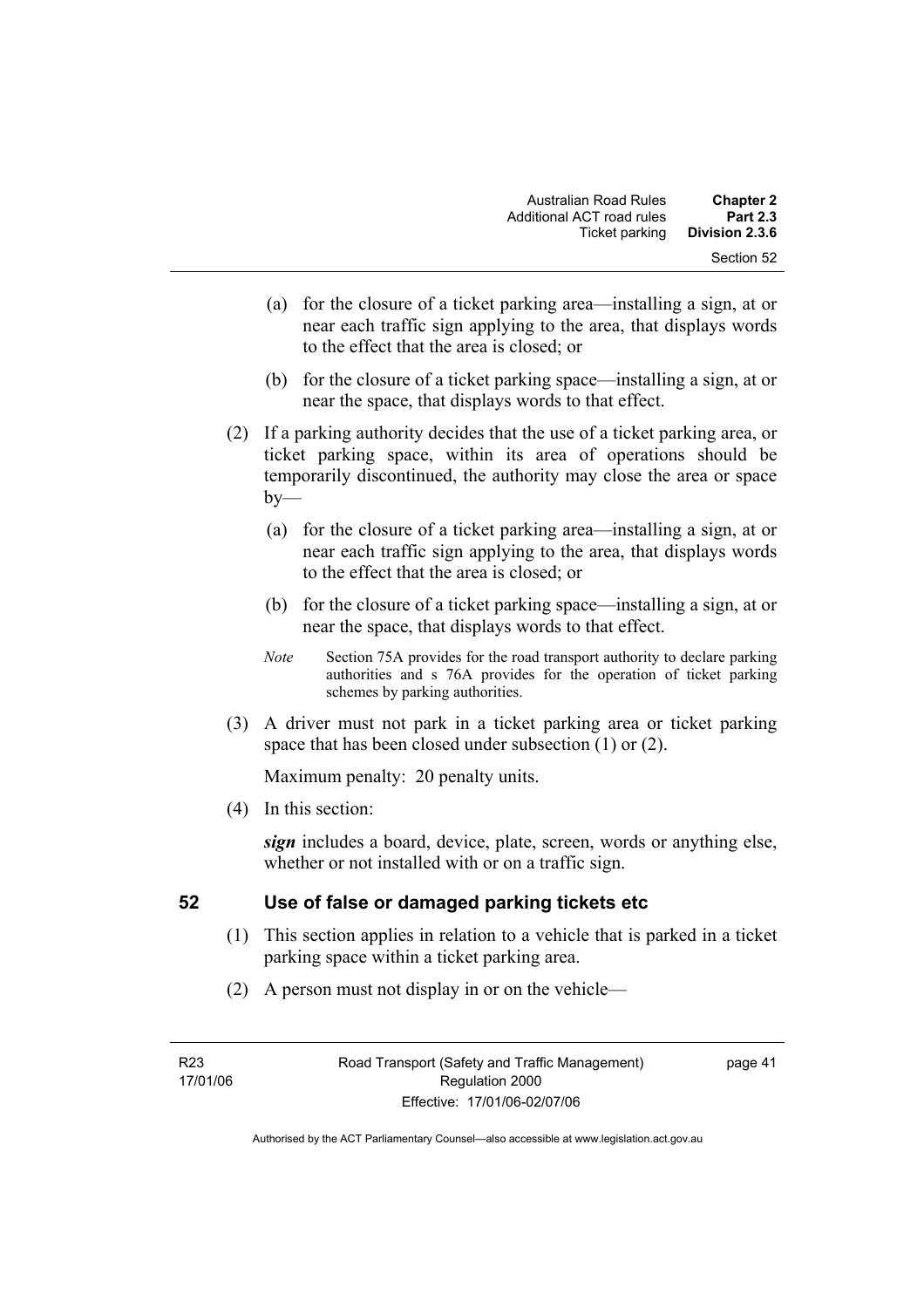| <b>Chapter 2</b><br><b>Part 2.3</b> | <b>Australian Road Rules</b><br>Additional ACT road rules |
|-------------------------------------|-----------------------------------------------------------|
| Division 2.3.6                      | Ticket parking                                            |
| Section 53                          |                                                           |

- (a) anything resembling a parking ticket that falsely suggests that the relevant parking fee for parking in the space has been paid; or
- (b) a parking ticket that has been changed, damaged or defaced.

 (3) Subsection (2) does not apply if the parking ticket was not changed, damaged or defaced in a material particular.

# **53 Misuse of parking ticket machines**

A person must not—

- (a) insert in a parking ticket machine anything other than coins, or another means of payment, appropriate for the machine; or
- (b) attach anything (for example, advertising material) to a parking ticket machine.

Maximum penalty: 20 penalty units.

*Note* An example is part of the regulation, is not exhaustive and may extend, but does not limit, the meaning of the provision in which it appears (see Legislation Act, s 126 and s 132).

#### **54 Interfering with parking ticket machines etc**

A person must not—

- (a) do anything that interferes with (or is likely to interfere with) the proper working of a parking ticket machine; or
- (b) fraudulently operate a parking ticket machine.

Maximum penalty: 20 penalty units.

#### **55 Interfering with parking tickets**

A person commits an offence if—

page 42 Road Transport (Safety and Traffic Management) Regulation 2000 Effective: 17/01/06-02/07/06

R23 17/01/06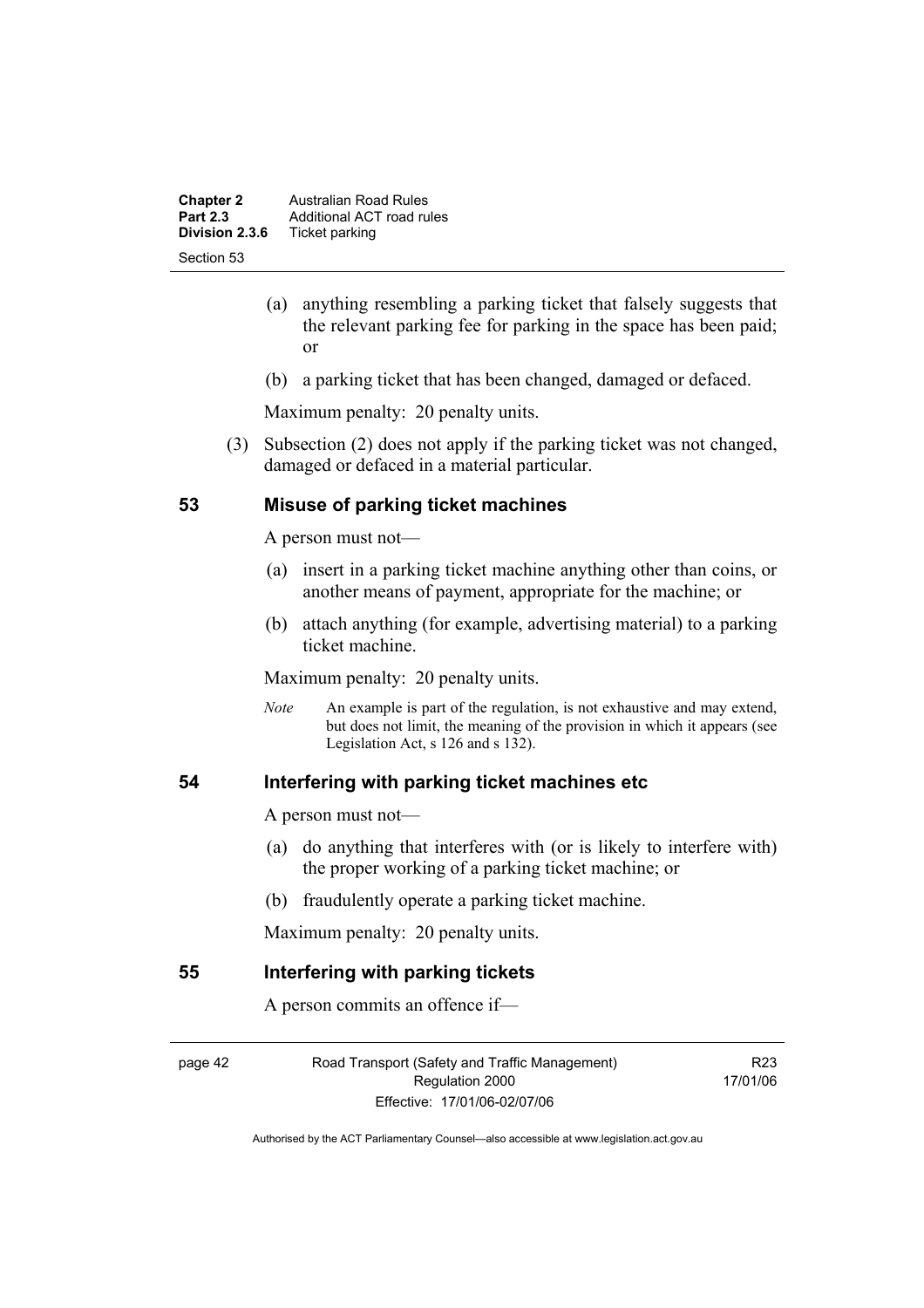- (a) the person removes, changes, damages, defaces or otherwise interferes with a parking ticket that is in or on a vehicle; and
- (b) the vehicle is parked in a ticket parking area; and
- (c) the person is not—
	- (i) the driver of the vehicle; or
	- (ii) the responsible person for the vehicle.

# **Division 2.3.7 Other ACT road rules about stopping and parking**

*Note* The Australian Road Rules contains rules about the stopping and parking of vehicles, including the following:

- r 189 (which is about double parking)
- r 203 (which is about stopping in a parking area for people with disabilities)
- r 205 (which is about parking for longer than indicated)
- r 207 (which is about parking where fees are payable)
- r 208 (which is about parallel parking on a road, except in a median strip parking area)
- r 209 (which is about parallel parking in a median strip parking area)
- r 210 (which is about angle parking)
- r 211 (which is about parking in parking bays).

#### **56 Unauthorised use of parking permits and mobility parking scheme authorities**

 (1) A driver must not display a parking permit in or on the driver's vehicle if the driver is not entitled to do so under the conditions of the permit.

Maximum penalty: 20 penalty units.

| R23      | Road Transport (Safety and Traffic Management) | page 43 |
|----------|------------------------------------------------|---------|
| 17/01/06 | Regulation 2000                                |         |
|          | Effective: 17/01/06-02/07/06                   |         |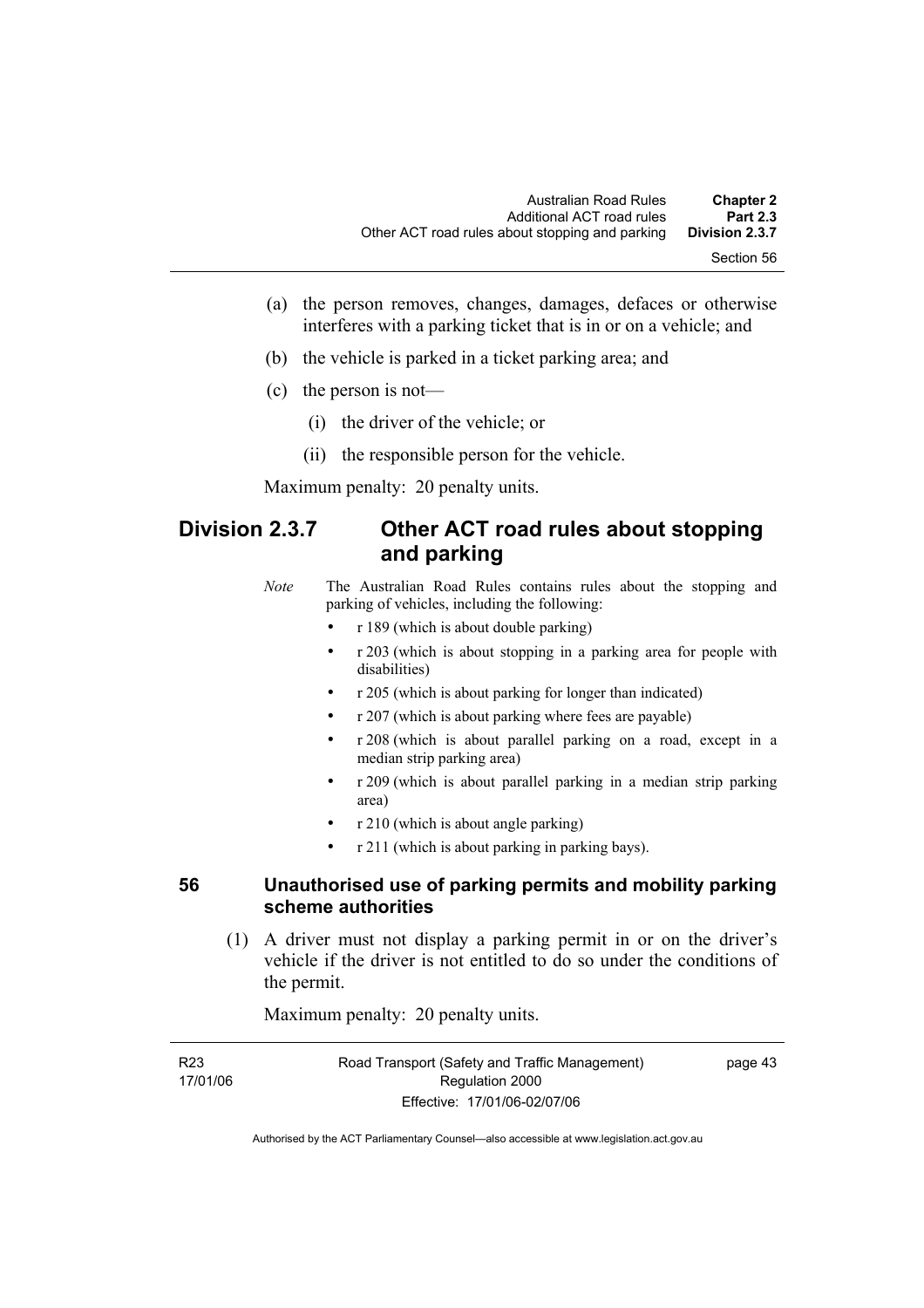| <b>Chapter 2</b> | Australian Road Rules                           |
|------------------|-------------------------------------------------|
| <b>Part 2.3</b>  | Additional ACT road rules                       |
| Division 2.3.7   | Other ACT road rules about stopping and parking |
| -Section 56A     |                                                 |

 (2) A driver must not display a mobility parking scheme authority in or on the driver's vehicle if the driver is not entitled to do so under the conditions of the authority.

Maximum penalty: 20 penalty units.

#### **56A Interfering with parking permits and mobility parking scheme authorities**

A person commits an offence if—

- (a) the person removes, changes, damages, defaces or otherwise interferes with a parking permit or mobility parking scheme authority that is in or on a vehicle; and
- (b) the person is not—
	- (i) the driver of the vehicle; or
	- (ii) the responsible person for the vehicle; or
	- (iii) the person to whom the permit or authority was issued.

Maximum penalty: 20 penalty units.

#### **57A Stopping public buses in bus zones and at bus stops**

- (1) The driver of a public bus must not stop in a bus zone unless the driver—
	- (a) is dropping off, or picking up, passengers; or
	- (b) is stopping for a regular route service.

Maximum penalty: 20 penalty units.

- (2) Subsection (1) does not apply to the driver of a public bus that is not permitted to stop in the bus zone by information on or with the *bus zone sign* applying to the bus zone.
	- *Note* The driver would contravene the Australian Road Rules, r 183.

page 44 Road Transport (Safety and Traffic Management) Regulation 2000 Effective: 17/01/06-02/07/06

R23 17/01/06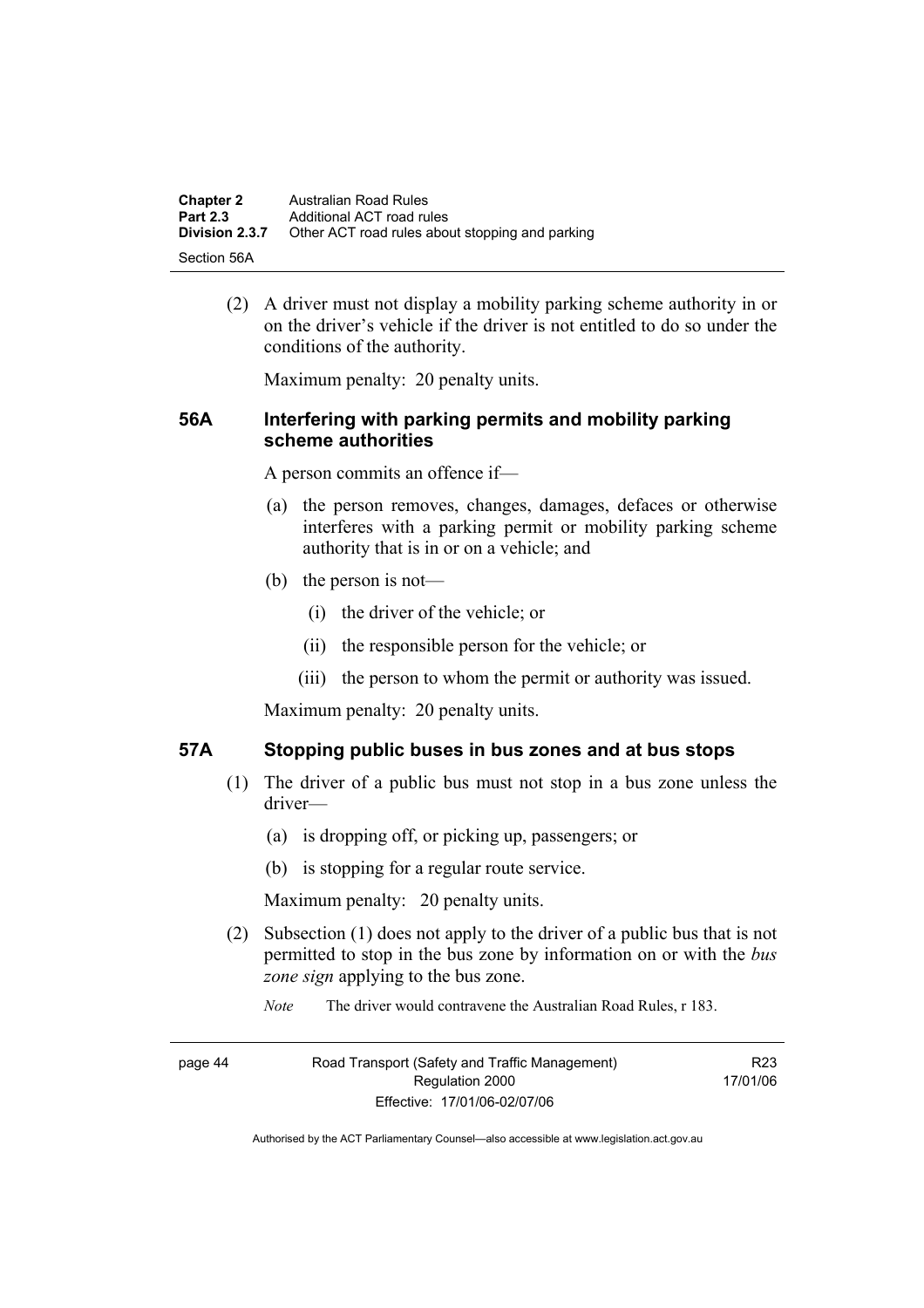- (3) The driver of a public bus must not stop at a bus stop, or on the road, within 20m before a sign on the road that indicates the bus stop, and 10m after the sign, unless the driver—
	- (a) stops at a place on a length of road, or in an area, to which a parking control sign applies and the driver is permitted to stop at that place under the Australian Road Rules; or
	- (b) is dropping off, or picking up, passengers; or
	- (c) is stopping for a regular route service.

(4) In this section:

*bus stop*—see the Australian Road Rules, rule 195.

*bus zone*—see the Australian Road Rules, rule 183.

*bus zone sign*—see the Australian Road Rules, schedule 2, schedule 3, rule 314, rule 315 and rule 316.

*regular route service*—see the *Road Transport (Public Passenger Services) Act 2001*, section 12 (What is a regular route service?).

# **58 Stopping in an emergency etc or to comply with another law**

(1) In this section:

*stopping or parking provision of this chapter* means a provision of the following divisions:

- (a) division 2.3.5 (Metered parking);
- (b) division 2.3.6 (Ticket parking);
- (c) division 2.3.7 (Other ACT road rules about stopping and parking).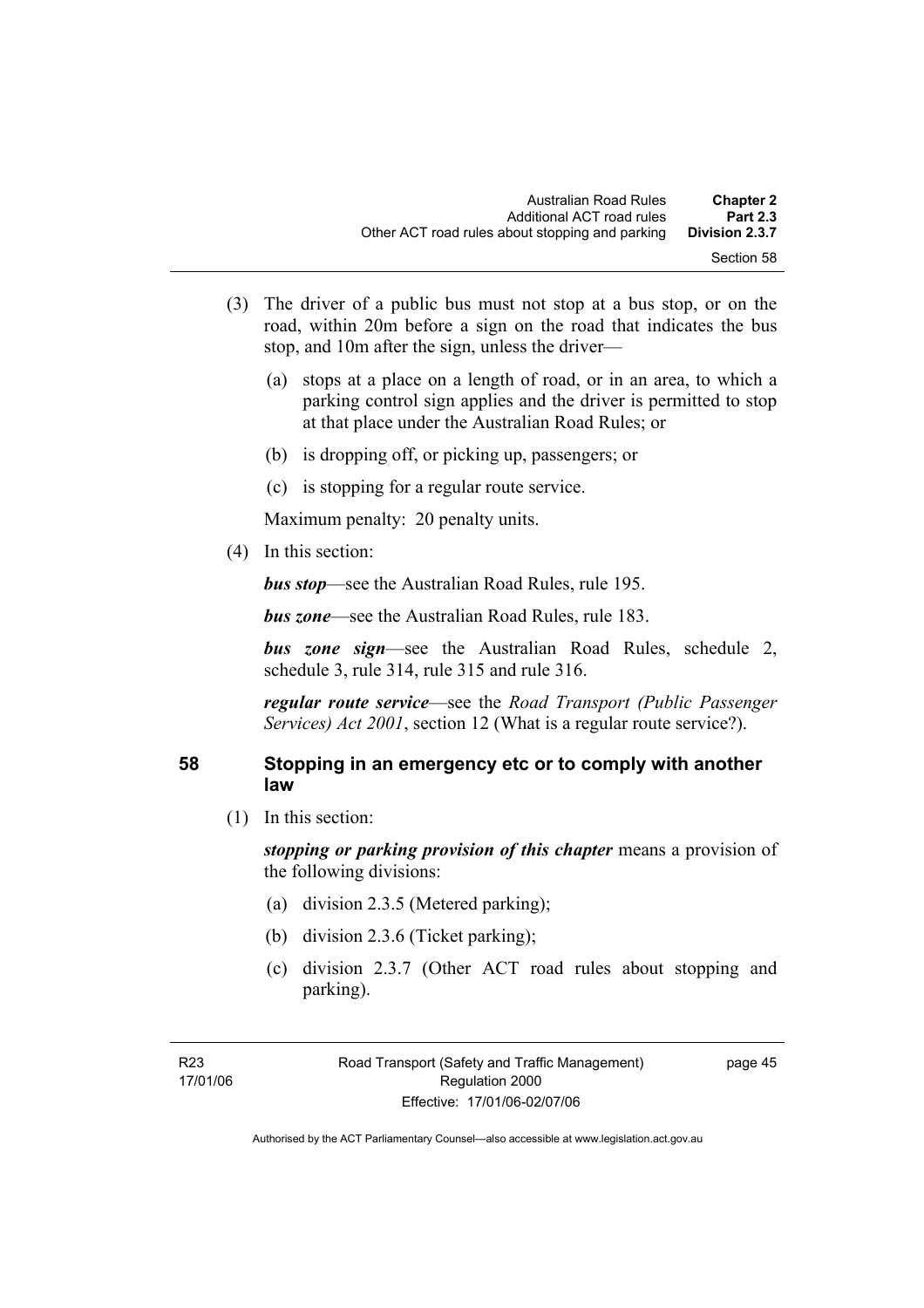- (2) A stopping or parking provision of this chapter does not apply to a driver if—
	- (a) the driver stops at a particular place, or in a particular way, to avoid a collision, and the driver stops for no longer than is necessary to avoid the collision; or
	- (b) the driver stops at a particular place, or in a particular way, because the driver's vehicle is disabled, and the driver stops for no longer than is necessary for the vehicle to be moved safely to a place where the driver is permitted to park the vehicle under the Australian Road Rules and a stopping or parking provision of this chapter; or
	- (c) the driver stops at a particular place, or in a particular way, to deal with a medical or other emergency, and the driver stops for no longer than is necessary in the circumstances; or
	- (d) the driver stops at a particular place, or in a particular way, because the condition of the driver, a passenger, or the driver's vehicle makes it necessary for the driver to stop in the interests of safety, and the driver stops for no longer than is necessary in the circumstances; or
	- (e) the driver stops at a particular place, or in a particular way, to comply with a provision of the Australian Road Rules or a provision of another law, and the driver stops for no longer than is necessary to comply with the provision.

page 46 Road Transport (Safety and Traffic Management) Regulation 2000 Effective: 17/01/06-02/07/06

R23 17/01/06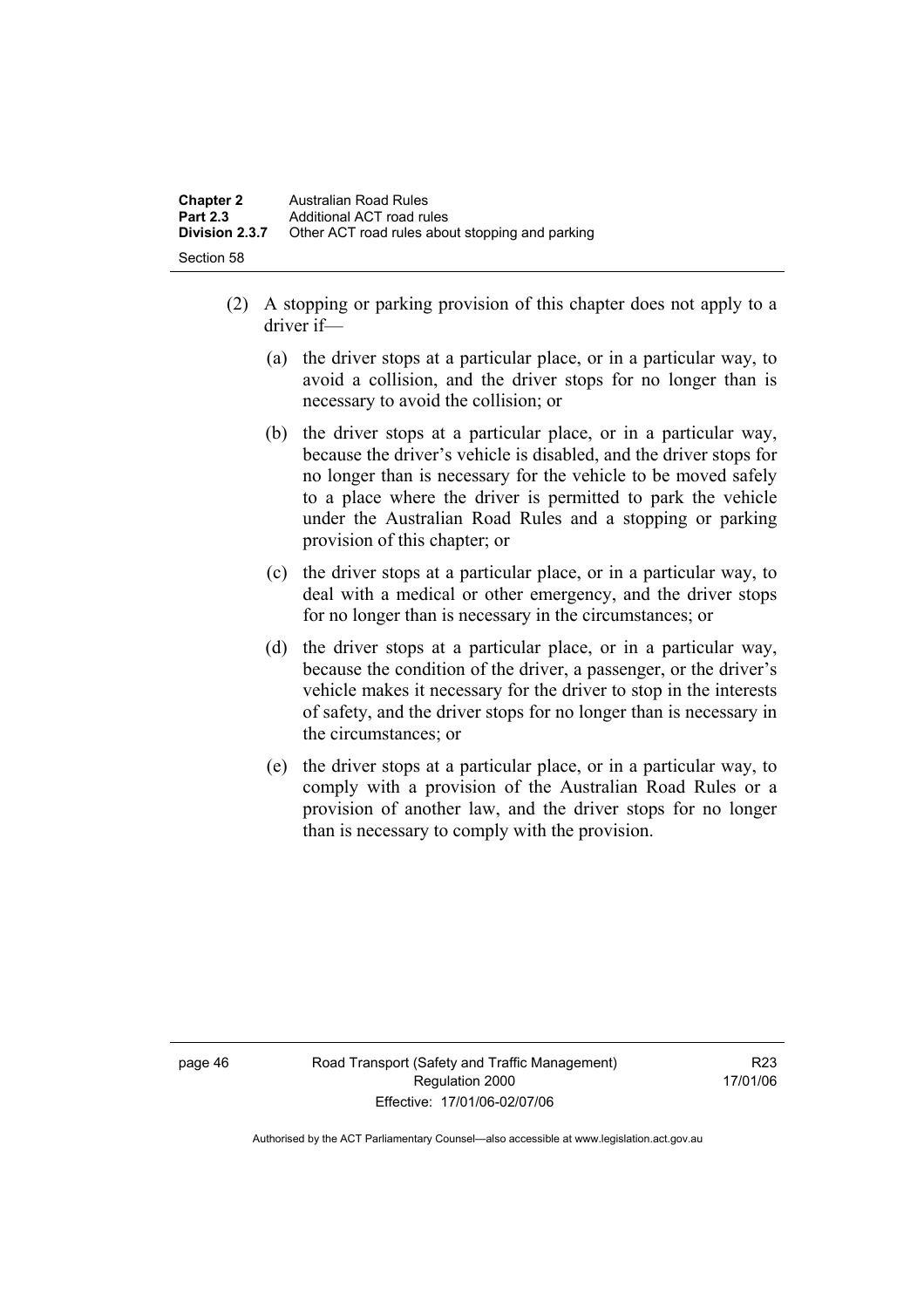Section 59

# **Division 2.3.8 Other ACT road rules**

# **59 Carrying dangerous substances**

 (1) A person must not drive or park a vehicle that is carrying an explosive substance in, directly above, or within 50m of either end of, a major road tunnel.

Maximum penalty: 30 penalty units.

(2) In this section:

#### *explosive substance*—

- (a) see the *Dangerous Substances Act 2004*, section 73, definition of *explosive*; and
- (b) includes any other dangerous substance under that Act that can explode.

*major road tunnel* means—

- (a) the road tunnel on Parkes Way in the Division of Acton, Canberra Central District; or
- (b) the road tunnel on Capital Circle in the Division of Capital Hill, Canberra Central District.

# **60 Interrupting funeral processions etc**

A driver must not interfere with, or interrupt, the free passage of—

- (a) a funeral procession or any other lawful procession; or
- (b) any vehicle or person forming part of a procession mentioned in paragraph (a).

Maximum penalty: 20 penalty units.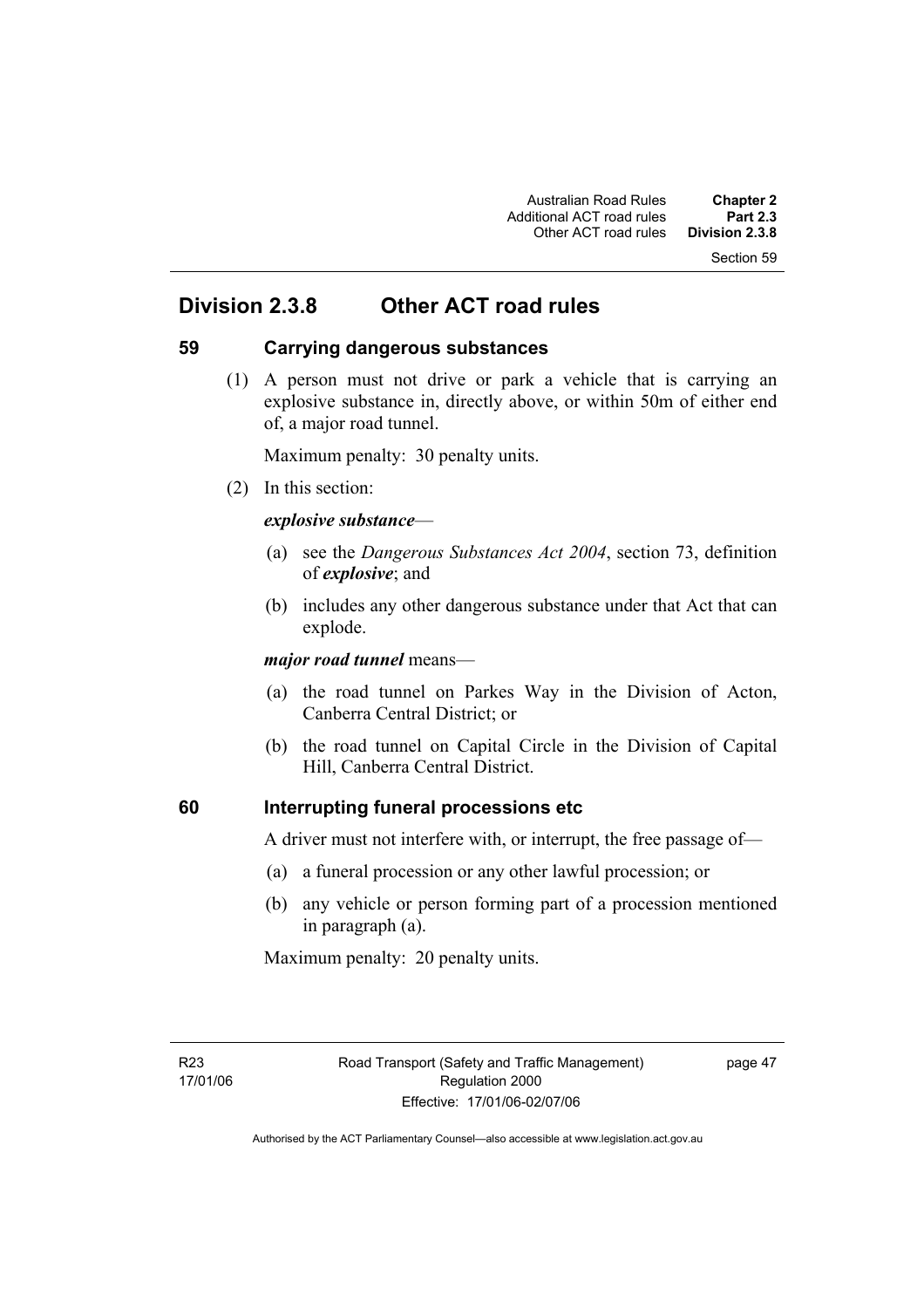**Chapter 2 Australian Road Rules**<br>**Part 2.3 Additional ACT road rules Part 2.3 Additional ACT road rules**<br>**Division 2.3.8** Other ACT road rules **Division 2.3.8** Other ACT road rules Section 61

# **61 Driving on roads closed to traffic**

A person must not drive a vehicle on a road that is closed to traffic under the Act, section 30.

Maximum penalty: 20 penalty units.

#### **62 Use of wheeled recreational devices and wheeled toys on roads**

 (1) A person must not travel in or on a wheeled recreational device or wheeled toy on a road while it is attached to another vehicle.

Maximum penalty: 20 penalty units.

 (2) A person travelling in or on a wheeled recreational device or wheeled toy on a road must not permit it to be drawn by another vehicle.

Maximum penalty: 20 penalty units.

 (3) A person must not travel in or on a wheeled recreational device or wheeled toy on a road if anyone travelling in or on it is completely or partly assisted in propelling it by means other than human power or gravity.

Maximum penalty: 20 penalty units.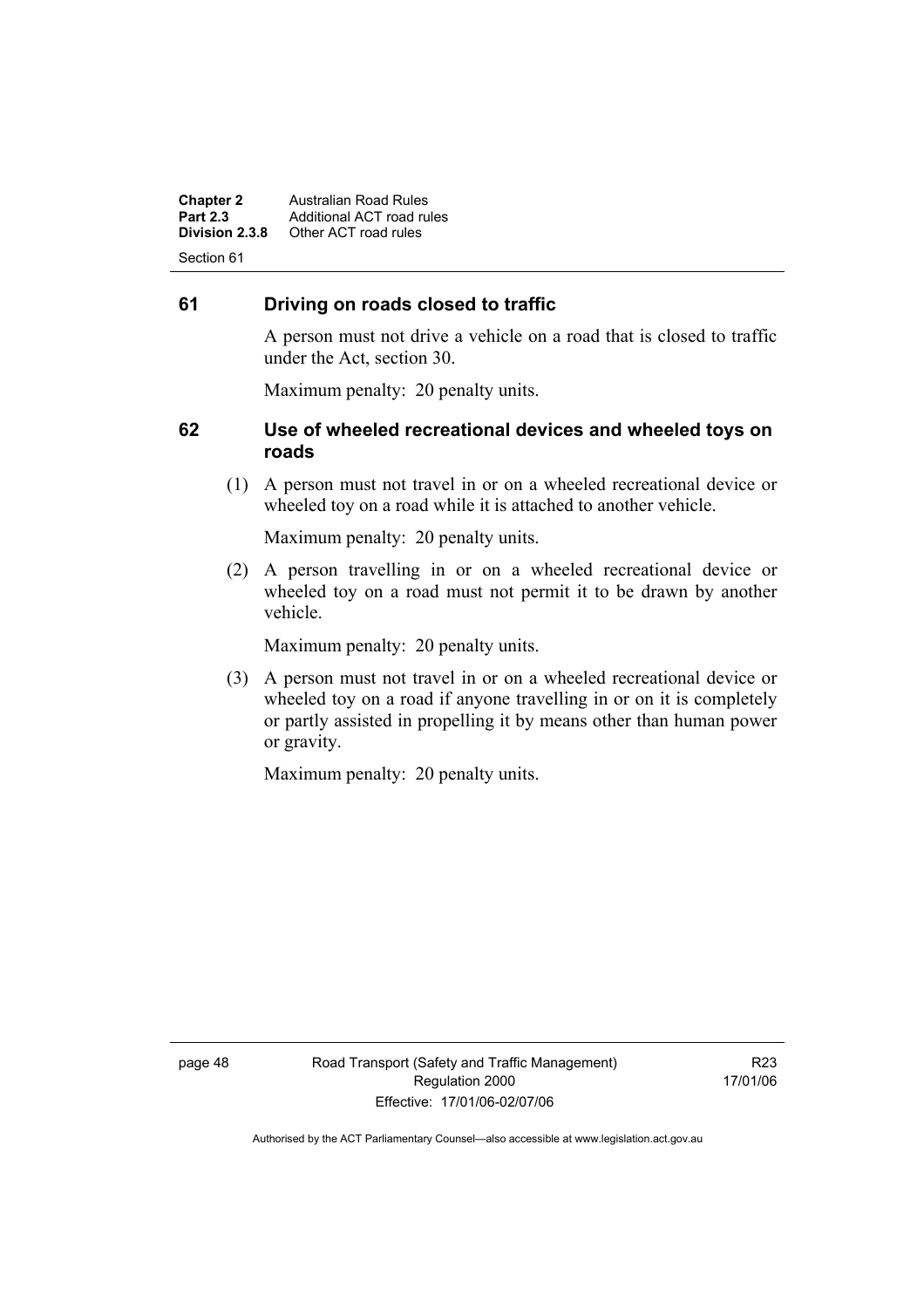#### Section 63

# **Part 2.4 Other provisions**

# **63 Devices that are prescribed traffic control devices—Act, dict, def** *prescribed traffic control device*

The following things are prescribed traffic control devices:

- (a) any traffic control device that has effect for the Australian Road Rules under the Australian Road Rules, rule 315;
- (b) any traffic-related item that has effect for the Australian Road Rules under the Australian Road Rules, rule 319;
- (c) any pay parking device, pay parking sign and parking meter hood;
- (d) any device, plate, screen, words or anything else on or with anything mentioned in paragraph (a), (b) or (c).

#### **64 Preventing prescribed traffic control devices being clearly visible**

 (1) A person must not (except with the approval of the road transport authority) place anything in a position that prevents, or is likely to prevent, a prescribed traffic control device from being clearly visible to the road users to whom it is intended to apply.

Maximum penalty: 20 penalty units.

*Note* The Act, s 19 (1) also makes it an offence for a person to install or display (or interfere, change or remove) a prescribed traffic control device without appropriate authority.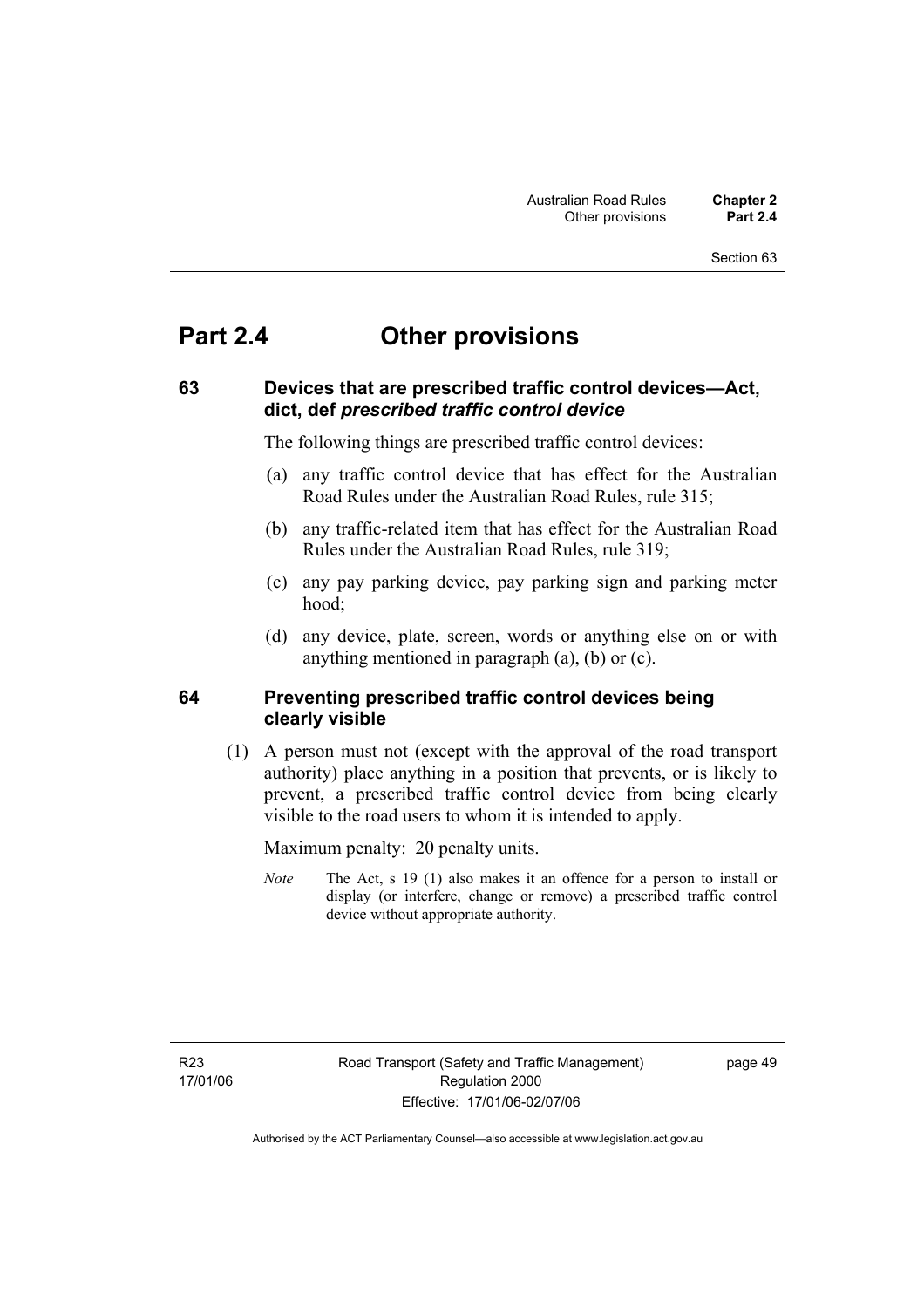#### **Chapter 2 Australian Road Rules**<br>**Part 2.4 Other provisions Other provisions**

#### Section 65

- (2) The road transport authority, a police officer or an authorised person—
	- (a) may, orally or in writing, direct a person who has contravened subsection (1) by placing something to remove the thing within a stated reasonable time; or
	- (b) may remove the thing.
- (3) If a person is given a direction under subsection (2) (a), the person must comply with the direction.

Maximum penalty: 20 penalty units.

#### **65 Use of** *do not overtake turning vehicle sign*

A person must not drive a motor vehicle or combination displaying a *do not overtake turning vehicle sign* unless the motor vehicle or combination, together with any load or projection, is at least 7.5m long.

Maximum penalty: 20 penalty units.

#### **66 Approvals etc by road transport authority**

- (1) For the Australian Road Rules and this regulation, the road transport authority may, in writing—
	- (a) approve a protective helmet for bicycle riders as an approved bicycle helmet; or
	- (b) approve a child restraint as an approved child restraint; or
	- (c) approve a protective helmet for motorbike riders as an approved motorbike helmet; or
	- (d) approve a canopy, cage or other device fitted to a vehicle; or
	- (e) declare a person to be an emergency worker.

R23 17/01/06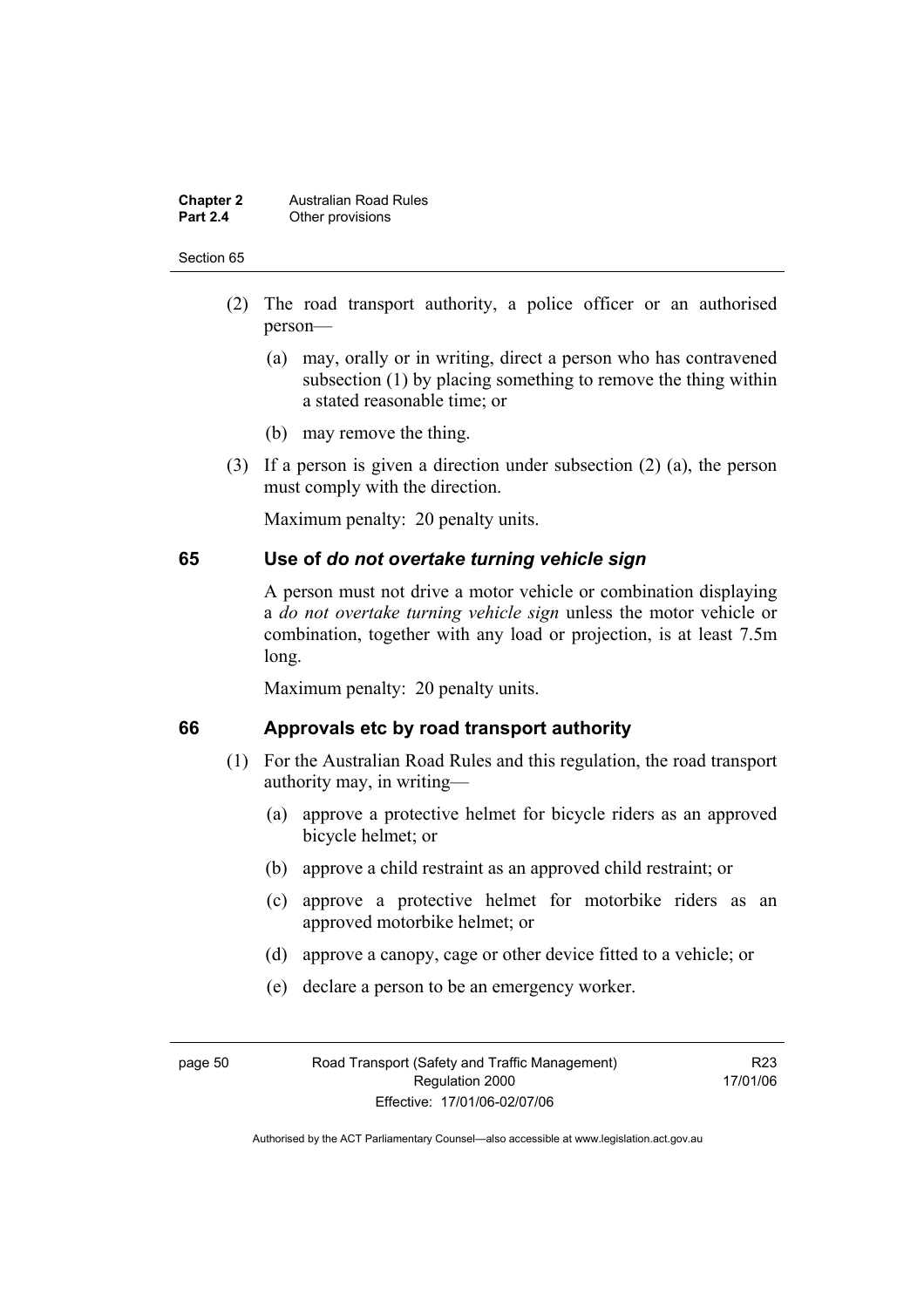- (2) An approval or declaration is a disallowable instrument.
	- *Note* A disallowable instrument must be notified, and presented to the Legislative Assembly, under the Legislation Act.

#### **67 Exemption from requirement about riding on motorbikes**

The road transport authority may, for the purpose of allowing a sporting or similar event to be filmed, exempt a person from the Australian Road Rules, rule 271 (2) to the extent that it requires the person to face forward while being carried as a passenger on a motorbike.

#### **68 Defence of complying with direction of police officer or authorised person**

- (1) It is a defence to a prosecution of a person for an offence against a provision of this chapter if, at the time of the offence, the person was obeying a direction given to the person under the Australian Road Rules, rule 304 (1).
- (2) To remove any doubt, it is declared that a person must obey a direction given to the person under the Australian Road Rules, rule 304 (1), whether or not the person may contravene a provision of this chapter by obeying the direction.

#### **69 Exemption for driver of police vehicles**

- (1) A provision of this chapter does not apply to the driver of a police vehicle if—
	- (a) in the circumstances—
		- (i) the driver is taking reasonable care; and
		- (ii) it is reasonable that the provision should not apply; and
	- (b) if the vehicle is a motor vehicle that is moving—the vehicle is displaying a blue or red flashing light or sounding an alarm.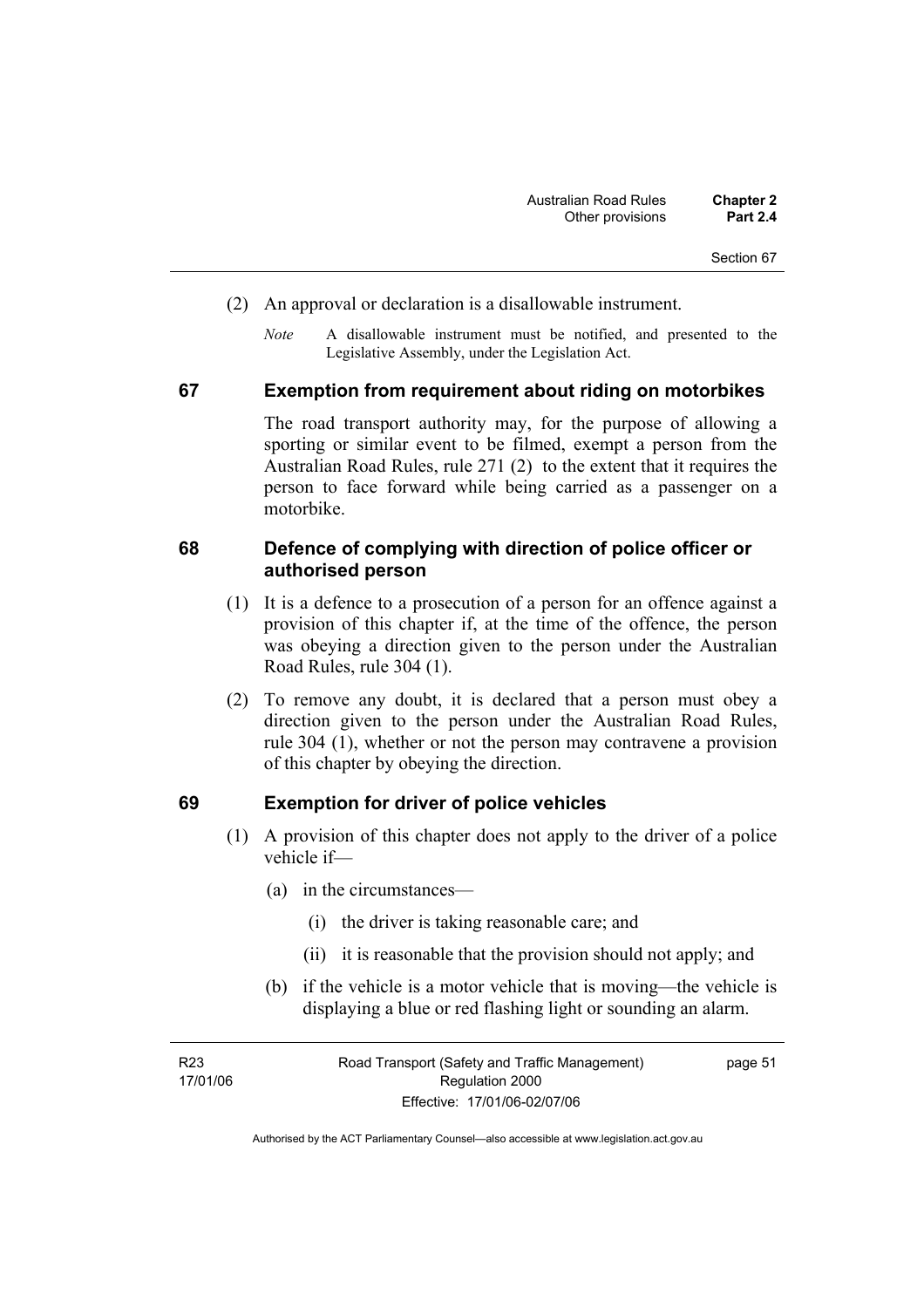#### **Chapter 2 Australian Road Rules**<br>**Part 2.4 Other provisions Other provisions**

#### Section 70

- (2) Subsection (1) (b) does not apply to the driver if, in the circumstances, it is reasonable—
	- (a) not to display the light or sound the alarm; or
	- (b) for the vehicle not to be fitted or equipped with a blue or red flashing light or an alarm.

### **70 Exemption for driver of emergency vehicles**

A provision of this chapter does not apply to the driver of an emergency vehicle if—

- (a) in the circumstances—
	- (i) the driver is taking reasonable care; and
	- (ii) it is reasonable that the provision should not apply; and
- (b) if the vehicle is a motor vehicle that is moving—the vehicle is displaying a blue or red flashing light or sounding an alarm.

# **71 Stopping and parking exemption for police and emergency vehicles and authorised people**

(1) In this section:

*stopping or parking provision of this chapter*—see section 58 (1).

- (2) A stopping or parking provision of this chapter does not apply to the driver of a police vehicle or emergency vehicle if, in the circumstances—
	- (a) the driver is taking reasonable care; and
	- (b) it is reasonable that the provision should not apply.
- (3) A stopping or parking provision of this chapter does not apply to an authorised person who is driving a vehicle in the course of the person's duty as an authorised person if, in the circumstances—

R23 17/01/06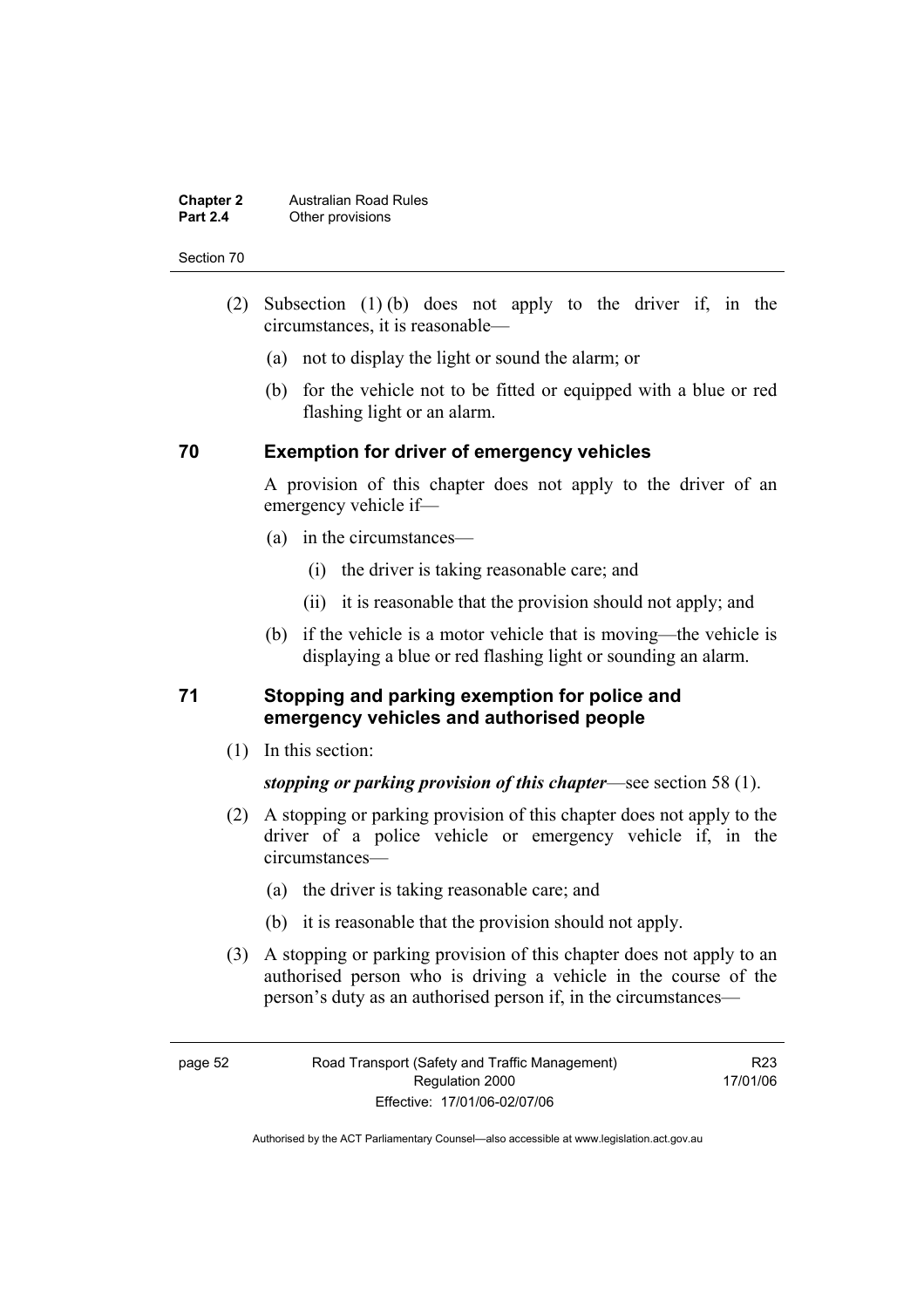Section 71

- (a) the person is taking reasonable care; and
- (b) it is reasonable that the provision should not apply.

Road Transport (Safety and Traffic Management) Regulation 2000 Effective: 17/01/06-02/07/06

page 53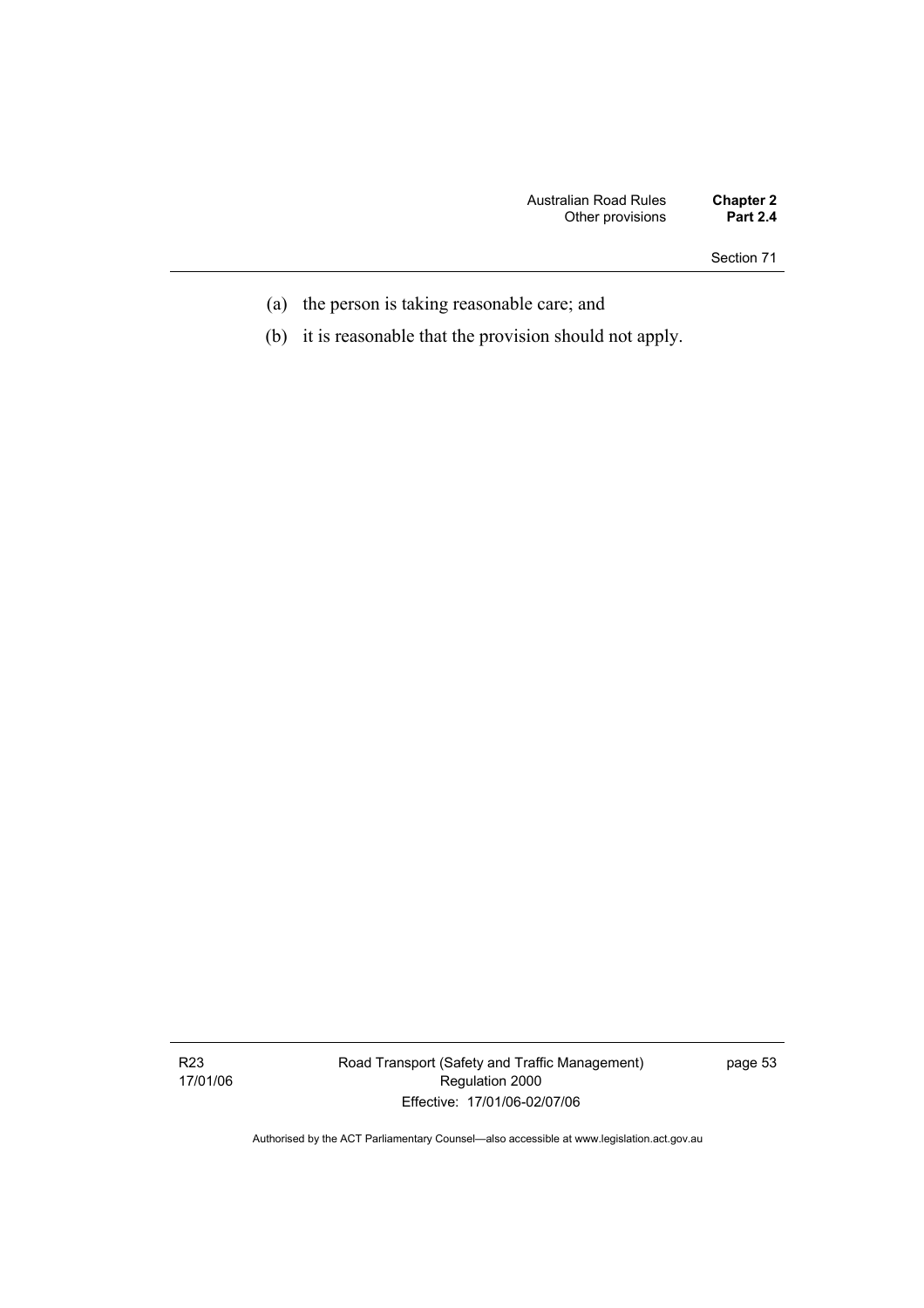**Chapter 3** Parking<br>**Part 3.1** Parking **Part 3.1** Parking schemes<br>**Division 3.1.1** Metered parking s **Division 3.1.1** Metered parking schemes Section 72

# **Chapter 3 Parking**

# **Part 3.1 Parking schemes**

# **Division 3.1.1 Metered parking schemes**

# **72 Metered parking schemes**

- (1) The road transport authority may establish and operate metered parking schemes for any length of road or area.
- (2) For a metered parking scheme, the road transport authority—
	- (a) may set aside metered parking spaces; and
	- (b) may install parking meters for the payment of fees for metered parking spaces.

# **73 Metered parking areas**

- (1) The road transport authority may set aside a length of road or area as a metered parking area.
- (2) A metered parking area must be designated by metered parking signs.

# **74 Parking meters**

- (1) A parking meter must be installed at the space to which it applies or, if a parking meter applies to 2 or more spaces, close to the spaces.
- (2) The parking meter applying to a metered parking space must show or be capable of showing the fees fixed for the space under this division.

R23 17/01/06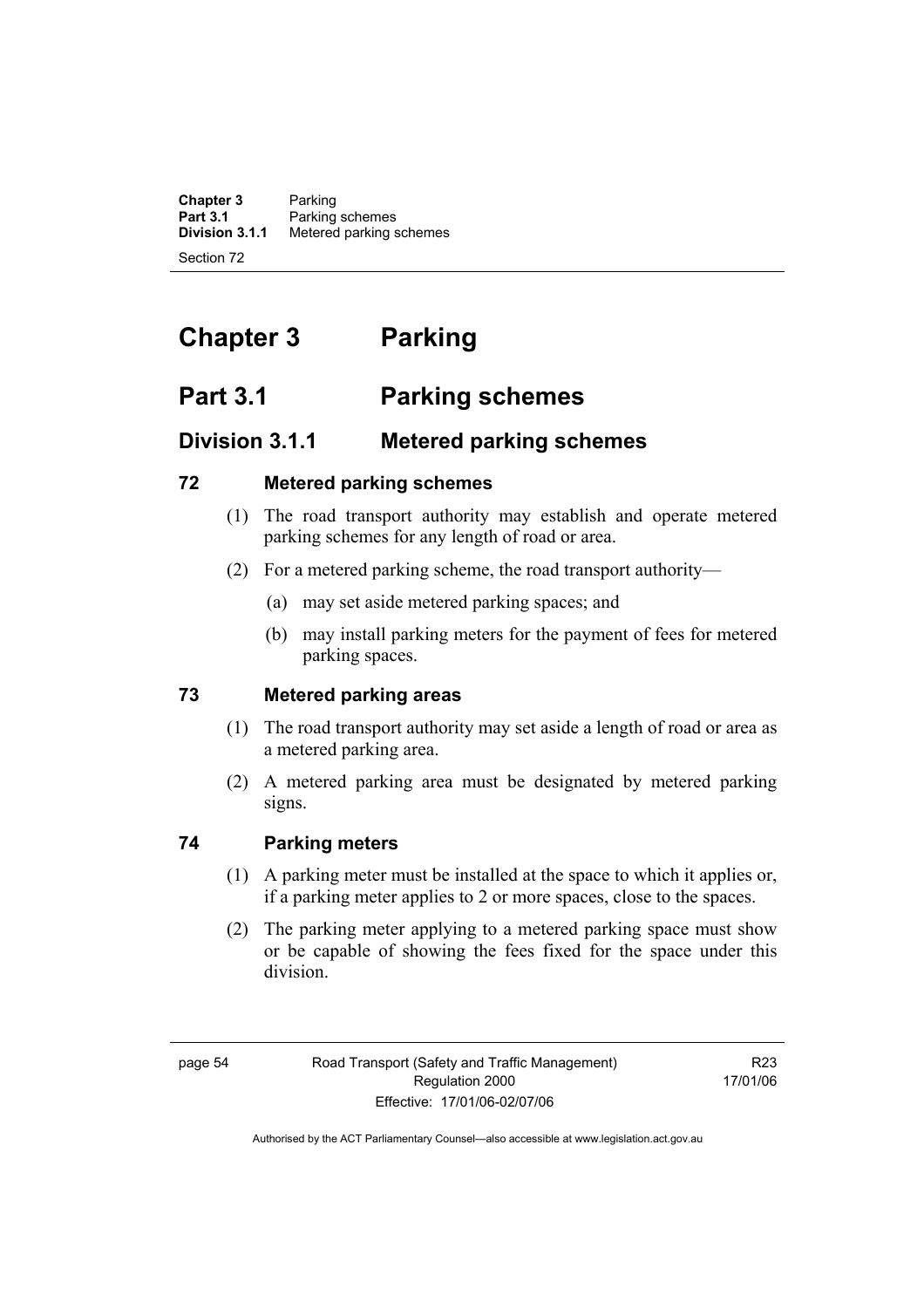- (3) A parking meter must clearly show, or be capable of clearly showing, whether the relevant parking fee for the parking of a vehicle in the metered parking space or spaces to which it applies has been paid.
- (4) A multi-space parking meter must also identify each metered parking space by its number.

# **75 Metered parking spaces**

- (1) A metered parking space must be designated by a road marking.
- (2) For a metered parking space to which a multi-space parking meter applies, the number for the space and an arrow indicating the direction of the meter must be marked in or adjacent to the space.

# **Division 3.1.2 Ticket parking schemes**

*Note* The Australian Road Rules, r 207 (2) provides that a driver who parks in a ticket parking area must pay the fee and obey the instructions on the ticket. See also s 16.

# **75A Parking authorities**

- (1) A person may apply to the road transport authority to be a parking authority for a stated area.
- (2) The road transport authority may, in writing, declare the person to be a parking authority for a stated area (the *area of operations*).
	- *Note* The power to make the declaration includes the power to amend or repeal it (see Legislation Act, s 46).
- (3) The declaration is a disallowable instrument.
	- *Note* A disallowable instrument must be notified, and presented to the Legislative Assembly, under the Legislation Act.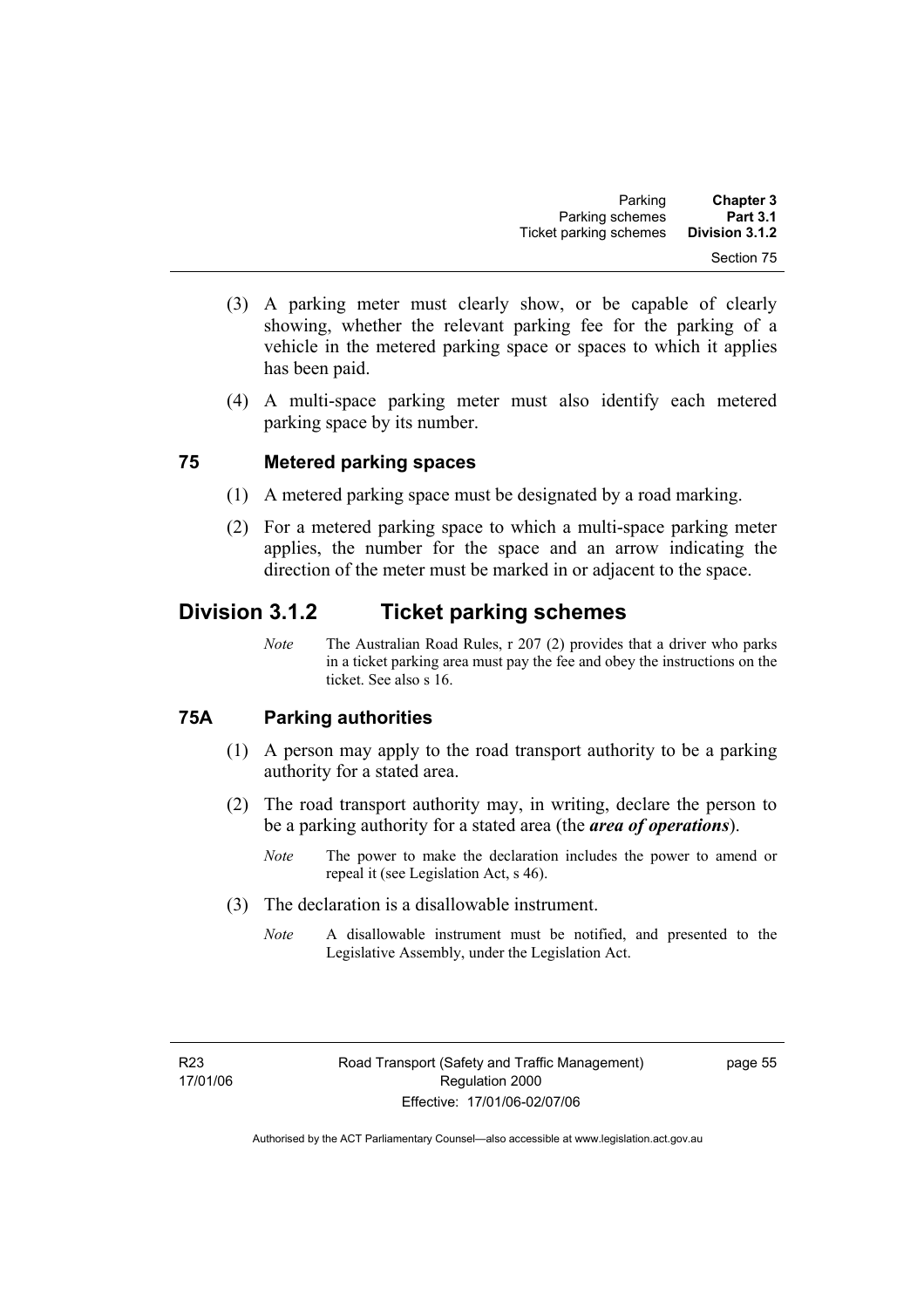**Chapter 3** Parking<br>**Part 3.1** Parking **Part 3.1 Parking schemes**<br>**Division 3.1.2** Ticket parking sch **Division 3.1.2** Ticket parking schemes Section 75B

# **75B Parking authority guidelines**

- (1) The road transport authority must establish written guidelines for section 76A (the *parking authority guidelines*).
- (2) The parking authority guidelines are a disallowable instrument.
	- *Note* A disallowable instrument must be notified, and presented to the Legislative Assembly, under the Legislation Act.
- (3) A parking authority is not entitled to provide, or charge for, parking in a ticket parking area if the parking authority does not comply with the parking authority guidelines.
- (4) A parking authority is taken to comply with the parking authority guidelines until the contrary is proved.

# **76 Ticket parking schemes—road transport authority**

- (1) The road transport authority may establish and operate a ticket parking scheme for any length of road or area.
- (2) For a ticket parking scheme, the road transport authority—
	- (a) may set aside a length of road or area as a ticket parking area; and
	- (b) may adopt the ways of, and schemes for, payment of the fees the authority considers appropriate; and
	- (c) may install pay parking devices.

# **76A Ticket parking schemes—parking authorities**

- (1) A parking authority may, in accordance with the parking authority guidelines, establish and operate a ticket parking scheme for any length of road or area within its area of operations.
- (2) For a ticket parking scheme, the parking authority may, in accordance with the parking authority guidelines—

R23 17/01/06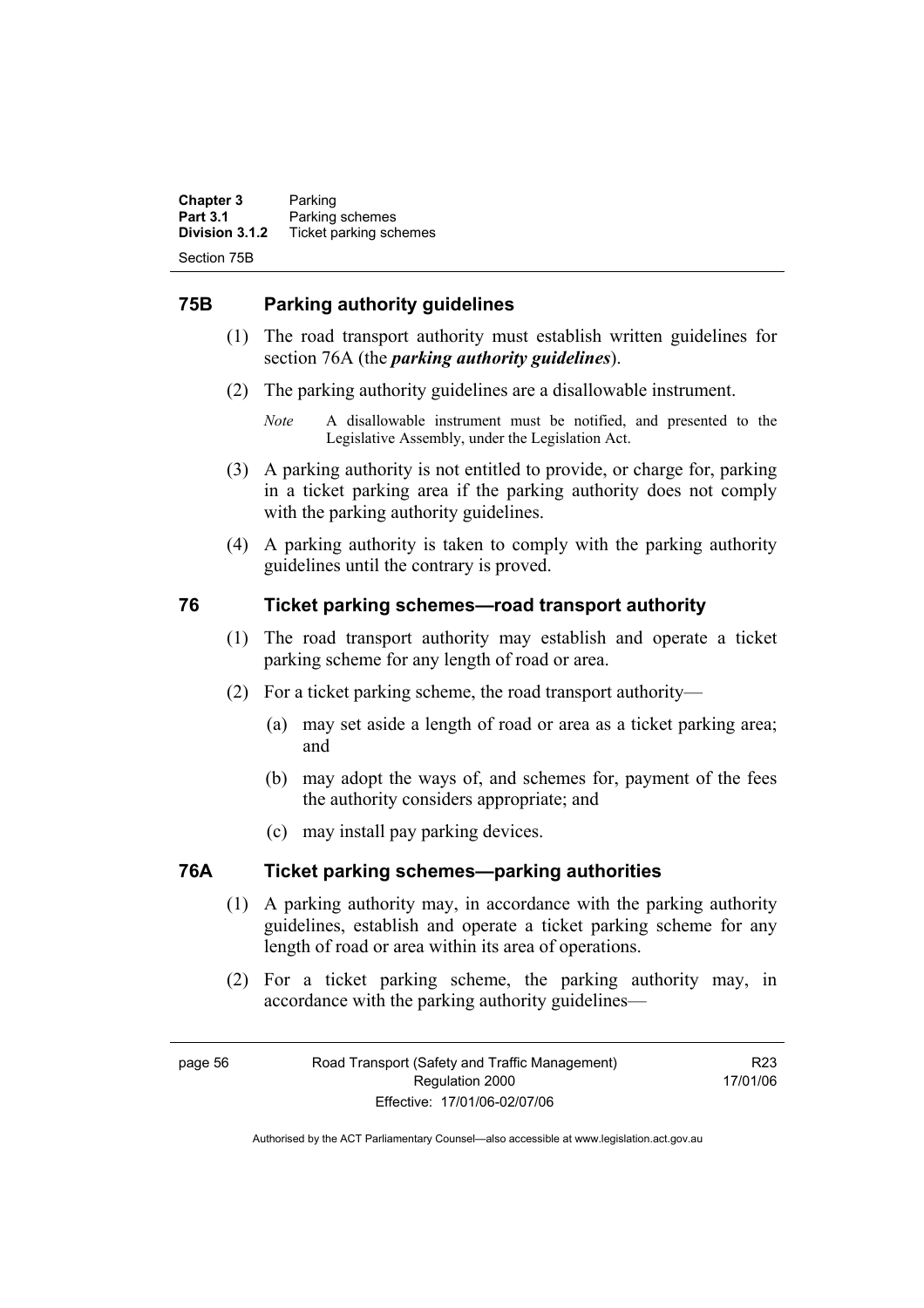- (a) set aside a length of road or area within its area of operations as a ticket parking area; and
- (b) fix fees for the parking of vehicles in the area; and
- (c) adopt the ways of, and schemes for, payment of the fees the authority considers appropriate; and
- (d) install pay parking devices.
- *Note* Section 75A provides for the road transport authority to declare parking authorities and s 75B provides for parking authority guidelines.

# **77 Ticket parking areas**

- (1) A ticket parking area must be designated by ticket parking signs.
- (2) A ticket parking area is taken to include only such lengths of road and areas to which ticket parking signs apply as are lawfully available, apart from this division, for the parking of vehicles.
- (3) In this section:

*ticket parking sign* includes a *permissive parking sign* with the word 'voucher' on or with the sign.

 (4) Subsection (3) and this subsection cease to have effect on 1 December 2006.

# **78 Ticket parking spaces**

A ticket parking area may be divided into ticket parking spaces, of a size suitable for parking a single vehicle, by a road marking.

### **79 Ticket machines**

The ticket machine for a ticket parking area must show or be capable of showing the fees fixed for the area under this division.

page 57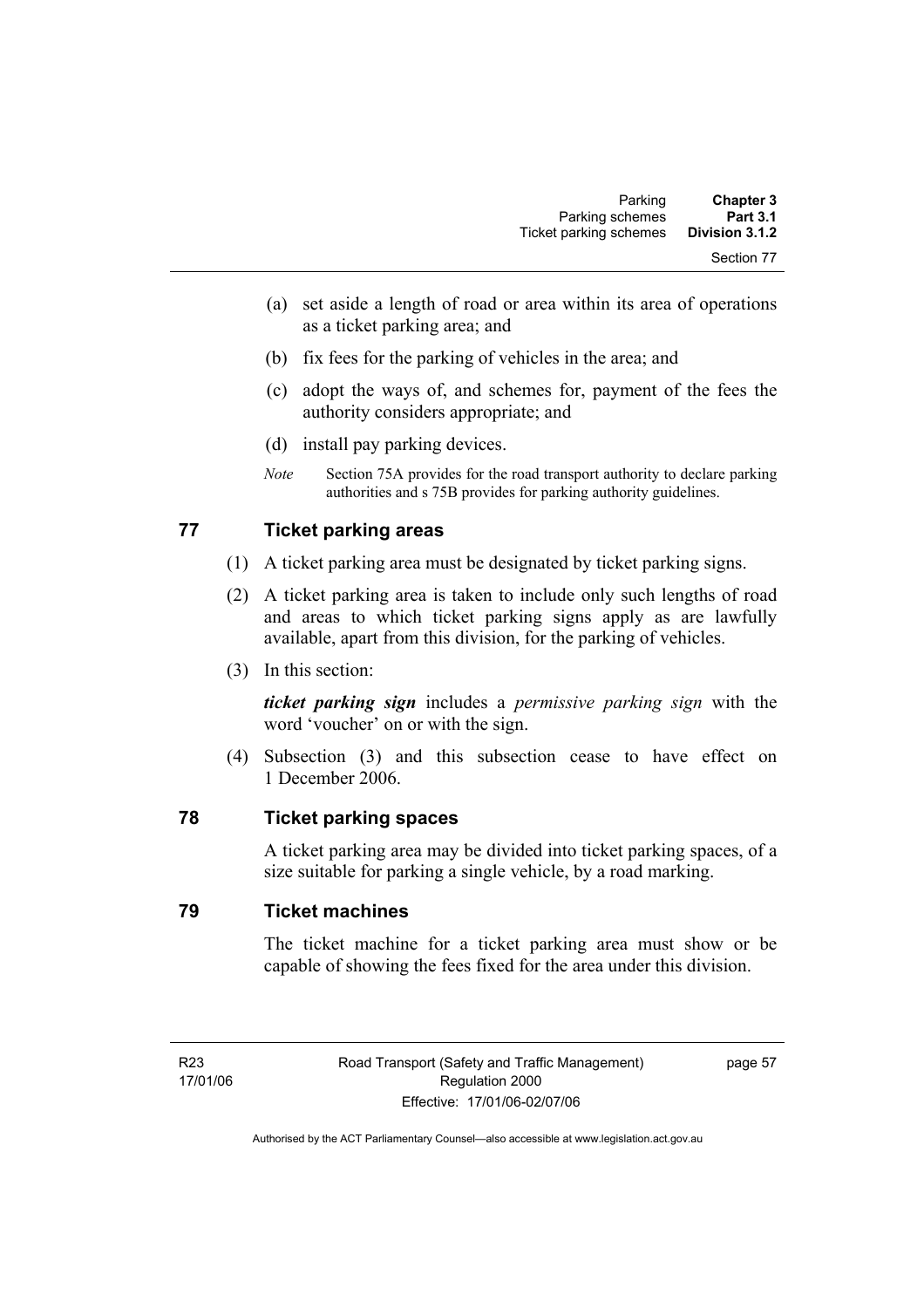**Chapter 3** Parking<br>**Part 3.1** Parking **Part 3.1 Parking schemes**<br>**Division 3.1.2** Ticket parking sch **Division 3.1.2** Ticket parking schemes Section 80

# **80 Parking tickets**

- (1) The following information must be printed on a parking ticket:
	- (a) the expiry date (expressed as the day of the month, the month and the year);
	- (b) the expiry time (expressed in hours and minutes);
	- (c) the name of the authority issuing the ticket;
	- (d) an indication of the ticket parking area where or for which the ticket is issued;
	- (e) the fee paid for the issue of the ticket or, for a prepaid ticket, the daily value of the ticket;
	- (f) a serial number;
	- (g) instructions for use of the ticket.

#### **Examples for par (d)**

- 1 a code for the ticket parking area where the ticket is issued
- 2 the number of the parking ticket machine which issued the ticket
- 3 for a prepaid parking ticket—the daily value of the ticket or the area where the ticket may be used
- *Note* An example is part of the regulation, is not exhaustive and may extend, but does not limit, the meaning of the provision in which it appears (see Legislation Act, s 126 and s 132).
- (2) A parking ticket must be legible and of a size and design that enables it to be easily displayed in or on a vehicle.

# **81 Duration of parking tickets**

A parking ticket takes effect when it is issued and expires at the expiry time stated on the ticket.

R23 17/01/06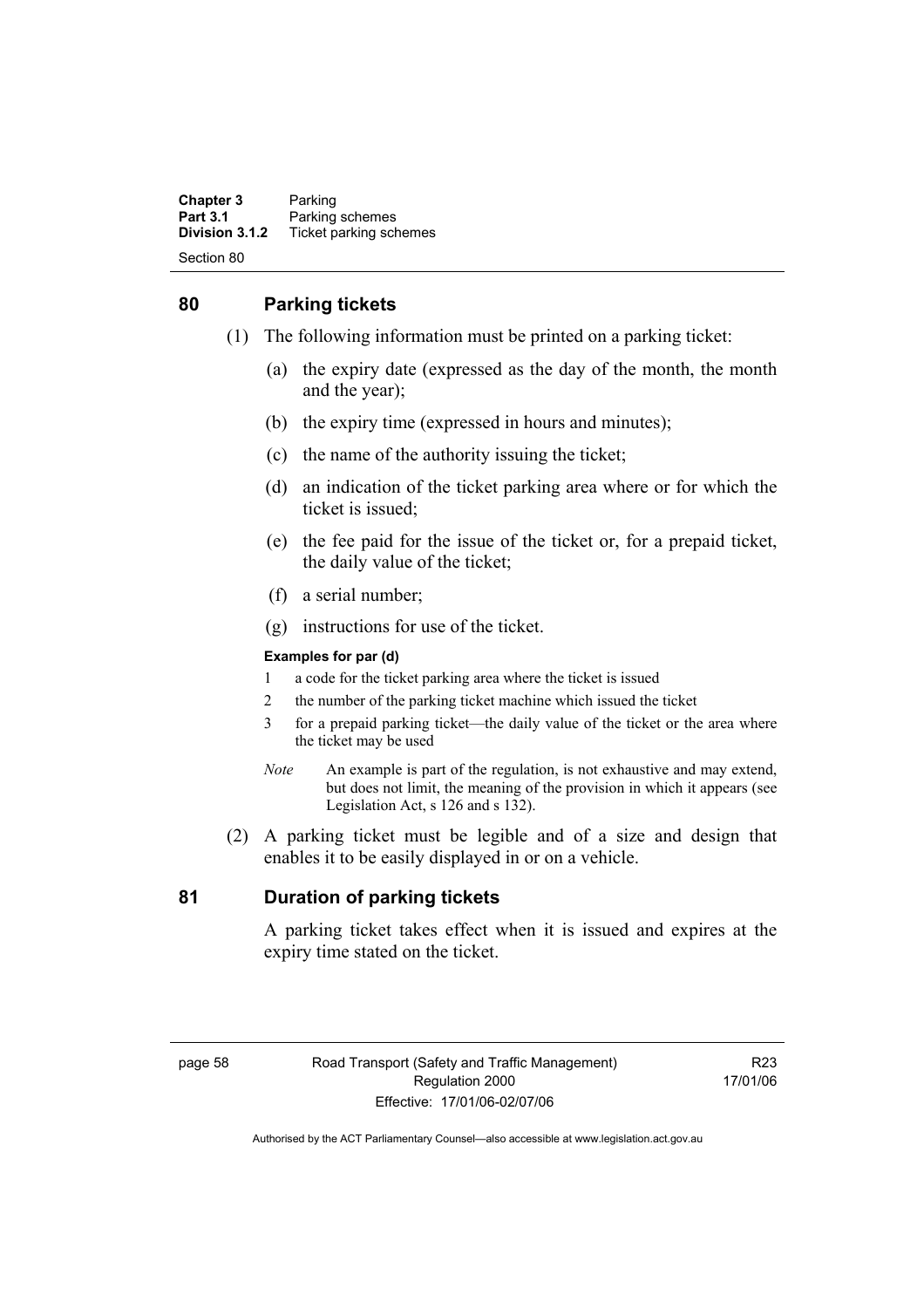#### Section 82

# **Division 3.1.3 Heavy vehicle parking**

#### **82 Definitions—div 3.1.3**

In this division:

*code of practice* means the code of practice approved under section 89, as in force from time to time.

*exemption* means an exemption given under section 92 (Decision on application for exemption).

*existing operator* means the holder of an existing operator's certificate.

*existing operator's certificate* means an existing operator's certificate issued under the *Motor Traffic Act 1936,* section 150R that was in force immediately before the commencement of this section and has not been cancelled under this division.

*heavy vehicle* means a vehicle, whether loaded or unloaded, that is longer than 7.5m, has a GVM over 4.5t, and is used for commercial purposes.

*land adjoining residential land*—see section 83.

*residential land* means land leased for residential purposes.

*stock truck* means a vehicle that has a GVM over 4.5t and is built or used to transport livestock.

# **83 References in div 3.1.3 to land adjoining residential land**

A reference in this division to *land adjoining residential land* includes a reference to land that would, apart from an intervening road, adjoin that land.

R23 17/01/06 page 59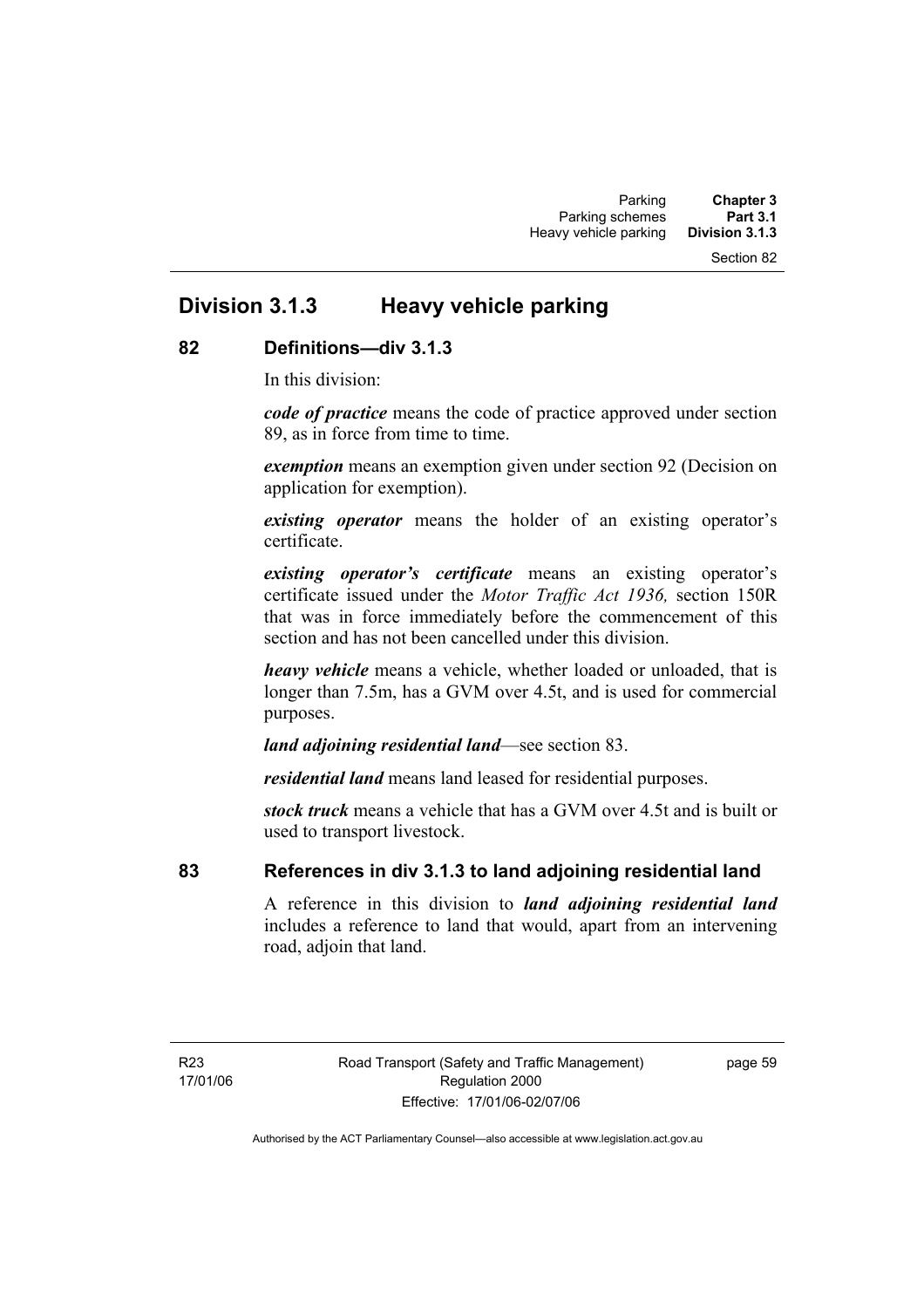**Chapter 3** Parking<br>**Part 3.1** Parking **Part 3.1** Parking schemes<br>**Division 3.1.3** Heavy vehicle part **Heavy vehicle parking** Section 84

### **84 Vehicle parked partly on residential land**

For this division, a vehicle that is parked partly on residential land, and partly on adjoining land that is not residential land, is taken not to be parked on residential land.

# **85 Parking of certain vehicles on residential land prohibited**

- (1) This section applies to a vehicle, whether loaded or unloaded, that is—
	- (a) a stock truck; or
	- (b) a semitrailer with the load space permanently enclosed by rigid construction or with sides enclosed by nonrigid material and a rigid roof; or
	- (c) higher than 3.6m and used for commercial purposes.
- (2) A person must not park a vehicle to which this section applies on residential land.

Maximum penalty: 20 penalty units.

- (3) Subsection (2) does not apply to the vehicle—
	- $(a)$  if—
		- (i) the parking of the vehicle on the land is reasonably necessary to avoid a contravention of another provision of this regulation or another territory law; or
		- (ii) the vehicle is parked on the land to drop off, or pick up, people or goods or in the course of providing services; and
	- (b) the vehicle is not parked on the land for longer than is reasonable.

R23 17/01/06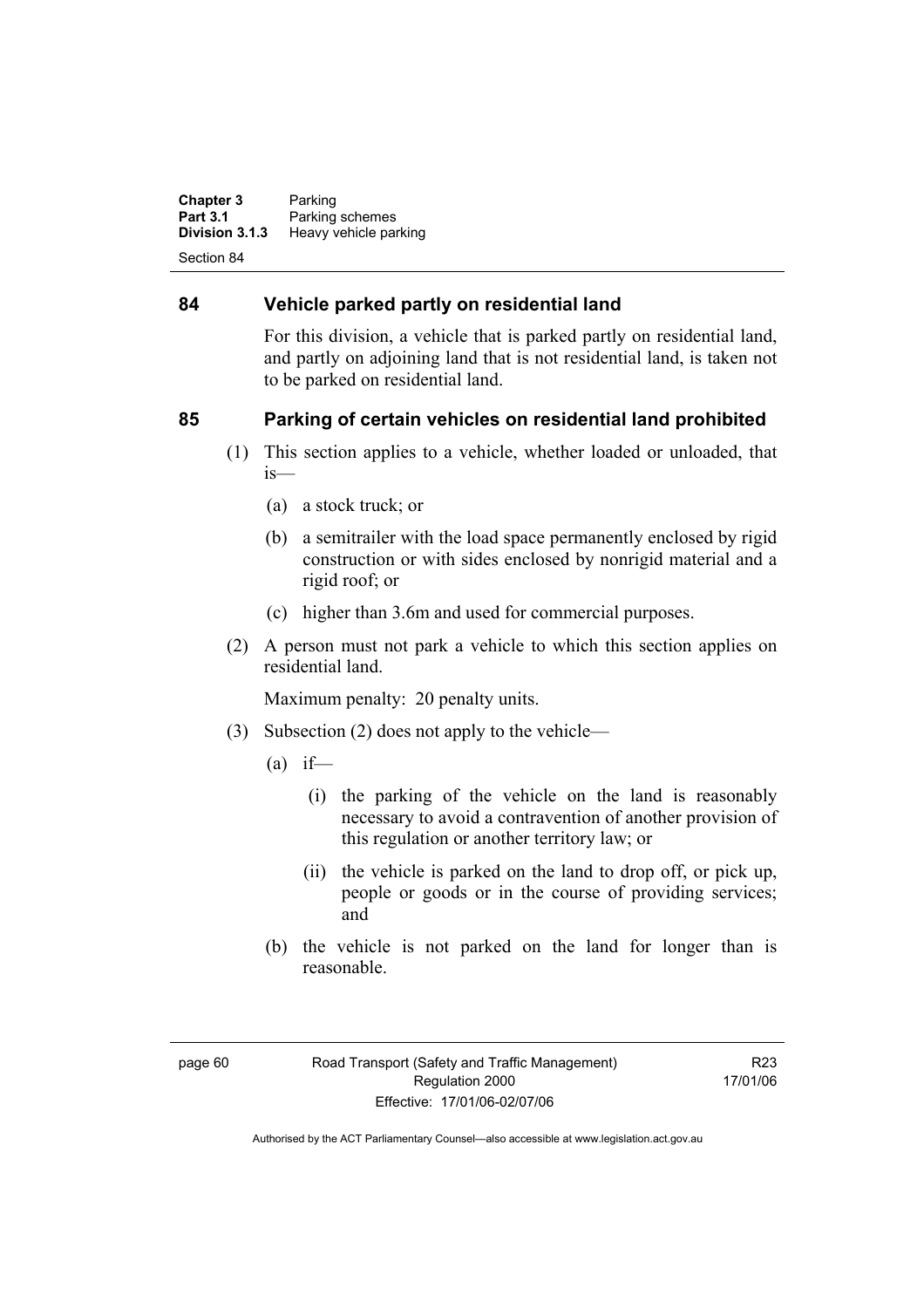# **86 Parking of certain vehicles on land adjoining residential land prohibited**

- (1) This section applies to—
	- (a) a vehicle or combination, whether loaded or unloaded, that is longer than 7.5m; and
	- (b) a vehicle, whether loaded or unloaded, with a GVM over 4.5t.
- (2) A person must not park a vehicle or combination to which this section applies on land adjoining residential land for more than 1 hour.

Maximum penalty: 20 penalty units.

- (3) Subsection (2) does not apply to the vehicle or combination—
	- $(a)$  if—
		- (i) the parking of the vehicle on the land is reasonably necessary to avoid a contravention of another provision of this regulation or another territory law; or
		- (ii) the vehicle is parked on the land to drop off, or pick up, people or goods or in the course of providing services; and
	- (b) the vehicle is not parked on the land for longer than is reasonable.
- (4) Subsection (2) also does not apply to the vehicle or combination if the land where it is parked is residential land or land leased for commercial purposes.

page 61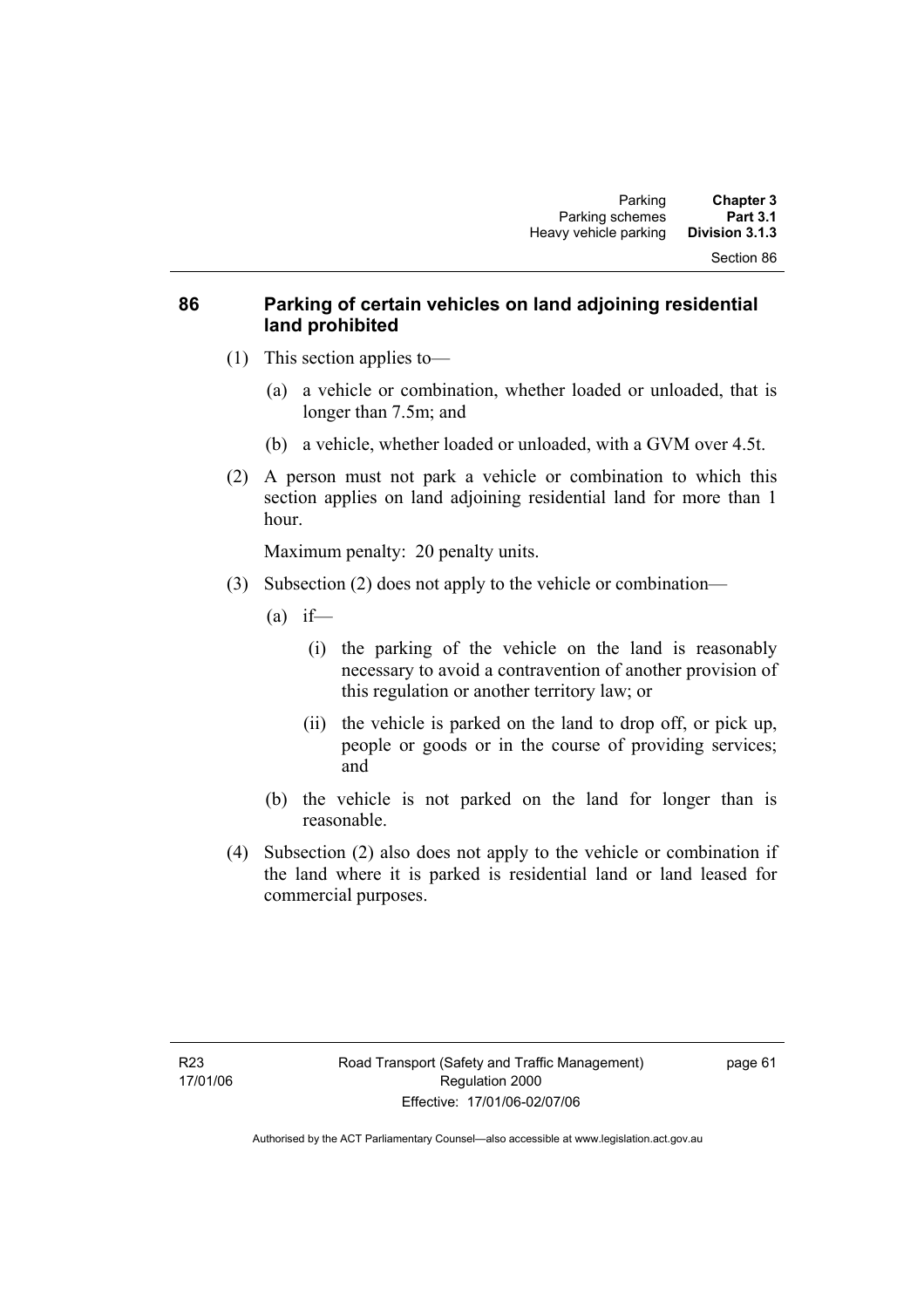**Chapter 3** Parking<br>**Part 3.1** Parking **Part 3.1 Parking schemes**<br>**Division 3.1.3 Heavy vehicle part Division 3.1.3** Heavy vehicle parking

Section 87

### **87 Parking of certain commercial vehicles on land with multi-unit developments**

- (1) This section applies to a vehicle, whether loaded or unloaded, that is used for commercial purposes and is longer than 6m, higher than 2.6m or has a GVM over 3.75t.
- (2) A person must not park a vehicle to which this section applies on residential land with a multi-unit development.

Maximum penalty: 20 penalty units.

- (3) Subsection (2) does not apply to the vehicle or combination—
	- $(a)$  if—
		- (i) the parking of the vehicle on the land is reasonably necessary to avoid a contravention of another provision of this regulation or another territory law; or
		- (ii) the vehicle is parked on the land to drop off, or pick up, people or goods or in the course of providing services; and
	- (b) the vehicle is not parked on the land for longer than is reasonable.
- (4) In this section:

*multi-unit development*—see the territory plan, appendix 6 in force on 1 January 1997.

#### **88 Daily infringement**

A person commits an offence against section 85 (Parking of certain vehicles on residential land prohibited), section 86 (Parking of certain vehicles on land adjoining residential land prohibited) or section 87 (Parking of certain commercial vehicles on land with multi-unit developments) in relation to each day when the person

page 62 Road Transport (Safety and Traffic Management) Regulation 2000 Effective: 17/01/06-02/07/06

R23 17/01/06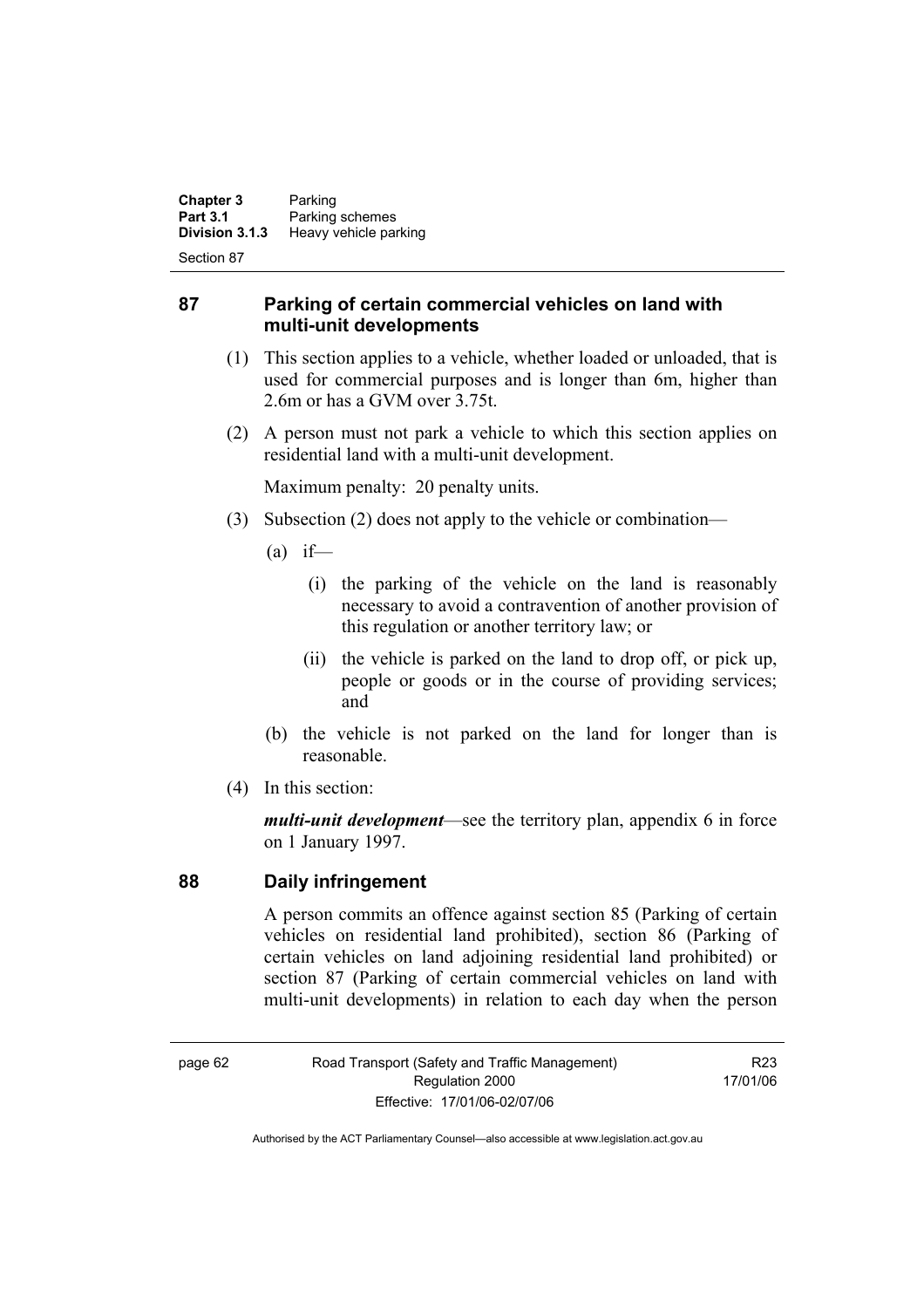contravenes that section, including the day of a conviction for the contravention or any later day.

### **89 Codes of practice**

- (1) The Minister may, in writing, approve a code of practice about the parking of heavy vehicles on residential land.
- (2) Without limiting subsection (1), a code of practice may include provisions in relation to—
	- (a) requirements for the parking of heavy vehicles by existing operators; and
	- (b) the number of heavy vehicles that may be parked on residential land at any time; and
	- (c) the operation of heavy vehicles while on residential land.
- (3) A code of practice is a disallowable instrument.
	- *Note* A disallowable instrument must be notified, and presented to the Legislative Assembly, under the Legislation Act.

### **90 Notice of codes of practice etc**

- (1) The road transport authority must publish notice of the approval of each code of practice in a newspaper published and circulating in the ACT.
- (2) The notice must—
	- (a) be published on or before the day when the code of practice commences; and
	- (b) state when the code of practice commences; and
	- (c) contain a statement to the effect that—

page 63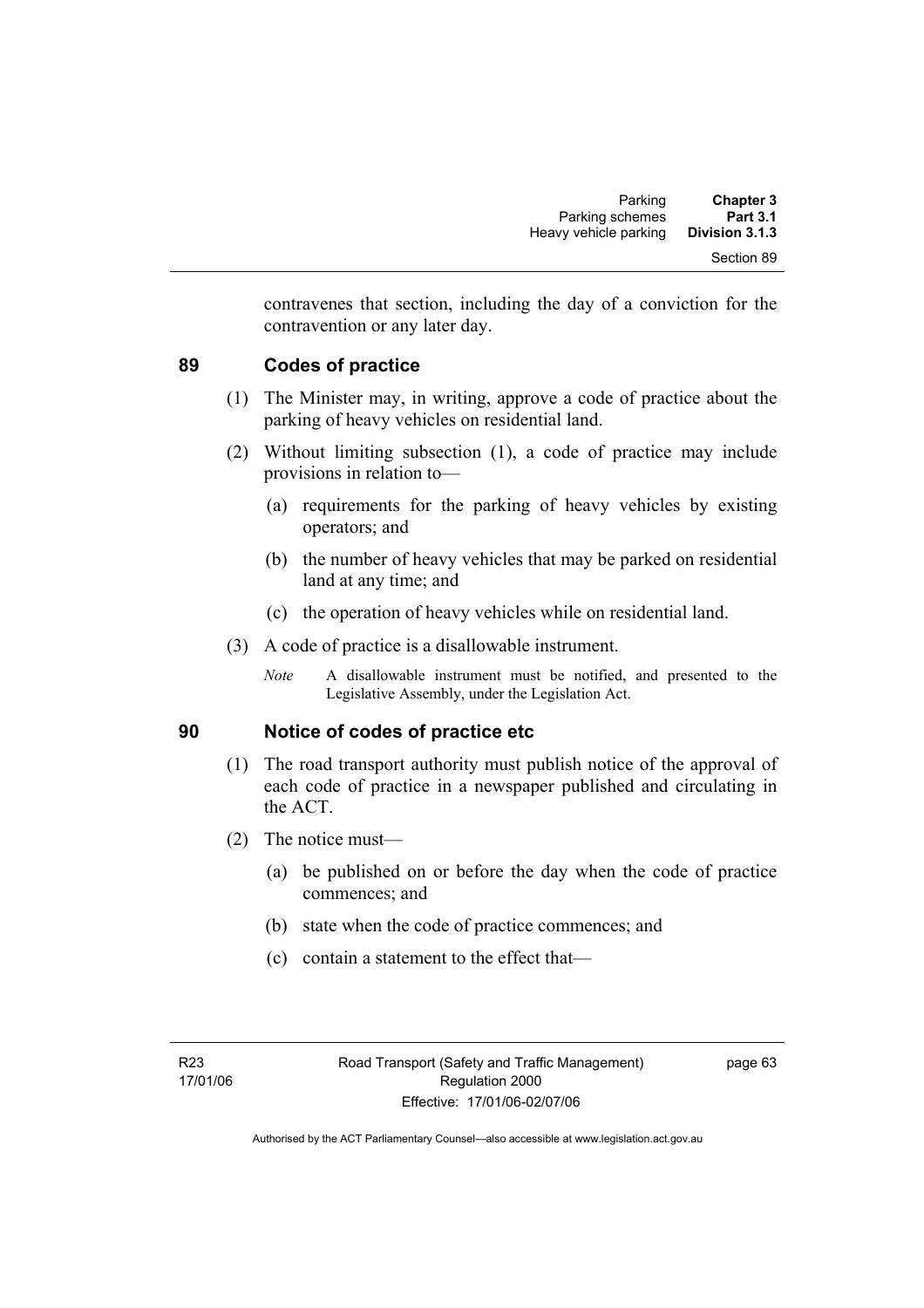| <b>Chapter 3</b> | Parking               |
|------------------|-----------------------|
| <b>Part 3.1</b>  | Parking schemes       |
| Division 3.1.3   | Heavy vehicle parking |
| Section 91       |                       |

- (i) the code of practice can be inspected at a stated office or offices of the road transport authority during office hours; and
- (ii) the code of practice is subject to disallowance by the Legislative Assembly under the Legislation Act.

### **91 Application for exemption**

- (1) A person who is the holder of an existing operator's certificate may apply to the road transport authority for an exemption from all provisions or stated provisions of the code of practice in relation to stated land of which the person is the occupier.
- (2) The applicant must give the applicant's existing operator's certificate to the road transport authority with the application.

#### **92 Decision on application for exemption**

- (1) If the road transport authority receives an application for an exemption, the authority must—
	- (a) give the exemption for the period stated in the exemption; or
	- (b) give the exemption for the period, and subject to the conditions, stated in the exemption; or
	- (c) refuse to give the exemption.
- (2) Before making a decision on the application, the road transport authority must give notice of the application to—
	- (a) if land adjoining the land to which the application relates is occupied—the occupier and, if the occupier is not the lessee, the lessee of each parcel of adjoining land that is occupied; or
	- (b) if land adjoining the land to which the application relates is unoccupied—the lessee of each parcel of adjoining land that is unoccupied.

R23 17/01/06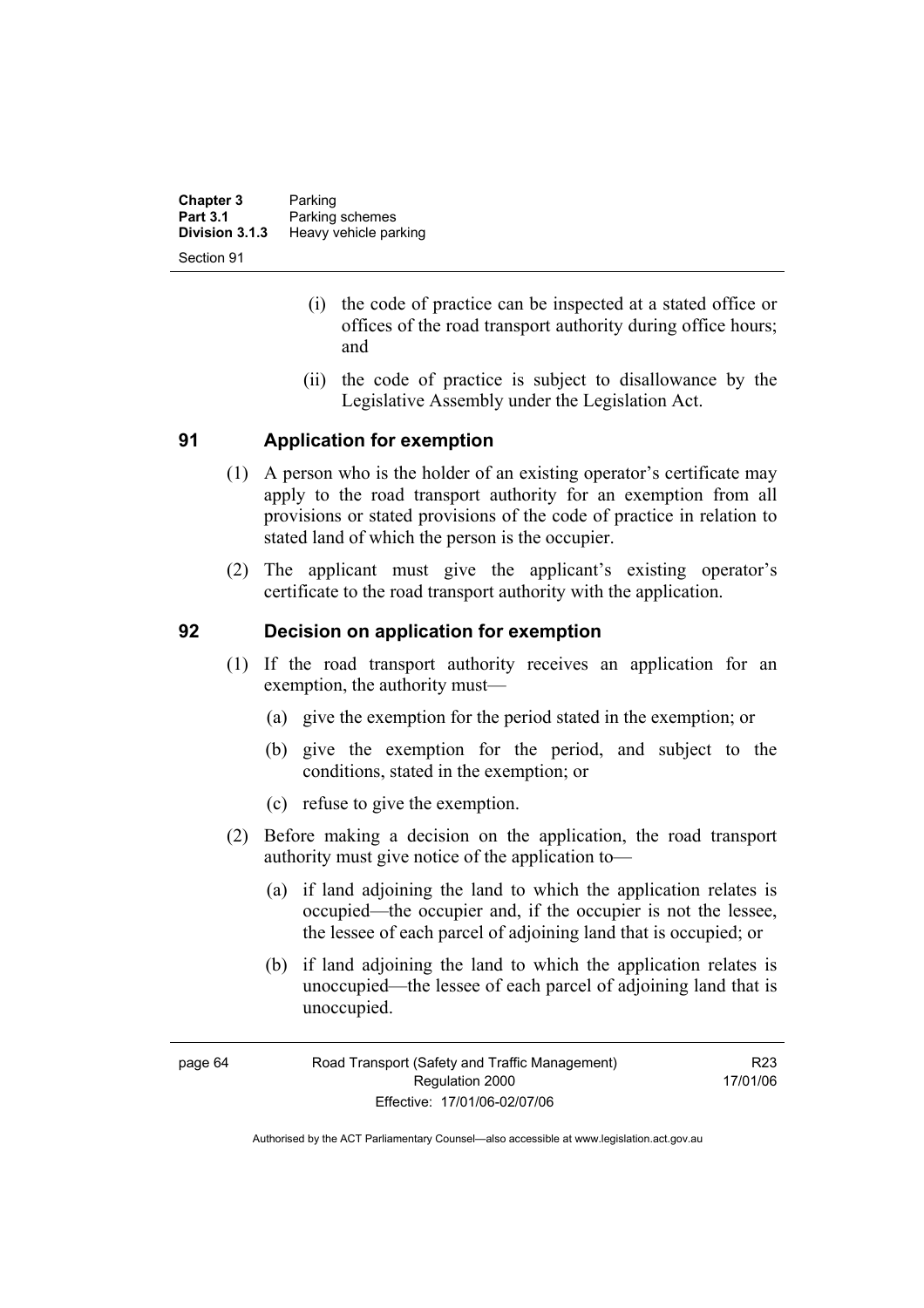- (3) A notice under subsection (2) must—
	- (a) contain a description of the provisions of the code of practice from which exemption is sought; and
	- (b) invite the occupier or lessee to make submissions to the road transport authority, within 28 days after receiving the notice, why the exemption sought should not be given; and
	- (c) contain a statement to the effect that, if a submission is not received by the road transport authority within that 28 days, the authority may give the exemption.
- (4) Without limiting how a notice under subsection (2) (a) may be given to the occupier or lessee of a parcel of land, the notice may be given by letter addressed to the occupier or lessee and sent by prepaid post to the address of the parcel.
- (5) In deciding whether to give the exemption, what period the exemption should be given for and what conditions the exemption should be subject to, the road transport authority must—
	- (a) take into account any submissions made under subsection (3); and
	- (b) have regard to whether and, if so, the extent to which, an occupier or lessee of adjoining land would be adversely affected by the decision.
- (6) For subsection (5) (b), in deciding whether an occupier or lessee of adjoining land would be adversely affected, the road transport authority must take into account—
	- (a) the period for which, and the provisions of the code of practice from which, exemption is sought; and
	- (b) the likely safety, noise and visual consequences of giving the exemption; and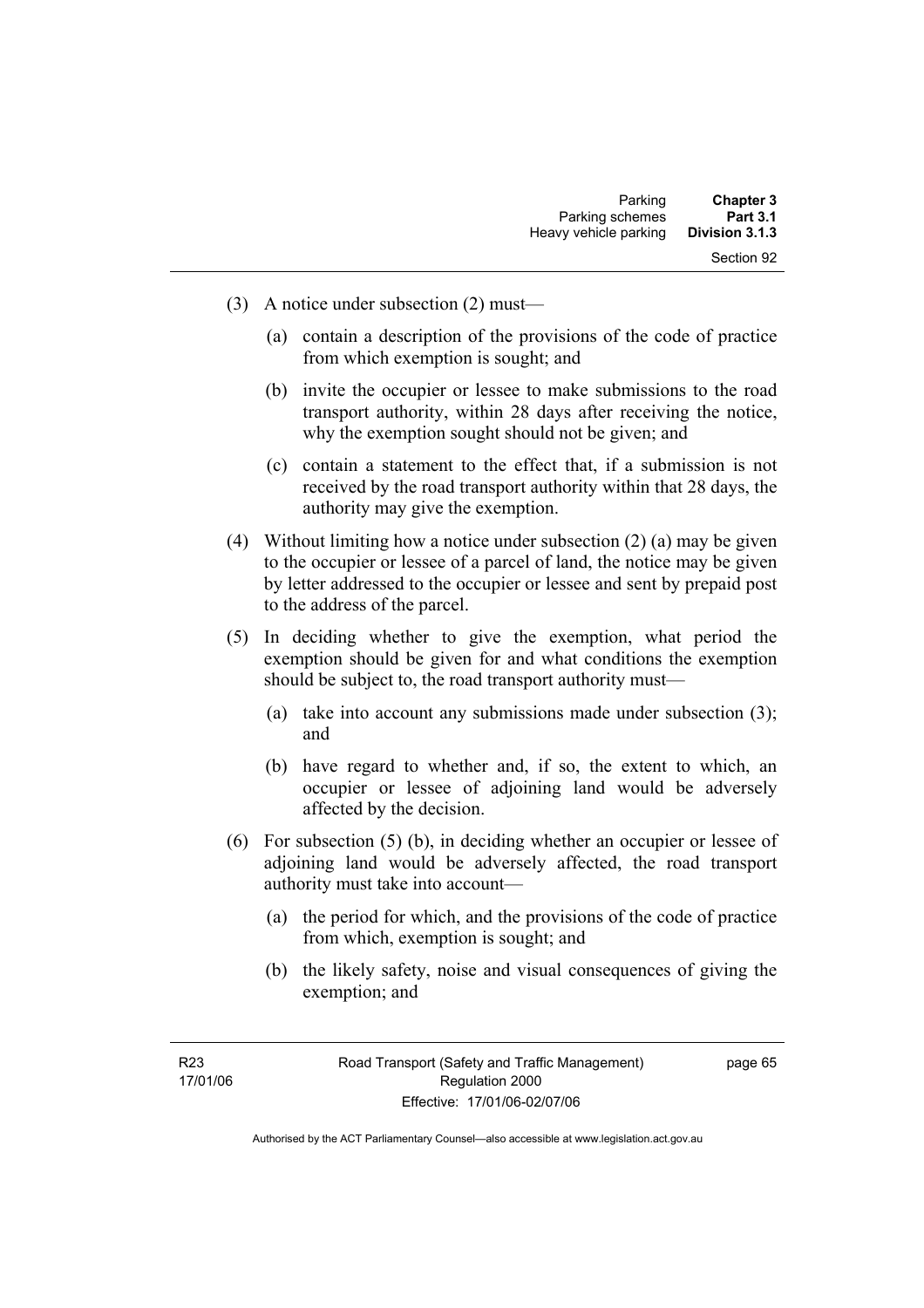| Chapter 3                         | Parking                                  |
|-----------------------------------|------------------------------------------|
| <b>Part 3.1</b><br>Division 3.1.3 | Parking schemes<br>Heavy vehicle parking |
| Section 93                        |                                          |

- (c) any action taken by the applicant to reduce the safety, noise or visual impact on occupiers of adjoining land, including, for example, any landscaping, parking spaces, fencing, noise barriers and garaging arrangements on land occupied by the applicant.
- *Note* An example is part of the regulation, is not exhaustive and may extend, but does not limit, the meaning of the provision in which it appears (see Legislation Act, s 126 and s 132).
- (7) The road transport authority must not give the exemption if the authority believes on reasonable grounds that the applicant—
	- (a) has failed to comply with section 95 (Additional information by applicant); or
	- (b) made a statement that was false or misleading in a material particular in or in relation to the application.
- (8) If an exemption is given subject to conditions, the exemption applies only if all the conditions of the exemption are being complied with.

### **93 Endorsement of certificates**

- (1) If the road transport authority gives an exemption to the holder of an existing operator's certificate, the authority must endorse the certificate with the exemption.
- (2) The endorsement—
	- (a) must state—
		- (i) each provision of the code of practice from the holder is exempt; and
		- (ii) whether or not the exemption is subject to conditions; and
		- (iii) the vehicle or vehicles to which the exemption applies; and

page 66 Road Transport (Safety and Traffic Management) Regulation 2000 Effective: 17/01/06-02/07/06

R23 17/01/06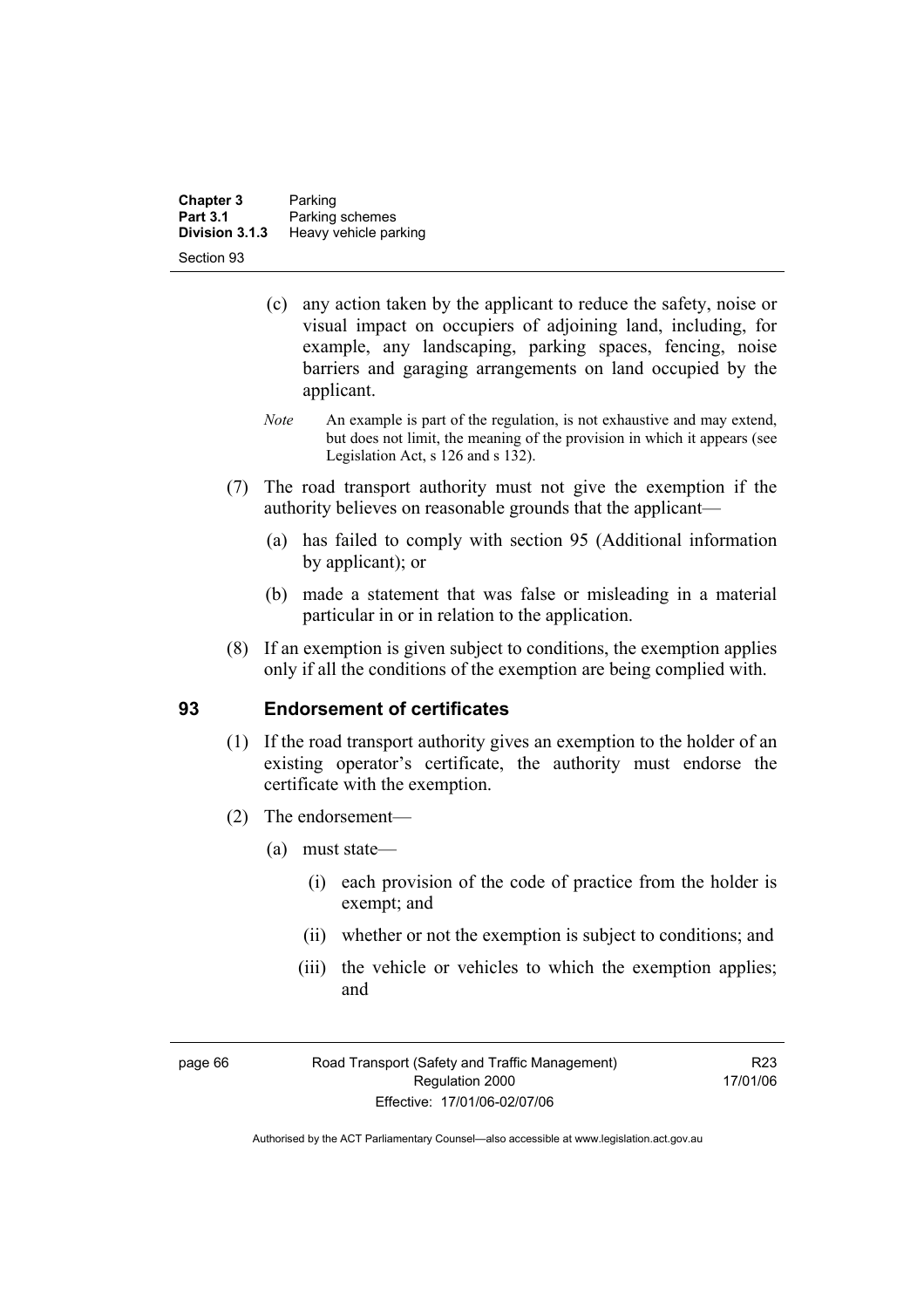| <b>Chapter 3</b> | Parking               |
|------------------|-----------------------|
| <b>Part 3.1</b>  | Parking schemes       |
| Division 3.1.3   | Heavy vehicle parking |
| Section 94       |                       |

- (iv) the residential land where the vehicle or vehicles may be parked under the exemption; and
- (v) the period for which the exemption is given; and
- (b) may include other information about the exemption the road transport authority considers appropriate.

### **94 Variation of conditions of exemptions**

- (1) The holder of an exemption may apply to the road transport authority for a stated variation of the conditions to which an exemption is subject.
- (2) If the road transport authority receives an application under subsection (1), the authority must—
	- (a) vary the conditions in the way sought in the application; or
	- (b) refuse to vary the conditions.
- (3) Section 92 (2) to (7) (Decision on application for exemption) applies, with all necessary changes, to an application under this section in the same way as it applies to an application for an exemption.

### **95 Additional information by applicant**

The road transport authority may, by notice given to an applicant for an exemption or variation of conditions to which an exemption is subject, require the applicant to provide any information or documents necessary for the authority to decide the application.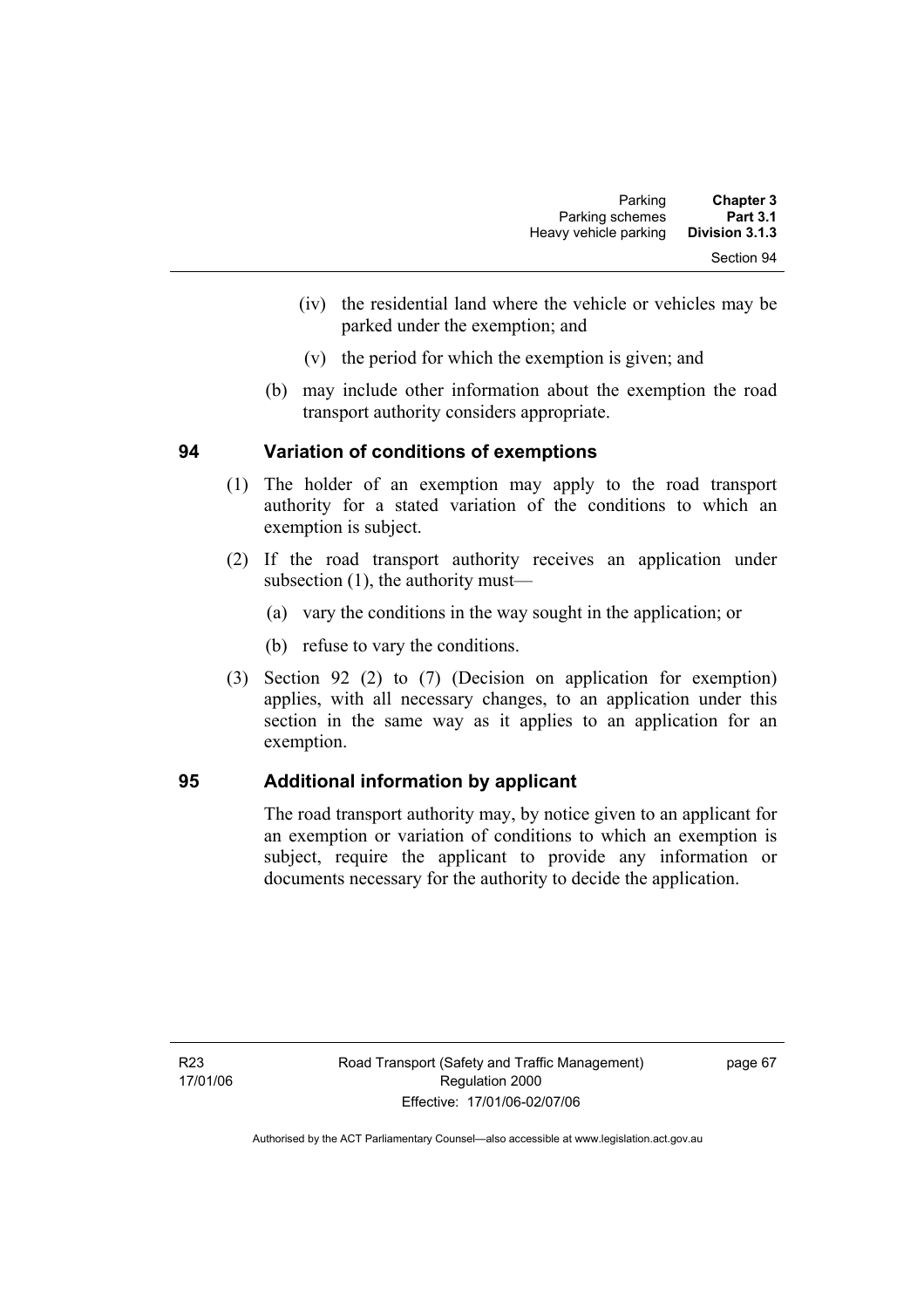**Chapter 3** Parking **Part 3.1 Parking schemes**<br>**Division 3.1.3 Heavy vehicle part Division 3.1.3** Heavy vehicle parking Section 96

#### **96 Loss etc of existing operator's certificate**

 (1) If an existing operator's certificate is lost, stolen or destroyed the holder of the certificate must tell the road transport authority, in writing, within 14 days after becoming aware of that fact.

Maximum penalty: 5 penalty units.

 (2) If the road transport authority is satisfied that an existing operator's certificate has been lost, stolen or destroyed, the road transport authority must, on application by the holder of the certificate, give the holder a replacement certificate.

### **97 Cancellation of existing operator's certificate etc**

- (1) If the road transport authority has reasonable grounds for believing that—
	- (a) an existing operator's certificate was issued; or
	- (b) an exemption was given; or
	- (c) the conditions to which an exemption is subject were varied;

because information given by the holder of the certificate or exemption in or in relation to the application for the certificate, exemption or variation was false, misleading or incomplete in a material particular, the road transport authority must give the holder written notice under this subsection.

*Note* For how documents may be given, see the Legislation Act, pt 19.5.

- (2) The notice must—
	- (a) tell the holder of the road transport authority's belief; and
	- (b) state the grounds for the belief; and
	- (c) invite the holder to make representations to the authority, within 28 days after the holder receives the notice, why the

page 68 Road Transport (Safety and Traffic Management) Regulation 2000 Effective: 17/01/06-02/07/06

R23 17/01/06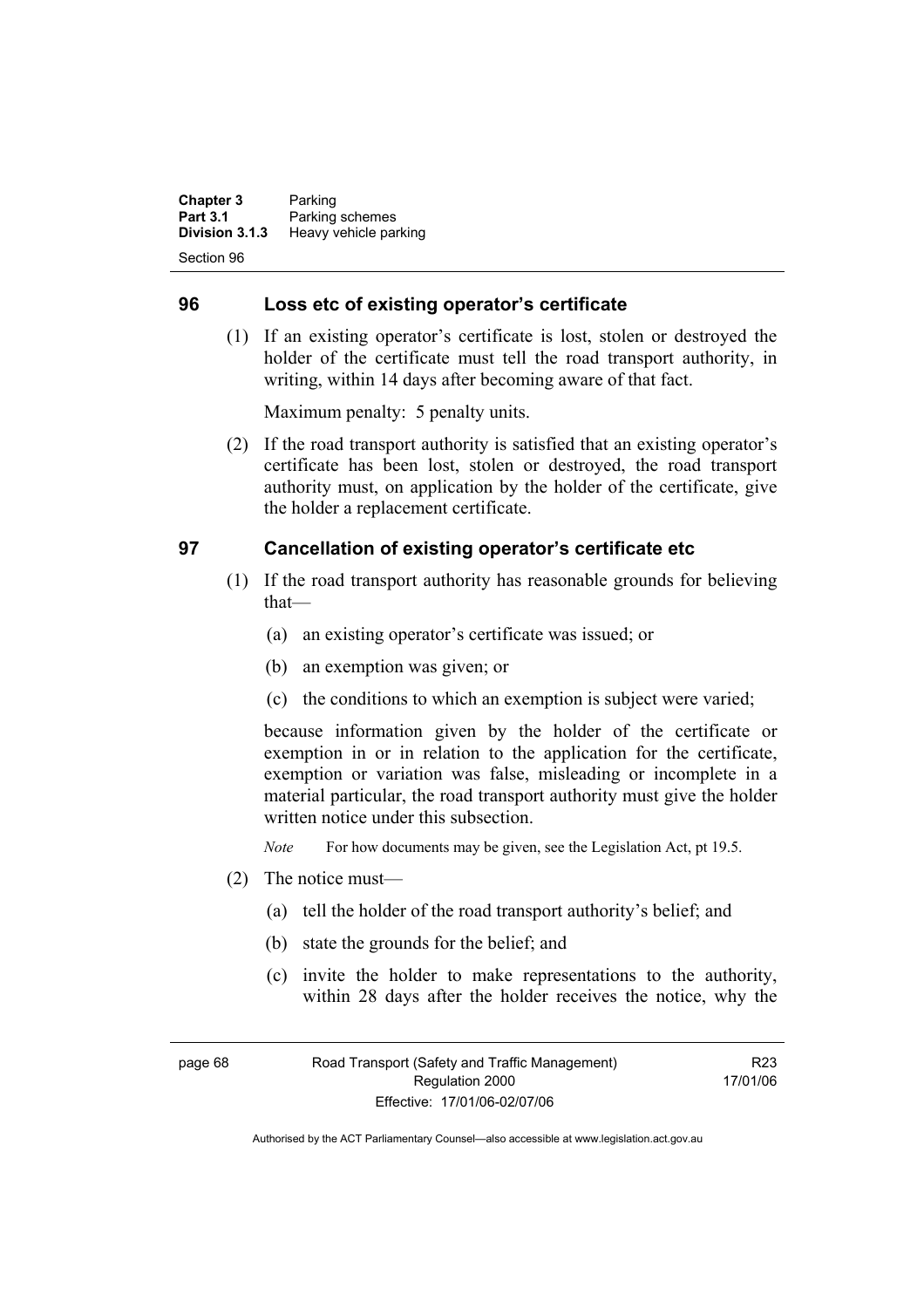certificate should not be cancelled, or the exemption or variation revoked.

- (3) If, after considering any representation made by the holder under subsection (2) (c), the road transport authority is satisfied that the authority's belief was correct, the authority must cancel the certificate or revoke the exemption or variation.
- (4) The road transport authority must also cancel an existing operator's certificate or revoke an exemption if the holder of the certificate or exemption asks the authority, in writing, to do so and gives the existing operator's certificate held by the holder to the authority.
- (5) If the road transport authority cancels an existing operator's certificate, or revokes an exemption, under subsection (3), the holder of the certificate or exemption must give his or her existing operator's certificate to the authority within 14 days after being told of the cancellation or revocation by the authority.

Maximum penalty: 20 penalty units.

 (6) If the road transport authority receives an existing operator's certificate under subsection (4) or (5) because an exemption held by the holder of the certificate is to be or is revoked, the authority must return the certificate to the holder after cancelling the endorsement of the exemption on the certificate.

### **Division 3.1.4 Miscellaneous**

### **97A Other powers to provide pay parking**

- (1) This part does not affect any other power of a parking authority to provide for parking on land within its area of operations.
- (2) A parking authority may exercise a power under this part in relation to land that it does not own only with the consent of the owner of the land.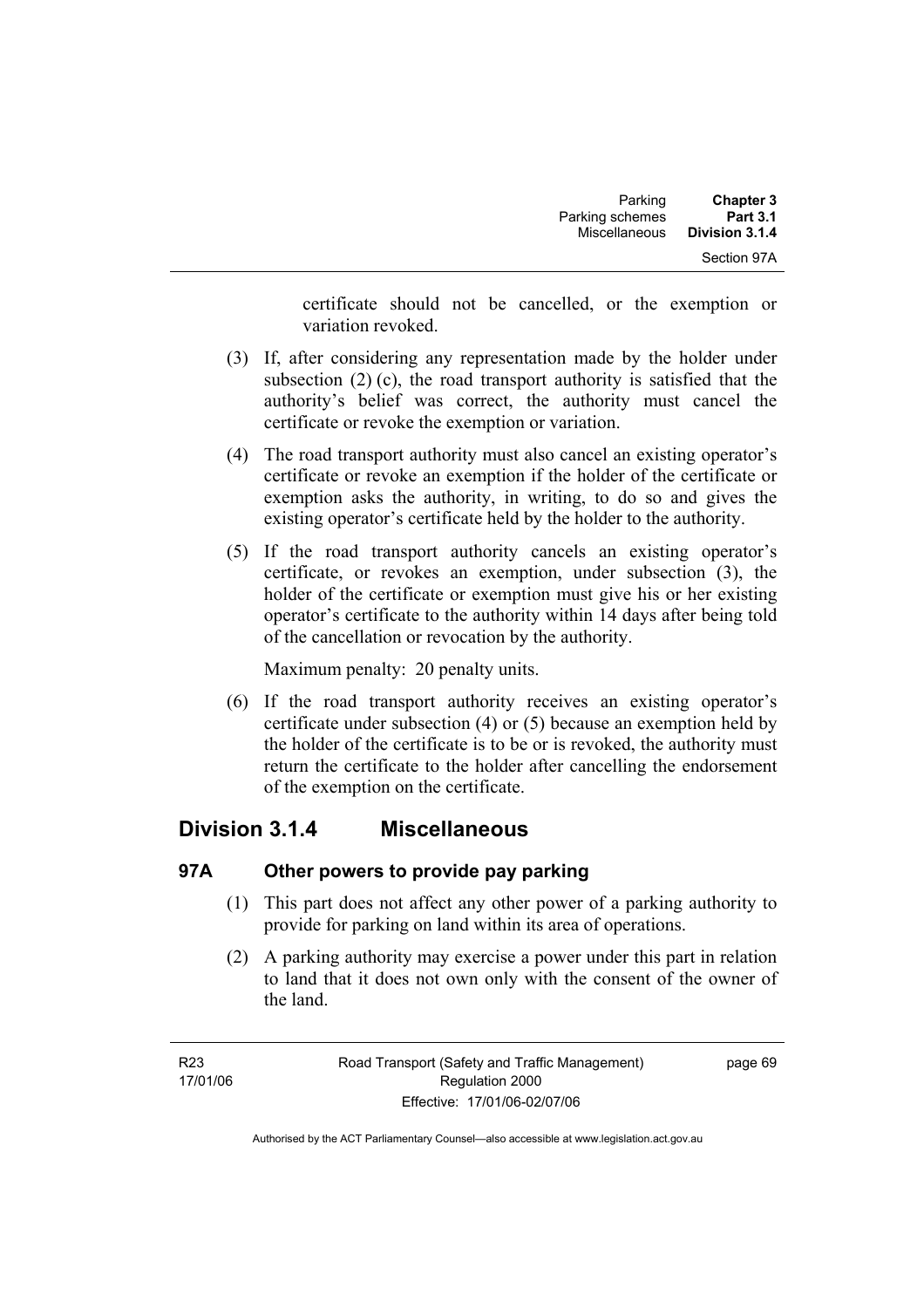| <b>Chapter 3</b> | Parking         |
|------------------|-----------------|
| <b>Part 3.1</b>  | Parking schemes |
| Division 3.1.4   | Miscellaneous   |
| Section 98       |                 |

- (3) Consent may be given subject to conditions, including conditions about the length and withdrawal of the consent.
- (4) Subject to the conditions of the consent, the consent may be withdrawn only after reasonable notice.
- (5) In this section:

*owner*, of land, includes lessee of land.

### **98 Overlapping schemes**

- (1) This part does not prevent the road transport authority or a parking authority from establishing and operating a pay parking scheme on the same length of road, or in the same area, where it is operating a different pay parking scheme.
- (2) The road transport authority or a parking authority may not recover the fee fixed for the parking of a vehicle in a metered space or ticket parking area if any other applicable parking fee has been paid for parking the vehicle in the space or area.

### **98A Income from ticket parking scheme**

- (1) All fees collected by a parking authority from the operation of a ticket parking scheme belong to the parking authority.
- (2) Any surplus arising from the operation of a ticket parking scheme may be applied at the discretion of the parking authority.

### **98B Costs of ticket parking scheme**

The costs of administering a ticket parking scheme operated by a parking authority under section 76A are to be borne by the parking authority.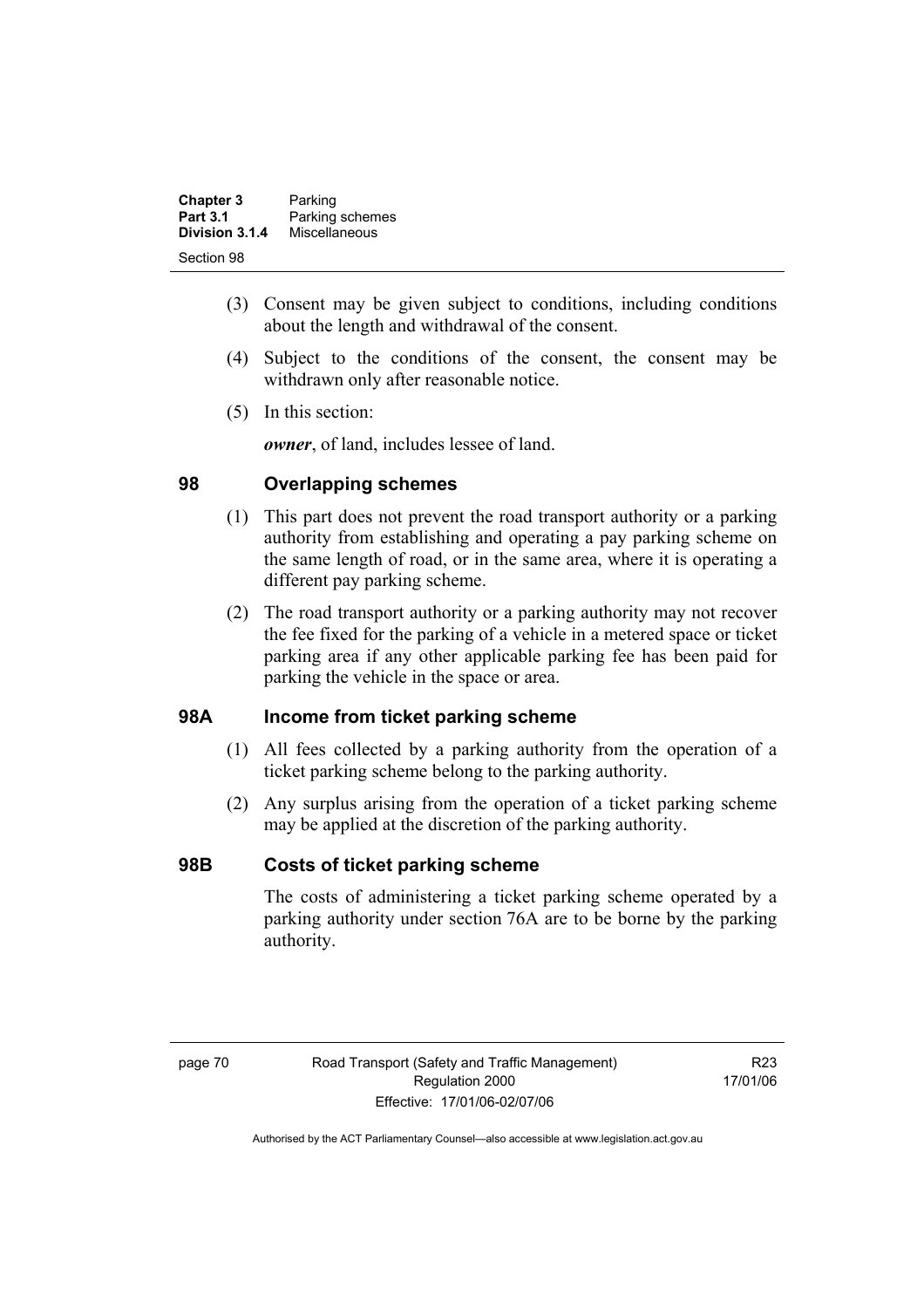## Section 99

### **99 Trailers not separately chargeable**

A separate parking fee is not required to be paid for a trailer towed by another vehicle.

Road Transport (Safety and Traffic Management) Regulation 2000 Effective: 17/01/06-02/07/06

page 71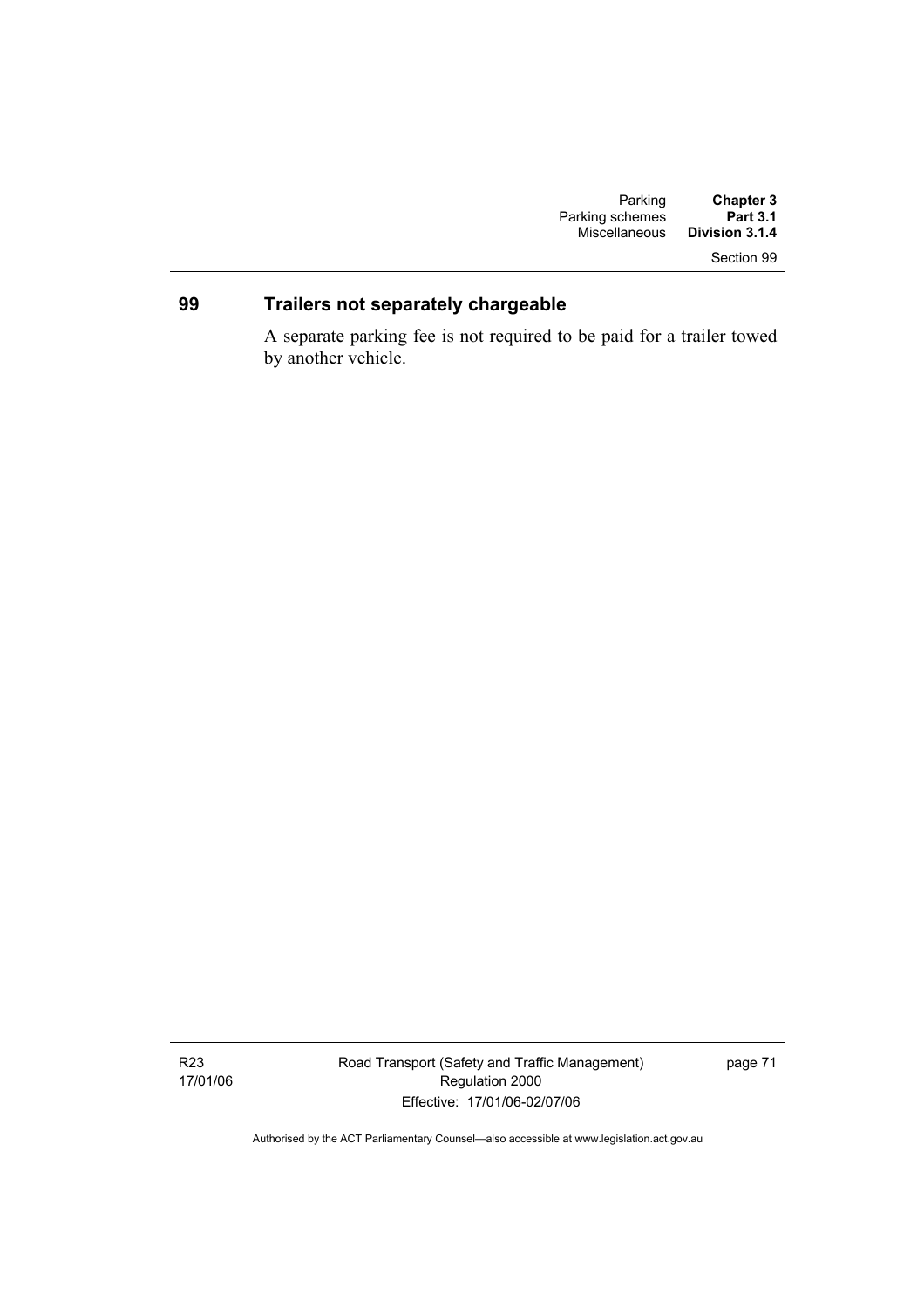Section 100

# **Part 3.2 Parking permits and mobility parking scheme authorities**

### **100 Parking permits**

- (1) The road transport authority may issue a permit (a *parking permit*) of a kind mentioned in subsection (2) authorising the parking of a vehicle, without charge, on a length of road or in an area designated by a *permit zone sign* for use by holders of that kind of parking permit.
- (2) The parking permit may be of 1 or more of the following kinds:
	- (a) a business parking permit;
	- (b) a commuter parking permit;
	- (c) a loading zone permit;
	- (d) a resident parking permit;
	- (e) a resident's visitor parking permit;
	- (f) a special event parking permit;
	- (g) any other kind declared by the road transport authority for this section.
- (3) The parking permit may be issued subject to conditions.
- (4) The parking permit—
	- (a) must state when it expires; and

R23 17/01/06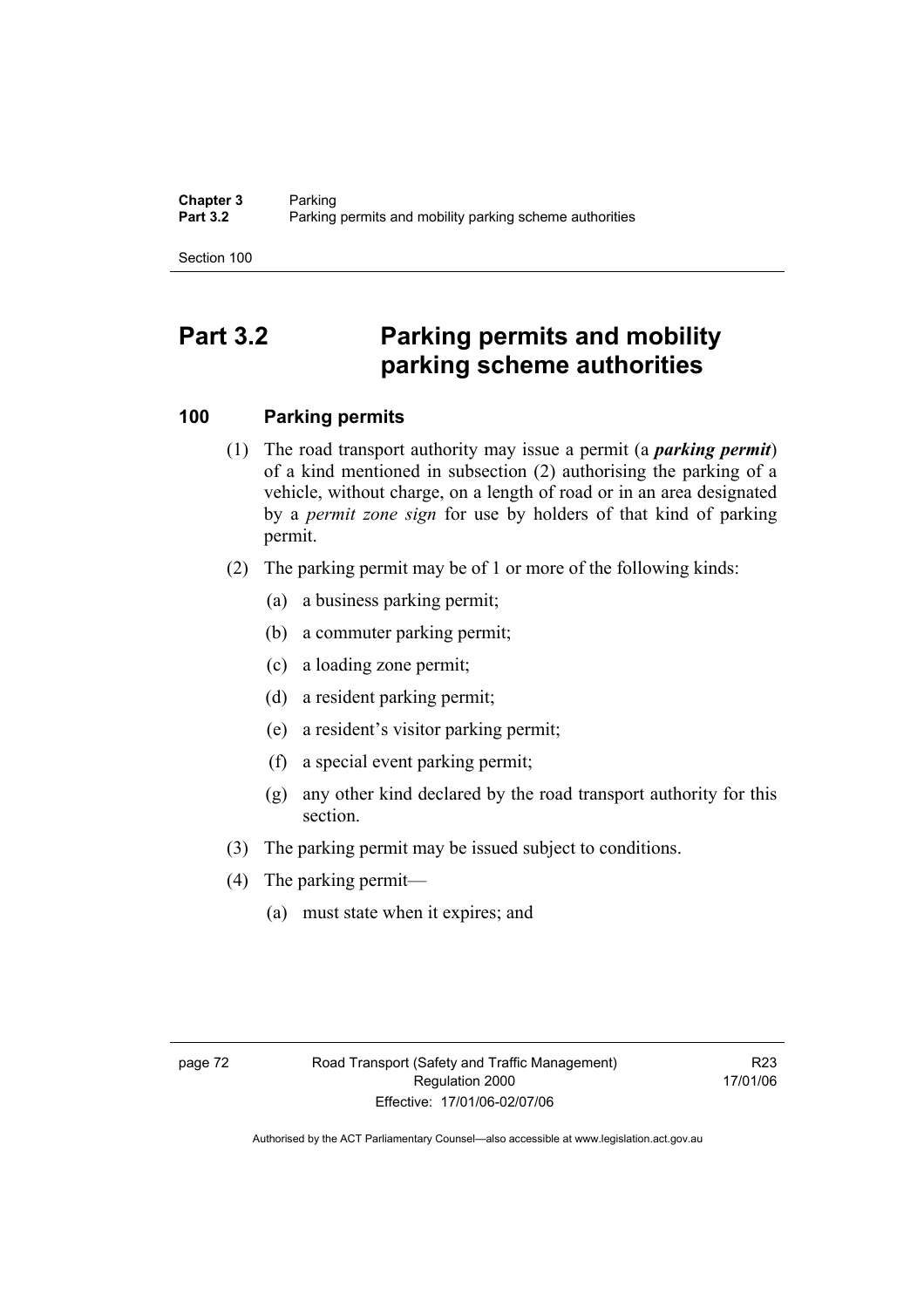(b) may state anything else that the road transport authority considers appropriate.

#### **Examples for par (b)**

- 1 the length of road or area to which the permit applies
- 2 any conditions to which the permit is subject
- 3 the maximum period which a vehicle may be parked in a designated area under the permit
- 4 the name or address of the person to whom it is issued
- *Note* An example is part of the regulation, is not exhaustive and may extend, but does not limit, the meaning of the provision in which it appears (see Legislation Act, s 126 and s 132).
- (5) The holder of a permit may surrender the permit by returning it to the road transport authority.
- (6) A declaration under subsection (2) (g) is a notifiable instrument.

*Note* A notifiable instrument must be notified under the Legislation Act.

#### **101 Mobility parking scheme authorities**

- (1) The road transport authority may issue a mobility parking scheme authority—
	- (a) for use by a person with a disability; or
	- (b) for use by an entity for the transport of people with disabilities.
- (2) A mobility parking scheme authority may be issued subject to conditions.
- (3) A mobility parking scheme authority—
	- (a) must include a people with disabilities symbol; and
	- (b) must state when it expires; and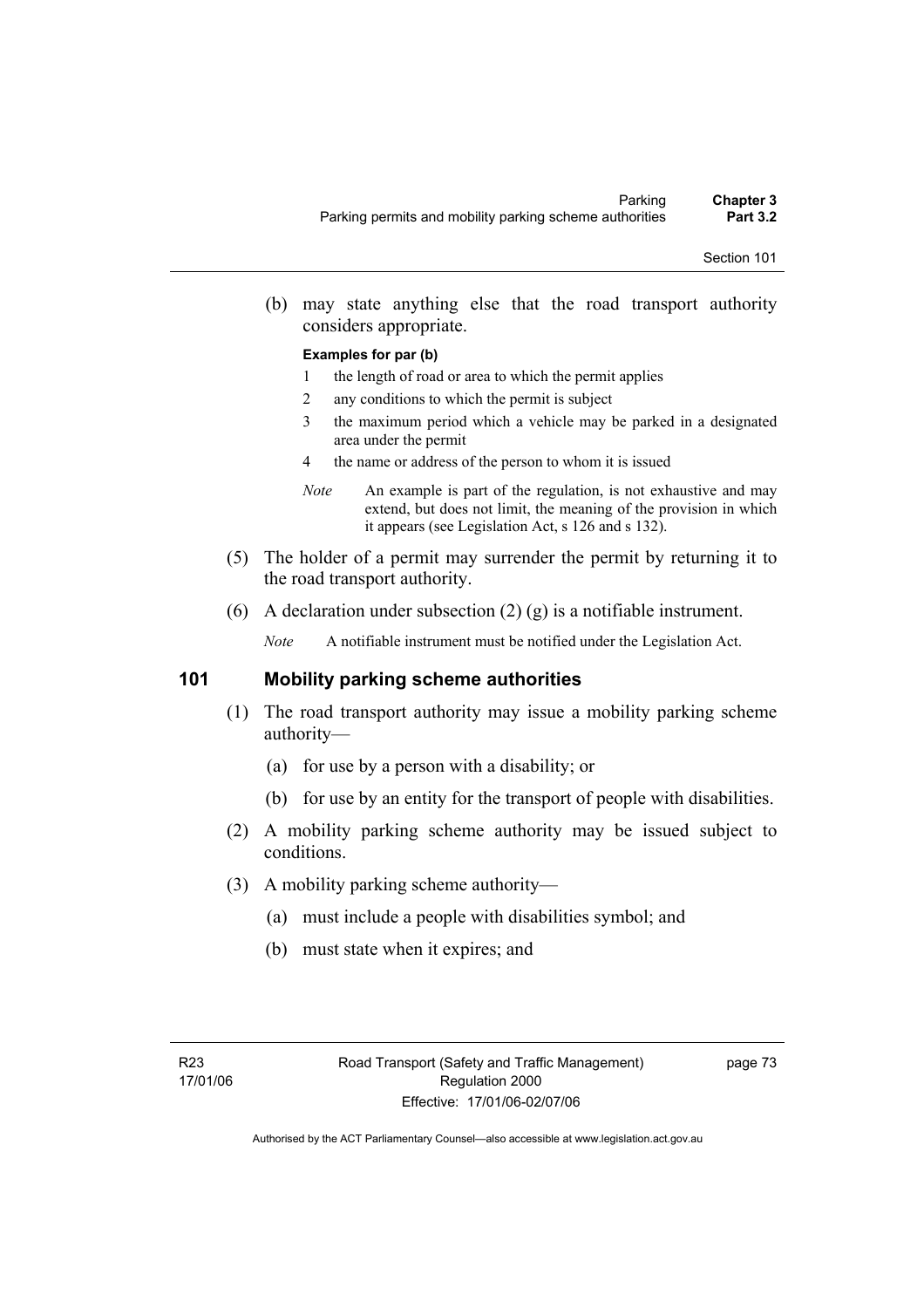Section 101A

- (c) may state anything else that the road transport authority considers appropriate.
- *Note 1 People with disabilities symbol* is defined in the ARR, dict.
- *Note 2* For parking by mobility parking scheme authority holders, see s 15 and ARR, r 206.

### **101A Parking permits and mobility parking scheme authorities—cancellation**

- (1) This section applies if the road transport authority proposes to cancel (the *proposed action*) a parking permit or mobility parking scheme authority.
- (2) The road transport authority must give the person to whom the parking permit or mobility parking scheme authority was issued a written notice stating—
	- (a) the proposed action; and
	- (b) an explanation for the proposed action; and
	- (c) that the person may, within 14 days after the day the person receives the notice, give a written response to the authority about the notice.
- (3) In deciding whether to take the proposed action, the road transport authority must consider any response given to the authority in accordance with the notice.
- (4) The road transport authority must give the person written notice of the authority's decision.
- (5) If the road transport authority decides to take the proposed action, the authority's decision takes effect the day after the day when notice of the decision is given to the person or, if the notice states a later date of effect, that date.

R23 17/01/06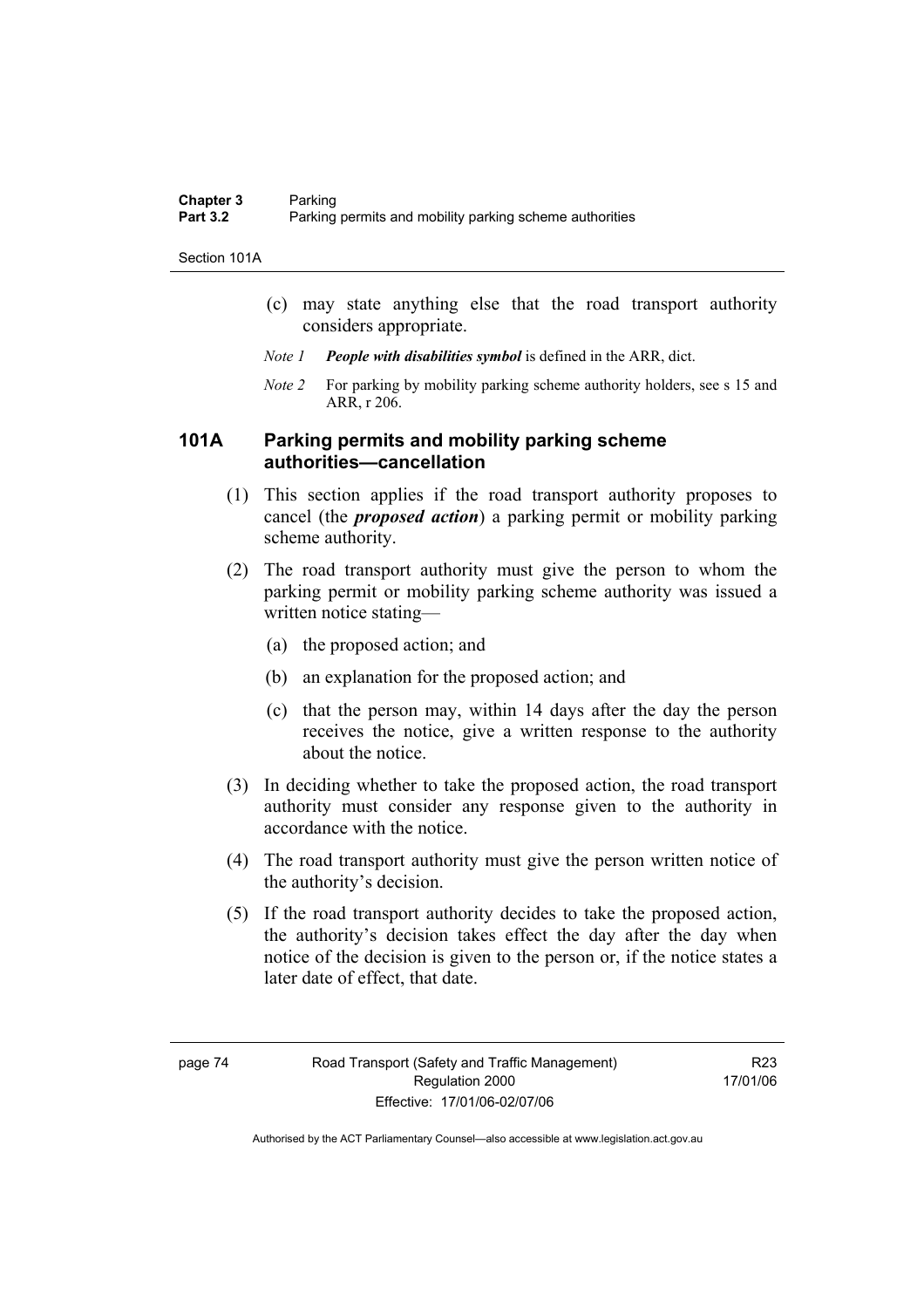Section 101B

### **101B Parking permits and mobility parking scheme authorities—return when cancelled**

If a parking permit or mobility parking scheme authority is cancelled under section 101A, the person to whom the parking permit or mobility parking scheme authority was issued must return the permit or authority to the road transport authority as soon as practicable but no later than 21 days after the date of effect of the cancellation of the permit or authority.

Maximum penalty: 20 penalty units.

R23 17/01/06 Road Transport (Safety and Traffic Management) Regulation 2000 Effective: 17/01/06-02/07/06

page 75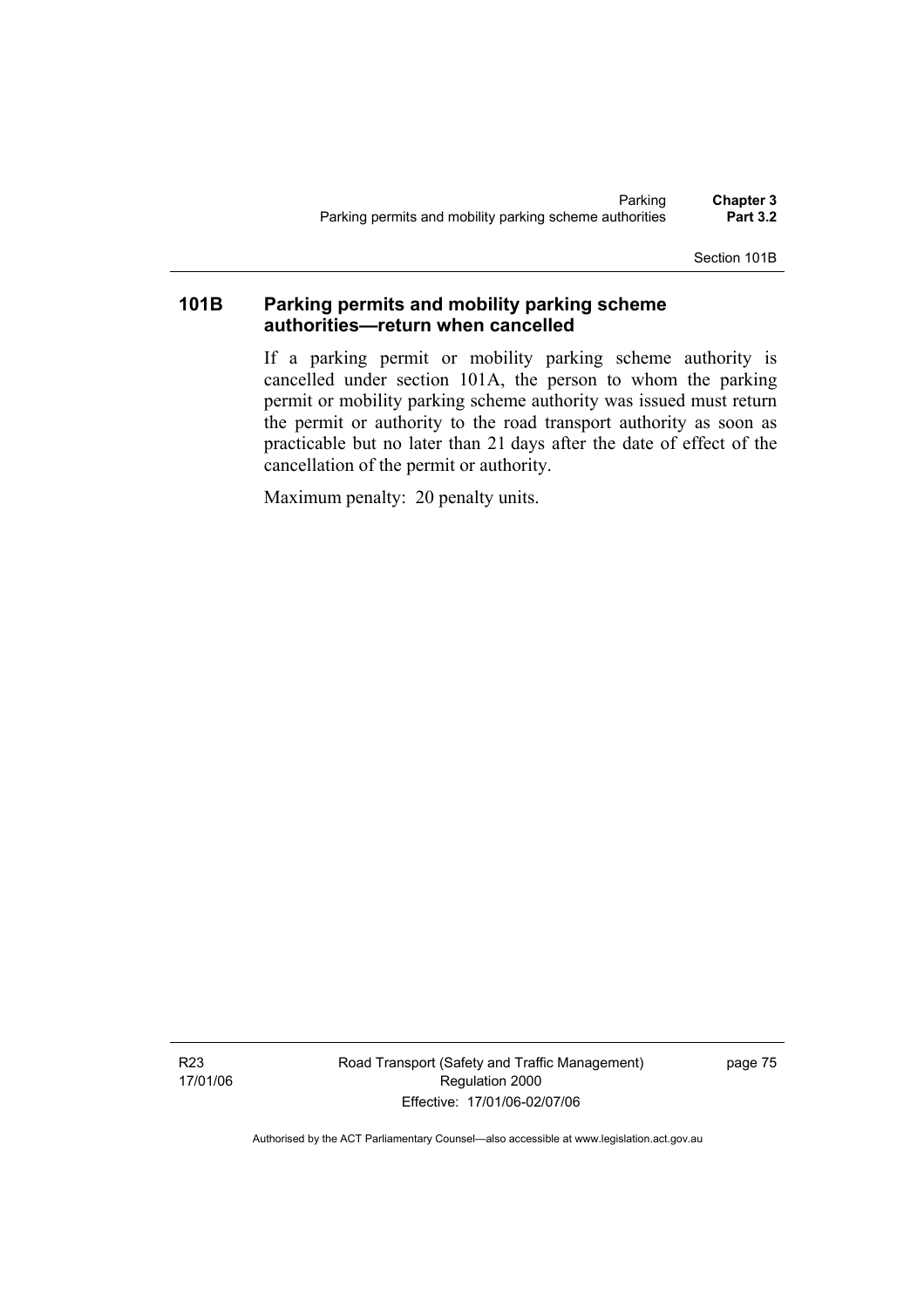#### **Chapter 4** Traffic offence detection devices

Section 102

# **Chapter 4 Traffic offence detection devices**

### **102 Definitions—ch 4**

In this chapter:

*approved police speedometer* means a speedometer approved under section 103A (Approval of police vehicle speedometers).

*digital camera detection device* means a camera detection device known as—

- (a) LaserCam 2000, which includes, as a component, a laser speed measuring device; or
- (b) LaserCam NT, which includes, as a component, a laser speed measuring device.

*laser speed measuring device* means a speed measuring device known as—

- (a) Laser Technology Inc. LTI 20-20 Marksman; or
- (b) Laser Technology Inc. LTI 20-20 UltraLyte; or
- (c) Laser Technology Inc. LTI 20-20 UltraLyte LR; or
- (d) Laser Technology Inc. LTI 20-20 UltraLyte Compact.

*piezo strip speed measuring device* means a speed measuring device known as—

- (a) Redflex Smartcam SDCM; or
- (b) Truvelo M4 MPC.

page 76 Road Transport (Safety and Traffic Management) Regulation 2000 Effective: 17/01/06-02/07/06

R23 17/01/06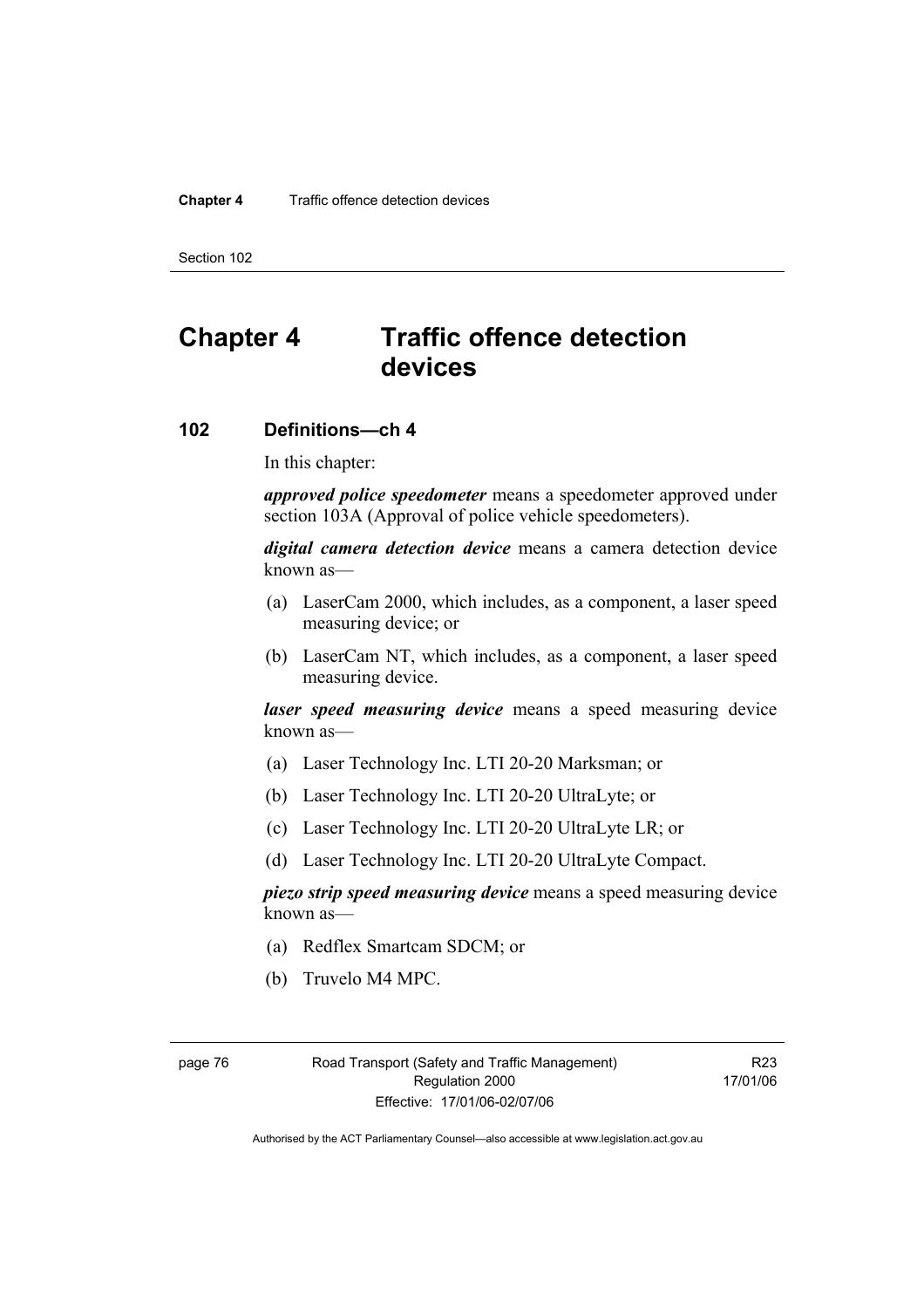*radar speed measuring device* means a speed measuring device known as—

- (a) Applied Concepts Inc. Stalker Dual; or
- (b) Kustom Signals, Inc. Silver Eagle.

*security checksum*, for an electronic file, means the number (whether numerals or numerals and letters) produced by the application of an algorithm to the contents of an electronic file or a copy of the file.

#### *testing authority* means—

- (a) a department of electrical or electronic engineering at a university in Australia; or
- (b) the National Measurement Institute under the *National Measurement Act 1960* (Cwlth); or
- (c) an entity that is accredited by the National Association of Testing Authorities to test laser speed measuring devices; or
- (d) Technical Services, Australian Federal Police, Canberra; or
- (e) for an approved police speedometer—an entity approved in writing by the chief police officer to test approved police speedometers.
- *Note* An entity includes an individual, see the Legislation Act, dict, pt 1, def of *entity*.

*traffic lights camera detection device* means a camera detection device known as—

- (a) Centaur 2000, which includes, as a component, a piezo strip speed measuring device; or
- (b) Redflex SMARTCAMred, which includes, as a component, a piezo strip speed measuring device.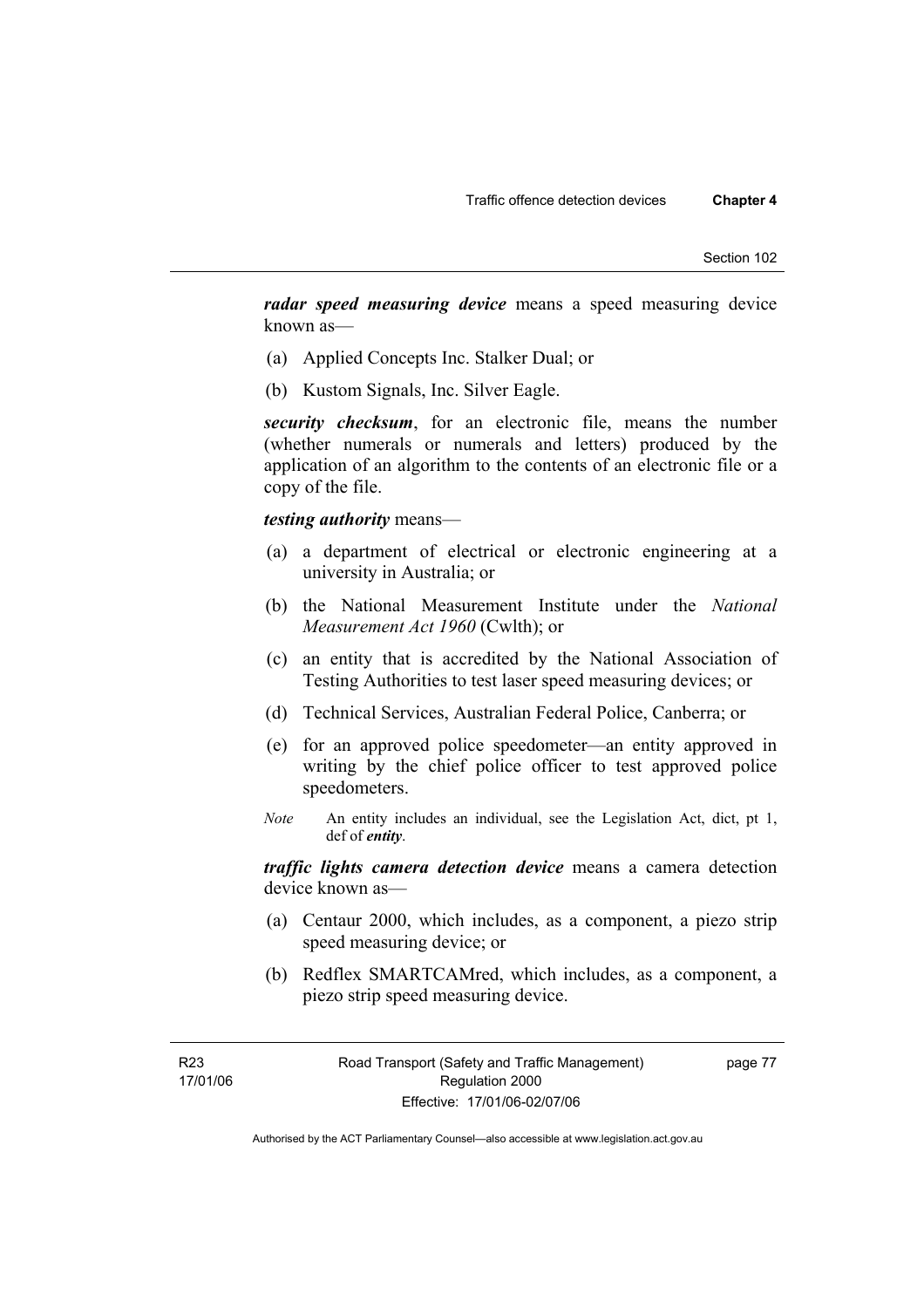#### **Chapter 4** Traffic offence detection devices

Section 103

*WORM disk* means a storage device for electronic data in which the data, once written, cannot be erased or overwritten.

#### **103 Approved traffic offence detection devices**

- (1) For the Act, dictionary, definition of *approved camera detection device*, each digital camera detection device and traffic lights camera detection device is approved.
- (2) For the Act, dictionary, definition of *approved speed measuring device*, each laser speed measuring device, piezo strip speed measuring device, radar speed measuring device and approved police speedometer is approved.

### **103A Approval of police vehicle speedometers**

- (1) For section 102, definition of *approved police speedometer*, the chief police officer may, in writing, approve a kind of speedometer that is fitted to a motor vehicle driven by a police officer for measuring the speed at which vehicles are being driven.
- (2) An approval is a notifiable instrument.

*Note* A notifiable instrument must be notified under the Legislation Act.

### **104 Major testing of laser speed measuring devices**

- (1) The following devices must be tested in accordance with this section at least once every 12 months:
	- (a) a laser speed measuring device;
	- (b) the laser speed measuring device component of a digital camera detection device.
- (2) The test must be carried out—
	- (a) by a person approved under section 106 (Approved people testing and sealing); and

page 78 Road Transport (Safety and Traffic Management) Regulation 2000 Effective: 17/01/06-02/07/06

R23 17/01/06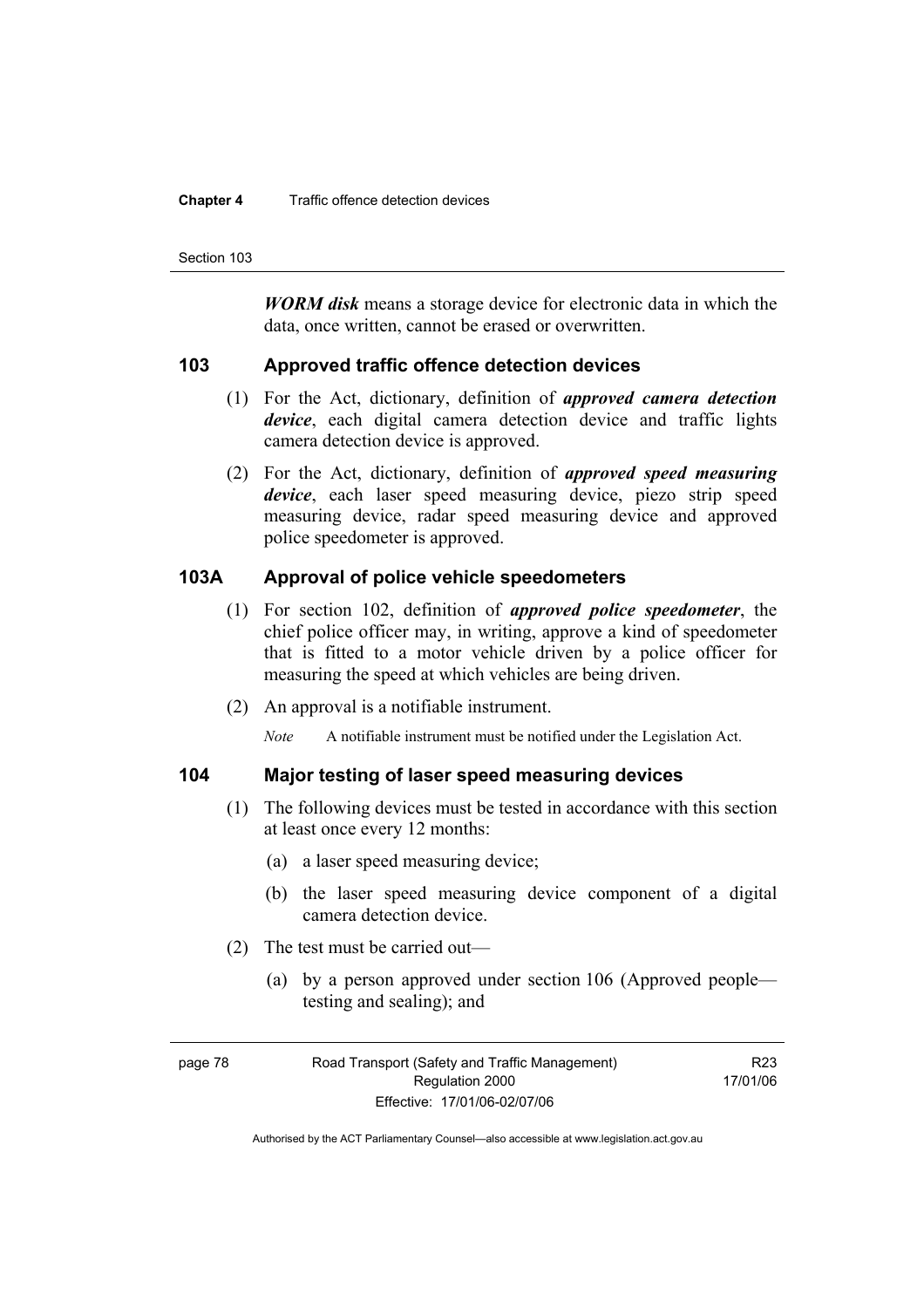- (b) in accordance with Australian Standard AS 4691.1-2, as in force on the commencement of this paragraph.
	- *Note 1* The text of an applied, adopted or incorporated law or instrument, whether applied as in force from time to time or at a particular time, is taken to be a notifiable instrument if the operation of the Legislation Act, s 47 (5) or (6) is not disapplied (see s 47 (7)).
	- *Note 2* A notifiable instrument must be notified under the Legislation Act.
- (3) The Legislation Act, section 47 (5) does not apply in relation to subsection  $(2)$  (b).
- (4) The test must show whether the device—
	- (a) is operating in accordance with the manufacturer's specifications; and
	- (b) is accurate within a tolerance of 2km/h.
- (5) For this section, it is sufficient for the laser speed measuring device component of a digital camera detection device to be tested separately from the other components of the device, and it is not necessary for the other components to be tested.

#### **104A Major testing of other traffic offence detection devices**

- (1) The following devices must be tested in accordance with this section at least once every 12 months:
	- (a) the piezo strip speed measuring device component of a traffic lights camera detection device;
	- (b) a radar speed measuring device;
	- (c) an approved police speedometer.
- (2) The test must be carried out by a person approved under section 106 (Approved people—testing and sealing).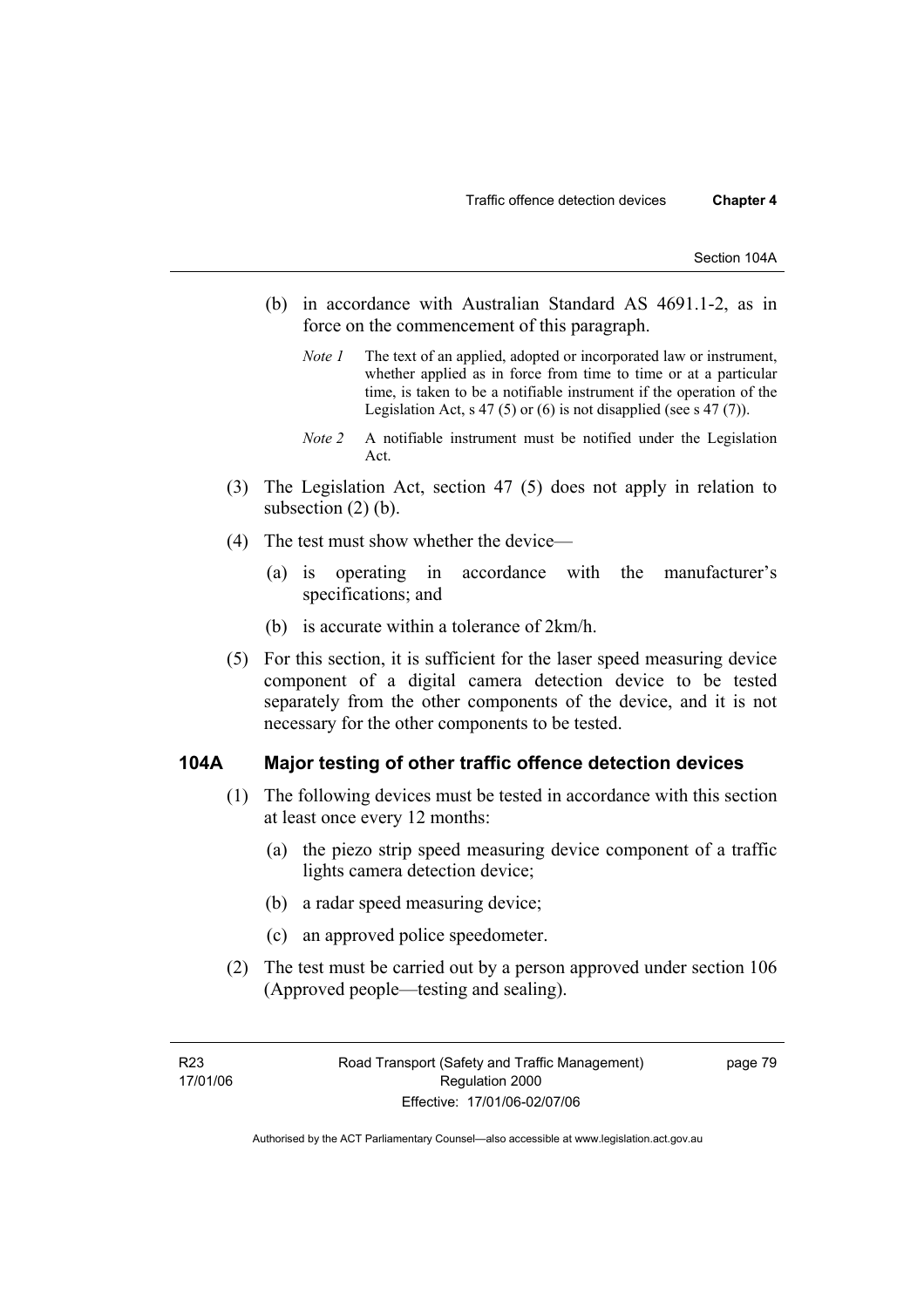#### **Chapter 4** Traffic offence detection devices

#### Section 104B

- (3) The test of the piezo strip speed measuring device component of a traffic lights camera detection device must show whether the device—
	- (a) is operating in accordance with the manufacturer's specifications; and
	- (b) is accurate within a tolerance of 2km/h.
- (4) The test of a radar speed measuring device must show whether the device is operating in accordance with Australian Standard AS 2898.1-2, as in force on the commencement of this subsection.
	- *Note 1* The text of an applied, adopted or incorporated law or instrument, whether applied as in force from time to time or at a particular time, is taken to be a notifiable instrument if the operation of the Legislation Act, s 47 (5) or (6) is not disapplied (see s 47 (7)).
	- *Note 2* A notifiable instrument must be notified under the Legislation Act.
- (5) The Legislation Act, section 47 (5) does not apply in relation to subsection (4).
- (6) The test of an approved police speedometer must show whether the device is accurate within a tolerance of 2%.
- (7) For this section, it is sufficient for the piezo strip speed measuring device component of a traffic lights camera detection device to be tested separately from the other components of the device, and it is not necessary for the other components to be tested.

### **104B Certification and sealing of traffic offence detection devices**

- (1) This section applies if a test of a traffic offence detection device under section 104 or section 104A establishes—
	- (a) a matter mentioned in section 104A (4) or (6) in relation to the device; or

R23 17/01/06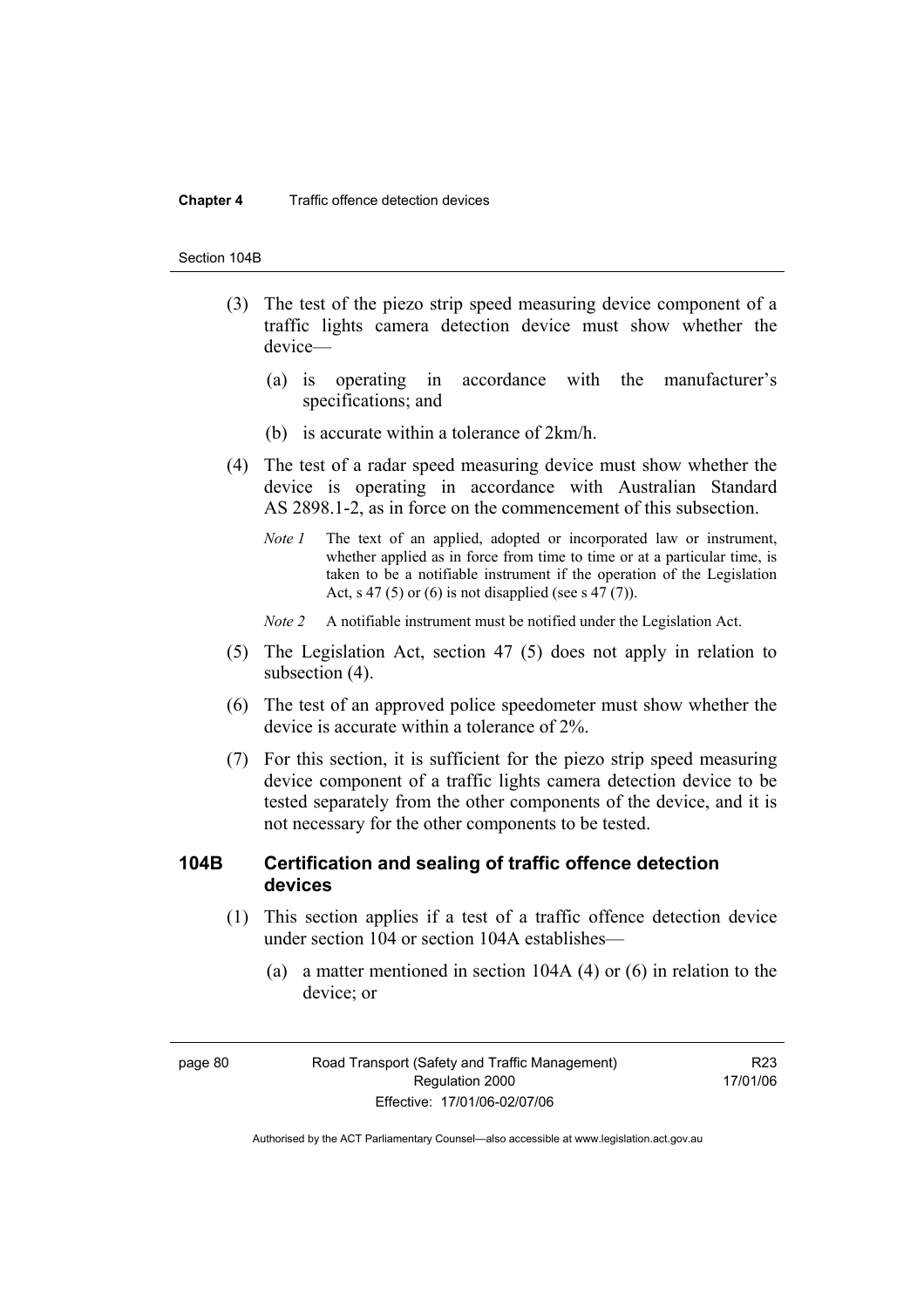- (b) the matters mentioned in section 104 (4) or section 104A (3) in relation to the device.
- (2) The person who carried out the test must—
	- (a) sign a certificate to that effect; and
	- (b) if a seal on the device has been damaged or removed—seal the device.

#### **105 Use of digital camera detection devices**

- (1) A digital camera detection device must be used by an operator by doing the following operations in accordance with the manufacturer's instructions for the device:
	- (a) testing the laser speed measuring component of the device at the beginning of each shift of the operator by carrying out the following checks:
		- (i) an instrument confidence check;
		- (ii) a calibration verification check;
		- (iii) a scope alignment check;
	- (b) activating the device;
	- (c) operating the device;
	- (d) testing the laser speed measuring component of the device at the end of each shift of the operator by carrying out the checks mentioned in paragraph (a).
- (2) However, after the operator of the device has carried out the operations mentioned in subsection (1) (a) and (b), the device may operate unattended.
- (3) To remove any doubt, if the device is used at more than 1 place during a shift of the operator, the operator is not required to carry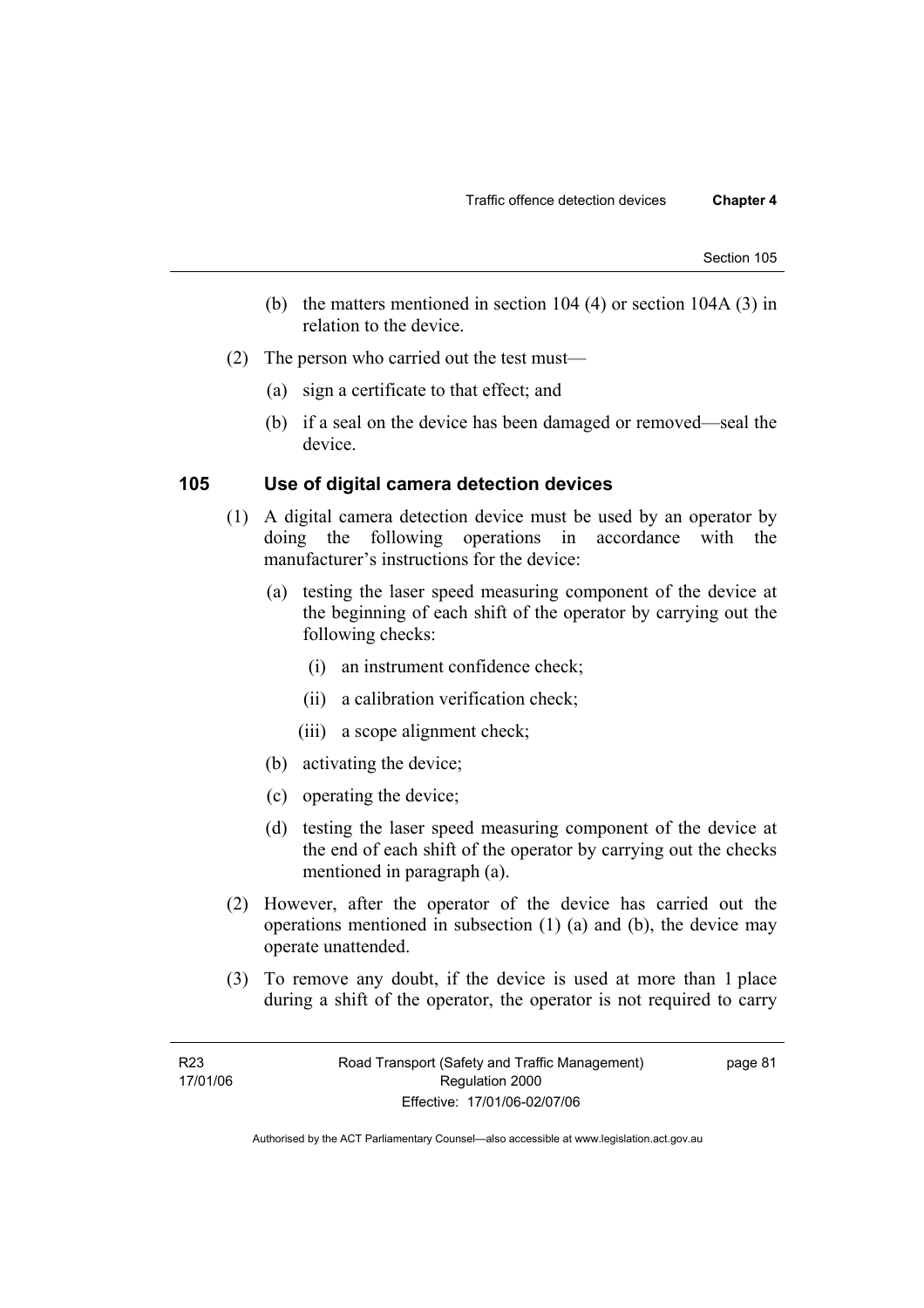#### **Chapter 4** Traffic offence detection devices

#### Section 105A

out the checks mentioned in subsection (1) (a) each time the device is activated at a different place.

- (4) If the device is used by 2 or more operators who are working together during the shift, the tests mentioned in subsection (1) (a) and (d) may be carried out by different operators.
- (5) In this section:

*operator* means a person approved to use a traffic offence detection device under section 107 (Approved people—use).

#### **105A Use of laser speed measuring devices**

- (1) A laser speed measuring device must be used by an operator by doing the following operations in accordance with the manufacturer's instructions for the device:
	- (a) testing the device at the beginning of each shift of the operator by carrying out the following checks:
		- (i) an instrument confidence check;
		- (ii) a calibration verification check;
		- (iii) a scope alignment check;
	- (b) activating the device;
	- (c) operating the device;
	- (d) testing the device at the end of each shift of the operator by carrying out the checks mentioned in paragraph (a).
- (2) To remove any doubt, if the device is used at more than 1 place during a shift of the operator, the operator is not required to carry out the checks mentioned in subsection (1) (a) each time the device is activated at a different place.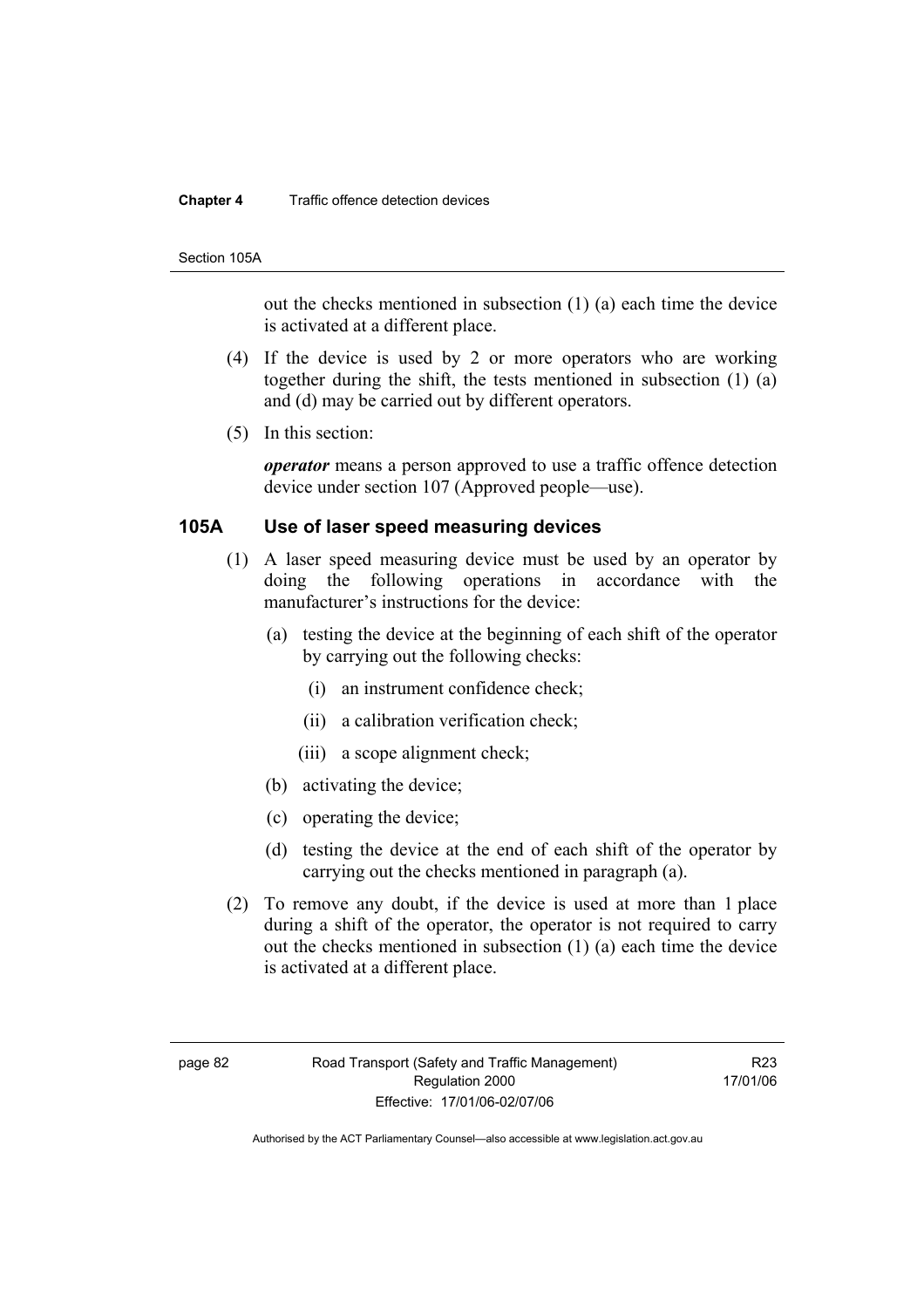- (3) If the device is used by 2 or more operators who are working together during the shift, the tests mentioned in subsection (1) (a) and (d) may be carried out by different operators.
- (4) In this section:

*operator* means a person approved to use a traffic offence detection device under section 107 (Approved people—use).

### **105B Use of radar speed measuring devices**

- (1) A radar speed measuring device must be used by an operator in accordance with the manufacturer's instructions for the device.
- (2) The operator must test the device—
	- (a) at the beginning of each shift of the operator against an approved police speedometer; and
	- (b) at the end of each shift of the operator against the speedometer mentioned in paragraph (a); and
	- (c) if the operator's shift is longer than 9 hours—9 hours after the beginning of the shift against the speedometer mentioned in paragraph (a).
- (3) After each test, the device must be found to be accurate within a tolerance of 2 km/h.
- (4) To remove any doubt, if the device is used at more than 1 place during a shift of the operator, the operator is not required to carry out the checks mentioned in subsection (2) (a) each time the device is activated at a different place.
- (5) If the device is used by 2 or more operators who are working together during the shift, the tests mentioned in subsection (2) may be carried out by different operators.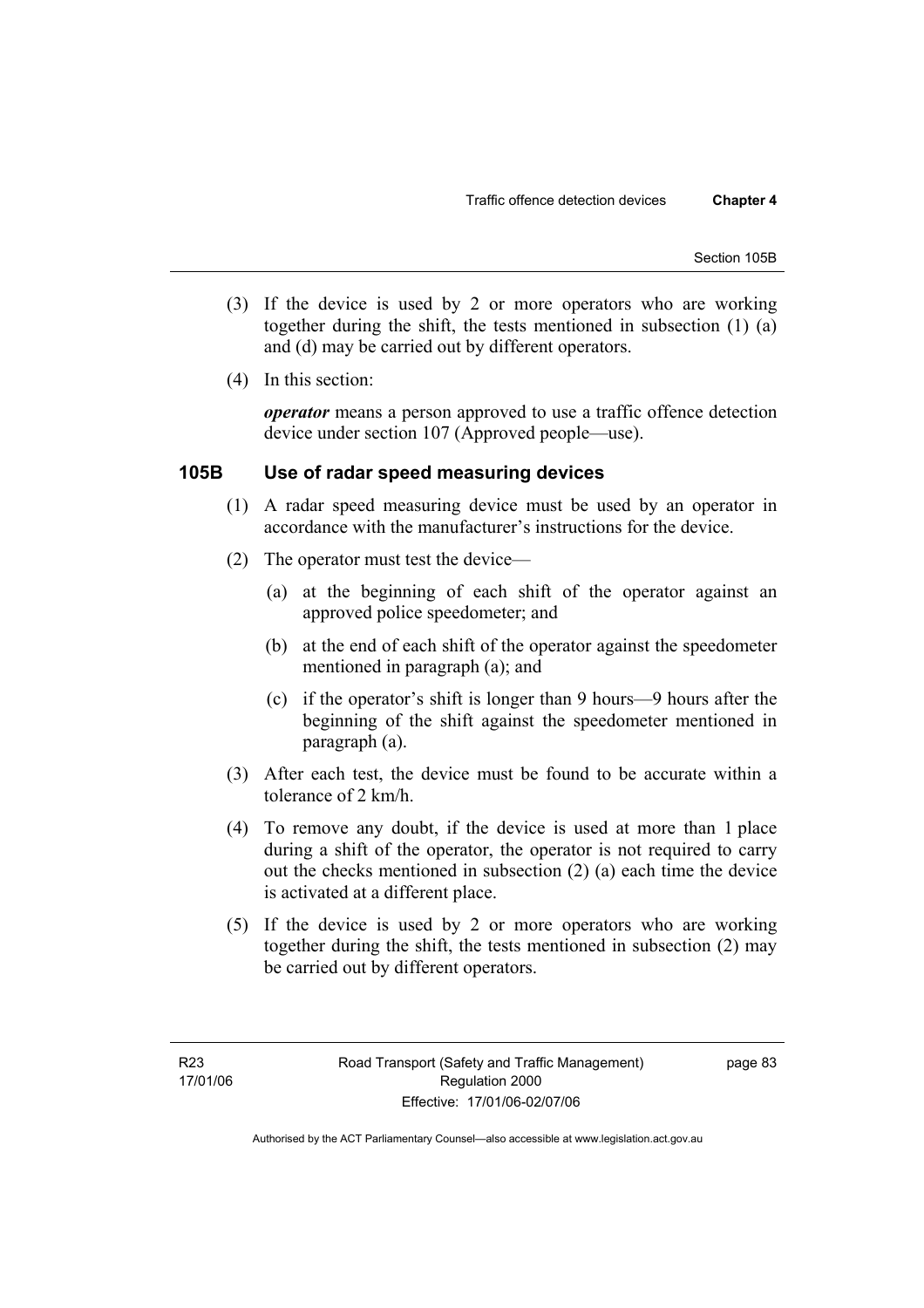Section 106

(6) In this section:

*operator* means a person approved to use a traffic offence detection device under section 107 (Approved people—use).

#### **106 Approved people—testing and sealing**

Each person employed by a testing authority to test and seal traffic offence detection devices is approved to test and seal traffic offence detection devices.

### **107 Approved people—use**

- (1) Each police officer is approved to use any traffic offence detection device (other than a traffic lights camera detection device).
- (2) The road transport authority may approve a person who is not a police officer to use digital camera detection devices.
- (3) The road transport authority may only approve a person under subsection (2) if the authority is satisfied that the person has appropriate qualifications to operate, or experience in the operation of, digital camera detection devices.

### **107A Recording of digital camera detection device image files—Act, s 23 (2) (c) (ii)**

An electronic file created by a digital camera detection device must be recorded on a WORM disk attached directly to, or located with, the device.

### **107B Recording of traffic lights camera detection device image files—Act, s 23 (2) (c) (ii)**

 (1) An electronic file created by a traffic lights camera detection device must be recorded on a WORM disk or another storage medium for electronic data (a *recording medium*).

R23 17/01/06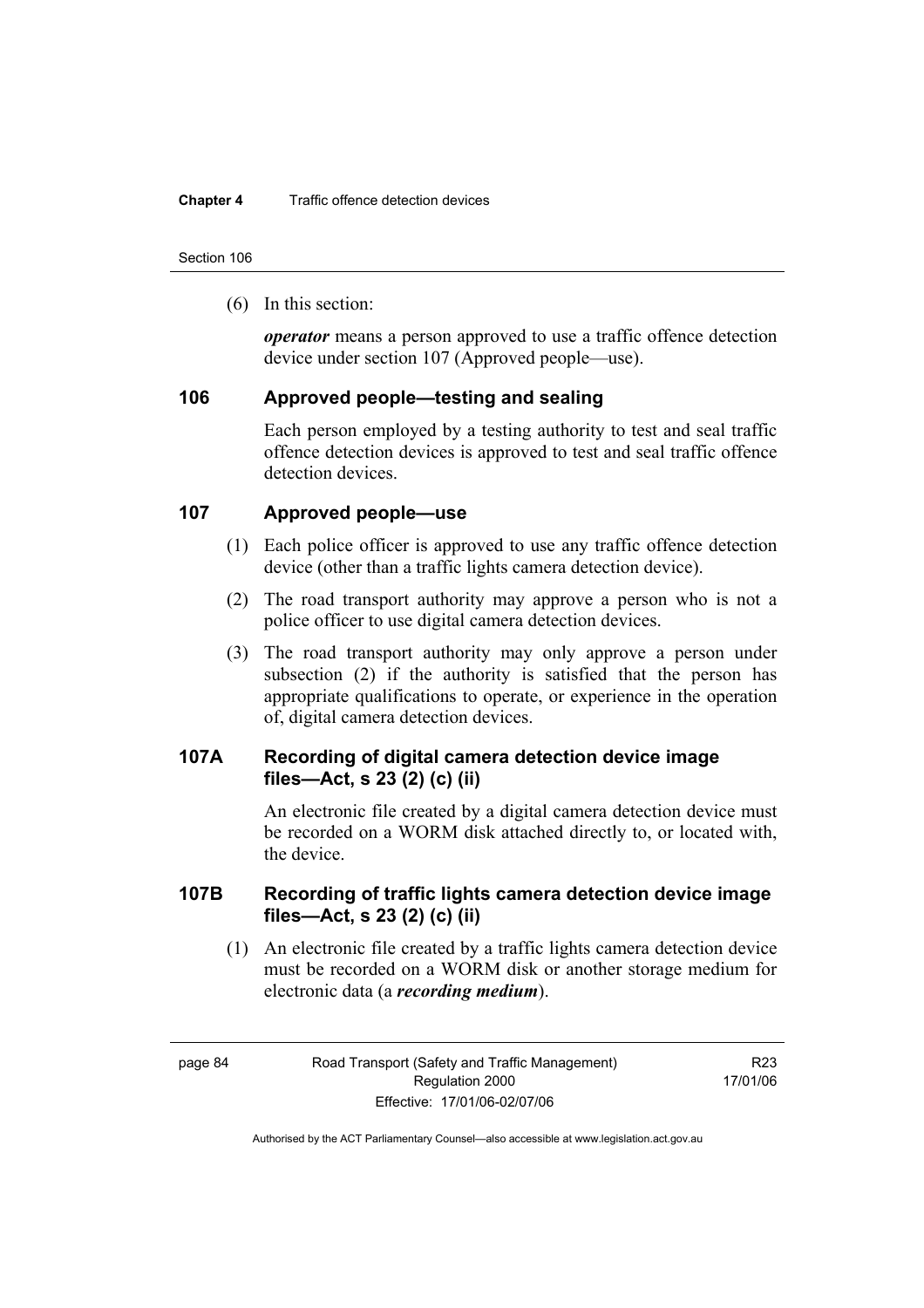- (2) The recording medium for a traffic lights camera detection device may be—
	- (a) attached directly to, or located with, the device; or
	- (b) at a place other than the place where the device is located.

#### **Example for par (b)**

If a motor vehicle goes through a red traffic light and an image of the vehicle is taken by a traffic lights camera detection device, the electronic file created by the device in relation to the offence is sent along a wire or optical fibre to a recording device in a building in another suburb and is stored at that building on a recording medium.

- *Note* An example is part of the regulation, is not exhaustive and may extend, but does not limit, the meaning of the provision in which it appears (see Legislation Act, s 126 and s 132).
- (3) If the recording medium for a traffic lights camera detection device is at a place other than the place where the device is located—
	- (a) the device must produce a security checksum for each electronic file created by the device; and
	- (b) the device must encrypt the security checksum and the file; and
	- (c) the security checksum and the encrypted file must be recorded as soon as practicable on a recording medium.
- (4) However, subsection (3) does not prevent other security measures being taken in relation to a security checksum or an electronic file before it is recorded on the recording medium.

### **107C Verification of traffic lights camera detection device image files—Act, s 23 (2) (c) (iii)**

 (1) This section applies if an electronic file that contains an image of a vehicle taken by a traffic lights camera detection device is recorded on a recording medium that is at a place other than the place where the device is located.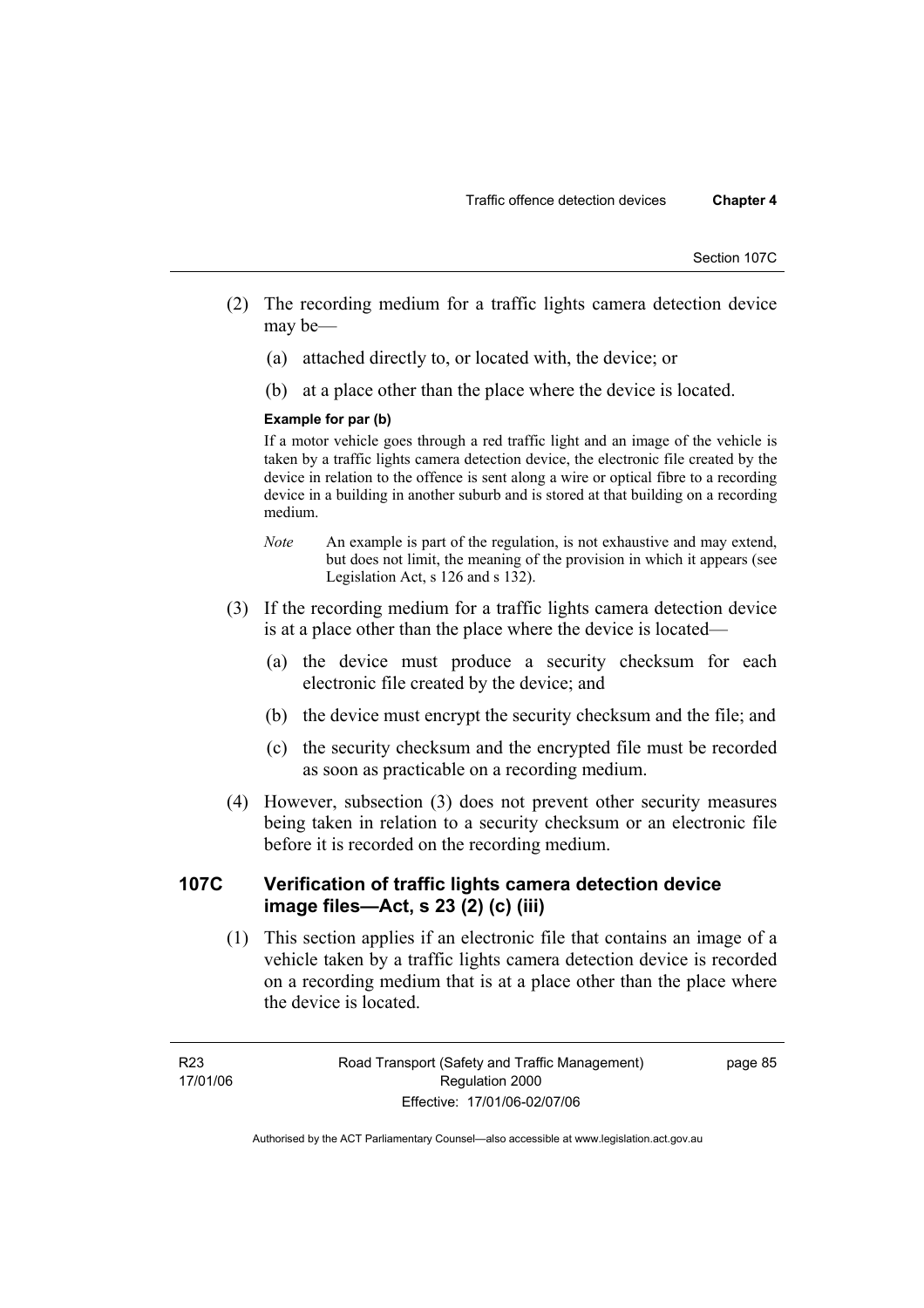#### Section 108

- (2) Before the image of the vehicle is produced from the file, the accuracy of the file must be verified by using a computer to—
	- (a) recalculate the security checksum for the file; and
	- (b) confirm that the security checksum produced by the recalculation is identical to the checksum produced by the device for the file.

#### **108 Meaning of vehicle image codes**

- (1) This section defines the meaning of codes and other information indicated on an image of a vehicle taken by an approved camera detection device.
	- *Note* Information etc that is indicated on an image includes information etc accompanying or reasonably associated with the image (see Act, dict, def of *indicated on*).
- (2) It is not necessary that all the codes and other information mentioned in this section be indicated on an image but if they do appear they have the meaning given in this section.
- (3) The characters (whether numbers, letters or both) in the field immediately after 'Device' is the code for—
	- (a) the laser speed measuring device component of the digital camera detection device that took the image; or
	- (b) the piezo strip speed measuring device component of the traffic lights camera detection device that took the image.

#### **Example**

'Device: 012409' indicates that the code for the laser speed measuring device component of the digital camera detection device, or piezo strip speed measuring device component of the traffic lights camera detection device, that took the image is 012409.

R23 17/01/06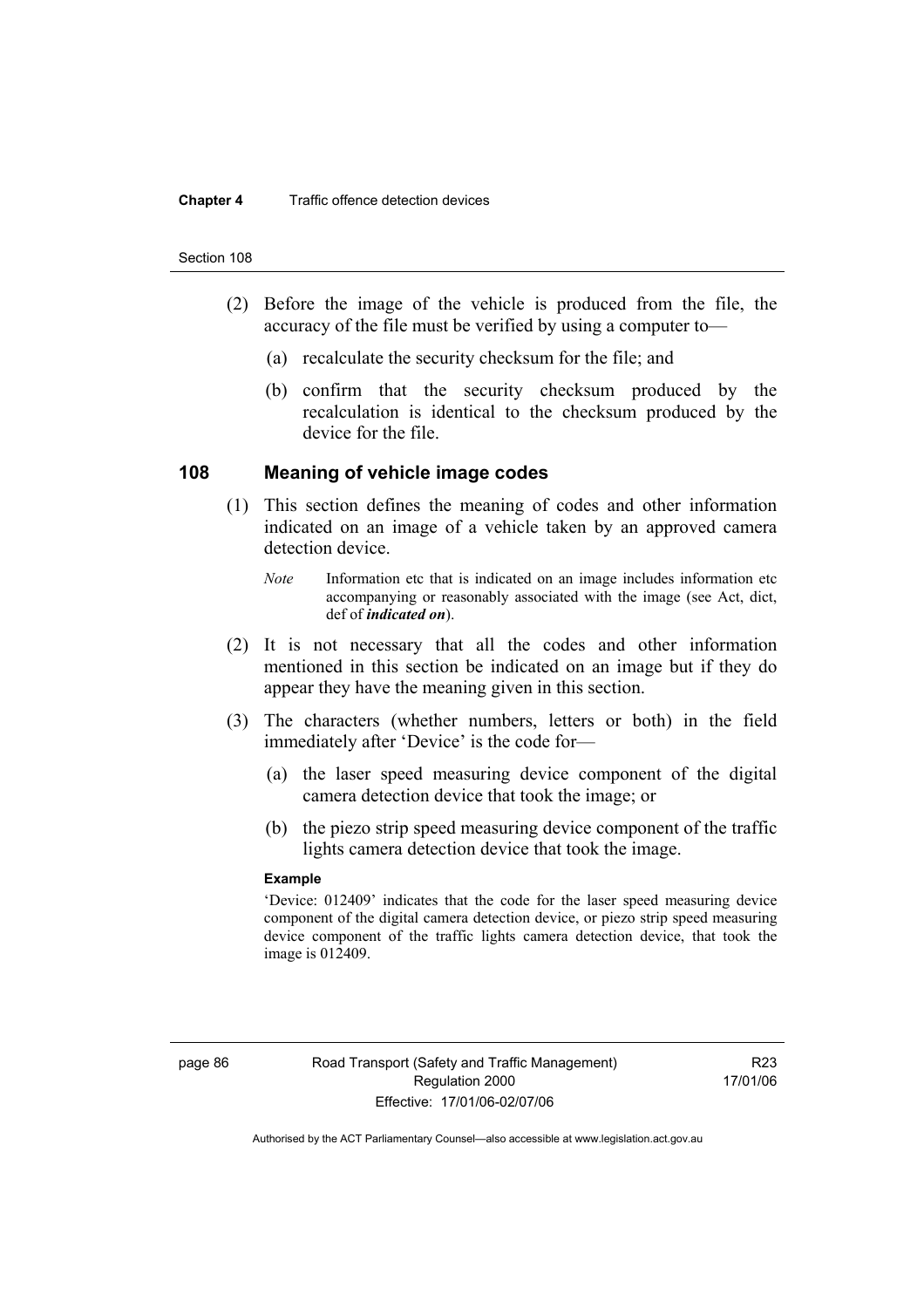(4) The characters (whether numbers, letters or both) in the field immediately after 'Location' or 'Loc' is the code for the place where the image was taken (the *location code*).

#### **Example**

'Location: sls0015' indicates that the code for the place where the image was taken is 0015 (see sch 1, part 1.1, item 15).

(5) A location code has the meaning given by schedule 1.

#### **Example**

The location code '0015' indicates that the image was taken at Kingsford Smith Drive between Kuringa Drive and Spalding Street (see sch 1, part 1.1, item 15).

 (6) For subsection (5) and schedule 1, if a road (however described) mentioned in an item of schedule 1 intersects with another road (however described) more than once, the word '(north)' or '(south)' is included after the name of the road to indicate the intersection relevant to the meaning of the location code.

#### **Example**

The location code '0003' means that the image was taken on Athllon Drive between Beasley Street '(south)' and Sulwood Drive (see sch 1, part 1.1, item 3). As Beasley Street intersects Athllon Drive more than once, the word 'south' indicates that the southern intersection is the relevant intersection.

 (7) The characters in the field immediately after 'Date' is the date when the image was taken, with the first 2 numbers indicating the day of the month, followed by an abbreviation for the month and the year.

#### **Example**

'Date: 15/11/00' indicates that the image was taken on 15 November 2000.

page 87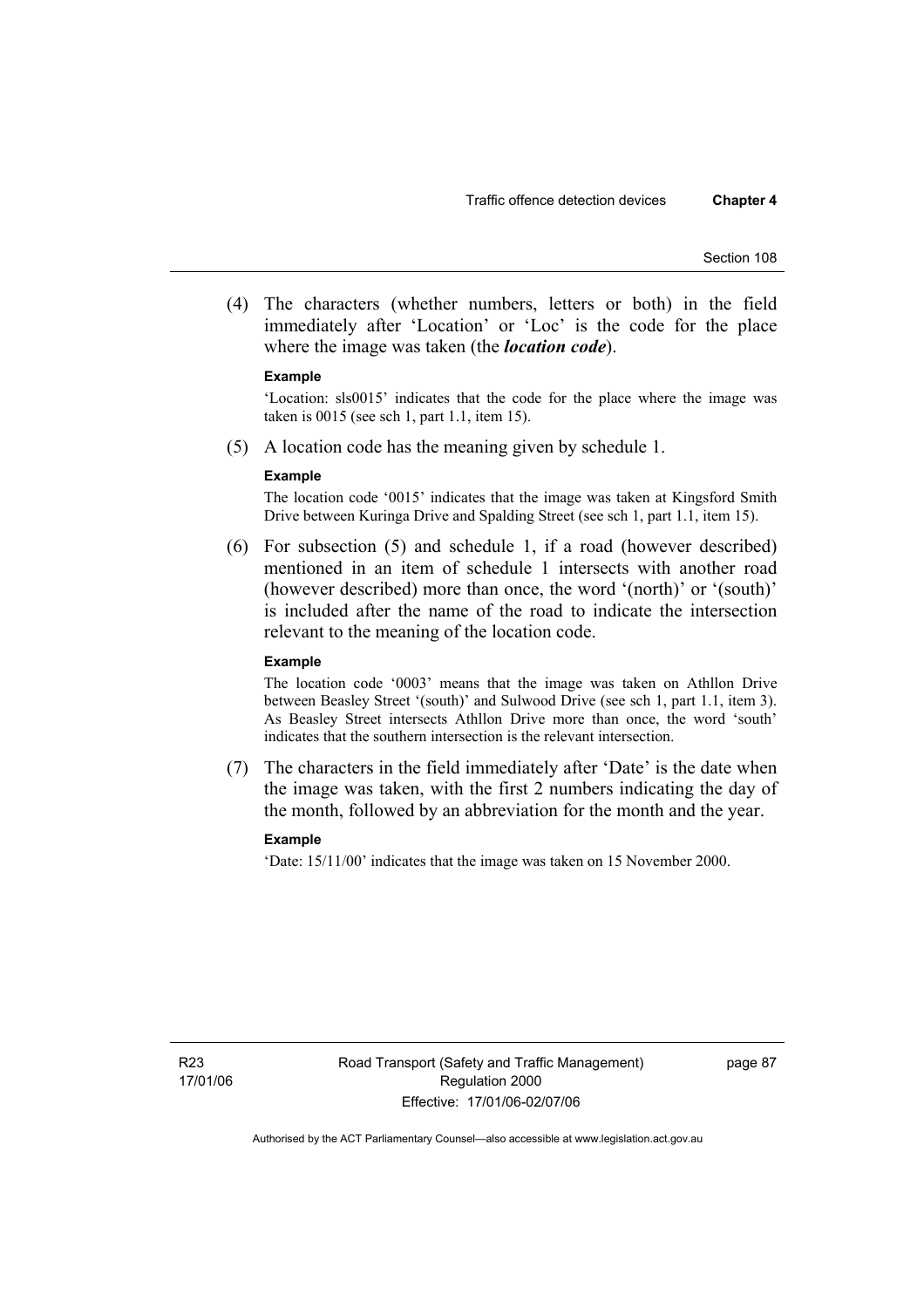#### **Chapter 4** Traffic offence detection devices

#### Section 108

 (8) The numbers in the field immediately after 'Time' is the time when the image was taken, stated in the 24-hour clock system.

#### **Examples**

- 1 'Time: 11.07.00.23' indicates that the image was taken at 0.23 seconds after 11.07 am.
- 2 'Time: 13:53:10:07' indicates that the image was taken at 10.07 seconds after 1.53 pm.
- (9) The letter in the field immediately after 'Direction' or 'Dir' indicates—
	- (a) for an image taken by a digital camera detection device whether the general direction in which the vehicle was travelling was away from or towards the device, with 'A' indicating away from the device and 'T' indicating towards the device; or
	- (b) for an image taken by a traffic lights camera detection device—the general direction in which the vehicle was travelling when the image was taken, with 'N' indicating north, 's' indicating south, 'E' indicating east and 'W' indicating west.

#### **Example for par (a)**

'Direction: A' indicates that when the image was taken the vehicle was generally travelling away from the digital camera detection device that took the image.

#### **Example for par (b)**

'Direction: N' indicates that when the image was taken the vehicle was travelling in the general direction of north.

- (10) The characters in the field immediately after 'Lane' is the code for the lane in which the vehicle was travelling when the image was taken, with the following codes having the stated meaning:
	- 'L1' means the lane next to the centre of the road
	- 'L2' means the lane immediately to the left of L1

page 88 Road Transport (Safety and Traffic Management) Regulation 2000 Effective: 17/01/06-02/07/06

R23 17/01/06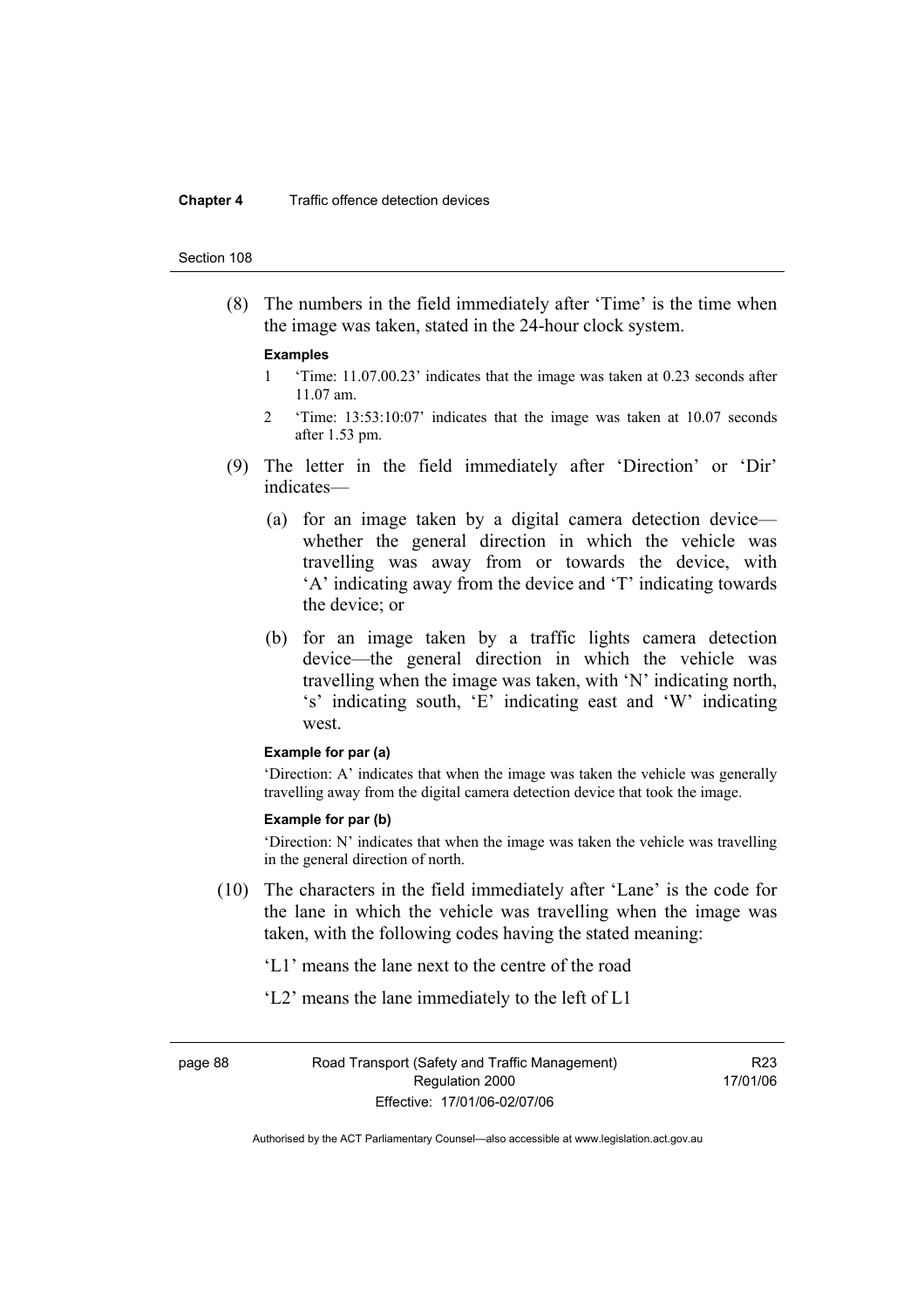Section 108

'L3' means the lane immediately to the left of L2

'L4' means the lane immediately to the left of L3.

#### **Example**

'Lane: L1' indicates that the vehicle was travelling in the lane next to the centre of the road when the image was taken.

 (11) The number in the field immediately after 'Red time' is the time in seconds and part seconds (stated as a fraction) that a red traffic light or red traffic arrow facing the driver of the vehicle had been showing before the driver entered the intersection concerned.

#### **Example**

'Red time: 1.50' indicates that the red traffic light or red traffic arrow facing the driver of the vehicle had been showing for 1.5 seconds before the driver entered the intersection concerned.

 (12) The number in the field immediately after 'Speed li' is the speed limit applying to the driver of the vehicle for the length of road where the driver was driving when the image was taken.

#### **Example**

'Speed li: 60' indicates that the speed limit applying to the driver of the vehicle for the length of road where the driver was driving when the image was taken is 60 km/h.

 (13) The number in the field immediately after 'Speed' is the speed in kilometres per hour at which the driver of the vehicle was driving when the image was taken.

#### **Example**

'Speed: 82' indicates that the driver of the vehicle was driving at 82 km/h when the image was taken.

page 89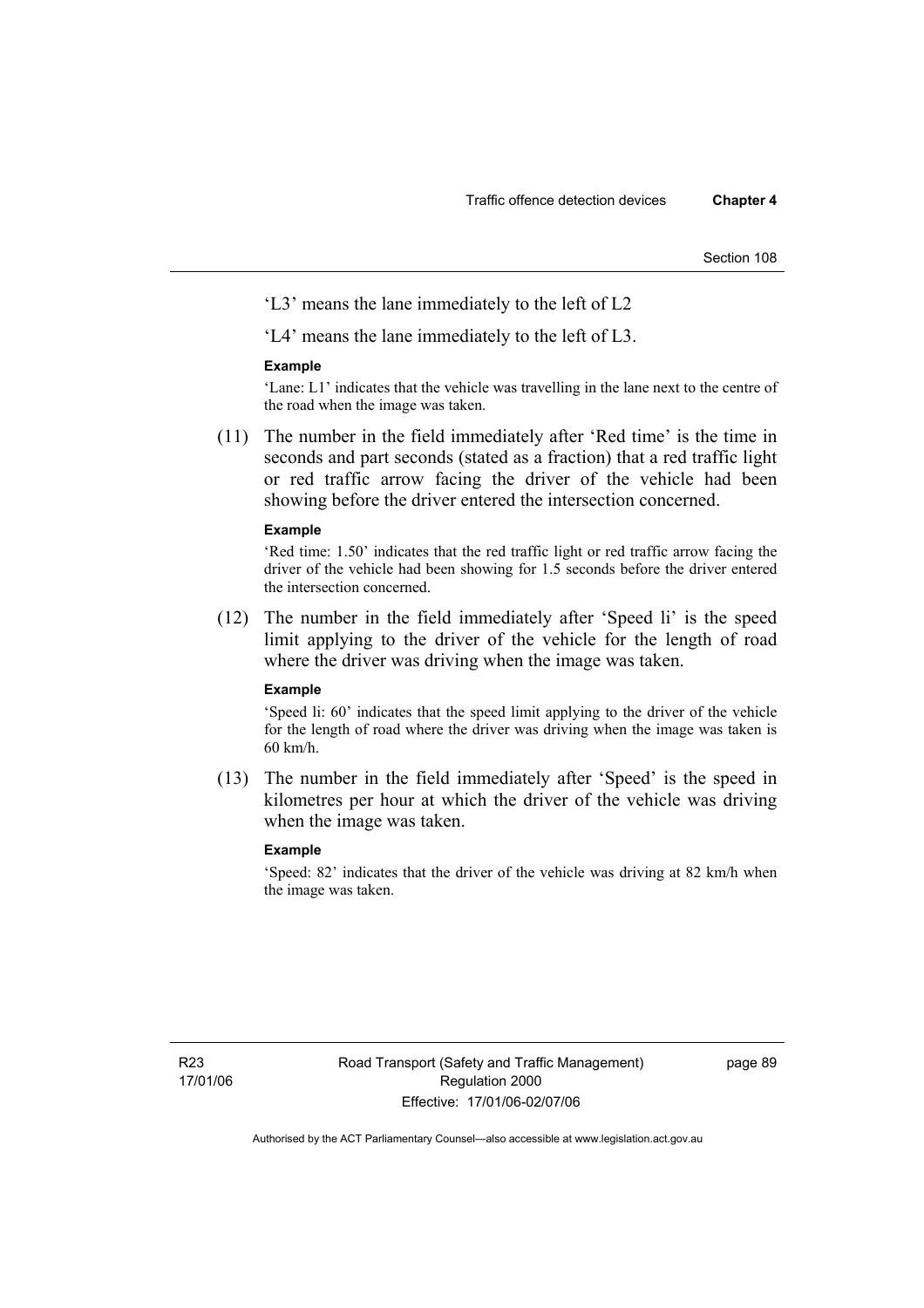#### **Chapter 4** Traffic offence detection devices

#### Section 108

 (14) The characters (whether numbers, letters or both) in the field immediately after 'Operator' is the code for the person responsible for the use of the device when the image was taken.

#### **Example**

'Operator: op002' indicates that the code for the person responsible for the device when the image was taken is operator 002.

 (15) The characters (whether numbers, letters or both) in the field immediately after 'Disk' is the code for the recording medium used to record the image of the vehicle.

#### **Example**

'Disk: WD0022' indicates that the code for the WORM disk used to record the image was WD0022.

*Note* An example is part of the regulation, is not exhaustive and may extend, but does not limit, the meaning of the provision in which it appears (see Legislation Act, s 126 and s 132).

page 90 Road Transport (Safety and Traffic Management) Regulation 2000 Effective: 17/01/06-02/07/06

R23 17/01/06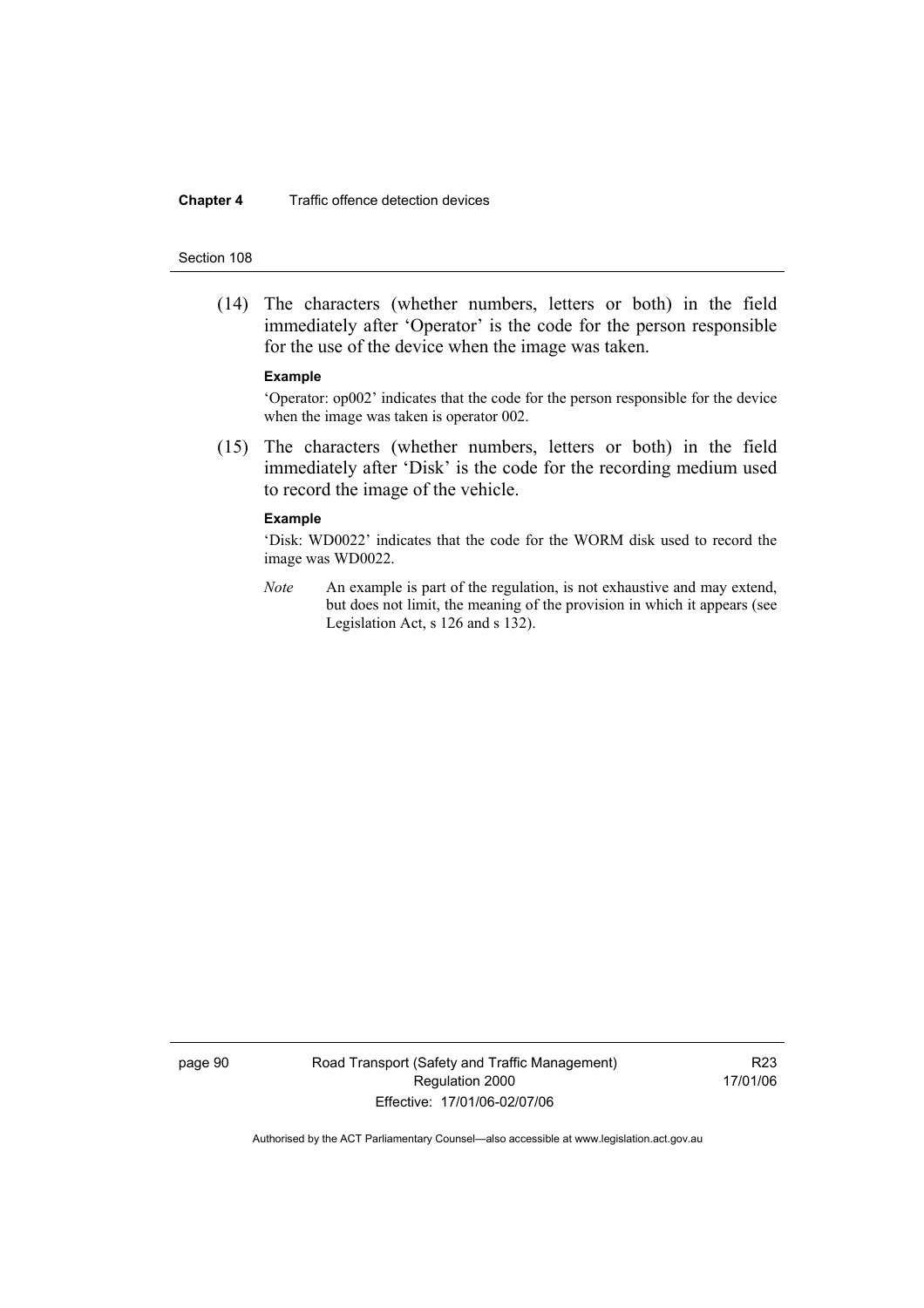# **Chapter 5 Miscellaneous**

### **109 Additional powers of police**

- (1) A police officer may request or signal the driver of a vehicle to stop the vehicle.
- (2) A person must not, without reasonable excuse, fail to comply with a request or signal made or given by a police officer under subsection  $(1)$ .

Maximum penalty: 20 penalty units.

 (3) A police officer may, during a temporary obstruction or danger to traffic or in an emergency, direct the responsible person for or driver of a vehicle parked in any part of a pay parking area to remove the vehicle or, if no-one appears to be in charge of the vehicle, remove the vehicle.

### **110 Prohibition on car minding**

- (1) The chief police officer may, by written notice given to a person, prohibit the person from—
	- (a) parking, minding, caring for, or taking charge of any motor vehicle or trailer (other than a motor vehicle or trailer of which the person is the driver) on a road; or
	- (b) offering his or her services for any such purpose.
- (2) A person who is given a notice under subsection (1) must comply with the notice.

Maximum penalty: 20 penalty units.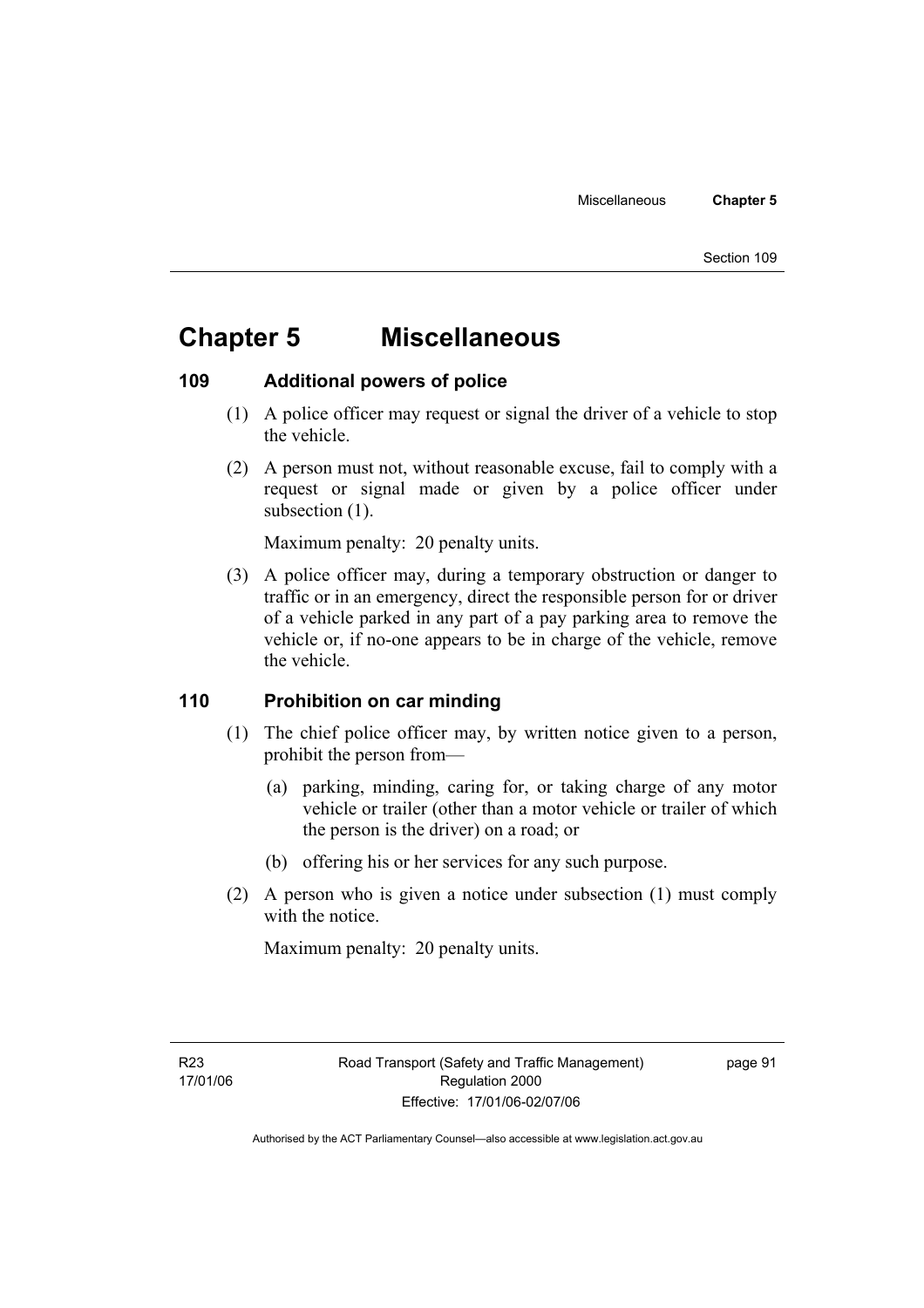#### **Chapter 5** Miscellaneous

#### Section 111

- (3) This section does not authorise the chief police officer to prohibit the proprietor of a parking station or parking area—
	- (a) from parking, minding, caring for, or taking charge of a motor vehicle or trailer in or on the parking station or parking area; or
	- (b) from offering the proprietor's services for that purpose—
		- (i) whether by the display or publication of an advertisement in relation to the parking station or parking area or otherwise; and
		- (ii) whether the services are performed or offered to be performed by the proprietor or by an employee or agent of the proprietor.

### **111 Removal of unattended vehicles—Act, s 32 (1) (c)**

A police officer or authorised person may move an unattended vehicle from a road or road related area to a retention area if the vehicle is in—

- (a) a bus lane; or
- (b) a length of road to which a *clearway sign* applies; or
- (c) a transit lane.

### **112 Disposal of impounded vehicles—Act, s 10K**

- (1) This section applies to a vehicle impounded under the following provisions of the Act:
	- (a) section 10A (Impounding of vehicles used for menacing driving on court order before conviction etc);
	- (b) section 10B (Impounding or forfeiture of vehicles on conviction etc for certain offences);

R23 17/01/06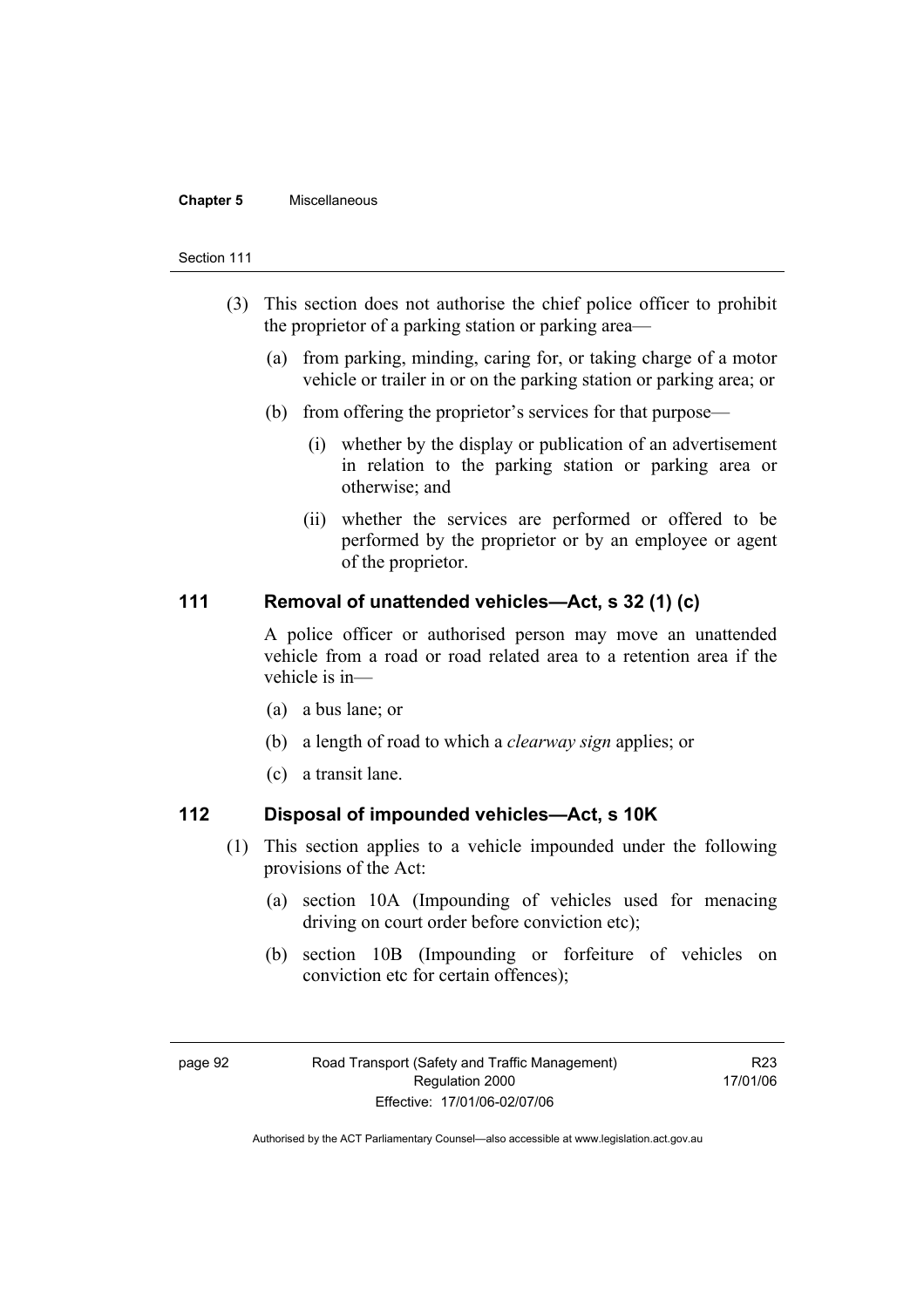- (c) section 10C (Powers of police officers to seize and impound vehicles used in committing certain offences).
- (2) If a person has not applied to the chief police officer for the release of the vehicle at the end of the period of impoundment, the chief police officer must, by notice served on the registered operator of the vehicle and every person who has a registered interest in the vehicle, warn them that the vehicle may be offered for sale if the vehicle is not removed from the place of impoundment within 28 days after the day of service of the notice.
- (3) The vehicle may be offered for sale, by public auction or public tender, if the vehicle is not removed within 28 days after service of the notice or, if more than 1 notice is served under subsection (2), the later of the notices.
- (4) A person may apply to the chief police officer for payment to the person of the balance of the proceeds of sale of a vehicle within 1 year after the vehicle is sold in accordance with subsection (3).
- (5) The balance of the proceeds of sale may be paid to the person if the person satisfies the chief police officer that—
	- (a) the person was lawfully entitled to possession of the vehicle immediately before its sale; and
	- (b) there was a reasonable excuse for the person's failure to obtain release of the vehicle before it was sold.
- (6) In this section:

*balance of the proceeds of sale*, of a vehicle, means the proceeds of the sale of the vehicle less—

- (a) any fee or other amount payable under the *Road Transport (General) Act 1999* for the seizure, impounding and storage of the vehicle; and
- (b) the reasonable costs of or incidental to the sale.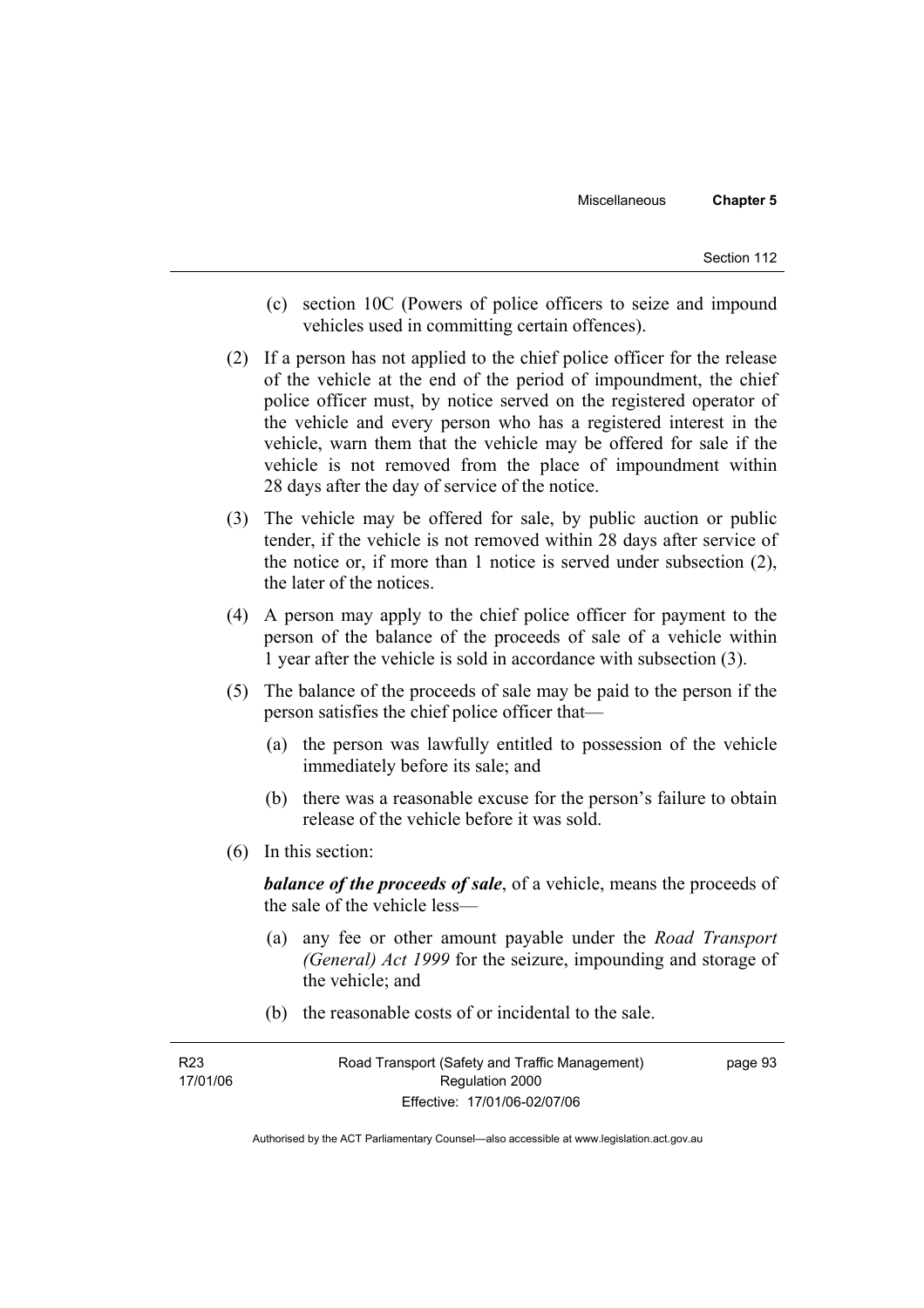#### **Chapter 5** Miscellaneous

Section 112A

### **112A Disposal of forfeited vehicles—Act, s 10K**

A vehicle that has been forfeited to the Territory under the Act, section 10B (Impounding or forfeiture of vehicles on conviction etc for certain offences) may be offered for sale by public auction or public tender.

### **113 Responsible person to inspect driver licence**

 (1) Before permitting someone else to drive a motor vehicle, the responsible person for, or the person in charge of, the vehicle must require the person to produce his or her Australian driver licence or external driver licence and must inspect the licence.

Maximum penalty: 20 penalty units.

 (2) It is a defence to a prosecution of a person for an offence against subsection (1) if the person proves that the person had taken reasonable steps (other than those mentioned in the subsection) to ensure the person permitted to drive the motor vehicle was the holder of a current Australian driver licence or external driver licence.

### **114 Responsible person's consent**

The person in charge of a motor vehicle or trailer on a road must not, without reasonable excuse, permit anyone to use the vehicle without the consent of the responsible person for the vehicle.

Maximum penalty: 20 penalty units.

### **115 Standards for safe carriage of loads—Act, s 14 (2)**

The prescribed standards are the performance standards in the *Load Restraint Guide—Guidelines and Performance Standards for the Safe Carriage of Loads on Road Vehicles*, 2nd ed (2004) published by the National Transport Commission.

R23 17/01/06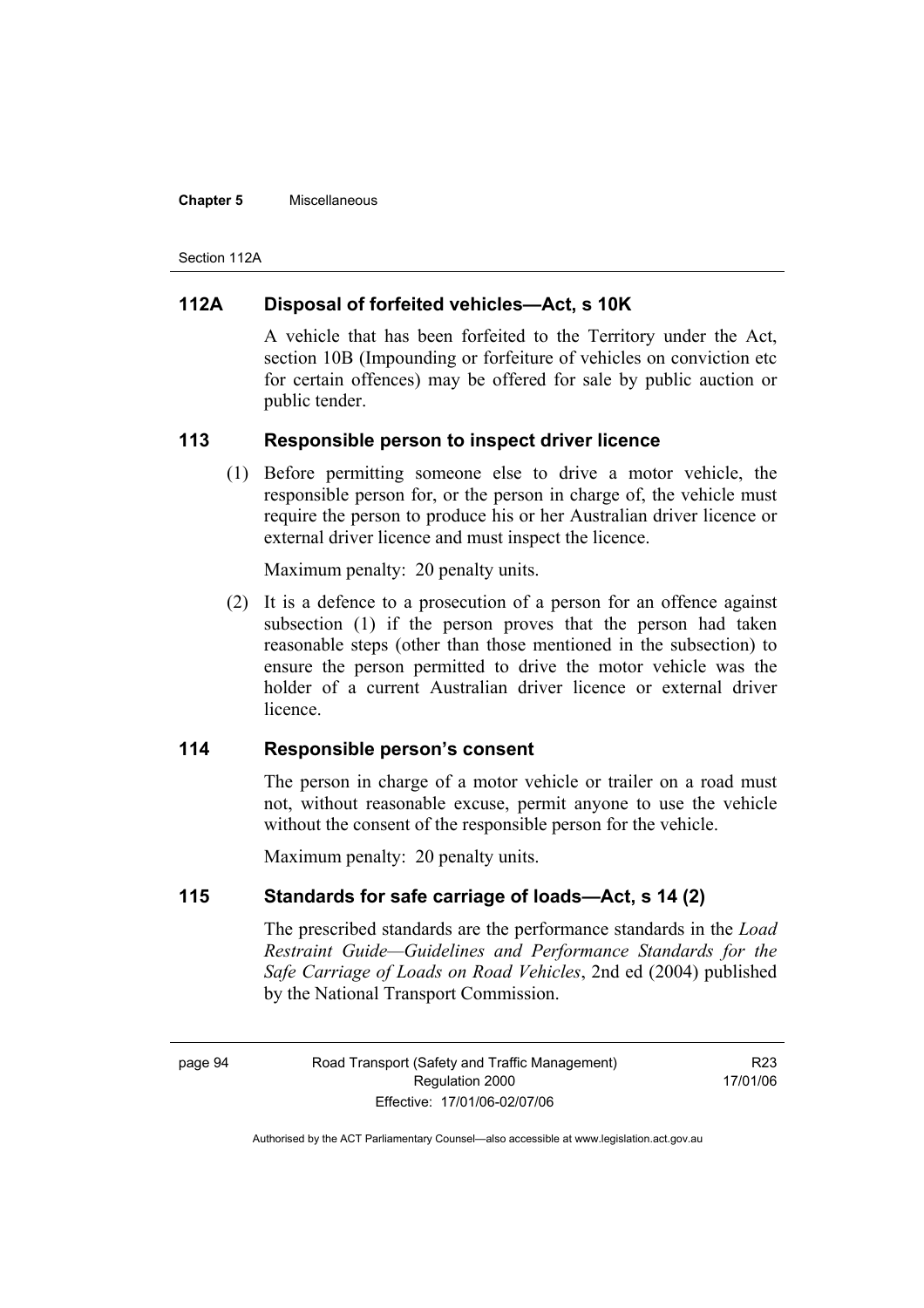# **Schedule 1 Meaning of location codes on images**

(see s 108)

# **Part 1.1 Digital camera detection devices**

**Table 1.1** 

| column 1<br>item            | column <sub>2</sub><br><b>location</b><br>code | column 3<br>place where image was taken                                       |
|-----------------------------|------------------------------------------------|-------------------------------------------------------------------------------|
| $\mathbf{1}$                | 0001                                           | Adelaide Avenue between Hopetoun Circuit and Kent Street                      |
| 2                           | 0002                                           | <b>Antill Street</b>                                                          |
| 3                           | 0003                                           | Athllon Drive between Beasley Street (south) and Sulwood<br>Drive             |
| 4                           | 0004                                           | Belconnen Way between Barry Drive and Coulter Drive                           |
| 5                           | 0005                                           | Bowen Drive between Brisbane Avenue and Kings Avenue                          |
| 6                           | 0006                                           | Coppins Crossing Road between Uriarra Road and William<br><b>Hovell Drive</b> |
| 7                           | 0007                                           | Drakeford Drive between Sulwood Drive and Athllon Drive                       |
| 8                           | 0008                                           | Erindale Drive between Sulwood Drive and Sternberg Crescent                   |
| 9                           | 0009                                           | Florey Drive between Southern Cross Drive and Ginninderra<br>Drive            |
| 10                          | 0010                                           | Ginninderra Drive between Tillyard Drive and Kingsford Smith<br>Drive         |
| 11                          | 0011                                           | Ginninderra Drive between Ellenborough Street and Tucker<br><b>Street</b>     |
| 12                          | 0012                                           | Gungahlin Drive between Wells Station Drive and Gundaroo<br>Drive             |
| 13                          | 0013                                           | Hindmarsh Drive between Dalrymple Street and Jerrabomberra<br>Avenue          |
| R <sub>23</sub><br>17/01/06 |                                                | Road Transport (Safety and Traffic Management)<br>page 95<br>Regulation 2000  |

Effective: 17/01/06-02/07/06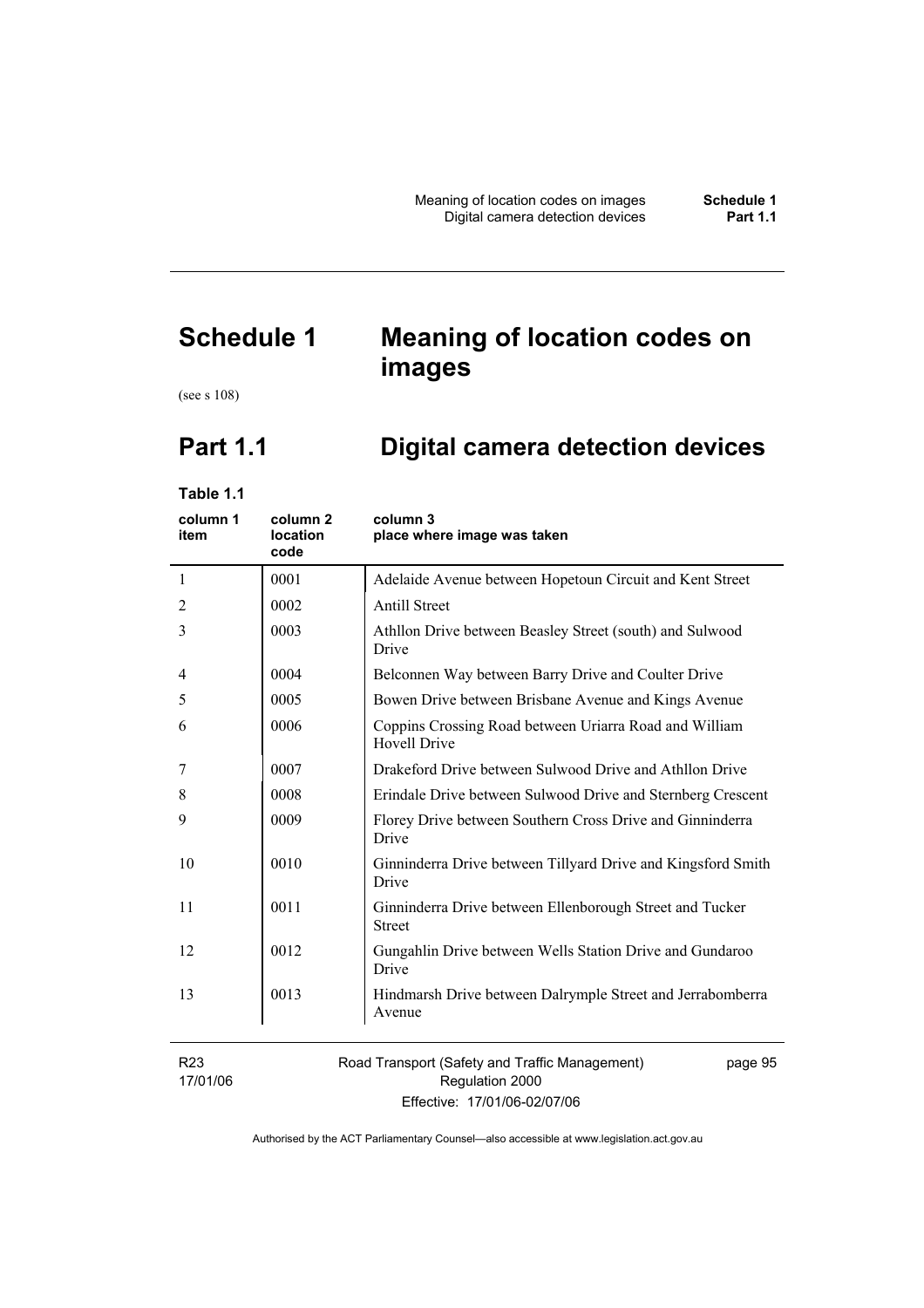| Schedule 1      | Meaning of location codes on images |
|-----------------|-------------------------------------|
| <b>Part 1.1</b> | Digital camera detection devices    |

| column 1<br>item | column <sub>2</sub><br><b>location</b><br>code | column 3<br>place where image was taken                                    |
|------------------|------------------------------------------------|----------------------------------------------------------------------------|
| 14               | 0014                                           | Hindmarsh Drive between Athllon Drive and Melrose Drive                    |
| 15               | 0015                                           | Kingsford Smith Drive between Kuringa Drive and Spalding<br><b>Street</b>  |
| 16               | 0016                                           | Lady Denman Drive between Cotter Road and Barrenjoey Drive                 |
| 17               | 0017                                           | Long Gully Road                                                            |
| 18               | 0018                                           | Melrose Drive between Athllon Drive and Hindmarsh Drive                    |
| 19               | 0019                                           | Monaro Highway between Canberra Avenue and Hindmarsh<br>Drive              |
| 20               | 0020                                           | Monaro Highway between Hindmarsh Drive and Isabella Drive                  |
| 21               | 0021                                           | Mugga Lane between Narrabundah Lane and Long Gully Road                    |
| 22               | 0022                                           | Northbourne Avenue between Macarthur Avenue and Antill<br><b>Street</b>    |
| 23               | 0023                                           | Parkes Way between Clunies Ross Street and Glenloch<br>Interchange         |
| 24               | 0024                                           | Tuggeranong Parkway between Lakeside Interchange and<br><b>Cotter Road</b> |
| 25               | 0025                                           | Tuggeranong Parkway between Hindmarsh Drive and Cotter<br>Road             |
| 26               | 0026                                           | Tuggeranong Parkway between Hindmarsh Drive and Sulwood<br>Drive           |
| 27               | 0027                                           | Yamba Drive between Mawson Drive and Beasley Street                        |
| 28               | 0028                                           | Pocket Avenue                                                              |
| 29               | 0029                                           | Owen Dixon Drive (excluding residential service road of same<br>name)      |
| 30               | 0030                                           | <b>Taverner Street</b>                                                     |
| 31               | 0031                                           | Springvale Drive                                                           |
| 32               | 0032                                           | Kerrigan Street                                                            |
| 33               | 0033                                           | Gladstone Street, Hall                                                     |

page 96 Road Transport (Safety and Traffic Management) Regulation 2000 Effective: 17/01/06-02/07/06

R23 17/01/06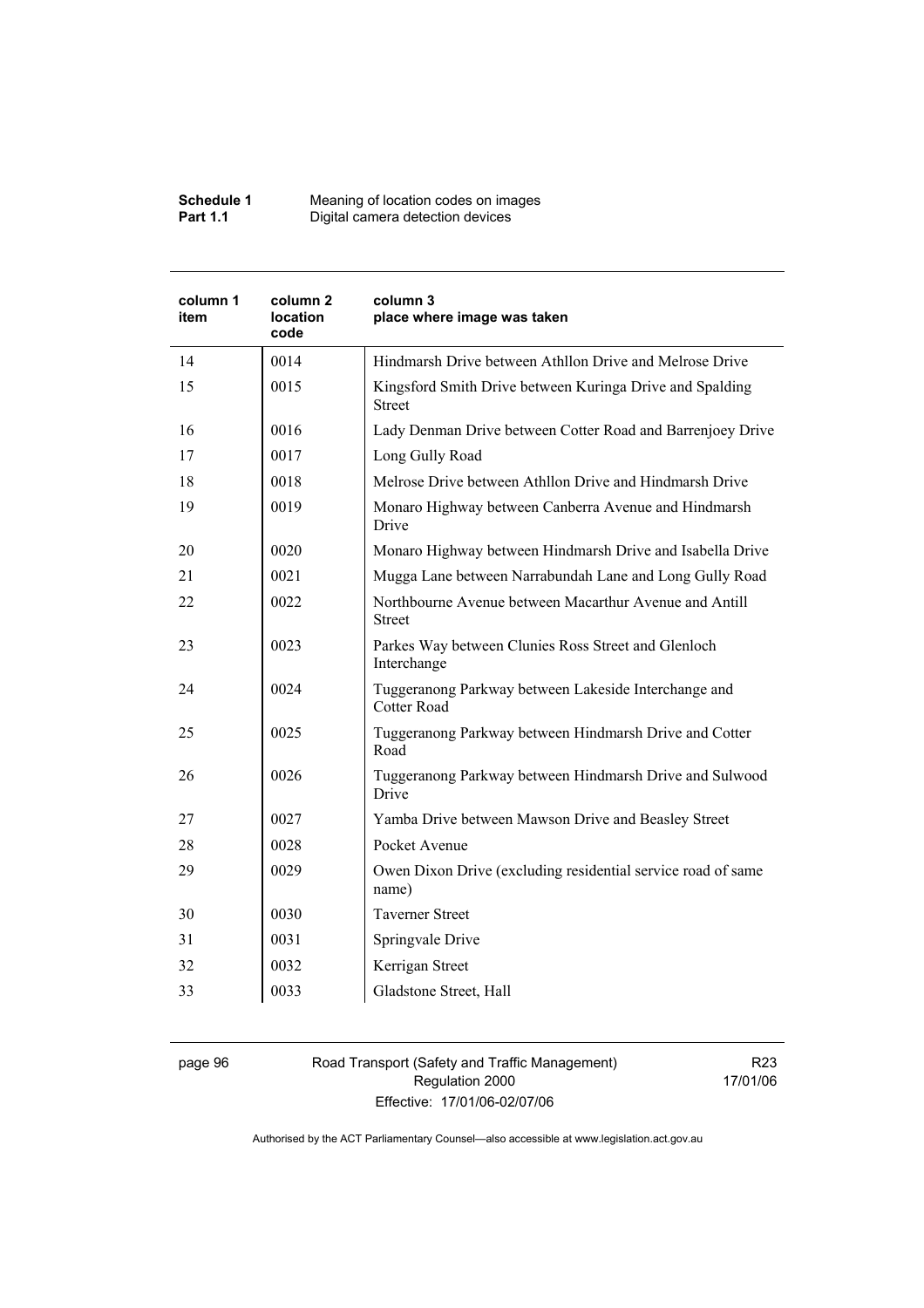#### Meaning of location codes on images **Schedule 1**  Digital camera detection devices **Part 1.1**

| column 1<br>item | column <sub>2</sub><br>location<br>code | column 3<br>place where image was taken                             |
|------------------|-----------------------------------------|---------------------------------------------------------------------|
| 34               | 0034                                    | Heysen Street                                                       |
| 35               | 0035                                    | Mugga Way                                                           |
| 36               | 0036                                    | <b>Badimara Street</b>                                              |
| 37               | 0037                                    | Namatjira Drive                                                     |
| 38               | 0038                                    | Empire Circuit between Grey Street and Canberra Avenue              |
| 39               | 0039                                    | <b>Longmore Crescent</b>                                            |
| 40               | 0040                                    | Maribyrnong Avenue                                                  |
| 41               | 0041                                    | Learmonth Drive                                                     |
| 42               | 0042                                    | <b>Petterd Street</b>                                               |
| 43               | 0043                                    | <b>Williamson Street</b>                                            |
| 44               | 0044                                    | <b>Tillyard Drive</b>                                               |
| 45               | 0045                                    | Dryandra Street between Fairfax Street and Archibald Street         |
| 46               | 0046                                    | Newman Morris Circuit                                               |
| 47               | 0047                                    | Chuculba Crescent                                                   |
| 48               | 0048                                    | Livingston Avenue                                                   |
| 49               | 0049                                    | Clive Steele Avenue                                                 |
| 50               | 0050                                    | Darwinia Terrace                                                    |
| 51               | 0051                                    | La Perouse Street                                                   |
| 52               | 0052                                    | <b>Novar Street</b>                                                 |
| 53               | 0053                                    | Goyder Street between Dalrymple Street and Jerrabomberra<br>Avenue  |
| 54               | 0054                                    | Launceston Street between Hindmarsh Drive and Melrose Drive         |
| 55               | 0055                                    | Athllon Drive between Hindmarsh Drive and Beasley Street<br>(south) |
| 56               | 0056                                    | Athllon Drive between Sulwood Drive and Anketell Street<br>(north)  |

R23 17/01/06 Road Transport (Safety and Traffic Management) Regulation 2000 Effective: 17/01/06-02/07/06

page 97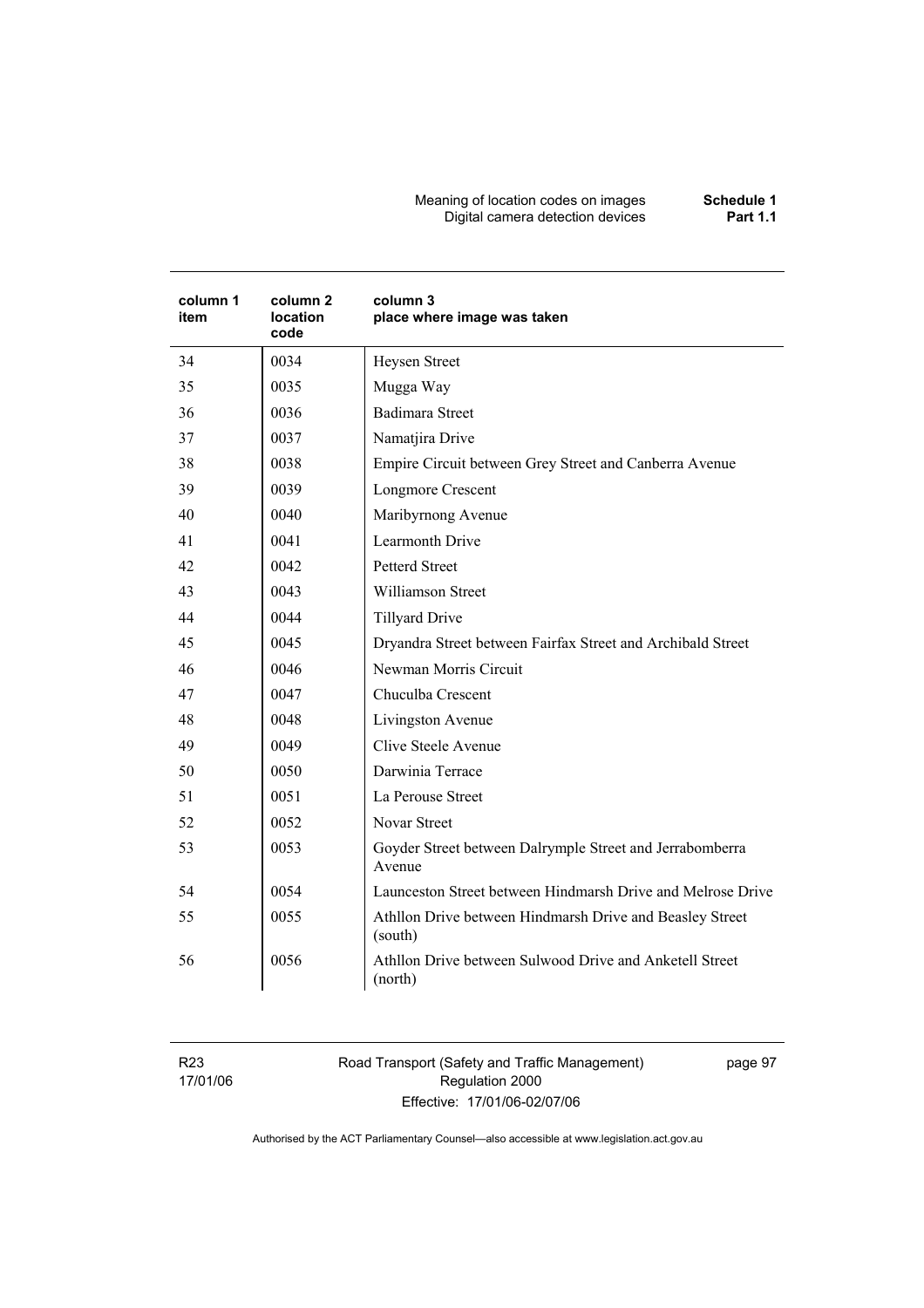| Schedule 1      | Meaning of location codes on images |
|-----------------|-------------------------------------|
| <b>Part 1.1</b> | Digital camera detection devices    |

| column 1<br>item | column <sub>2</sub><br><b>location</b><br>code | column 3<br>place where image was taken                              |
|------------------|------------------------------------------------|----------------------------------------------------------------------|
| 57               | 0057                                           | Northbourne Avenue between Barry Drive and Macarthur<br>Avenue       |
| 58               | 0058                                           | Northbourne Avenue between Antill Street and Barton Highway          |
| 59               | 0059                                           | Belconnen Way between Coulter Drive and Kingsford Smith<br>Drive     |
| 60               | 0060                                           | Phillip Avenue between Majura Avenue and Federal Highway             |
| 61               | 0061                                           | Barton Highway between Federal Highway and Kuringa Drive             |
| 62               | 0062                                           | Drakeford Drive between Athllon Drive and Isabella Drive             |
| 63               | 0063                                           | Hindmarsh Drive between Athllon Drive and Dalrymple Street           |
| 64               | 0064                                           | Hindmarsh Drive between Jerrabomberra Avenue and Canberra<br>Avenue  |
| 65               | 0065                                           | <b>Barry Drive</b>                                                   |
| 66               | 0066                                           | Ginninderra Drive between Tucker Street and Kingsford Smith<br>Drive |
| 67               | 0067                                           | Ginninderra Drive between Tillyard Drive and Florey Drive            |
| 68               | 0068                                           | Erindale Drive between Long Gully Road and Sulwood Drive             |
| 69               | 0069                                           | Erindale Drive between Soward Way and Judkins Street                 |
| 70               | 0070                                           | Kuringa Drive between Owen Dixon Drive and Barton Highway            |
| 71               | 0071                                           | Launceston Street between Bowes Street and Furzer Street             |
| 72               | 0072                                           | Monaro Highway between Johnson Drive and Isabella Drive              |
| 73               | 0073                                           | Mugga Lane between Hindmarsh Drive and Narrabundah Lane              |
| 74               | 0074                                           | Mugga Lane between Long Gully Road and Monaro Highway                |
| 75               | 0075                                           | Parkes Way between Clunies Ross Street and Edinburgh<br>Avenue       |
| 76               | 0076                                           | Yamba Drive between Kitchener Street and Bateson Road                |
| 77               | 0077                                           | Yarra Glen between Carruthers Street and Adelaide Avenue             |
| 78               | 0078                                           | Canberra Avenue between Mildura Street and Monaro Highway            |

page 98 Road Transport (Safety and Traffic Management) Regulation 2000 Effective: 17/01/06-02/07/06

R23 17/01/06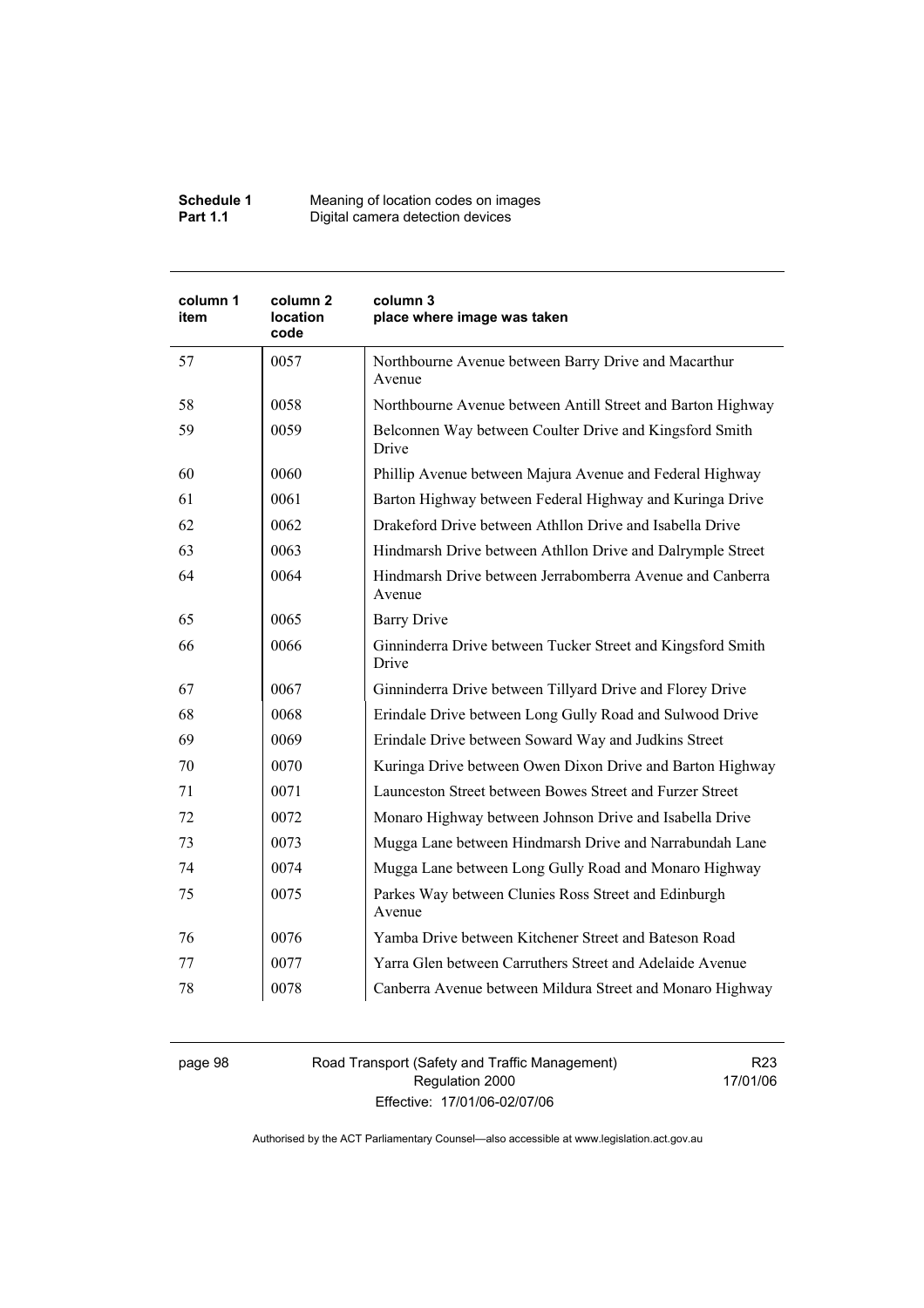Meaning of location codes on images **Schedule 1**  Digital camera detection devices **Part 1.1** 

| item | location<br>code | column 3<br>place where image was taken                                        |
|------|------------------|--------------------------------------------------------------------------------|
| 79   | 0079             | Canberra Avenue between Harman Naval Station and<br>Newcastle Street           |
| 80   | 0080             | Kings Avenue between Bowen Drive and Parkes Way                                |
| 81   | 0081             | William Hovell Drive between Bindubi Street and Coulter Drive                  |
| 82   | 0082             | William Hovell Drive between Coulter Drive and Drake<br><b>Brockman Drive</b>  |
| 83   | 0083             | Commonwealth Ave between King Edward Terrace and London<br>Circuit             |
| 84   | 0084             | Gundaroo Drive between Burrowa Street and Gungahlin Drive                      |
| 85   | 0085             | Gundaroo Drive between Barton Highway and Nudurr Drive                         |
| 86   | 0086             | Bindubi Street between Bandjalong Cres and Cross Street                        |
| 87   | 0087             | Clift Crescent between Hemmings Crescent and Rohan Street                      |
| 88   | 0088             | Cotter Road between Eucumbene Drive and Mount Stromlo<br>Road                  |
| 89   | 0089             | Federal Highway between Antill Street and Majura Road                          |
| 90   | 0090             | Majura Road between Federal Highway and Fairbairn Avenue                       |
| 91   | 0091             | Ellenborough Street between Ginninderra Drive and<br>Maribyrnong Avenue        |
| 92   | 0092             | Northbourne Avenue between Barton Highway and Stirling<br>Avenue               |
| 93   | 0093             | Southern Cross Drive between Coulter Drive and Kingsford<br><b>Smith Drive</b> |
| 94   | 0094             | Southern Cross Drive between Kingsford Smith Drive and<br>Spofforth Street     |
| 95   | 0095             | Sulwood Drive between Erindale Drive and Tuggeranong<br>Parkway                |
| 96   | 0096             | Coulter Drive between Belconnen Way and Lachlan Street                         |
| 97   | 0097             | Eastern Valley Way between Belconnen Way and College<br><b>Street</b>          |

R23 17/01/06 Road Transport (Safety and Traffic Management) Regulation 2000 Effective: 17/01/06-02/07/06

page 99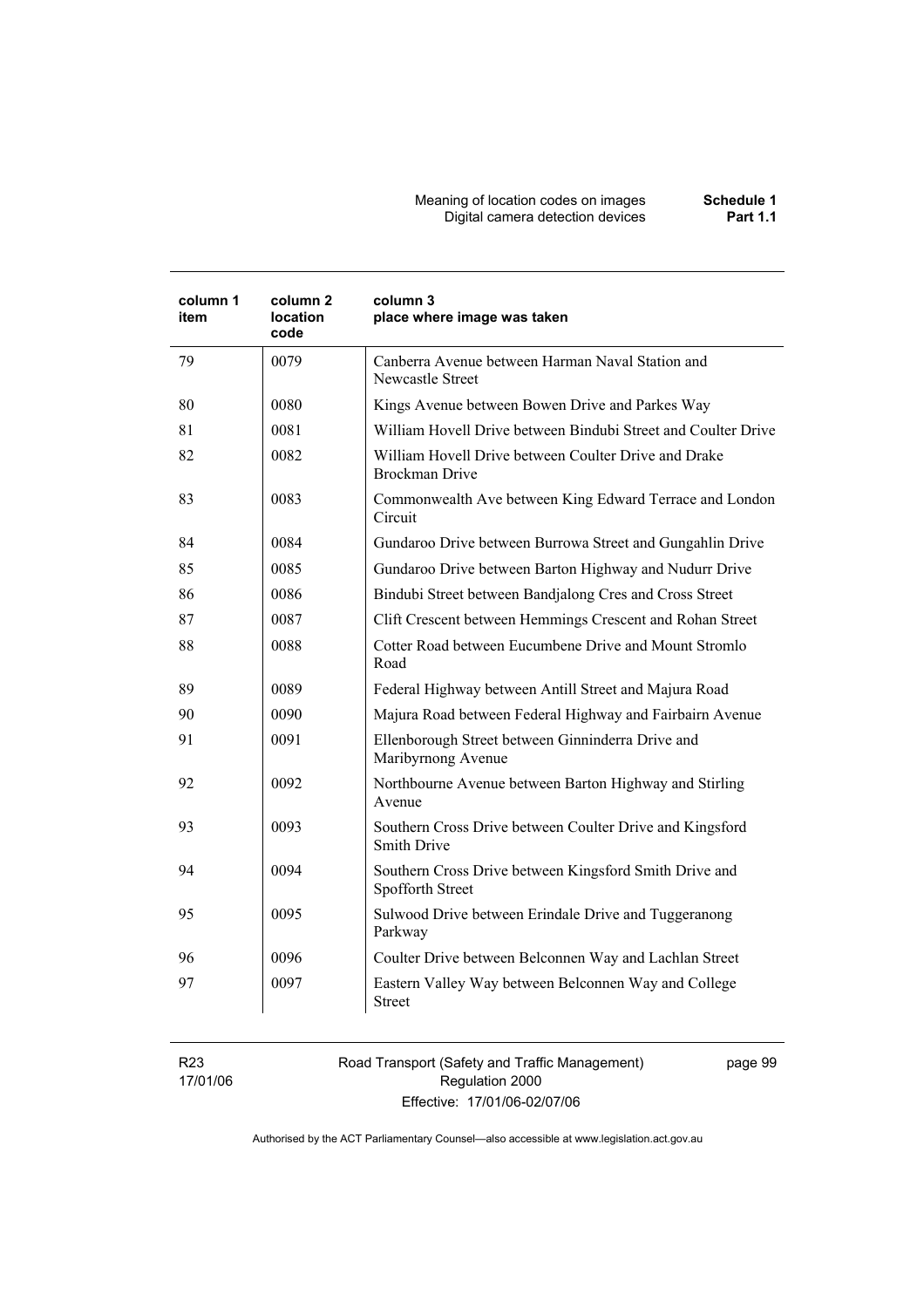| Schedule 1      | Meaning of location codes on images |
|-----------------|-------------------------------------|
| <b>Part 1.1</b> | Digital camera detection devices    |

| column 1<br>item | column 2<br><b>location</b><br>code | column 3<br>place where image was taken                  |
|------------------|-------------------------------------|----------------------------------------------------------|
| 98               | 0098                                | Haydon Drive between Belconnen Way and Ginninderra Drive |
| -99              | 0099                                | Yamba Drive between Hindmarsh Drive and Wisdom Street    |

page 100 Road Transport (Safety and Traffic Management) Regulation 2000 Effective: 17/01/06-02/07/06

R23 17/01/06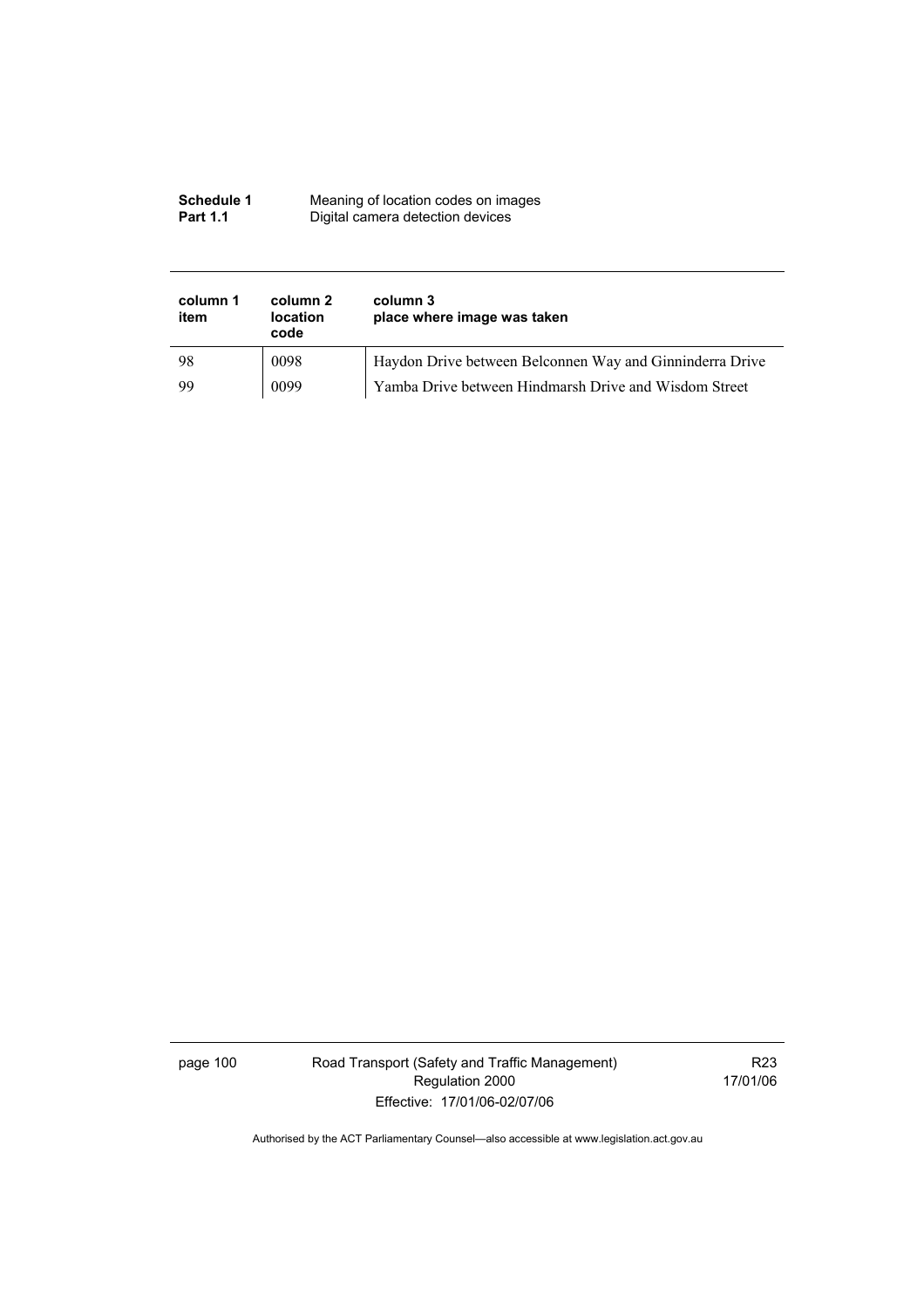# **Part 1.2 Traffic lights camera detection**

**devices** 

| Table 1.2        |                              |                                                       |
|------------------|------------------------------|-------------------------------------------------------|
| column 1<br>item | column 2<br>location<br>code | column 3<br>place where image was taken               |
| 1                | 1001                         | Northbourne Avenue/London Circuit                     |
| 2                | 1002                         | Northbourne Avenue/Barry Drive/Cooyong Street         |
| 3                | 1003                         | Coulter Drive/Southern Cross Drive/Luxton Street      |
| 4                | 1004                         | Drakeford Drive/Boddington Crescent/Marconi Crescent  |
| 5                | 1005                         | Benjamin Way/Chan Street/Cameron Avenue               |
| 6                | 1006                         | Northbourne Avenue/Antill Street/Mouat Street         |
| 7                | 1007                         | Ginninderra Drive/Aikman Drive                        |
| 8                | 1008                         | Hindmarsh Drive/Tuggeranong Parkway                   |
| 9                | 1009                         | Kingsford Smith Drive/Southern Cross Drive            |
| 10               | 1010                         | Belconnen Way/Bindubi Street/Eastern Valley Way       |
| 11               | 1011                         | Ginninderra Drive/Coulter Drive                       |
| 12               | 1012                         | Ginninderra Drive/Baldwin Drive/Haydon Drive          |
| 13               | 1013                         | Macarthur Avenue/David Street/Wattle Street           |
| 14               | 1014                         | Benjamin Way/College Street                           |
| 15               | 1015                         | Barry Drive/North Road/McCaughey Street               |
| 16               | 1016                         | Ginninderra Drive/Copland Drive/John Cleland Crescent |
| 17               | 1017                         | Hindmarsh Drive/Ainsworth Street                      |
| 18               | 1018                         | Monaro Highway/Newcastle Street/Dairy Road            |
| 19               | 1019                         | Belconnen Way/Caswell Drive                           |
| 20               | 1020                         | Barry Drive/Marcus Clarke Street                      |
| 21               | 1021                         | Hindmarsh Drive/Yamba Drive                           |

R23 17/01/06 Road Transport (Safety and Traffic Management) Regulation 2000 Effective: 17/01/06-02/07/06

page 101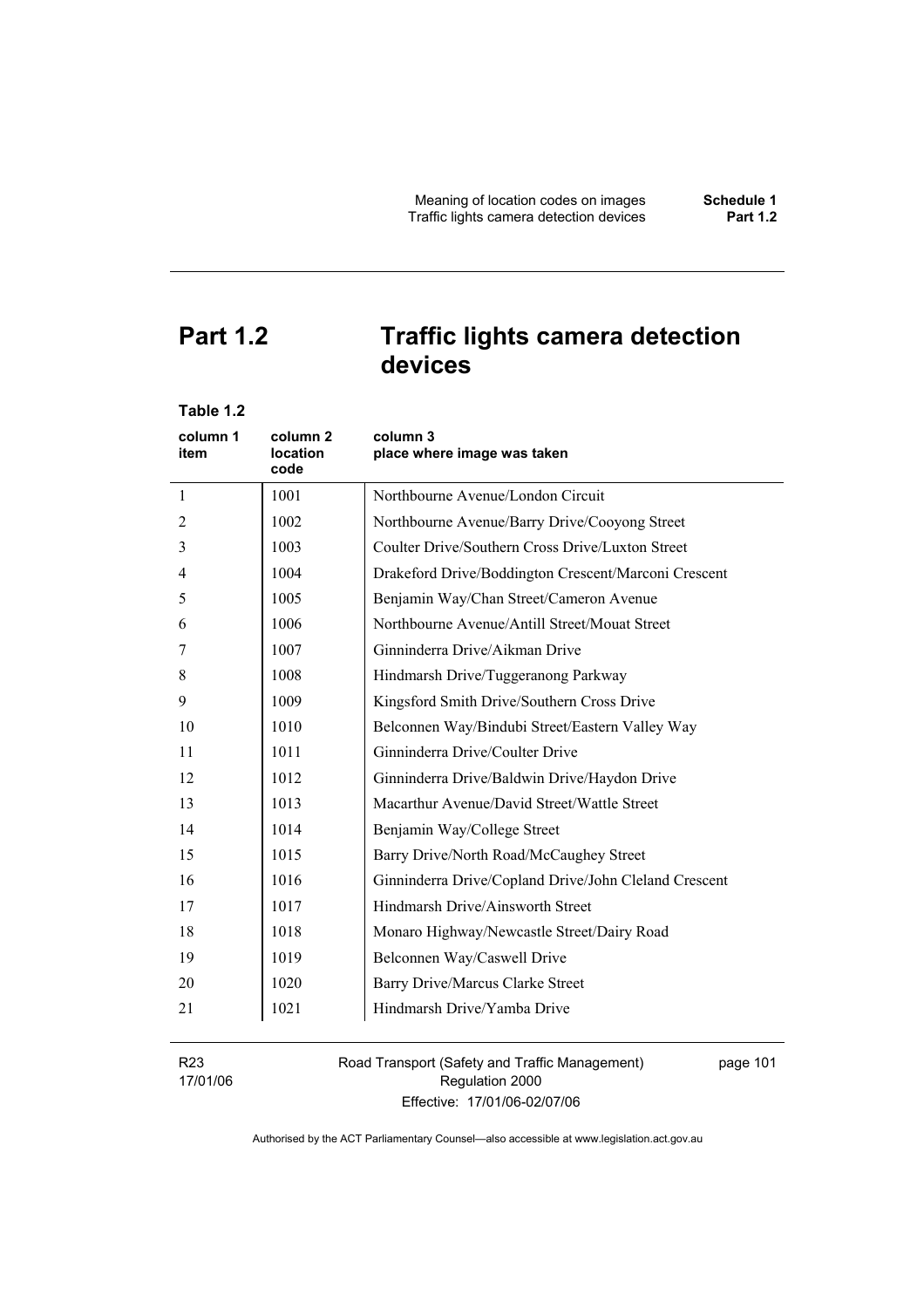# **Dictionary**

(see s 3)

*Note 1* The Legislation Act contains definitions and other provisions relevant to this regulation.

*Note 2* For example, the Legislation Act, dict, pt 1, defines the following terms:

- ambulance service
	- chief police officer
- contravene
- exercise
- fire brigade
- rural fire service
- SES
- the Territory.
- *Note 3* Terms used in this regulation have the same meaning that they have in the *Road Transport (Safety and Traffic Management) Act 1999* (see Legislation Act, s 148.) For example, the following terms are defined in the *Road Transport (Safety and Traffic Management) Act 1999*, dict:
	- indicated on
	- registered interest
	- road related area
	- speed measuring device.

*approved child restraint* means a child restraint approved by the road transport authority under section 66 (1) (b).

*approved police speedometer*, for chapter 4 (Traffic offence detection devices)—see section 102.

*area*—see the Australian Road Rules, dictionary.

*area of operations*, for a parking authority, means the area of operations declared for the parking authority under section 75A.

*ARR* means Australian Road Rules.

page 102 Road Transport (Safety and Traffic Management) Regulation 2000 Effective: 17/01/06-02/07/06

R23 17/01/06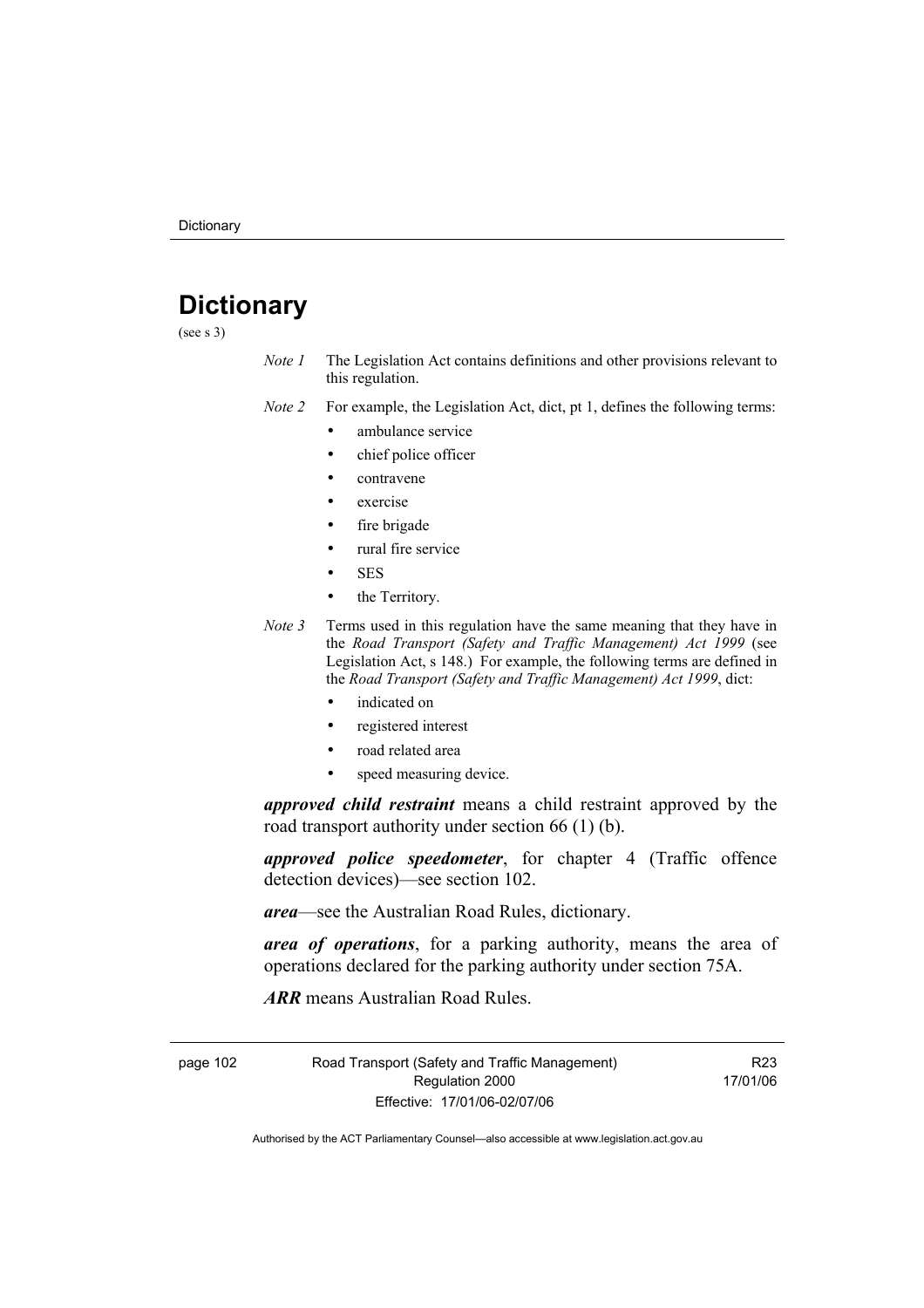*articulated vehicle* means a motor vehicle with—

- (a) 2 rigid sections, each of which has wheels; and
- (b) the rear section pivoted on, and part of the rear section (other than a pole, drawbar or similar device, or an accessory of the motor vehicle) superimposed on, the front section.

*Australian driver licence*—see the *Road Transport (Driver Licensing) Act 1999*, dictionary.

*Australian Road Rules*—see section 5.

*axle group*—see the *Road Transport (Vehicle Registration) Regulation 2000*, dictionary.

*B-double*—see the *Road Transport (Vehicle Registration) Regulation 2000*, dictionary.

*bicycle*—see the Australian Road Rules, dictionary.

**built-up area**, in relation to a length of road—see the Australian Road Rules, dictionary.

*bus*—see the Australian Road Rules, dictionary.

*bus lane*—see the Australian Road Rules, rule 154.

*camera detection device*—see the Act, section 23 (1) (Use of camera detection devices).

*centre of the road*—see the Australian Road Rules, dictionary.

*clearway sign*—see the Australian Road Rules, schedule 2, rule 314, rule 315 and rule 316.

*code of practice*, for division 3.1.3 (Heavy vehicle parking)—see section 82.

*combination*—see the *Road Transport (Vehicle Registration) Regulation 2000*, dictionary.

R23 17/01/06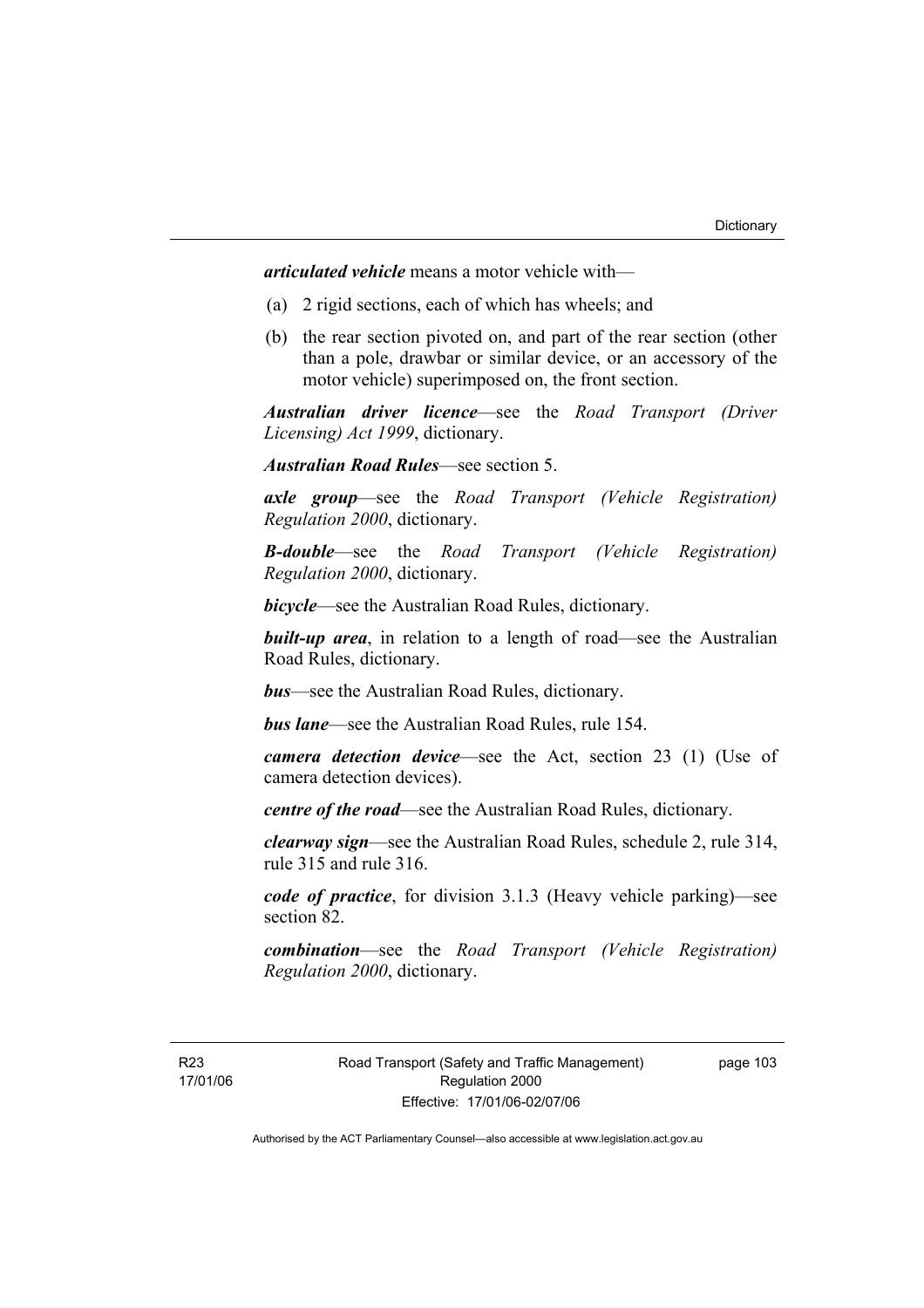*controlled parking hours*, in relation to a pay parking space, means the periods (as indicated by information on or with traffic signs applying to the space) when a vehicle may not be parked in the space unless the relevant parking fee has been paid.

*converter dolly*—see the *Road Transport (Vehicle Registration) Regulation 2000*, dictionary.

*crash*—see the Australian Road Rules, dictionary.

*digital camera detection device*, for chapter 4 (Traffic offence detection devices)—see section 102.

*dog trailer*—see the *Road Transport (Vehicle Registration) Regulation 2000*, dictionary.

*do not overtake turning vehicle sign*—see the Australian Road Rules, schedule 4, rule 319 and rule 320.

*drawbar*—see the *Road Transport (Vehicle Registration) Regulation 2000*, dictionary.

*driver's vehicle*, for a driver*—*see the Australian Road Rules, dictionary.

*emergency stopping lane*—see the Australian Road Rules, rule 95.

*emergency vehicle* means any vehicle driven by a person who is—

- (a) an emergency worker; and
- (b) driving the vehicle in the course of his or her duties as an emergency worker.

*emergency worker*—see section 33 (1).

*exemption*, for division 3.1.3 (Heavy vehicle parking)—see section 82.

*existing operator's certificate*, for division 3.1.3 (Heavy vehicle parking)—see section 82.

R23 17/01/06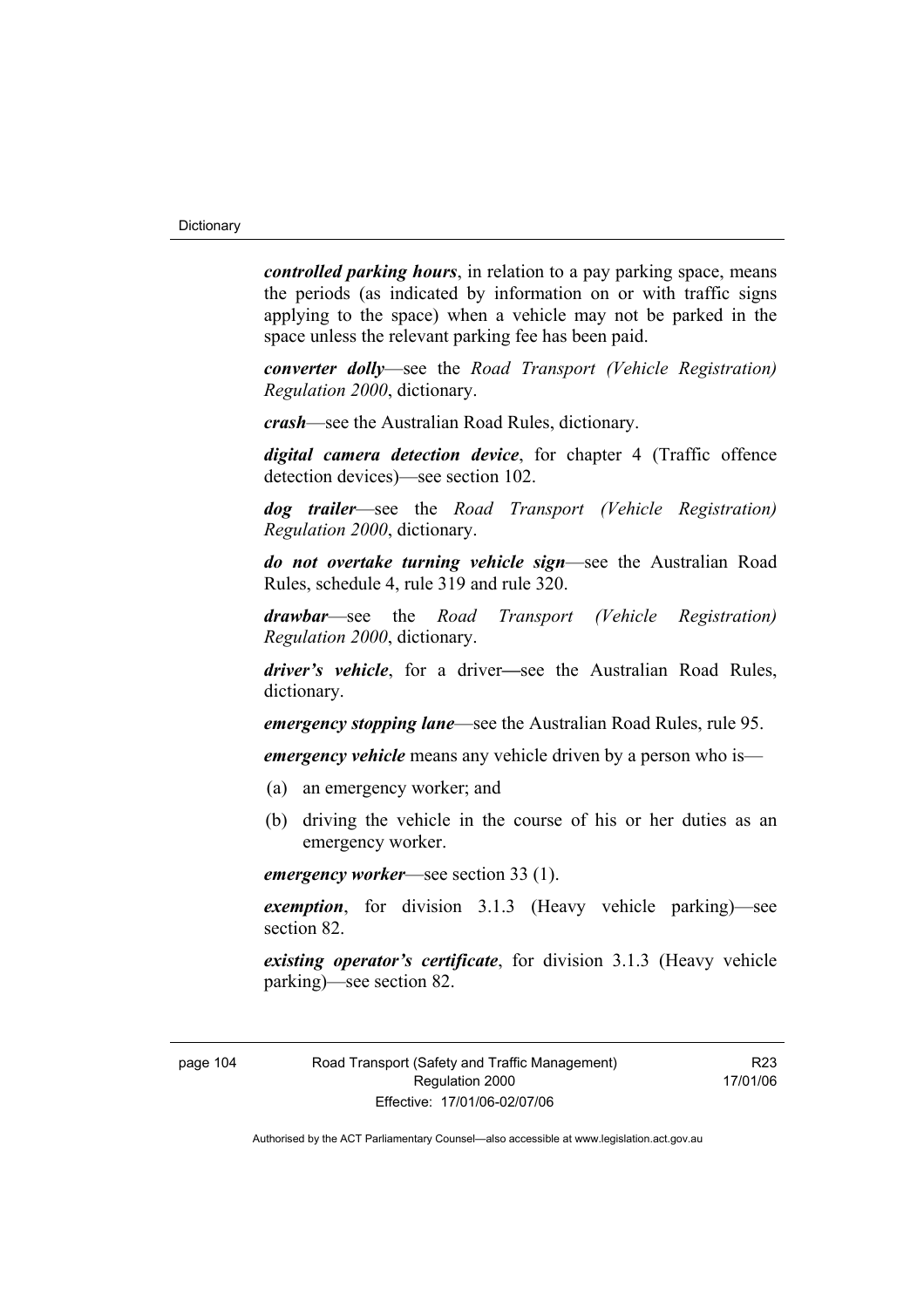*external driver licence*—see the *Road Transport (Driver Licensing) Act 1999*, dictionary.

*footpath*—see the Australian Road Rules, dictionary.

*give way*—see the Australian Road Rules, dictionary.

*GVM*—see the *Road Transport (Vehicle Registration) Act 1999*, dictionary.

*heavy vehicle*, for division 3.1.3 (Heavy vehicle parking)—see section 82.

*hire car*—see the *Road Transport (Public Passenger Services) Act 2001*, section 67.

*implement*—see the *Road Transport (Vehicle Registration) Regulation 2000*, dictionary.

*land adjoining residential land*, for division 3.1.3 (Heavy vehicle parking)—see section 82.

*laser speed measuring device*, for chapter 4 (Traffic offence detection devices)—see section 102.

*length*, of road—see the Australian Road Rules, dictionary.

*lift and tow trailer* means a trailer consisting of an axle group and a drawbar designed to support 1 axle group of a vehicle under tow.

*loading zone*—see the Australian Road Rules, rule 179.

*marked foot crossing*—see the Australian Road Rules, dictionary.

*metered parking area* means a length of road or area that is set aside as a metered parking area in accordance with section 73.

*metered parking scheme* means a metered parking scheme under division 3.1.1

*metered parking sign* means a *permissive parking sign* with the word 'meter' on or with the sign.

R23 17/01/06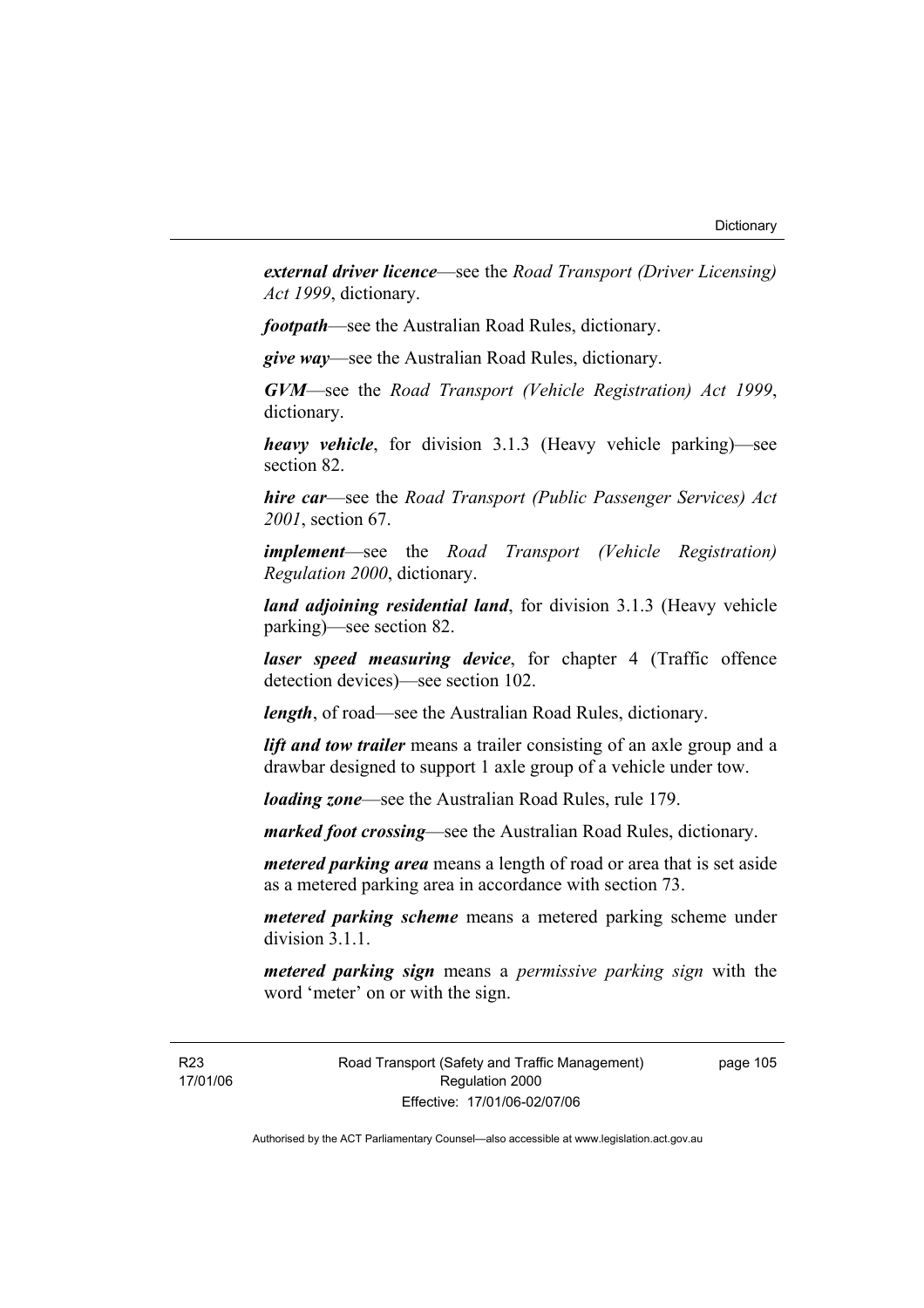*metered parking space* means an area that is a metered parking space mentioned in section 75.

*mobility parking scheme authority* means an authority issued under section 101.

*motorbike*—see the Australian Road Rules, dictionary, definition of *motor bike*.

*motor vehicle*—see the Act, dictionary.

*Note Motor vehicle* is defined in identical terms in the Australian Road Rules, dict.

*multi-space parking meter* means a parking meter that applies to 2 or more metered parking spaces.

*nature strip*—see the Australian Road Rules, dictionary.

*night*—see the Australian Road Rules, dictionary.

*no parking sign*—see the Australian Road Rules, schedule 2, schedule 3, rule 314, rule 315 and rule 316.

*no trucks sign*—see the Australian Road Rules, schedule 2, rule 314, rule 315 and rule 316.

*oncoming vehicle*, for a driver—see the Australian Road Rules, dictionary.

*park*—see section 3B.

*parking authority* means a person declared to be a parking authority under section 75A.

*parking authority guidelines*—see section 75B (1).

*parking bay*—see the Australian Road Rules, dictionary.

*parking control sign*—see the Australian Road Rules, dictionary.

*parking meter* means a device designed to indicate, or capable of indicating, whether the relevant parking fee for the parking of a

page 106 Road Transport (Safety and Traffic Management) Regulation 2000 Effective: 17/01/06-02/07/06

R23 17/01/06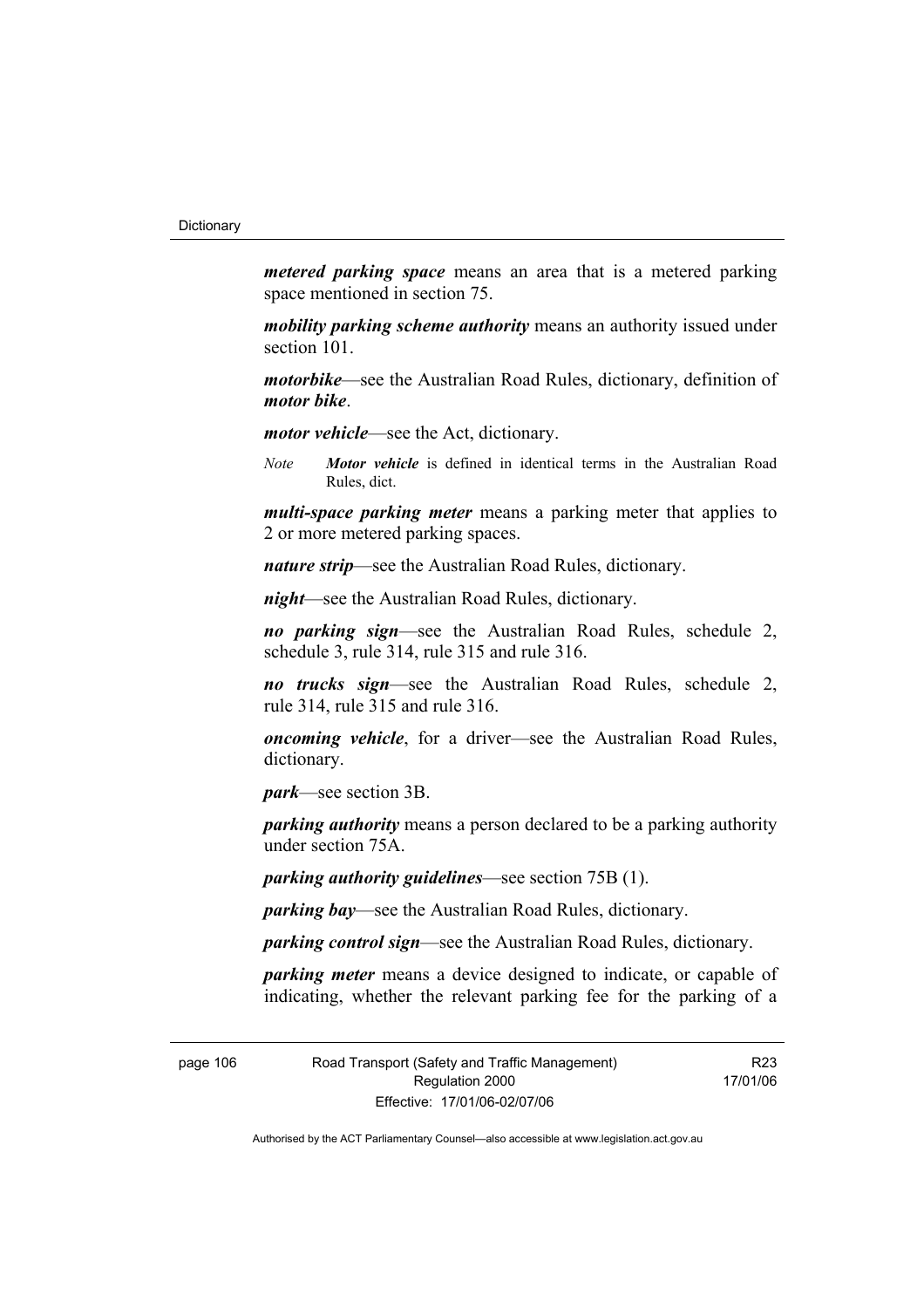vehicle in a metered parking space has been paid, and includes the stand on which the device is erected.

*parking meter hood* means a hood or other cover designed to be fitted to a parking meter and to cover the part of the meter that would normally display a sign with the word 'expired' when the meter is not in operation.

*parking permit* means a parking permit issued under section 100.

*parking ticket* means a ticket issued by the road transport authority or a parking authority (by means of a parking ticket machine) for display in or on a vehicle as evidence of the prepayment of a parking fee.

*parking ticket machine* means a device designed to issue parking tickets, and includes the stand on which the device is erected.

*pay parking area* means a metered parking area or ticket parking area.

*pay parking device* means a parking meter or parking ticket machine.

*pay parking scheme* means a metered parking scheme or ticket parking scheme.

*pay parking sign* means a metered parking sign or ticket parking sign.

*pay parking space* means a metered parking space or ticket parking space.

*pedestrian*—see the Australian Road Rules, rule 18.

*permissive parking sign*—see the Australian Road Rules, schedule 2, schedule 3, rule 314, rule 315 and rule 316.

*person with a disability* means a person—

R23 17/01/06 Road Transport (Safety and Traffic Management) Regulation 2000 Effective: 17/01/06-02/07/06

page 107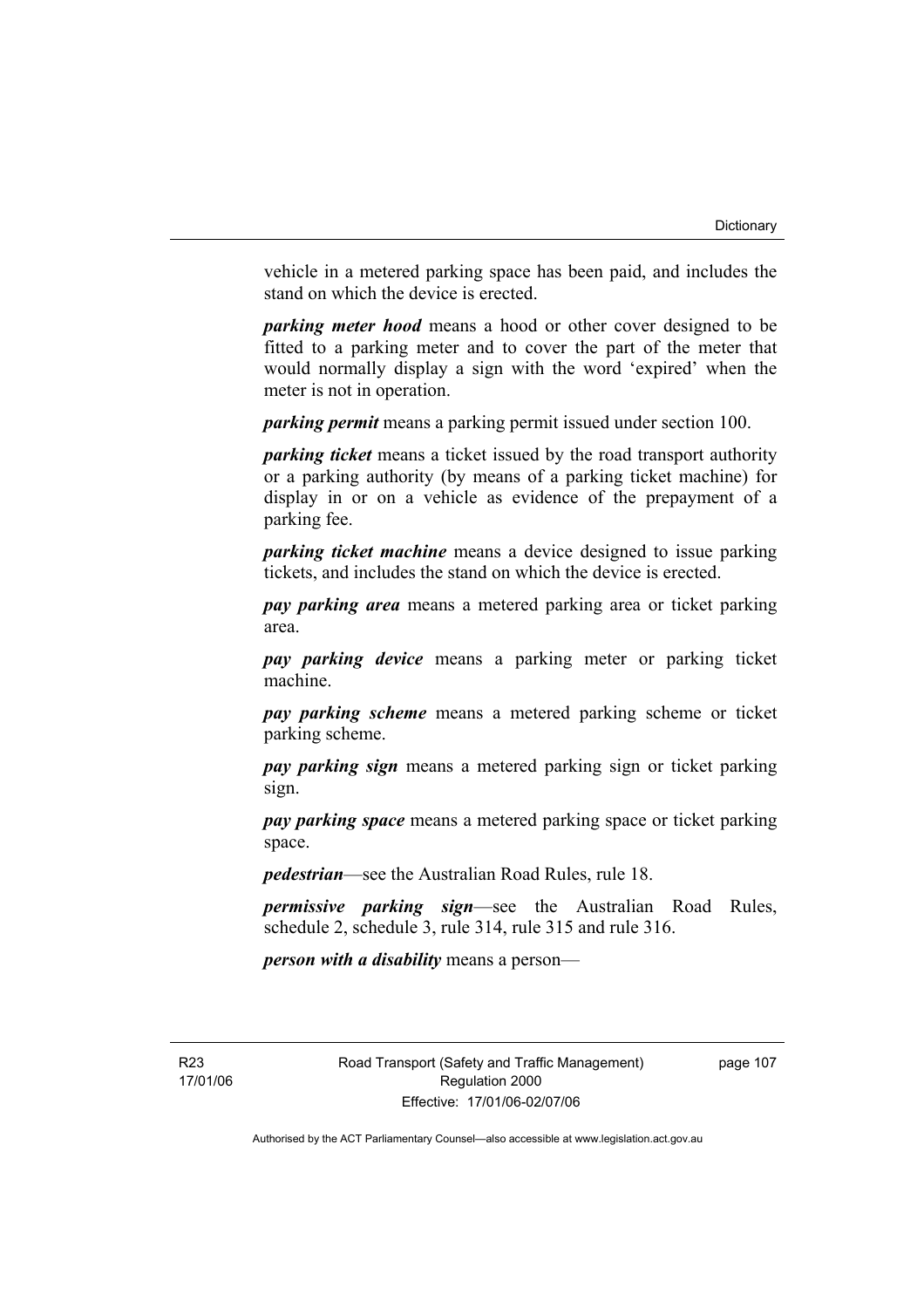- (a) who cannot walk because of permanent or temporary loss of the use of 1 or both legs or another permanent medical or physical condition; or
- (b) whose physical condition is detrimentally affected by walking 100m; or
- (c) who needs to use a walking frame, crutches, callipers, a scooter, a wheelchair or a similar mobility aid.

*piezo strip speed measuring device*, for chapter 4 (Traffic offence detection devices)—see section 102.

*police vehicle* means any vehicle driven by a person who is—

- (a) a police officer; and
- (b) driving the vehicle in the course of his or her duties as a police officer.

*postal vehicle*—see the Australian Road Rules, dictionary.

*prime mover*—see the *Road Transport (Vehicle Registration) Regulation 2000*, dictionary.

*public bus*—see the *Road Transport (Public Passenger Services) Act 2001*, dictionary.

*radar speed measuring device*, for chapter 4 (Traffic offence detection devices)—see section 102.

*recording medium*, for chapter 4 (Traffic offence detection devices)—see section 107B (1).

*red traffic arrow*—see the Australian Road Rules, dictionary.

*red traffic light*—see the Australian Road Rules, dictionary.

*registered operator*—see the *Road Transport (Vehicle Registration) Act 1999*, dictionary.

*relevant parking fee*, for parking a vehicle in a pay parking space, means the fee for parking the vehicle in the space, for the day and

page 108 Road Transport (Safety and Traffic Management) Regulation 2000 Effective: 17/01/06-02/07/06

17/01/06

R23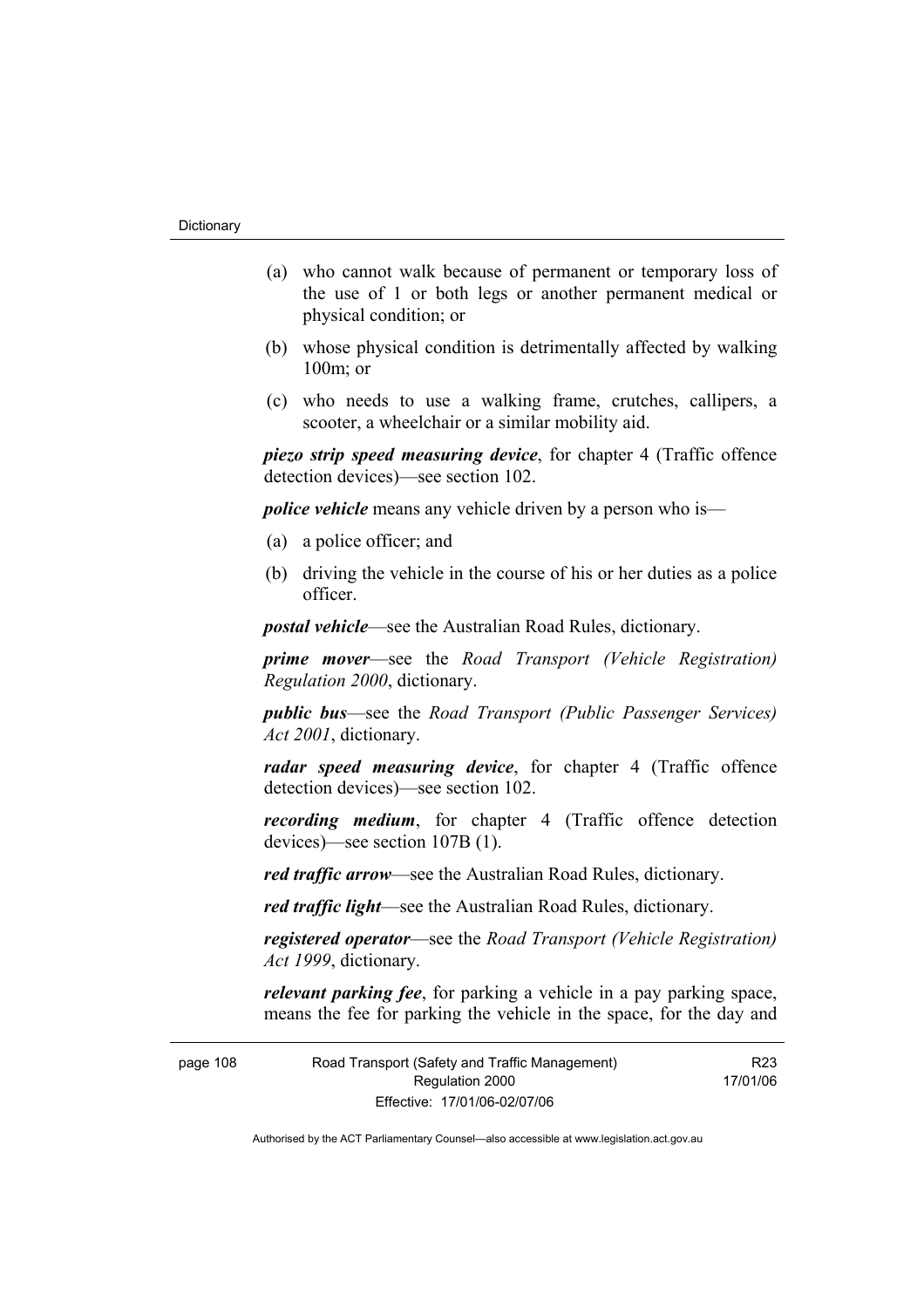time when the vehicle is parked in the space, as indicated on or with the parking meter or parking ticket machine applying to the space.

*residential land*, for division 3.1.3 (Heavy vehicle parking)—see section 82.

*ride*—see the Australian Road Rules, dictionary.

*rider*—see the Australian Road Rules, rule 17.

*road*—see section 3A.

*road marking*—see the Australian Road Rules, dictionary.

*road train*—see the *Road Transport (Vehicle Registration) Regulation 2000*, dictionary.

*road user*—see the Australian Road Rules, rule 14.

*security checksum*, for chapter 4 (Traffic offence detection devices)—see section 102.

*semitrailer*—see the *Road Transport (Vehicle Registration) Regulation 2000*, dictionary.

*stock truck*, for division 3.1.3 (Heavy vehicle parking)—see section 82.

*stop*—see section 3B.

*taxi*—see the *Road Transport (Public Passenger Services) Act 2001*, section 45.

*testing authority*, for chapter 4 (Traffic offence detection devices) see section 102.

### *ticket parking area*—

 (a) means a length of road or area that is set aside as a ticket parking area under section 76 (2) (a) or section 76A (2) (a); but

page 109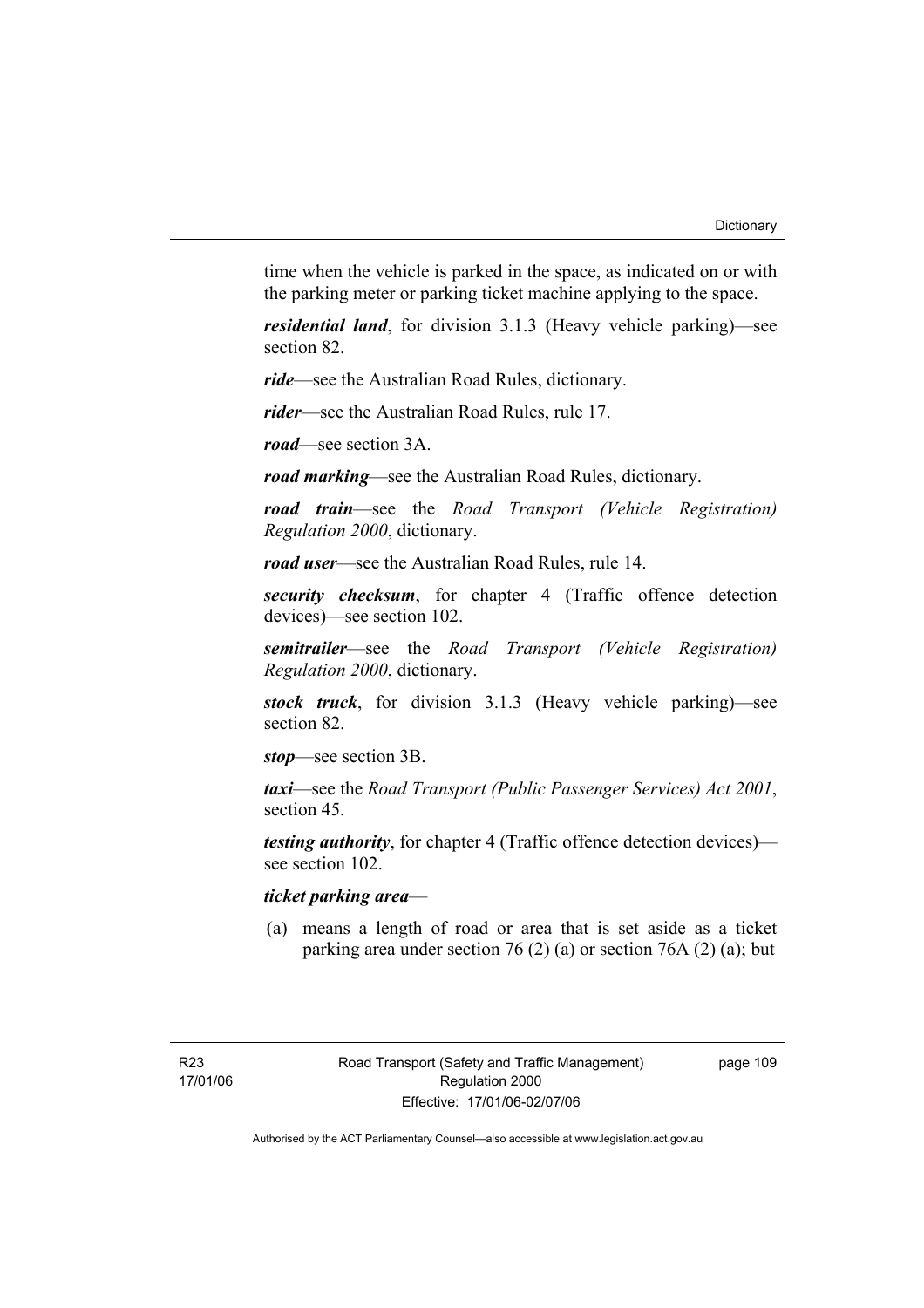(b) does not include a length of road or area that, under section 77 (2), is not taken to be included in the length of road or area set aside.

*ticket parking scheme* means a ticket parking scheme under division 3.1.2.

*ticket parking sign* means a *permissive parking sign* with the word 'ticket' on or with the sign.

*ticket parking space* means a ticket parking space under section 78.

*tow truck*—see the *Road Transport (Vehicle Registration) Regulation 2000*, dictionary.

*towing attachment* means a device fitted to a vehicle to which the drawbar of a trailer may be attached.

*tractor*—see the *Road Transport (Vehicle Registration) Regulation 2000*, dictionary.

*traffic control device*—see the Australian Road Rules, dictionary.

*traffic lights camera detection device*, for chapter 4 (Traffic offence detection devices)—see section 102.

*traffic-related item*—see the Australian Road Rules, dictionary.

*traffic sign*—see the Australian Road Rules, dictionary.

*traffic signals*—see the Australian Road Rules, dictionary.

*trailer*—see the Act, dict.

*Note Trailer* is defined in identical terms in the Australian Road Rules, dict.

*transit lane*—see the Australian Road Rules, rule 156.

*truck lane*—see the Australian Road Rules, rule 157.

*use* a vehicle includes drive, park or stop the vehicle.

*vehicle*—see the Australian Road Rules, rule 15.

page 110 Road Transport (Safety and Traffic Management) Regulation 2000 Effective: 17/01/06-02/07/06

R23 17/01/06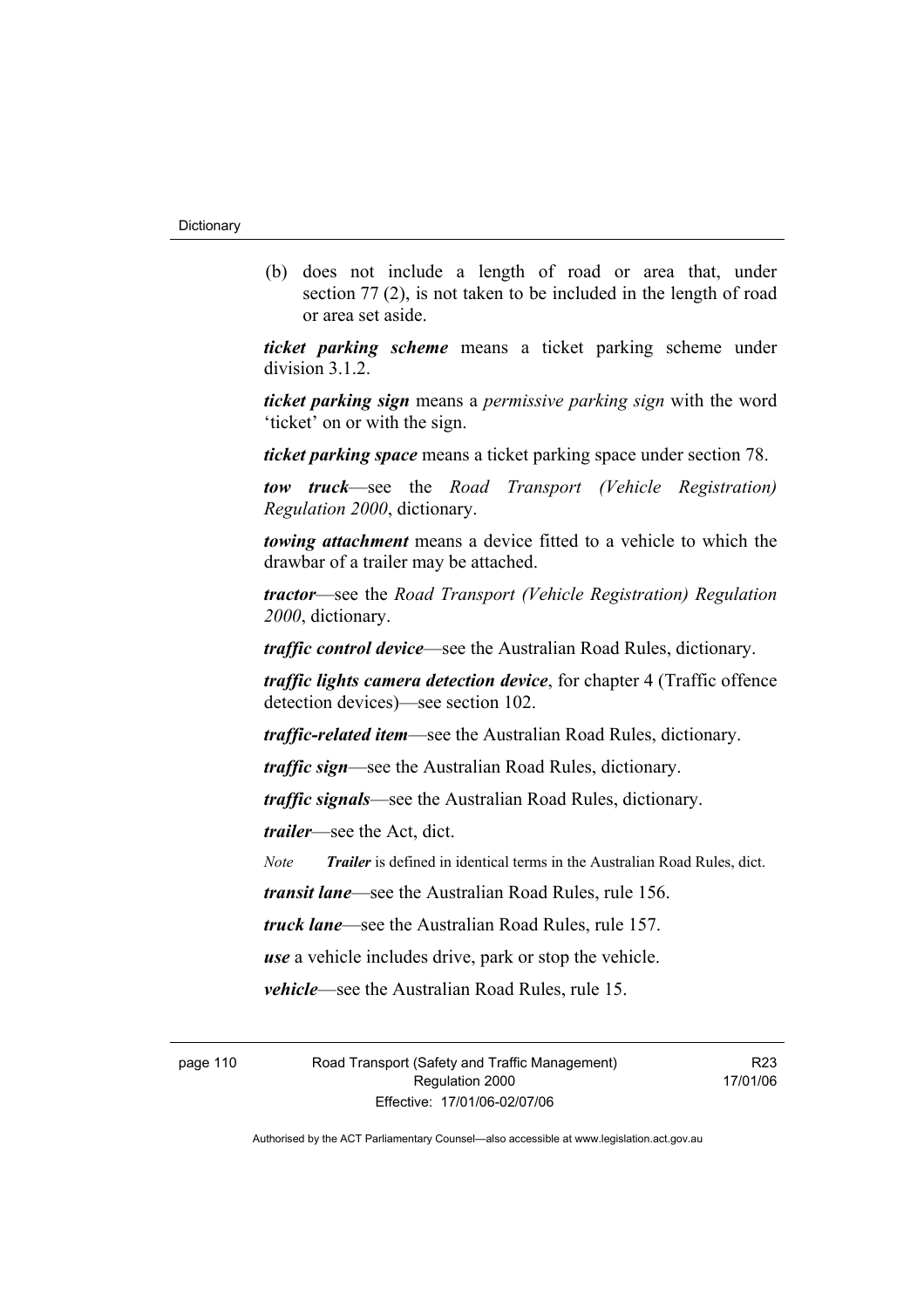*wheeled recreational device*—see the Australian Road Rules, dictionary.

*wheeled toy*—see the Australian Road Rules, dictionary.

*with*, for information about the application of a traffic control device—see the Australian Road Rules, dictionary.

*WORM disk*, for chapter 4 (Traffic offence detection devices)—see section 102.

Road Transport (Safety and Traffic Management) Regulation 2000 Effective: 17/01/06-02/07/06

page 111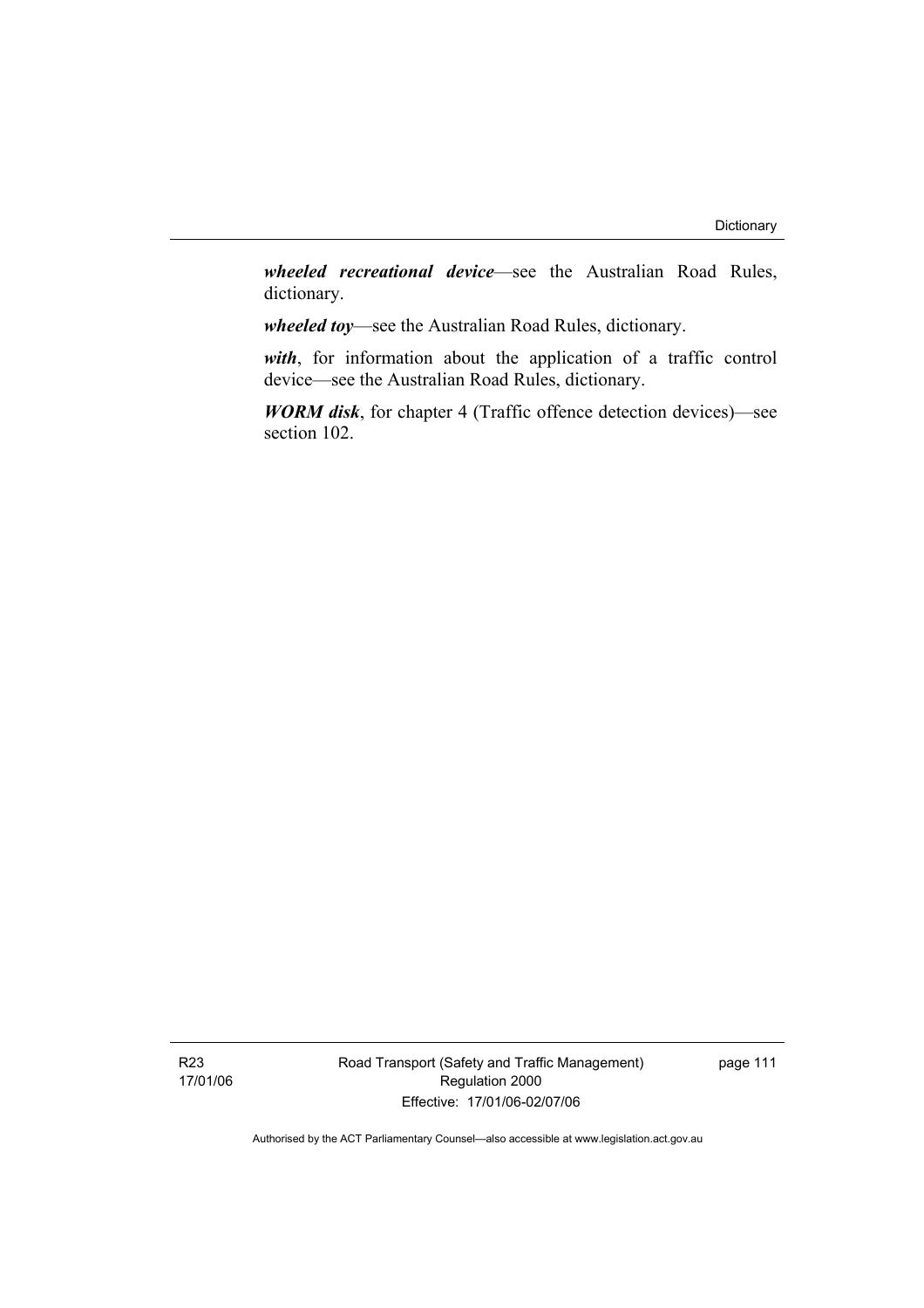1 About the endnotes

### **Endnotes**

### **1 About the endnotes**

Amending and modifying laws are annotated in the legislation history and the amendment history. Current modifications are not included in the republished law but are set out in the endnotes.

Not all editorial amendments made under the *Legislation Act 2001*, part 11.3 are annotated in the amendment history. Full details of any amendments can be obtained from the Parliamentary Counsel's Office.

Uncommenced amending laws and expiries are listed in the legislation history and the amendment history. These details are underlined. Uncommenced provisions and amendments are not included in the republished law but are set out in the last endnote.

If all the provisions of the law have been renumbered, a table of renumbered provisions gives details of previous and current numbering.

The endnotes also include a table of earlier republications.

| $am = amended$                             | $ord = ordinance$                         |
|--------------------------------------------|-------------------------------------------|
| $amdt = amendment$                         | orig = original                           |
| $ch = chapter$                             | par = paragraph/subparagraph              |
| $def = definition$                         | $pres = present$                          |
| $dict = dictionary$                        | $prev = previous$                         |
| disallowed = disallowed by the Legislative | $(\text{prev})$ = previously              |
| Assembly                                   | $pt = part$                               |
| $div = division$                           | $r = rule/subrule$                        |
| $exp = expires/expired$                    | renum = renumbered                        |
| $Gaz = gazette$                            | $reloc = relocated$                       |
| $hdg =$ heading                            | $R[X]$ = Republication No                 |
| IA = Interpretation Act 1967               | $RI = reissue$                            |
| ins = inserted/added                       | $s = section/subsection$                  |
| $LA =$ Legislation Act 2001                | $sch = schedule$                          |
| $LR =$ legislation register                | sdiv = subdivision                        |
| LRA = Legislation (Republication) Act 1996 | $sub =$ substituted                       |
| $mod = modified/modification$              | SL = Subordinate Law                      |
| $o = order$                                | underlining = whole or part not commenced |
| om = omitted/repealed                      | or to be expired                          |
|                                            |                                           |

### **2 Abbreviation key**

page 112 Road Transport (Safety and Traffic Management) Regulation 2000 Effective: 17/01/06-02/07/06

R23 17/01/06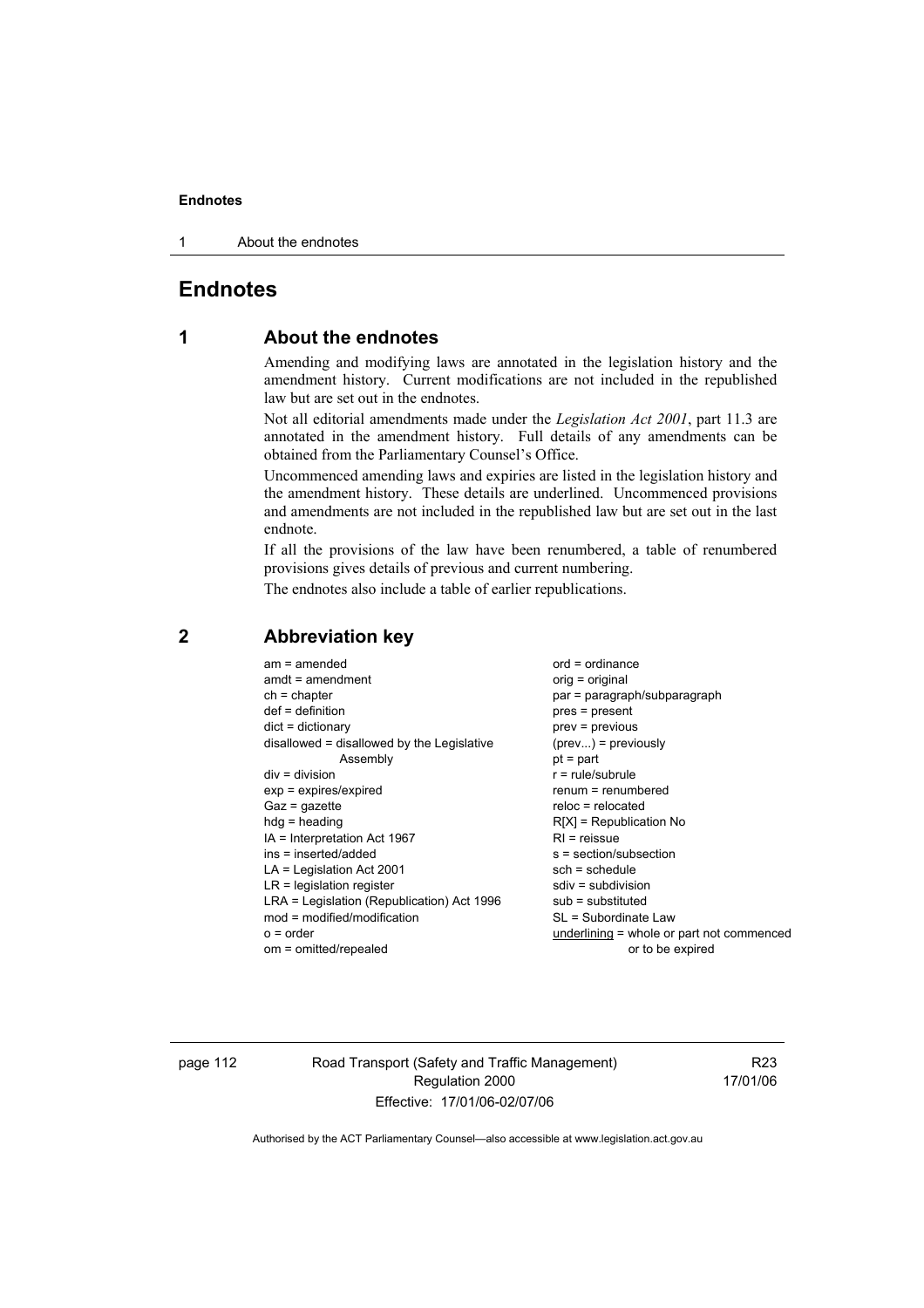### **3 Legislation history**

This regulation was originally the *Road Transport (Safety and Traffic Management) Regulations 2000*. It was renamed under the *Legislation Act 2001*.

### **Road Transport (Safety and Traffic Management) Regulation 2000 SL 2000 No 10**

- notified 29 February 2000 (Gaz 2000 No S6)
- s 1, s 2 commenced 29 February 2000 (IA 10B)
- remainder commenced 1 March 2000 (s 2 and Gaz 2000 No S5)

### as amended by

### **Legislative Assembly**

notified 18 May 2000 (Gaz 2000 No 20 p 505) commenced 18 May 2000 (SLA s 6 (13))

### **Road Transport (Safety and Traffic Management) Regulations Amendment SL 2000 No 21 pt 2**

notified 18 May 2000 (Gaz 2000 No 20) commenced 18 May 2000 (s 1)

### **Road Transport Legislation Regulations Amendment SL 2000 No 33 pt 2**

notified 2 August 2000 (Gaz 2000 No S41) commenced 2 August 2000 (s 1)

### **Road Transport Legislation Regulations Amendment SL 2000 No 52 pt 2**

notified 14 December 2000 (Gaz 2000 No 50) commenced 14 December 2000 (s 1)

### **Road Transport Legislation Amendment Act 2001 No 27 sch 4**

notified 24 May 2001 (Gaz 2001 No 21) s 1, s 2 commenced 24 May 2001 (IA s 10B) sch 4 commenced 24 May 2001 (s 2)

### **Road Transport (Safety and Traffic Management) Amendment Act 2001 No 29 pt 3**

notified 24 May 2001 (Gaz 2001 No 21) commenced 24 May 2001 (s 2)

R23 17/01/06 Road Transport (Safety and Traffic Management) Regulation 2000 Effective: 17/01/06-02/07/06

page 113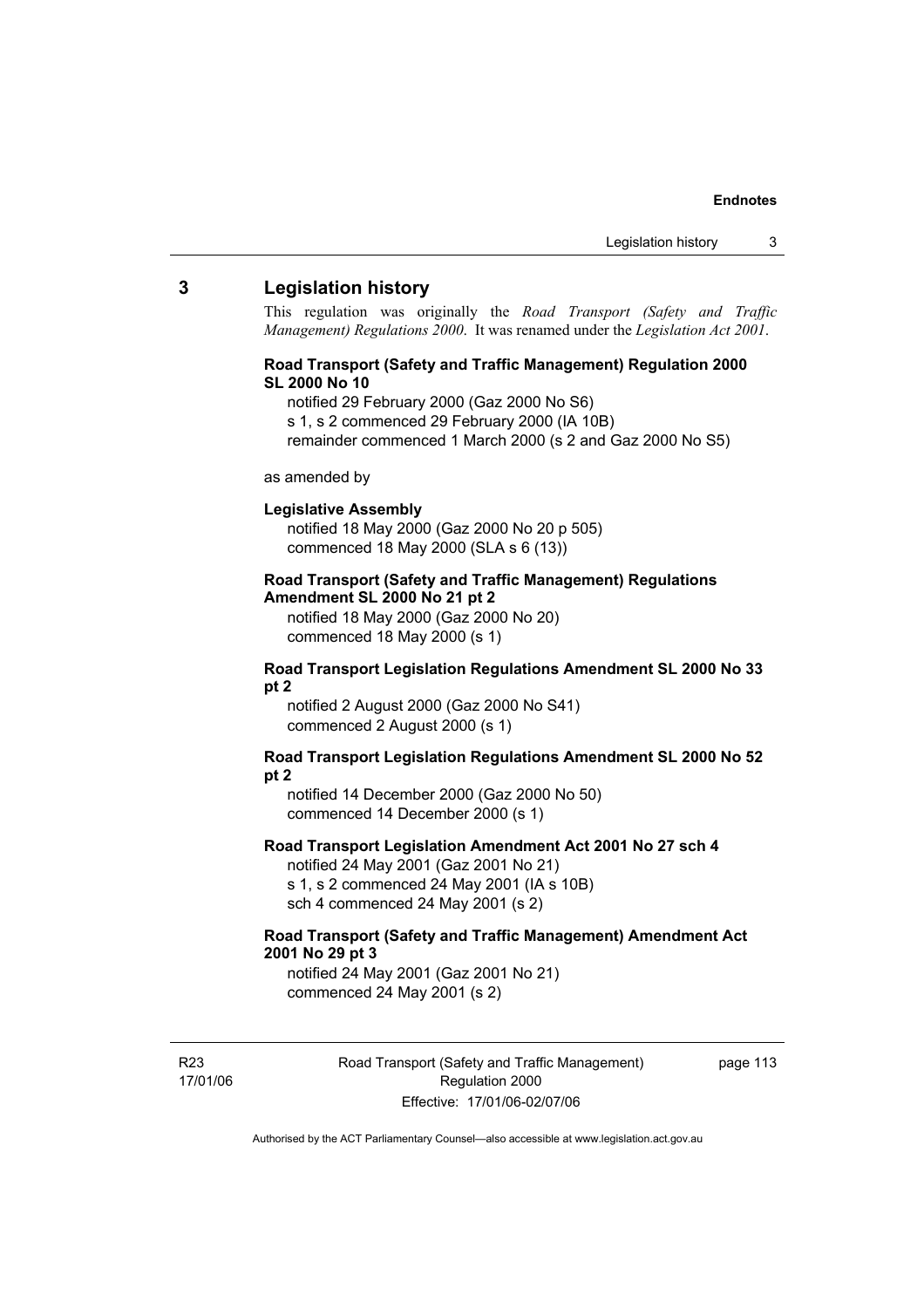| -3 | Legislation history |  |
|----|---------------------|--|
|----|---------------------|--|

### **Legislation (Consequential Amendments) Act 2001 No 44 pt 348**

notified 26 July 2001 (Gaz 2001 No 30) s 1, s 2 commenced 26 July 2001 (IA s 10B) pt 348 commenced 12 September 2001 (s 2 and see Gaz 2001 No S65)

### **Statute Law Amendment Act 2001 No 56 pt 3.46**

notified 5 September 2001 (Gaz 2001 No S 65) s 1, s 2 commenced 5 September 2001 (IA s 10B) pt 3.46 commenced 12 September 2001 (amdt 3.475)

### **Road Transport (Safety and Traffic Management) Regulations Amendment 2001 SL 2001 No 32**

notified 11 September 2001 (Gaz 2001 No S69) commenced 11 September 2001 (s 1)

### **Road Transport (Public Passenger Services) Act 2001 No 62 pt 1.12**

notified 10 September 2001 (Gaz 2001 No S66) s 1, s 2 commenced 10 September 2001 (IA s 10B)

pt 1.12 commenced 1 December 2001 (s 2 and CN 2001 No 2)

### **Road Transport Legislation Amendment Regulations 2002 SL No 2 pt 5**

notified LR 27 February 2002 s 1, s 2 commenced 27 February 2002 (LA s 75) pt 5 commenced 1 March 2002 (s 2 and see CN 2002 No 2)

### **Road Transport (Safety and Traffic Management) Amendment Regulations 2002 SL No 7**

notified LR 15 April 2002 commenced 16 April 2002 (s 2)

### **Statute Law Amendment Act 2002 No 30 pt 3.73**

notified LR 16 September 2002

s 1, s 2 taken to have commenced 19 May 1997 (LA s 75 (2)) pt 3.73 commenced 17 September 2002 (s 2 (1))

page 114 Road Transport (Safety and Traffic Management) Regulation 2000 Effective: 17/01/06-02/07/06

R23 17/01/06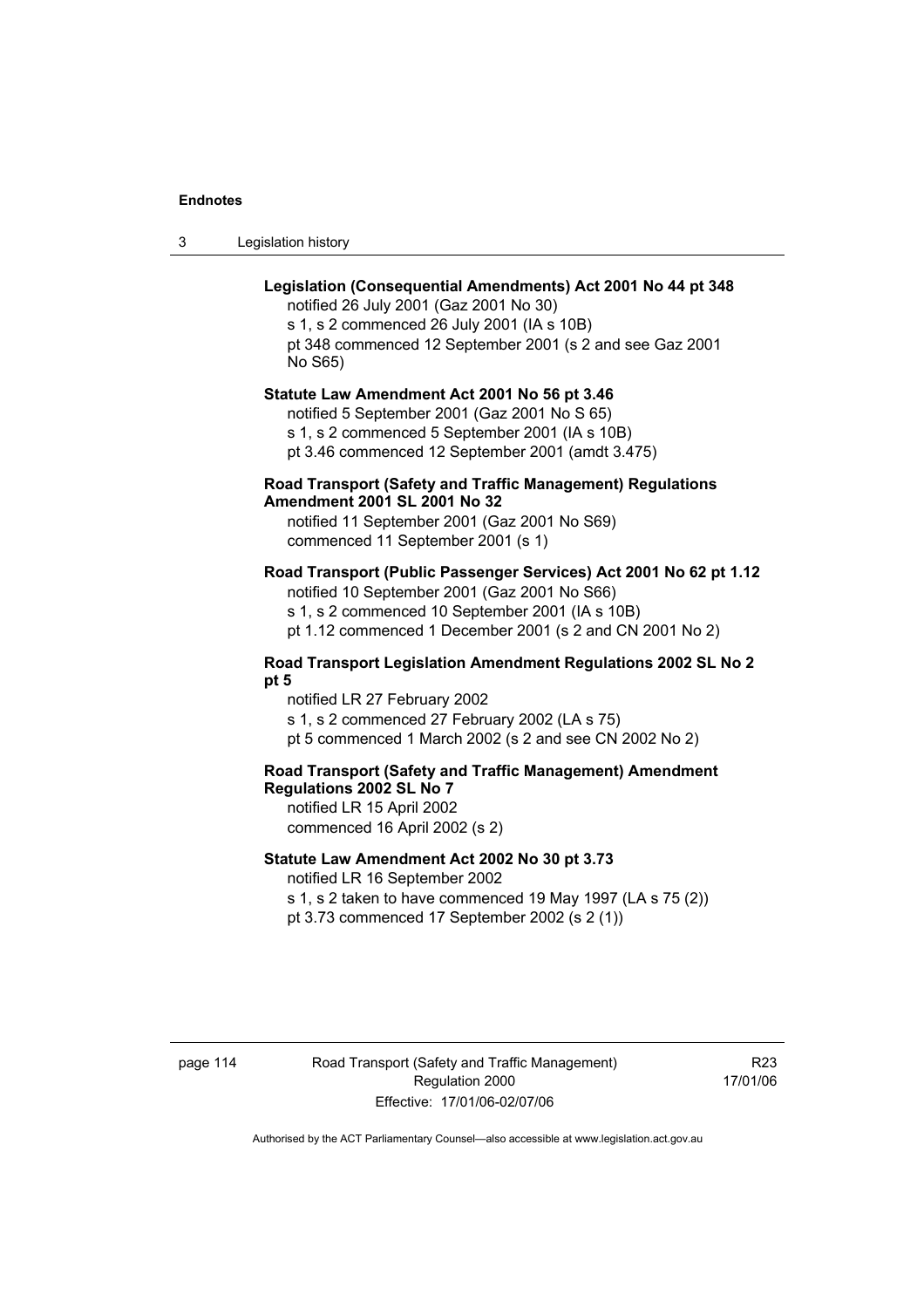### **Road Transport Legislation Amendment Regulations 2002 (No 2) SL2002-31 pt 5**

notified LR 31 October 2002 s 1, s 2 commenced 31 October 2002 (LA s 75 (1)) pt 5 commenced 1 November 2002 (s 2 (1))

### **Criminal Code 2002 No 51 pt 1.20**

notified LR 20 December 2002

s 1, s 2 commenced 20 December 2002 (LA s 75) pt 1.20 commenced 1 January 2003 (s 2 (1))

### **Urban Services (Application of Criminal Code) Amendment Regulations 2002 SL2003-1 pt 4**

notified LR 9 January 2003

s 1, s 2 commenced 9 January 2003 (LA s 75 (1)) pt 4 commenced 10 January 2003 (s 2 (3) and see LA s 73 (3) (b))

### **Road Transport (Safety and Traffic Management) Amendment Regulations 2003 (No 1) SL2003-12**

notified LR 22 May 2003 s 1, s 2 commenced 22 May 2003 (LA s 75 (1)) remainder commenced 1 June 2003 (s 2 and CN2003-3)

### **Road Transport (Safety and Traffic Management) Amendment Regulations 2003 (No 2) SL2003-14**

notified LR 10 June 2003 s 1, s 2 commenced 10 June 2003 (LA s 75 (1)) remainder commenced 11 June 2003 (s 2)

### **Dangerous Substances Act 2004 A2004-7 sch 1 pt 1.8**

notified LR 19 March 2004 s 1, s 2 commenced 19 March 2004 (LA s 75 (1)) sch 1 pt 1.8 commenced 5 April 2004 (s 2 and CN2004-6)

### **Road Transport Legislation (Australian Road Rules) Amendment Regulations 2004 (No 1) SL2004-16 pt 3**

notified LR 24 May 2004 s 1, s 2 commenced 24 May 2004 (LA s 75 (1)) pt 3 commenced 19 July 2004 (s 2 and CN2004-10)

R23 17/01/06 Road Transport (Safety and Traffic Management) Regulation 2000 Effective: 17/01/06-02/07/06

page 115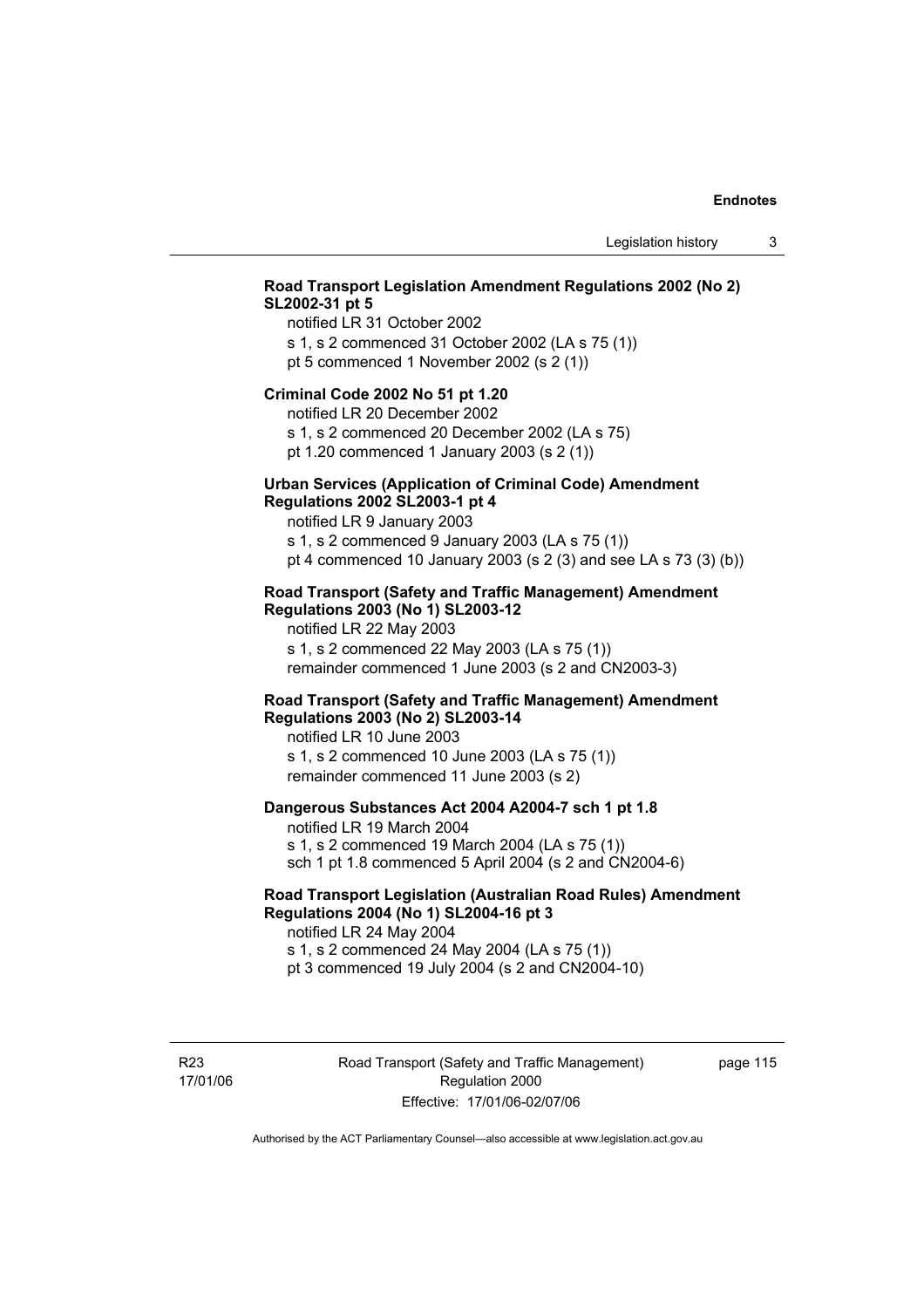3 Legislation history

### **Emergencies Act 2004 A2004-28 sch 3 pt 3.20**

notified LR 29 June 2004 s 1, s 2 commenced 29 June 2004 (LA s 75 (1)) sch 3 pt 3.20 commenced 1 July 2004 (s 2 (1) and CN2004-11)

### **Road Transport Legislation Amendment Regulations 2004 (No 1) SL2004-47 pt 5**

notified LR 9 September 2004 s 1, s 2 commenced 9 September 2004 (LA s 75 (1))

pt 5 commenced 10 September 2004 (s 2)

### **Road Transport Legislation (Hire Cars) Amendment Regulation 2005 (No 1) SL2005-4 sch 2 pt 2.4**

notified LR 7 March 2005

s 1, s 2 commenced 7 March 2005 (LA s 75 (1)) sch 2 pt 2.4 commenced 9 March 2005 (s 2 and see Road Transport (Public Passenger Services) (Hire Cars) Amendment Act 2004 A2004-69, s 2 and LA s 79)

### **Road Transport (Safety and Traffic Management) Amendment Regulation 2005 (No 1) SL2005-7**

notified LR 8 April 2005 s 1, s 2 commenced 8 April 2005 (LA s 75 (1)) remainder commenced 9 April 2005 (s 2)

### **Road Transport (Safety and Traffic Management) Amendment Regulation 2005 (No 2) SL2005-22**

notified LR 15 September 2005 s 1, s 2 commenced 15 September 2005 (LA s 75 (1)) remainder commenced 16 September 2005 (s 2)

### **Statute Law Amendment Act 2005 (No 2) A2005-62 sch 1 pt 1.4**  notified LR 21 December 2005

s 1, s 2 commenced 21 December 2005 (LA s 75 (1)) sch 1 pt 1.4 commenced 11 January 2006 (s 2 (1))

### **Road Transport (Safety and Traffic Management) Amendment Regulation 2006 (No 1) SL2006-4**  notified LR 16 January 2006

s 1, s 2 commenced 16 January 2006 (LA s 75 (1)) remainder commenced 17 January 2006 (s 2)

### page 116 Road Transport (Safety and Traffic Management) Regulation 2000 Effective: 17/01/06-02/07/06

R23 17/01/06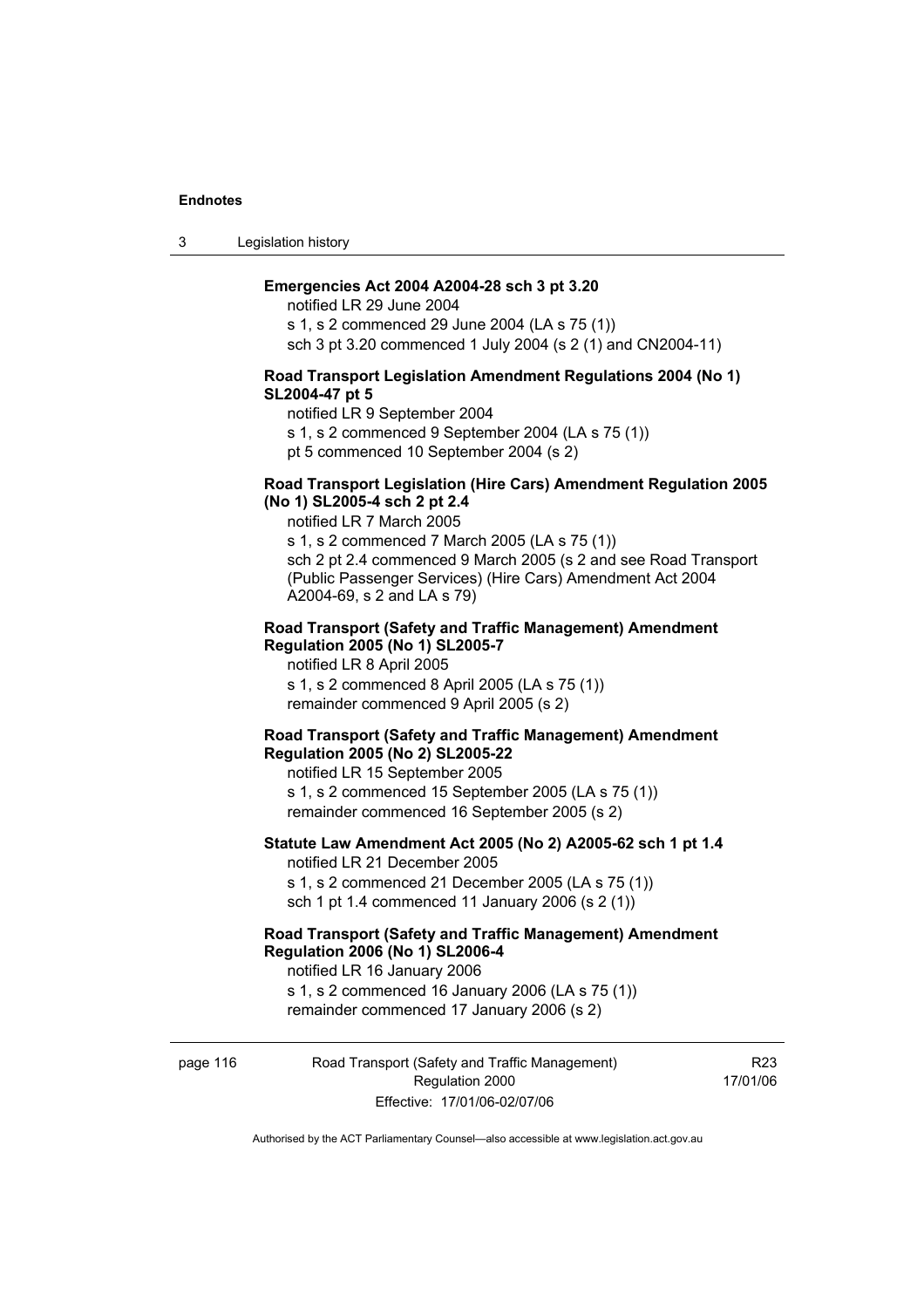## **4 Amendment history**

| s 1                            | Name of regulation                              | am R <sub>18</sub> LA                                                                                                                                        |          |
|--------------------------------|-------------------------------------------------|--------------------------------------------------------------------------------------------------------------------------------------------------------------|----------|
| s <sub>2</sub>                 | <b>Dictionary</b>                               | om Act 2001 No 27 amdt 4.24<br>ins SL2005-22 amdt 1.1                                                                                                        |          |
| s <sub>3</sub>                 | s 3 hdg                                         | Dictionary-application to Australian Road Rules<br>bracketed note exp 17 September 2002 (s 4 (3))<br>am Act 2001 No 44 amdt 1.3793<br>sub SL2005-22 amdt 1.1 |          |
| s 3A                           | Road includes road related area                 | ins SL2005-22 amdt 1.1                                                                                                                                       |          |
| s 3B                           | Meaning of park and stop                        | ins SL2005-22 amdt 1.1                                                                                                                                       |          |
| <b>Notes</b><br>s <sub>4</sub> | s 4 hdg                                         | bracketed note exp 17 September 2002 (s 4 (3))<br>am Act 2001 No 44 amdt 1.3794; Act 2002 No 30 amdt 3.769<br>(2), (3) exp 17 September 2002 (s (4 (3))      |          |
| $s$ 4A                         |                                                 | Offences against regulation-application of Criminal Code etc<br>ins SL2003-1 s 16                                                                            |          |
| s 4B                           |                                                 | Offences against regulation are strict liability offences<br>ins SL2003-1 s 16                                                                               |          |
| $s$ 4C                         |                                                 | General defence of accident or reasonable effort<br>ins SL2003-1 s 16                                                                                        |          |
| s 5                            | s 5 hdg                                         | <b>What are the Australian Road Rules</b><br>bracketed note exp 17 September 2002 (s 4 (3))<br>sub SL2004-16 s 25<br>am SL2005-22 amdt 1.2                   |          |
|                                | s 6 hda                                         | Incorporation of Australian Road Rules into ACT law<br>bracketed note exp 17 September 2002 (s 4 (3))                                                        |          |
|                                | General<br>div 2.2.1 note 2<br>div 2.2.1 note 3 | am 2000 No 52 s 3; 2001 No 32 s 3; 2002 No 31 s 22;<br>SL2003-12 s 4; SL2004-16 regs 26-30<br>sub SL2005-22 s 4<br>sub SL2005-22 s 4                         |          |
| s 7                            | s 7 hdg                                         | References to another law of this jurisdiction etc<br>bracketed note exp 17 September 2002 (s 4 (3))<br>am Act 2001 No 44 amdt 1.3795, amdt 1.3796           |          |
|                                |                                                 | Road Transport (Safety and Traffic Management)                                                                                                               | page 117 |

R23 17/01/06 Road Transport (Safety and Traffic Management) Regulation 2000 Effective: 17/01/06-02/07/06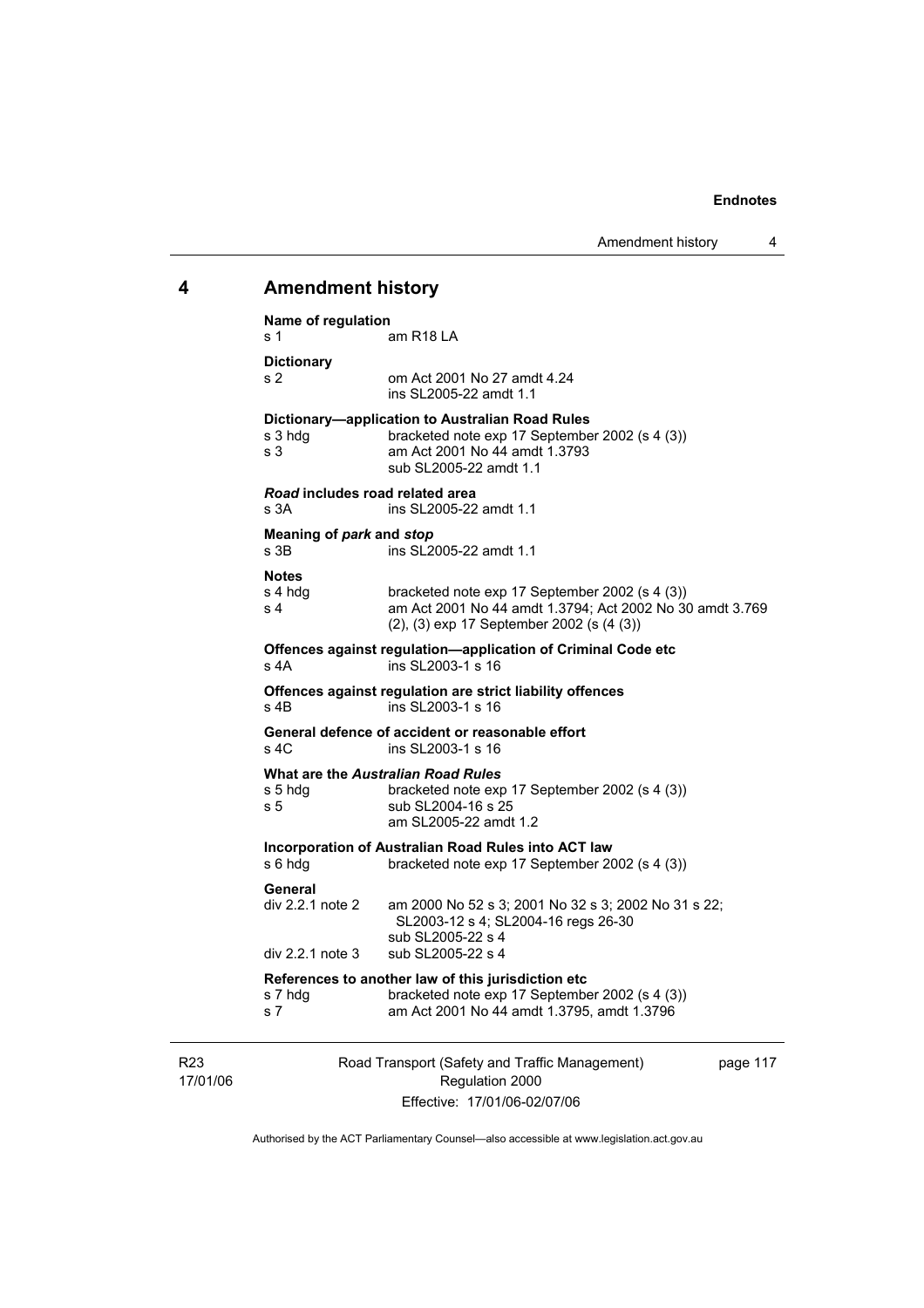4 Amendment history

```
ARR r 10 (2)—penalties for offences 
s 8 hdg bracketed note exp 17 September 2002 (s 4 (3))
ARR r 25 (2)—default speed-limit in built-up area 
s 8A ins SL 2003-12 s 5
                 om SL2004-16 s 31 
ARR r 95—emergency stopping lane only signs 
s 9 hdg bracketed note exp 17 September 2002 (s 4 (3)) 
s 9 am SL2005-22 amdt 1.3 
ARR r 104—no truck signs 
                 bracketed note exp 17 September 2002 (s 4 (3))
s 10 am SL2005-22 amdt 1.4 
ARR r 158 (2) (c)—other vehicles permitted to travel in bus lanes 
s 12 hdg bracketed note exp 17 September 2002 (s 4 (3))
s 12 sub 2002 No 31 s 23; SL2005-4 amdt 2.38 
ARR r 170 (1)—driver not to stop in intersection unless permitted 
s 12A ins SL2004-16 s 32
ARR r 179 (1) (c)—stopping in a loading zone—goods and permit vehicles 
s 13 hdg bracketed note exp 17 September 2002 (s 4 (3)) 
s 13 sub SL2005-22 s 5 
ARR r 179 (1) (c) and (2) (c)—stopping in loading zone—taxis 
s 13A ins SL2005-22 s 5
ARR r 199 (2)—stopping near postbox 
s 14 hdg bracketed note exp 17 September 2002 (s 4 (3))
ARR r 206 (2) (b), (c)—time extension for people with disabilities permit 
s 15 hdg bracketed note exp 17 September 2002 (s 4 (3))
                 sub SL2005-22 amdt 1.5 
ARR r 207 (2) (a)—fees for parking in pay parking spaces 
s 16 hdg bracketed note exp 17 September 2002 (s 4 (3))
ARR r 213 (5)—making a motor vehicle secure—exception 
s 16A ins Legislative Assembly (see Gaz 2000 No 20)
                 am SL2004-16 s 33 
                  sub SL2005-22 amdt 1.6 
ARR r 216 (3)—towing a vehicle at night or in hazardous weather conditions 
s 18 hdg bracketed note exp 17 September 2002 (s 4 (3))
ARR r 225—use of radar detectors 
s 22 hdg bracketed note exp 17 September 2002 (s 4 (3)) 
ARR r 236 (6)—hitchhiking, roadside commerce etc permitted 
s 22A ins SL2004-16 s 34
```

| page 118 |  |  |
|----------|--|--|
|----------|--|--|

118 Road Transport (Safety and Traffic Management) Regulation 2000 Effective: 17/01/06-02/07/06

R23 17/01/06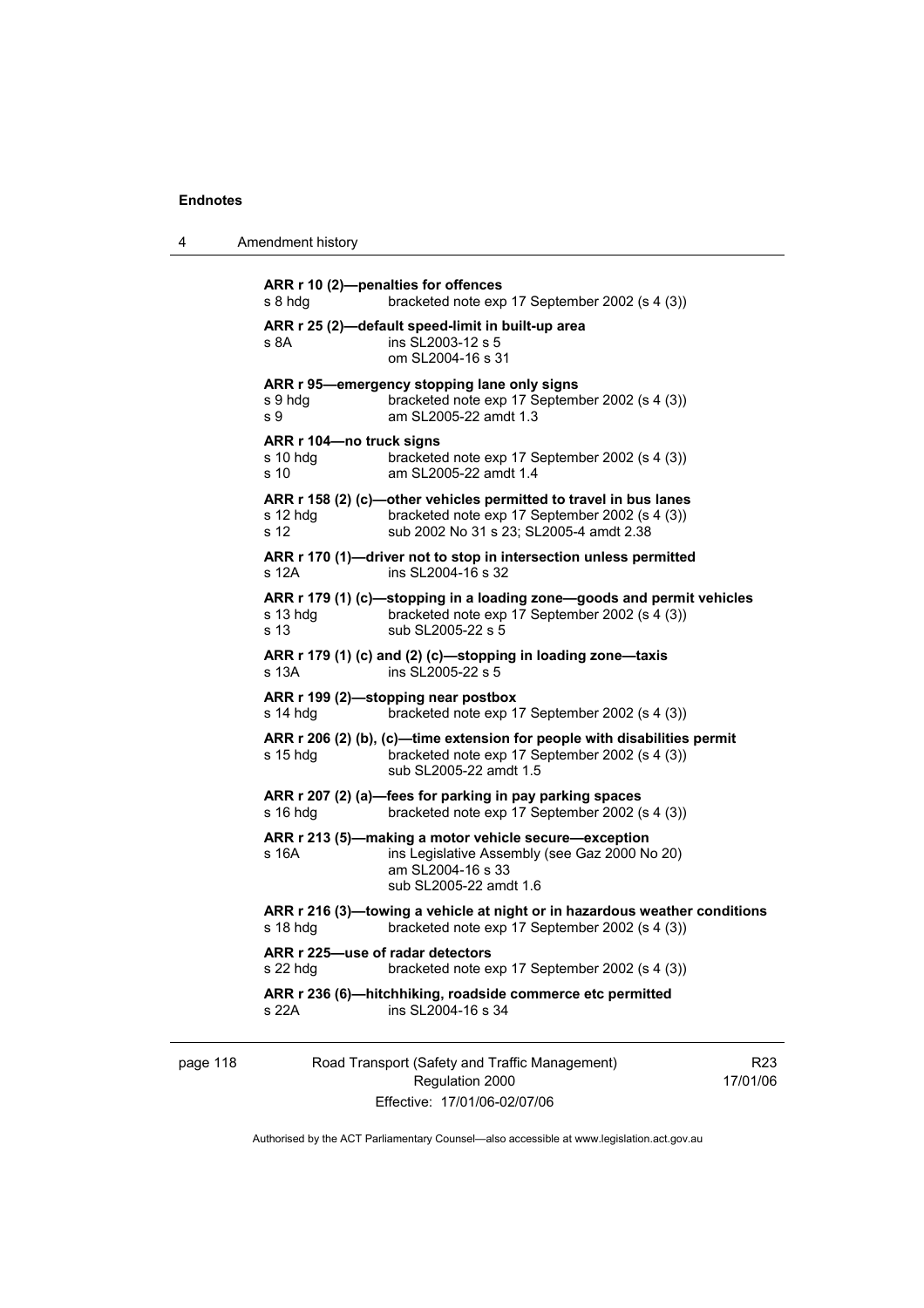| certain roads                        | ARR r 240 (2)-wheeled recreational devices and toys not to be used on                                                                                                                                                                                                                                                                                       |
|--------------------------------------|-------------------------------------------------------------------------------------------------------------------------------------------------------------------------------------------------------------------------------------------------------------------------------------------------------------------------------------------------------------|
| s 23 hdg                             | bracketed note exp 17 September 2002 (s 4 (3))                                                                                                                                                                                                                                                                                                              |
| s 23A                                | ARR r 248-bicycle rider may ride across marked foot crossing if authorised<br>ins 2000 No 21 s 3<br>om SL2004-16 s 35                                                                                                                                                                                                                                       |
| s 23B                                | ARR r 266 (3) (b)-wearing of seatbelts by passengers under 16 years old<br>ins 2001 No 32 s 4<br>am 2002 No 2 s 28; Act 2002 No 51 amdt 1.38; SL2005-4<br>amdt 2.39, amdt 2.40                                                                                                                                                                              |
| s 24 hda                             | ARR r 266 (7)-wearing of seatbelts by passengers under 16 years old<br>bracketed note exp 17 September 2002 (s 4 (3))                                                                                                                                                                                                                                       |
| s 25 hdg                             | ARR r 267 (3)-certificates of exemption from wearing seatbelts<br>bracketed note exp 17 September 2002 (s 4 (3))                                                                                                                                                                                                                                            |
| s 26 hdg                             | ARR r 270 (3)—wearing motorbike helmets<br>bracketed note exp 17 September 2002 (s 4 (3))                                                                                                                                                                                                                                                                   |
| s 27 hdg                             | ARR r 271 (6)—riding on motorbikes<br>bracketed note exp 17 September 2002 (s 4 (3))                                                                                                                                                                                                                                                                        |
| s 27A                                | ARR r 280 (2) (a)-other vehicles to which B light rules apply<br>ins 2002 No 31 s 24<br>sub SL2005-4 amdt 2.41                                                                                                                                                                                                                                              |
| s 28 hdg                             | ARR r 287 (3) (e), (4)-duties of participants in crashes<br>bracketed note exp 17 September 2002 (s 4 (3))                                                                                                                                                                                                                                                  |
| s 29 hdg<br>s 29                     | ARR r 289 (1) (g)-driving on nature strip<br>bracketed note exp 17 September 2002 (s 4 (3))<br>am SL2004-16 s 36; pars renum R16 LA (see<br>SL2004-16 s 37); SL2005-22 amdt 1.7                                                                                                                                                                             |
| s 30                                 | ARR r 298-driving with a person in or on trailer<br>am SL2005-22 amdt 1.8                                                                                                                                                                                                                                                                                   |
| ARR r 313-postal workers<br>s 32 hdg | bracketed note exp 17 September 2002 (s 4 (3))                                                                                                                                                                                                                                                                                                              |
| s 33 hdg<br>s 33                     | ARR dict-definitions for dictionary<br>bracketed note exp 17 September 2002 (s 4 (3))<br>am SL2005-22 amdt 1.9<br>def emergency worker am A2004-28 amdt 3.61<br>def hire car ins SL2005-4 amdt 2.43<br>def police officer sub Act 2001 No 56 amdt 3.475<br>def private hire car om SL2005-4 amdt 2.44<br>def <i>public bus</i> sub Act 2001 No 62 amdt 1.38 |
|                                      |                                                                                                                                                                                                                                                                                                                                                             |

R23 17/01/06 Road Transport (Safety and Traffic Management) Regulation 2000 Effective: 17/01/06-02/07/06

page 119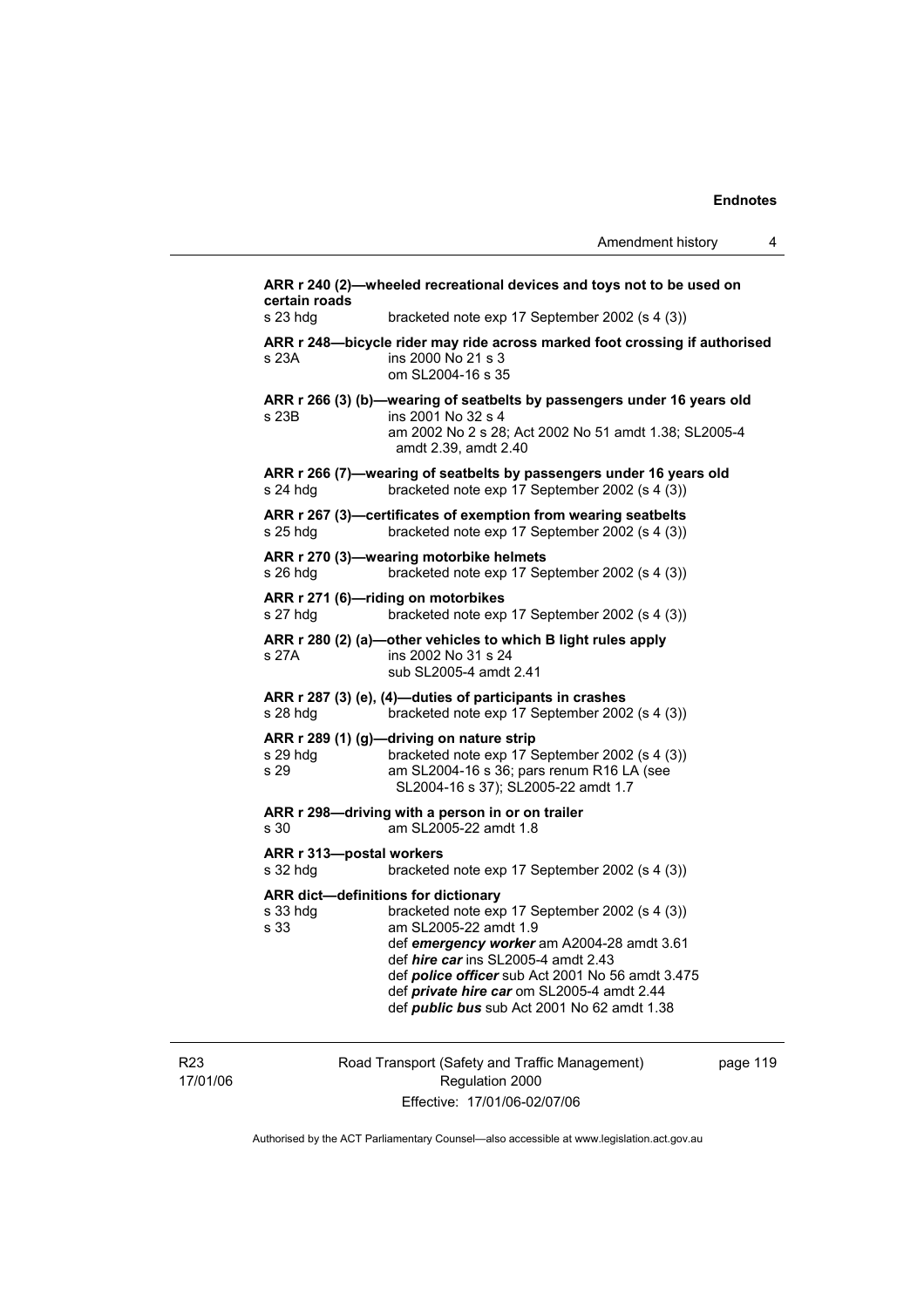4 Amendment history

 def *restricted hire vehicle* om SL2005-4 amdt 2.44 def *taxi* sub 2002 No 2 s 29 am SL2005-4 amdt 2.42 **Offences against the Australian Road Rules**  div 2.2.3 hdg om SL2003-1 s 17 **Application of Criminal Code**  s 34 hdg bracketed note exp 17 September 2002 (s 4 (3))<br>s 34 sub Act 2002 No 51 amdt 1.39 sub Act 2002 No 51 amdt 1.39 om SL2003-1 s 17 **Offences are strict liability offences**  s 35 hdg bracketed note exp 17 September 2002 (s 4 (3))<br>s 35 am Act 2002 No 51 amdt 1.40 am Act 2002 No 51 amdt 1.40 om SL2003-1 s 17 **General defence of accident or reasonable effort**  bracketed note exp 17 September 2002 (s 4 (3)) s 36 am Act 2002 No 51 amdt 1.41 om SL2003-1 s 17 **Making unnecessary engine noise**  bracketed note exp 17 September 2002 (s 4 (3)) **Emission of waste oil or grease**  s 38 hdg bracketed note exp 17 September 2002 (s 4 (3)) **Safety of persons on trailers**<br>s 39 hdg bracketed bracketed note exp 17 September 2002 (s 4 (3)) s 39 am SL2005-22 amdt 1.10, amdt 1.11 **Passengers in sidecars to be seated**  s 40 hdg bracketed note exp 17 September 2002 (s 4 (3)) **Number of vehicles that may be drawn**  s 41 hdg bracketed note exp 17 September 2002 (s 4 (3)) **Towing by vehicles under 4.5t**  s 42 hdg bracketed note exp 17 September 2002 (s 4 (3)) **Lights on motor vehicles generally**  s 43 hdg bracketed note exp 17 September 2002 (s 4 (3)) **Metered parking**  sub SL2005-22 s 6 **Metered parking—parking in spaces**  s 44 hdg bracketed note exp 17 September 2002 (s 4 (3)) s 44 sub SL2005-22 s 7

page 120 Road Transport (Safety and Traffic Management) Regulation 2000 Effective: 17/01/06-02/07/06

R23 17/01/06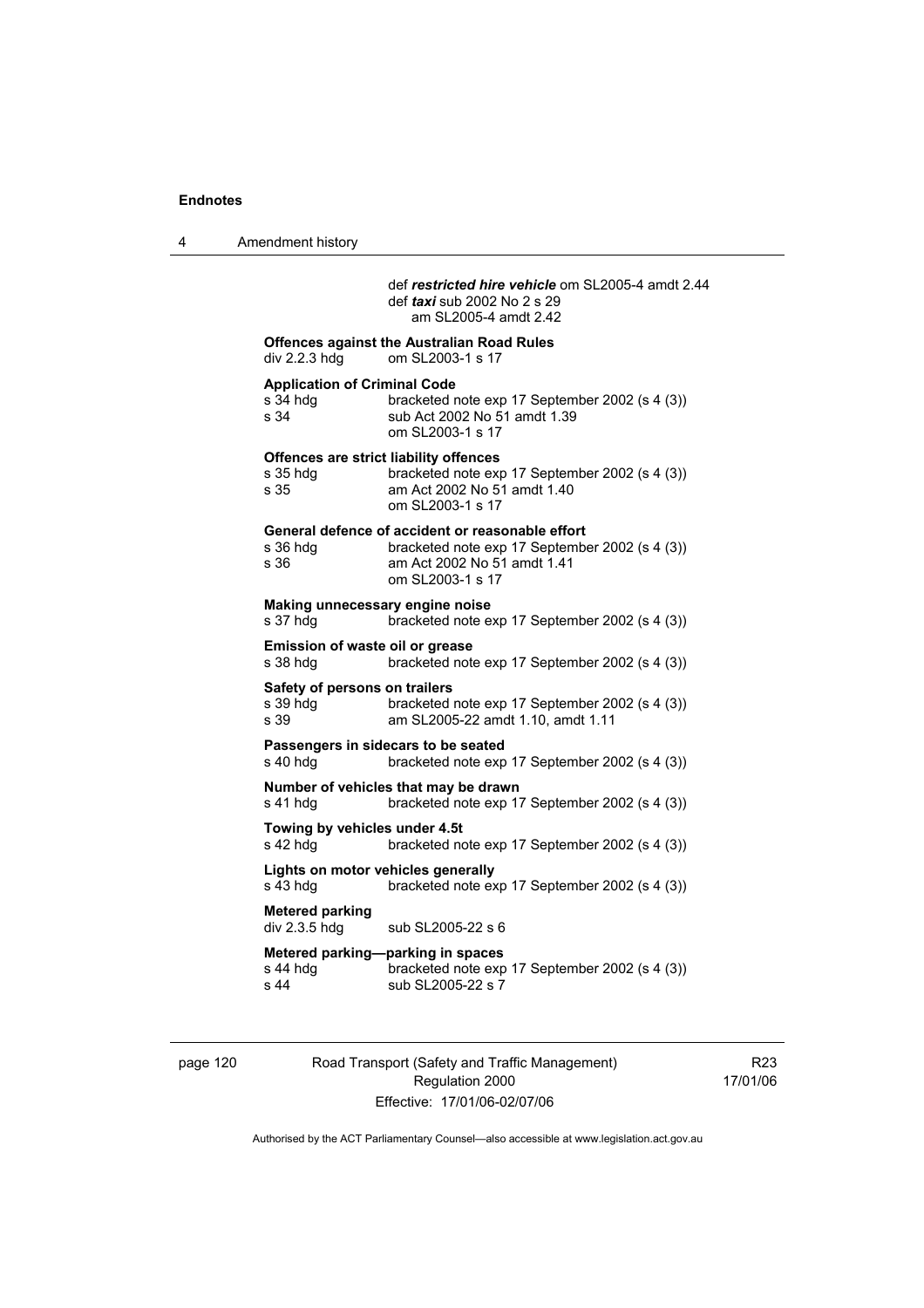```
Road Transport (Safety and Traffic Management) 
                          Regulation 2000 
Metered parking—parking fees 
s 44A ins SL2005-22 s 7
Metered parking—maximum length of stay 
s 44B ins SL2005-22 s 7
Metered parking—exceptions to s 44A and s 44B<br>s 45 hdg bracketed note exp 17 Septembe
                  bracketed note exp 17 September 2002 (s 4 (3))
s 45 sub SL2005-22 s 7 
Temporary closure of metered parking spaces 
s 46 hdg bracketed note exp 17 September 2002 (s 4 (3))
Misuse of parking meters 
s 47 hdg bracketed note exp 17 September 2002 (s 4 (3))
Interfering with parking meters etc 
s 48 hdg bracketed note exp 17 September 2002 (s 4 (3)) 
Ticket parking 
div 2.3.\overline{6} hdg orig div 2.3.\overline{6} hdg renum as div 2.3.\overline{8} hdg
                   ins by SL2005-22 s 8 
Ticket parking—parking in spaces<br>s 49 hdg bracketed note e
s 49 hdg bracketed note exp 17 September 2002 (s 4 (3))<br>s 49 sub SL2005-22 s 8
                  sub SL2005-22 s 8
Ticket parking—display of tickets 
s 49A ins SL2005-22 s 8 
Ticket parking—maximum length of stay 
s 49B ins SL2005-22 s 8 
Ticket parking—exceptions to s 49A and s 49B 
s 50 hdg bracketed note exp 17 September 2002 (s 4 (3)) 
s 50 sub SL2005-22 s 8
Temporary closure of ticket parking spaces and areas 
s 51 hdg bracketed note exp 17 September 2002 (s 4 (3)) 
                   sub SL2005-22 amdt 1.12 
s 51 am 2002 No 7 s 4, s 5; regs renum R6 LA (see 2002 No 7 s 6) 
Use of false or damaged parking tickets etc 
s 52 hdg bracketed note exp 17 September 2002 (s 4 (3))<br>s 52 sub SL2005-22 s 9
                  sub SL2005-22 s 9
Misuse of parking ticket machines 
s 53 hdg bracketed note exp 17 September 2002 (s 4 (3)) 
s 53 sub SL2005-22 s 9
Interfering with parking ticket machines etc 
s 54 hdg bracketed note exp 17 September 2002 (s 4 (3))
```
Effective: 17/01/06-02/07/06

page 121

Authorised by the ACT Parliamentary Counsel—also accessible at www.legislation.act.gov.au

R23 17/01/06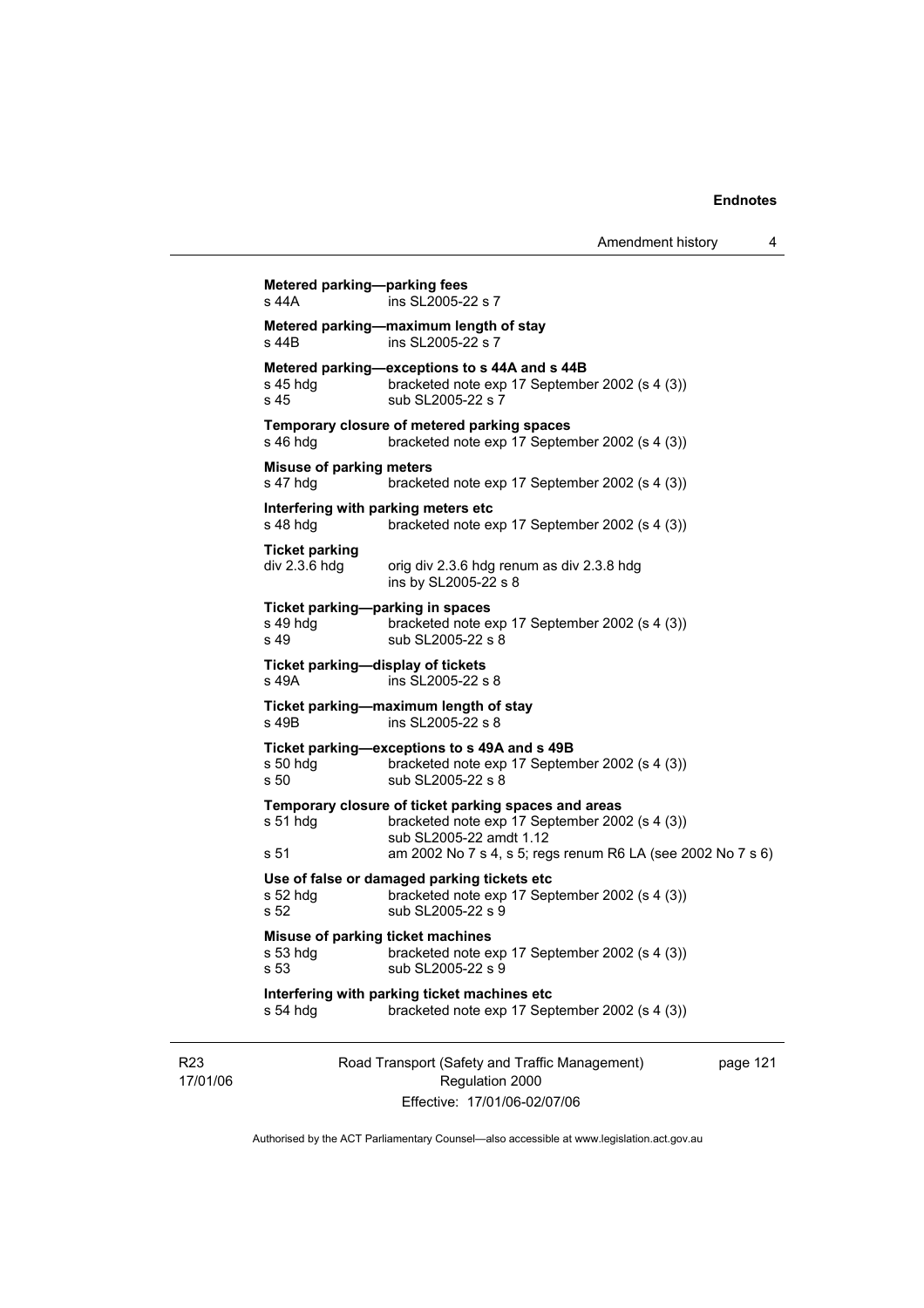| 4 | Amendment history                                                                                                                                                                                          |
|---|------------------------------------------------------------------------------------------------------------------------------------------------------------------------------------------------------------|
|   | Interfering with parking tickets<br>s 55 hdg<br>bracketed note exp 17 September 2002 (s 4 (3))<br>sub SL2005-22 s 10<br>s 55                                                                               |
|   | Other ACT road rules about stopping and parking<br>ins SL2005-22 s 10<br>div $2.3.7$ hdg                                                                                                                   |
|   | Unauthorised use of parking permits and mobility parking scheme<br>authorities<br>s 56 hdg<br>bracketed note exp 17 September 2002 (s 4 (3))<br>am Act 2002 No 30 amdt 3.770<br>s 56<br>sub SL2005-22 s 10 |
|   | Interfering with parking permits and mobility parking scheme authorities<br>ins SL2005-22 s 10<br>s 56A                                                                                                    |
|   | No stopping on a road with a red kerb<br>am 2001 No 32 s 5<br>s 57<br>exp 1 December 2002 (s 57 (2))                                                                                                       |
|   | Stopping public buses in bus zones and at bus stops<br>bracketed note exp 17 September 2002 (s 4 (3))<br>s 57A hdq<br>s 57A<br>ins 2000 No 33 s 3<br>am 2001 Act No 62 amdts 1.39-1.41                     |
|   | Stopping in an emergency etc or to comply with another law<br>bracketed note exp 17 September 2002 (s 4 (3))<br>s 58 hdg<br>s 58<br>am SL2005-22 s 11, s 12                                                |
|   | <b>Other ACT road rules</b><br>div $2.3.8$ hdg<br>(prev div 2.3.6 hdg) ins SL2005-22 s 13                                                                                                                  |
|   | <b>Carrying dangerous substances</b><br>s 59 hdq<br>bracketed note exp 17 September 2002 (s 4 (3))<br>sub A2004-7 amdt 1.14<br>am A2004-7 amdt 1.15, amdt 1.16<br>s 59                                     |
|   | Interrupting funeral processions etc<br>s 60 hdg<br>bracketed note exp 17 September 2002 (s 4 (3))                                                                                                         |
|   | Driving on roads closed to traffic<br>s 61 hdg<br>bracketed note exp 17 September 2002 (s 4 (3))                                                                                                           |
|   | Use of wheeled recreational devices and wheeled toys on roads<br>bracketed note exp 17 September 2002 (s 4 (3))<br>$s$ 62 hdg                                                                              |
|   | Devices that are prescribed traffic control devices-Act, dict, def prescribed<br>traffic control device<br>s 63 hdg<br>bracketed note exp 17 September 2002 (s 4 (3))<br>sub SL2005-22 s 14<br>s 63        |
|   |                                                                                                                                                                                                            |

page 122 Road Transport (Safety and Traffic Management) Regulation 2000 Effective: 17/01/06-02/07/06

R23 17/01/06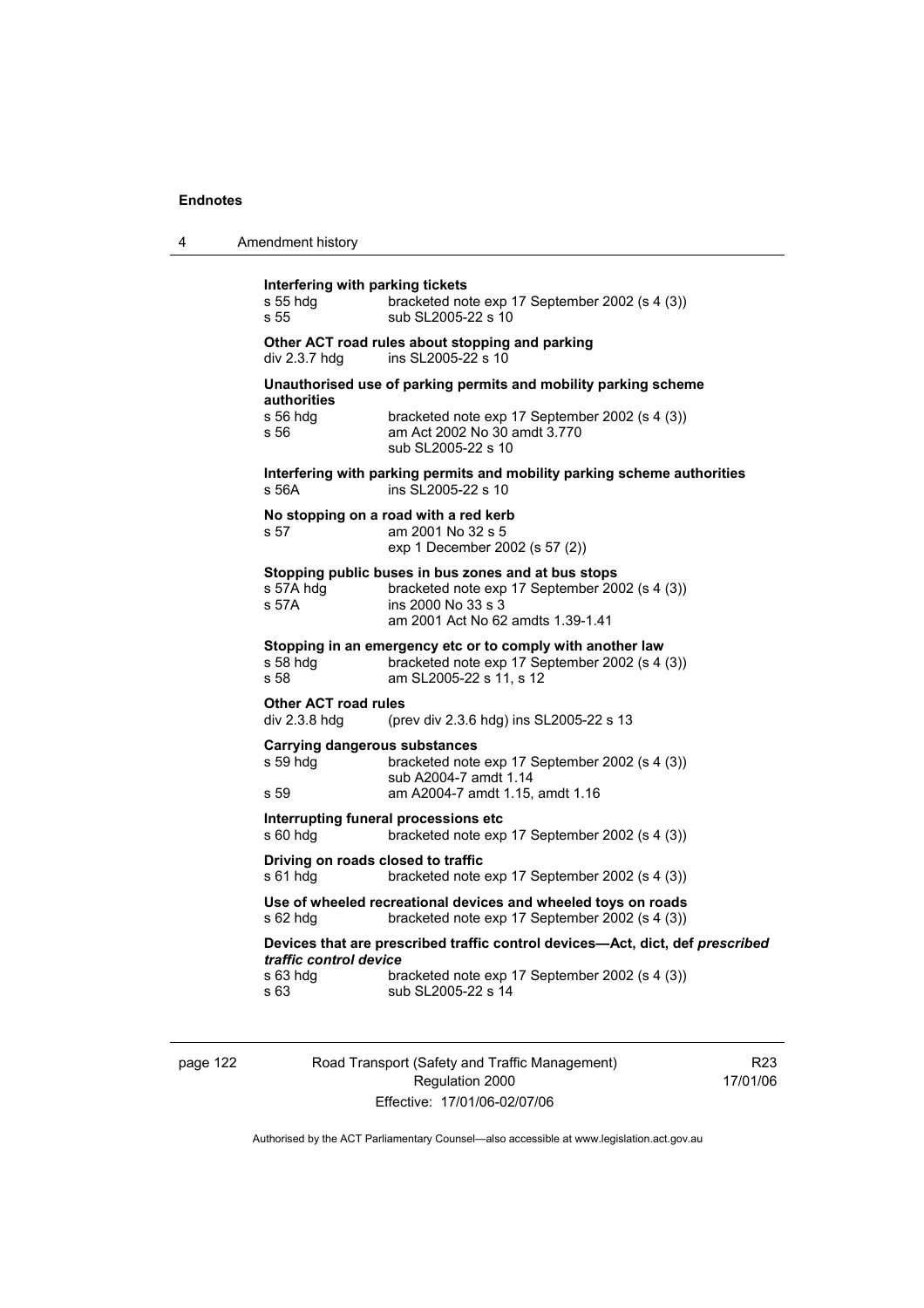| Amendment history                                                                                                            | 4                 |
|------------------------------------------------------------------------------------------------------------------------------|-------------------|
| Preventing prescribed traffic control devices being clearly visible<br>bracketed note exp 17 September 2002 (s 4 (3))        |                   |
| Use of do not overtake turning vehicle sign<br>bracketed note exp 17 September 2002 (s 4 (3))                                |                   |
| Approvals etc by road transport authority<br>am Act 2001 No 44 amdt 1.3797, amdt 1.3798                                      |                   |
| Defence of complying with direction of police officer or authorised person<br>bracketed note exp 17 September 2002 (s 4 (3)) |                   |
| <b>Exemption for driver of police vehicles</b><br>bracketed note exp 17 September 2002 (s 4 (3))                             |                   |
| <b>Exemption for driver of emergency vehicles</b><br>bracketed note exp 17 September 2002 (s 4 (3))                          |                   |
| Stopping and parking exemption for police and emergency vehicles and                                                         |                   |
| bracketed note exp 17 September 2002 (s 4 (3))<br>sub 2002 No 7 s 7; SL2005-22 s 15                                          |                   |
| ins 2001 No 32 s 6                                                                                                           |                   |
| <b>Metered parking schemes</b><br>bracketed note exp 17 September 2002 (s 4 (3))                                             |                   |
| <b>Metered parking areas</b><br>bracketed note exp 17 September 2002 (s 4 (3))<br>am SL2005-22 amdt 1.13                     |                   |
|                                                                                                                              | authorised people |

**Parking meters**  bracketed note exp 17 September 2002 (s 4 (3))

### **Metered parking spaces**

s 75 hdg bracketed note exp 17 September 2002 (s 4 (3)) s 74 am SL2005-22 s 16

### **Parking authorities**

s 75A ins 2002 No 7 s 8

# **Parking authority guidelines**<br>s 75B hdg bracketed

s 75B hdg bracketed note exp 17 September 2002 (s 4 (3))<br>s 75B bracketed note exp 17 September 2002 (s 4 (3)) ins 2002 No 7 s 8

### **Ticket parking schemes—road transport authority**

| s 76 hdg | sub 2002 No 7 s 9                              |
|----------|------------------------------------------------|
|          | bracketed note exp 17 September 2002 (s 4 (3)) |
| s 76     | am SL2005-22 s 17                              |

R23 17/01/06 Road Transport (Safety and Traffic Management) Regulation 2000 Effective: 17/01/06-02/07/06

page 123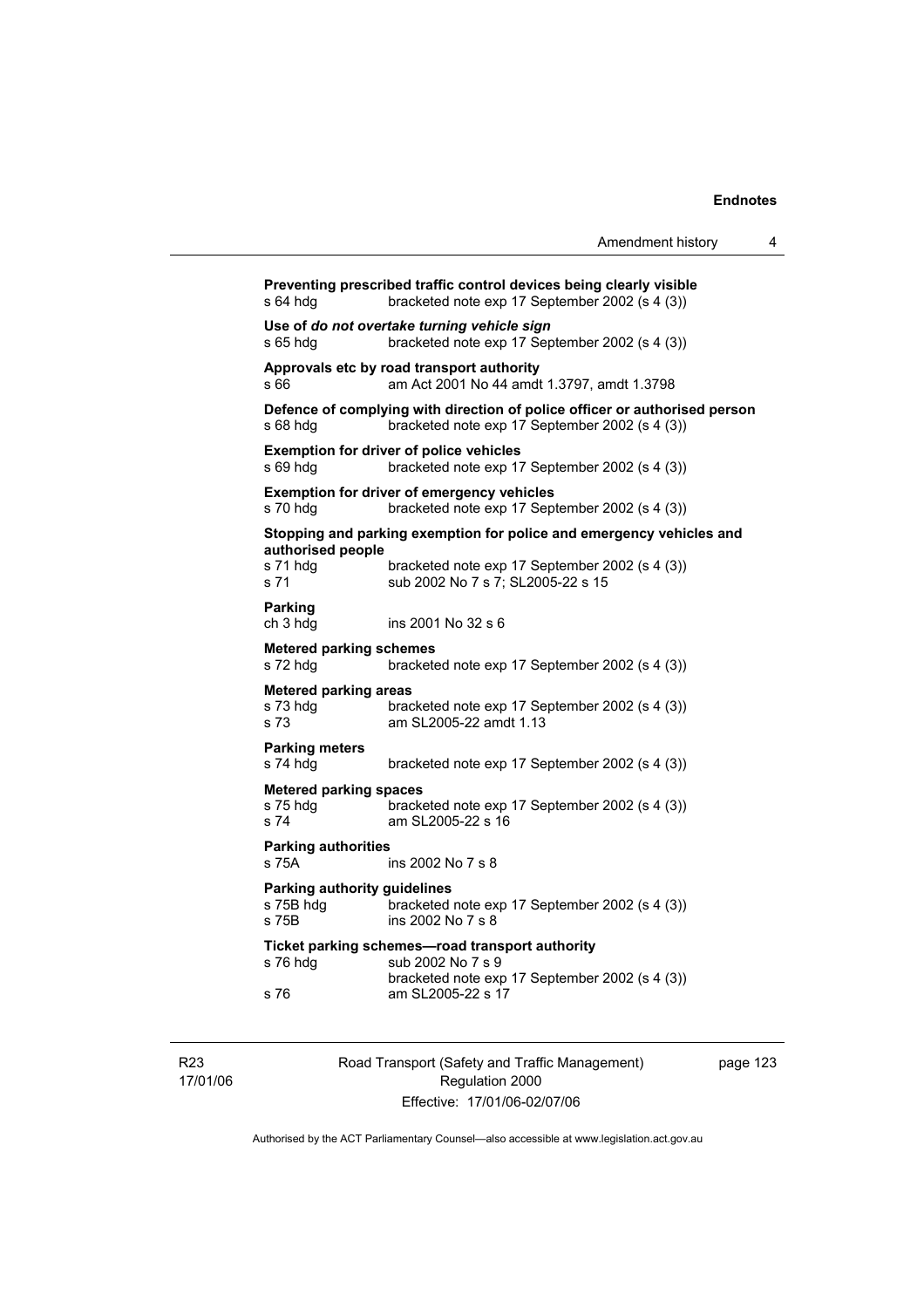| Amendment history |
|-------------------|
|                   |

| s 76A hdg                                      | bracketed note exp 17 September 2002 (s 4 (3))<br>sub SL2005-22 amdt 1.14                                                                                                          |
|------------------------------------------------|------------------------------------------------------------------------------------------------------------------------------------------------------------------------------------|
| s 76A                                          | ins 2002 No 7 s 10                                                                                                                                                                 |
| <b>Ticket parking areas</b>                    |                                                                                                                                                                                    |
| s 77 hdg<br>s 77                               | bracketed note exp 17 September 2002 (s 4 (3))<br>am SL2005-22 amdt 1.15, amdt 1.16<br>$(3)$ , $(4)$ exp 1 December 2006 (s 77 $(4)$ )                                             |
| <b>Ticket parking spaces</b><br>s 78 hdg       | bracketed note exp 17 September 2002 (s 4 (3))                                                                                                                                     |
| <b>Ticket machines</b><br>s 79 hdg             | bracketed note exp 17 September 2002 (s 4 (3))                                                                                                                                     |
| <b>Parking tickets</b><br>s 80 hdg<br>s 80     | bracketed note exp 17 September 2002 (s 4 (3))<br>am 2002 No 7 s 11; SL2005-22 ss 18-20                                                                                            |
| <b>Duration of parking tickets</b><br>s 81 hdg | bracketed note exp 17 September 2002 (s 4 (3))                                                                                                                                     |
| Definitions-div 3.1.3<br>s 82 hdg              | bracketed note exp 17 September 2002 (s 4 (3))                                                                                                                                     |
| s 83 hdg                                       | References in div 3.1.3 to land adjoining residential land<br>bracketed note exp 17 September 2002 (s 4 (3))                                                                       |
| s 84 hdg                                       | Vehicle parked partly on residential land<br>bracketed note exp 17 September 2002 (s 4 (3))                                                                                        |
| s 85 hda<br>s 85                               | Parking of certain vehicles on residential land prohibited<br>bracketed note exp 17 September 2002 (s 4 (3))<br>am SL2005-22 amdt 1.17                                             |
| s 86 hdg<br>s 86                               | Parking of certain vehicles on land adjoining residential land prohibited<br>bracketed note exp 17 September 2002 (s 4 (3))<br>am SL2005-22 amdt 1.17                              |
| s 87 hdg<br>s 87                               | Parking of certain commercial vehicles on land with multi-unit developments<br>bracketed note exp 17 September 2002 (s 4 (3))<br>am Act 2002 No 30 amdt 3.771; SL2005-22 amdt 1.17 |
| Daily infringement<br>s 88 hdg                 | bracketed note exp 17 September 2002 (s 4 (3))                                                                                                                                     |
| <b>Codes of practice</b><br>s 89 hdg<br>s 89   | bracketed note exp 17 September 2002 (s 4 (3))<br>am Act 2001 No 44 amdt 1.3799, amdt 1.3800                                                                                       |

page 124 Road Transport (Safety and Traffic Management) Regulation 2000 Effective: 17/01/06-02/07/06

R23 17/01/06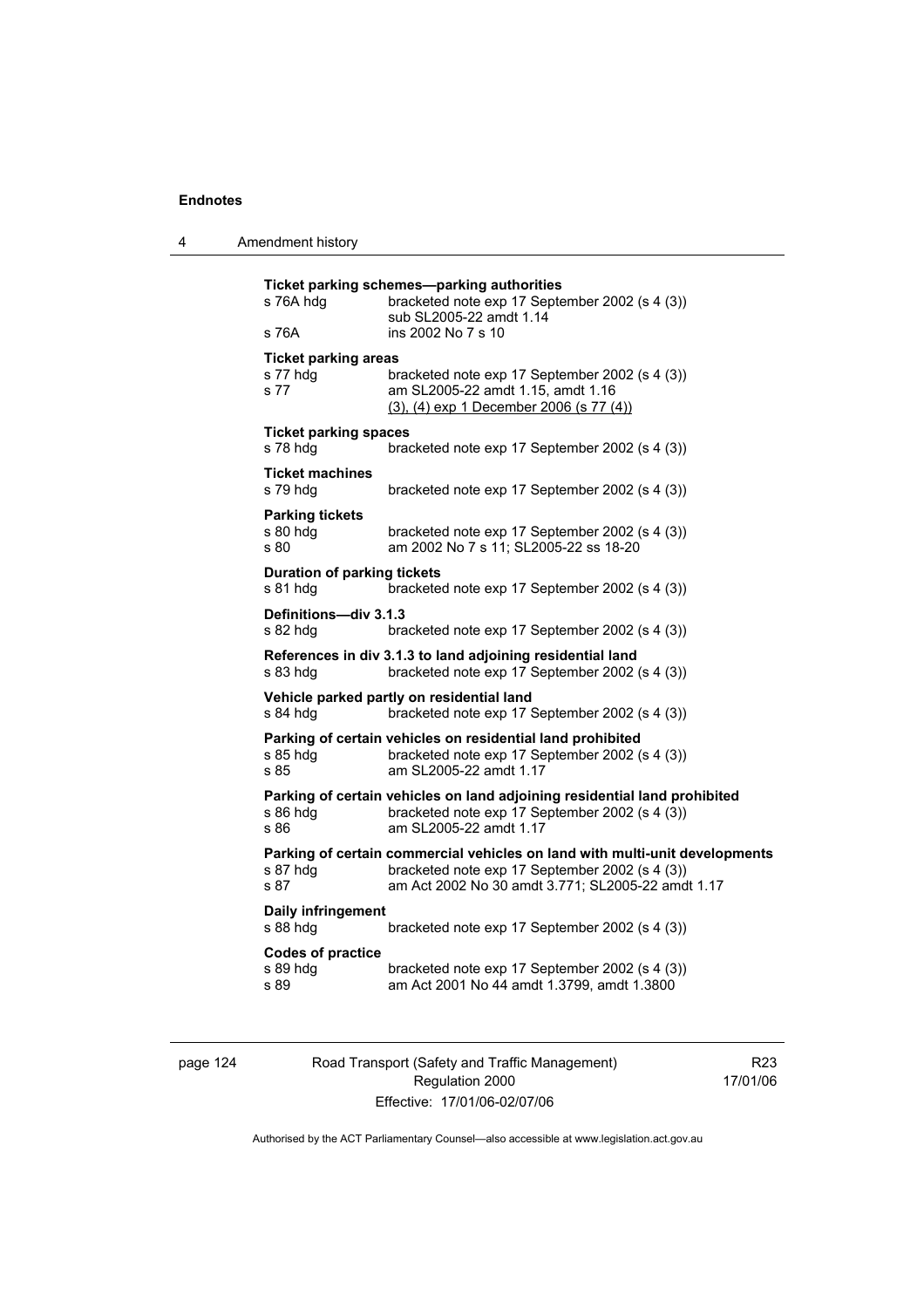| s 90 hdq<br>s 90                                            | Notice of codes of practice etc<br>bracketed note exp 17 September 2002 (s 4 (3))<br>am Act 2001 No 44 amdts 1.3801-1.3803<br>def the code of practice om Act 2001 No 44 amdt 1.3803 |
|-------------------------------------------------------------|--------------------------------------------------------------------------------------------------------------------------------------------------------------------------------------|
| <b>Application for exemption</b><br>s 91 hdg                | bracketed note exp 17 September 2002 (s 4 (3))                                                                                                                                       |
| s 92 hdq<br>s 92                                            | Decision on application for exemption<br>bracketed note exp 17 September 2002 (s 4 (3))<br>am SL2005-22 s 21                                                                         |
| <b>Endorsement of certificates</b><br>s 93 hdg              | bracketed note exp 17 September 2002 (s 4 (3))                                                                                                                                       |
| s 94 hda                                                    | Variation of conditions of exemptions<br>bracketed note exp 17 September 2002 (s 4 (3))                                                                                              |
| s 95 hdg                                                    | <b>Additional information by applicant</b><br>bracketed note exp 17 September 2002 (s 4 (3))                                                                                         |
| s 96 hdq                                                    | Loss etc of existing operator's certificate<br>bracketed note exp 17 September 2002 (s 4 (3))                                                                                        |
| s 97 hdq<br>s 97                                            | Cancellation of existing operator's certificate etc<br>bracketed note exp 17 September 2002 (s 4 (3))<br>am Act 2002 No 30 amdt 3.772                                                |
| s 97A hdg<br>s 97A                                          | Other powers to provide pay parking<br>bracketed note exp 17 September 2002 (s 4 (3))<br>ins 2002 No 7 s 12                                                                          |
| <b>Overlapping schemes</b><br>s 98 hdg<br>s 98              | bracketed note exp 17 September 2002 (s 4 (3))<br>am 2002 No 7 s 13                                                                                                                  |
| s 98A hdg<br>s 98A                                          | Income from ticket parking scheme<br>bracketed note exp 17 September 2002 (s 4 (3))<br>ins 2002 No 7 s 14                                                                            |
| <b>Costs of ticket parking scheme</b><br>s 98B hdg<br>s 98B | bracketed note exp 17 September 2002 (s 4 (3))<br>ins 2002 No 7 s 14                                                                                                                 |
| Trailers not separately chargeable<br>s 99 hdg              | bracketed note exp 17 September 2002 (s 4 (3))                                                                                                                                       |
| <b>Parking permits</b><br>s 100 hdq<br>s 100                | bracketed note exp 17 September 2002 (s 4 (3))<br>sub SL2005-22 s 22                                                                                                                 |

R23 17/01/06 Road Transport (Safety and Traffic Management) Regulation 2000 Effective: 17/01/06-02/07/06

page 125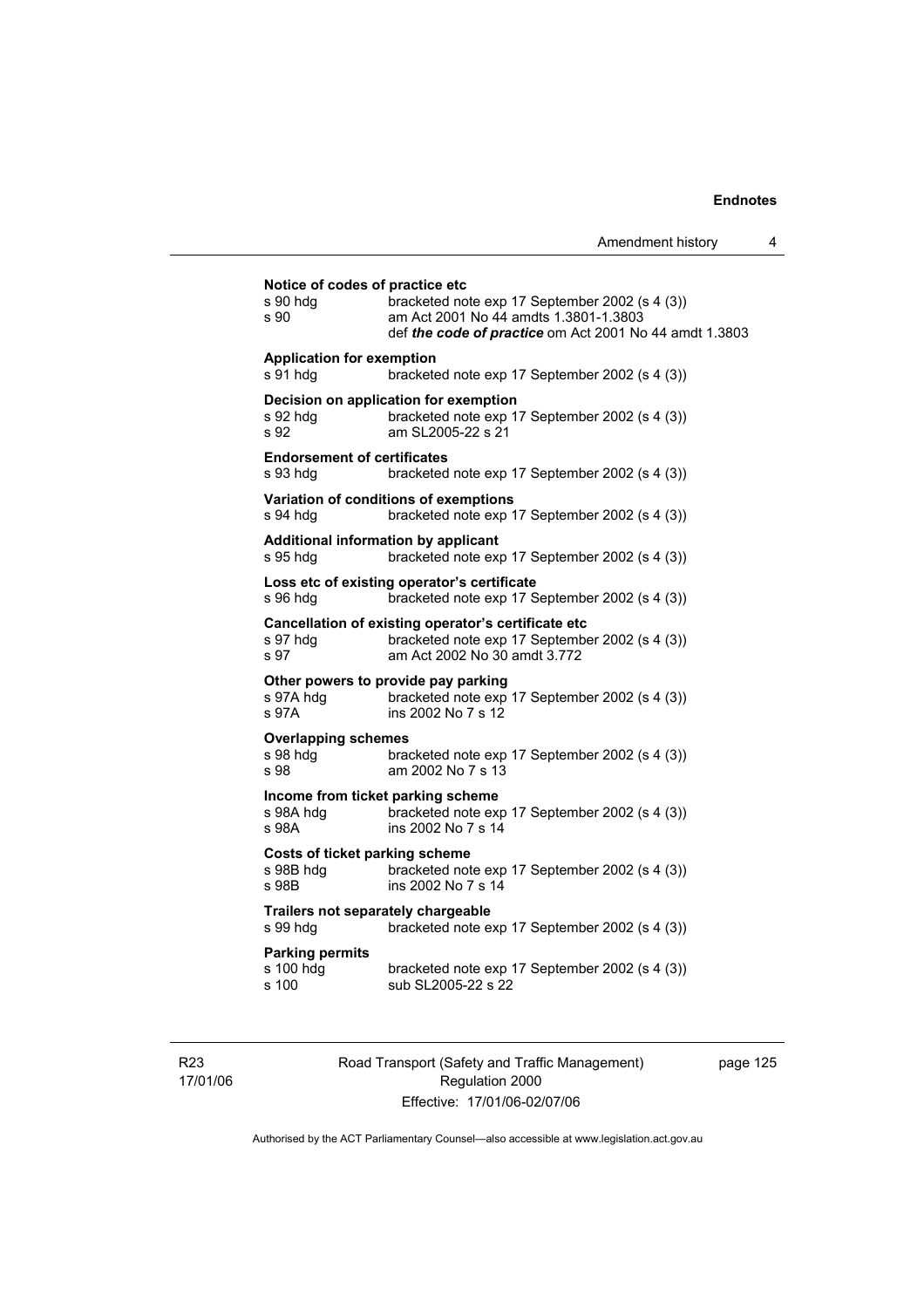| 4 | Amendment history |
|---|-------------------|
|---|-------------------|

| s 101 hdq<br>s 101                     | bracketed note exp 17 September 2002 (s 4 (3))<br>sub SL2005-22 s 22                                                                                                                                                                                                                                                                                                                                                                                                 |
|----------------------------------------|----------------------------------------------------------------------------------------------------------------------------------------------------------------------------------------------------------------------------------------------------------------------------------------------------------------------------------------------------------------------------------------------------------------------------------------------------------------------|
| s 101A                                 | Parking permits and mobility parking scheme authorities-cancellation<br>ins SL2005-22 s 22                                                                                                                                                                                                                                                                                                                                                                           |
| cancelled                              | Parking permits and mobility parking scheme authorities—return when                                                                                                                                                                                                                                                                                                                                                                                                  |
| s 101B                                 | ins SL2005-22 s 22                                                                                                                                                                                                                                                                                                                                                                                                                                                   |
| Definitions-ch 4<br>s 102 hdg<br>s 102 | bracketed note exp 17 September 2002 (s 4 (3))<br>am 2000 No 33 s 4; 2000 No 52 s 4<br>def approved police speedometer ins 2001 No 32 s 7<br>def digital camera detection device sub 2001 No 32 s 8<br>def laser speed measuring device sub SL2004-47 s 40<br>def radar speed measuring device sub SL2004-47 s 41<br>def security checksum ins 2001 No 32 s 9<br>def testing authority am 2001 No 32 s 10; SL2004-47 s 42<br>def <b>WORM disk</b> ins SL2004-47 s 43 |
| s 103 hdg<br>s 103                     | Approved traffic offence detection devices<br>bracketed note exp 17 September 2002 (s 4 (3))<br>sub 2000 No 52 s 5<br>am 2001 No 32 s 11                                                                                                                                                                                                                                                                                                                             |
| s 103A                                 | Approval of police vehicle speedometers<br>ins 2001 No 32 s 12                                                                                                                                                                                                                                                                                                                                                                                                       |
| s 104 hda<br>s 104                     | Major testing of laser speed measuring devices<br>bracketed note exp 17 September 2002 (s 4 (3))<br>am 2000 No 33 s 5<br>sub 2000 No 52 s 5<br>am 2001 No 32 regs 13-17<br>sub SL2004-47 s 44                                                                                                                                                                                                                                                                        |
| $s$ 104 $A$                            | Major testing of other traffic offence detection devices<br>ins SI 2004-47 s 44                                                                                                                                                                                                                                                                                                                                                                                      |
| s 104B                                 | Certification and sealing of traffic offence detection devices<br>ins SI 2004-47 s 44                                                                                                                                                                                                                                                                                                                                                                                |
| s 105 hdq<br>s 105                     | Use of digital camera detection devices<br>bracketed note exp 17 September 2002 (s 4 (3))<br>sub 2001 No 32 s 18                                                                                                                                                                                                                                                                                                                                                     |
| s 105A hdg<br>s 105A                   | Use of laser speed measuring devices<br>bracketed note exp 17 September 2002 (s 4 (3))<br>ins 2001 No 32 s 18                                                                                                                                                                                                                                                                                                                                                        |
|                                        |                                                                                                                                                                                                                                                                                                                                                                                                                                                                      |

page 126 Road Transport (Safety and Traffic Management) Regulation 2000 Effective: 17/01/06-02/07/06

R23 17/01/06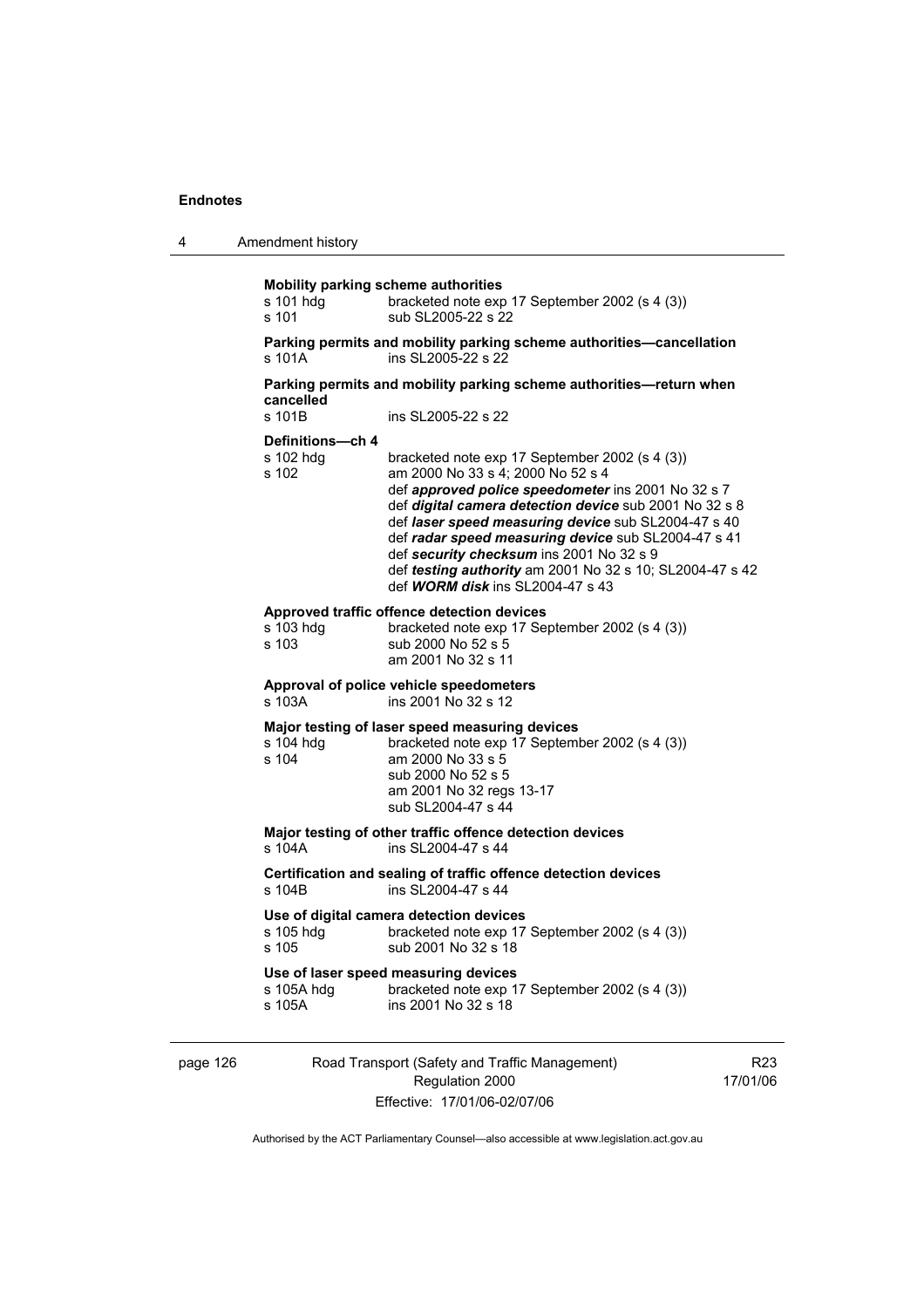|                             | s 105B hdg<br>s 105B                                 | Use of radar speed measuring devices<br>bracketed note exp 17 September 2002 (s 4 (3))<br>ins 2001 No 32 s 18                                  |          |
|-----------------------------|------------------------------------------------------|------------------------------------------------------------------------------------------------------------------------------------------------|----------|
|                             | s 106 hdg                                            | Approved people-testing and sealing<br>bracketed note exp 17 September 2002 (s 4 (3))                                                          |          |
|                             | Approved people-use<br>s 107 hdq<br>s 107            | bracketed note exp 17 September 2002 (s 4 (3))<br>am 2000 No 52 s 6                                                                            |          |
|                             | s 107A                                               | Recording of digital camera detection device image files—Act, s 23 (2) (c) (ii)<br>ins 2001 No 32 s 19<br>am SL2004-47 s 45                    |          |
|                             |                                                      | Recording of traffic lights camera detection device image files-Act,                                                                           |          |
|                             | s 23 (2) (c) (ii)<br>s 107B                          | ins 2001 No 32 s 19                                                                                                                            |          |
|                             |                                                      | Verification of traffic lights camera detection device image files—Act,                                                                        |          |
|                             | s 23 (2) (c) (iii)<br>s 107C                         | ins 2001 No 32 s 19                                                                                                                            |          |
|                             | Meaning of vehicle image codes<br>s 108 hda<br>s 108 | bracketed note exp 17 September 2002 (s 4 (3))<br>sub 2000 No 33 s 6; 2000 No 52 s 7<br>am 2001 No 32 regs 20-22; SL2005-7 ss 4-6              |          |
|                             | <b>Additional powers of police</b><br>s 109 hdg      | bracketed note exp 17 September 2002 (s 4 (3))                                                                                                 |          |
|                             | Prohibition on car minding<br>s 110 hdg              | bracketed note exp 17 September 2002 (s 4 (3))                                                                                                 |          |
|                             | s 111 hdg<br>s 111                                   | Removal of unattended vehicles—Act, s 32 (1) (c)<br>bracketed note exp 17 September 2002 (s 4 (3))<br>sub SL2005-22 amdt 1.18                  |          |
|                             | s 112 hdg<br>s 112                                   | Disposal of impounded or forfeited vehicles<br>bracketed note exp 17 September 2002 (s 4 (3))<br>am Act 2001 No 29 s 14<br>sub 2001 No 32 s 23 |          |
|                             | s 112A hdg<br>s 112A                                 | Disposal of forfeited vehicles-Act, s 10J<br>bracketed note exp 17 September 2002 (s 4 (3))<br>ins 2001 No 32 s 23                             |          |
|                             | s 113 hdg                                            | Responsible person to inspect driver licence<br>bracketed note exp 17 September 2002 (s 4 (3))                                                 |          |
|                             | Responsible person's consent<br>s 114 hdg            | bracketed note exp 17 September 2002 (s 4 (3))                                                                                                 |          |
| R <sub>23</sub><br>17/01/06 |                                                      | Road Transport (Safety and Traffic Management)<br>Regulation 2000<br>Effective: 17/01/06-02/07/06                                              | page 127 |

Authorised by the ACT Parliamentary Counsel—also accessible at www.legislation.act.gov.au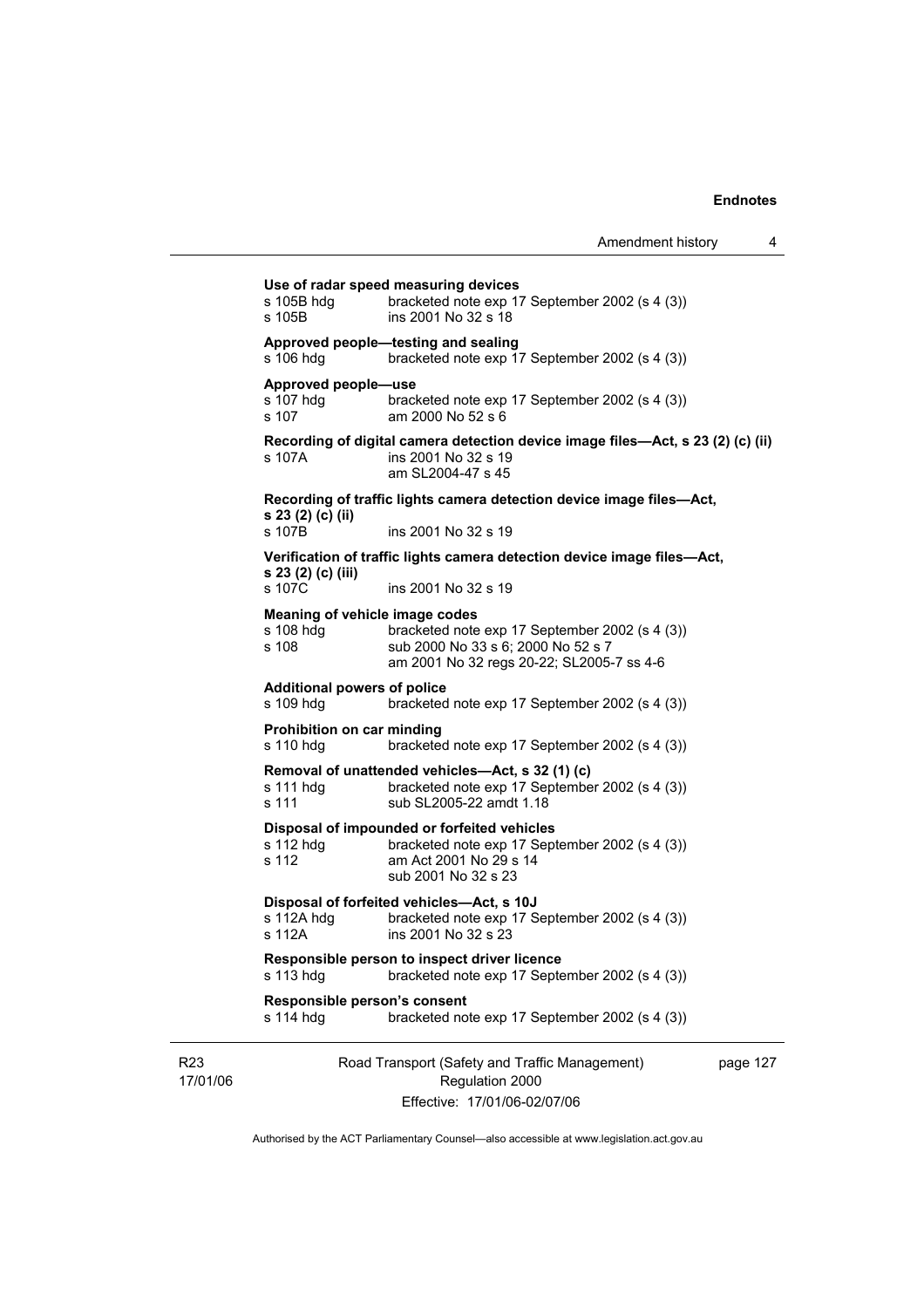4 Amendment history

page 128 Road Transport (Safety and Traffic Management) **Standards for safe carriage of loads—Act, s 14 (2)**  s 115 hdg bracketed note exp 17 September 2002 (s 4 (3)) s 115 sub Act 2002 No 51 amdt 1.42 om SL2003-1 s 18 ins A2005-62 amdt 1.6 **Offences against regulation are strict liability offences**  s 116 hdg bracketed note exp 17 September 2002 (s 4 (3))<br>s 116 am Act 2002 No 51 amdt 1.43 am Act 2002 No 51 amdt 1.43 om SL2003-1 s 18 **General defence of accident or reasonable effort**  s 117 hdg bracketed note exp 17 September 2002 (s 4 (3)) s 117 am Act 2002 No 51 amdt 1.44 om SL2003-1 s 18 **Transitional**  ch 6 hdg exp 1 March 2002 (s 128) **Parking**  pt 6.1 hdg exp 1 March 2002 (s 128) **Existing Class A and Class B parking spaces**  s 118 exp 1 March 2002 (s 128) **Existing parking labels**  s 119 exp 1 March 2002 (s 128) **Existing disability labels**  s 120 exp 1 June 2000 (s 120) **Existing codes of practice**  s 121 exp 1 March 2002 (s 128) **Existing exemptions**  s 122 exp 1 March 2002 (s 128) **Existing applications for exemptions and variation of conditions**  s 123 exp 1 March 2002 (s 128) **Existing notices to show cause**  s 124 exp 1 March 2002 (s 128) **Traffic offence detection devices**  pt 6.2 hdg exp 1 March 2002 (s 128) **Existing tests and certificates**  s 125 am 2001 No 32 s 24 exp 1 March 2002 (s 128) **Existing approved people—use**  s 126 exp 1 March 2002 (s 128)

Regulation 2000 Effective: 17/01/06-02/07/06

R23 17/01/06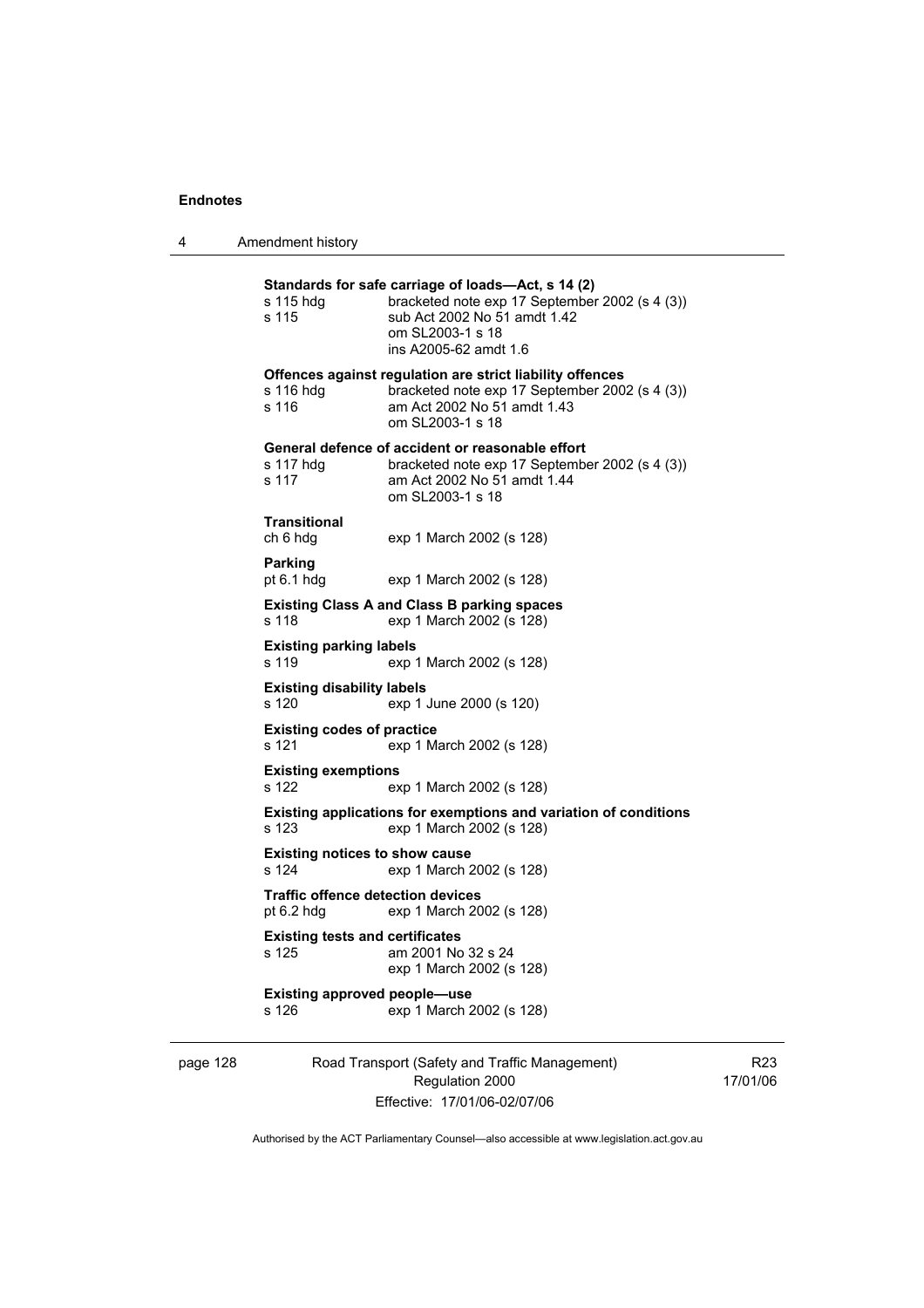### **Other transitional provisions**  pt 6.3 hdg exp 1 March 2002 (s 128) **Existing medical certificate about seatbelts**  s 127 exp 1 March 2002 (s 128) **Expiry of ch 6**  am Act 2001 No 27 amdt 4.25 am Act 2001 No 44 amdt 1.3804 exp 1 March 2002 (s 128) **Meaning of location codes on images**  sch 1 sub 2000 No 33 s 8 am 2000 No 52 s 8; pts renum R4 LA; SL2003-14 s 4; SL2005-7 s 7; items renum SL2005-7 s 8; SL2006-4 s 4 **Dictionary**  dict am A2004-28 amdt 3.62 def *approved police speedometer* ins 2001 No 32 s 26 def *area of operations* ins 2002 No 7 s 15 def *ARR* ins SL2003-12 s 6 def *camera detection device* ins 2000 No 52 s 9 sub 2001 No 32 s 25 def *centre of the road* ins 2000 No 52 s 9 def *digital camera detection device* ins 2000 No 52 s 9 def *emergency worker* om SL2004-16 s 38 ins SL2005-22 amdt 1.19 def *give way* ins 2000 No 21 s 4 def *hire car* ins SL2005-4 amdt 2.43 def *indicated on* ins 2001 No 32 s 26 om R18 LA def *laser speed measuring device* ins 2000 No 52 s 9 def *length* ins 2000 No 52 s 9 def *length of road* om 2000 No 52 s 9 def *loading zone permit* om SL2005-22 s 23 def *marked foot crossing* ins 2000 No 21 s 4 def *motor vehicle* ins 2000 No 52 s 9 def *park* sub SL2005-22 amdt 1.10 def *parking authority* ins 2002 No 7 s 15 def *parking authority guidelines* ins 2002 No 7 s 15 def *parking meter* am SL2005-22 s 24 def *parking permit* sub SL2005-22 s 25 def *parking ticket* am 2002 No 7 s 16 def *pay parking device* sub SL2005-22 s 25 def *pay parking sign* ins SL2005-22 s 26 def *pedestrian* ins 2000 No 21 s 4 def *piezo strip speed measuring device* ins 2000 No 52 s 9 def *postal vehicle* am SL2004-16 s 39

R23 17/01/06 Road Transport (Safety and Traffic Management) Regulation 2000 Effective: 17/01/06-02/07/06

page 129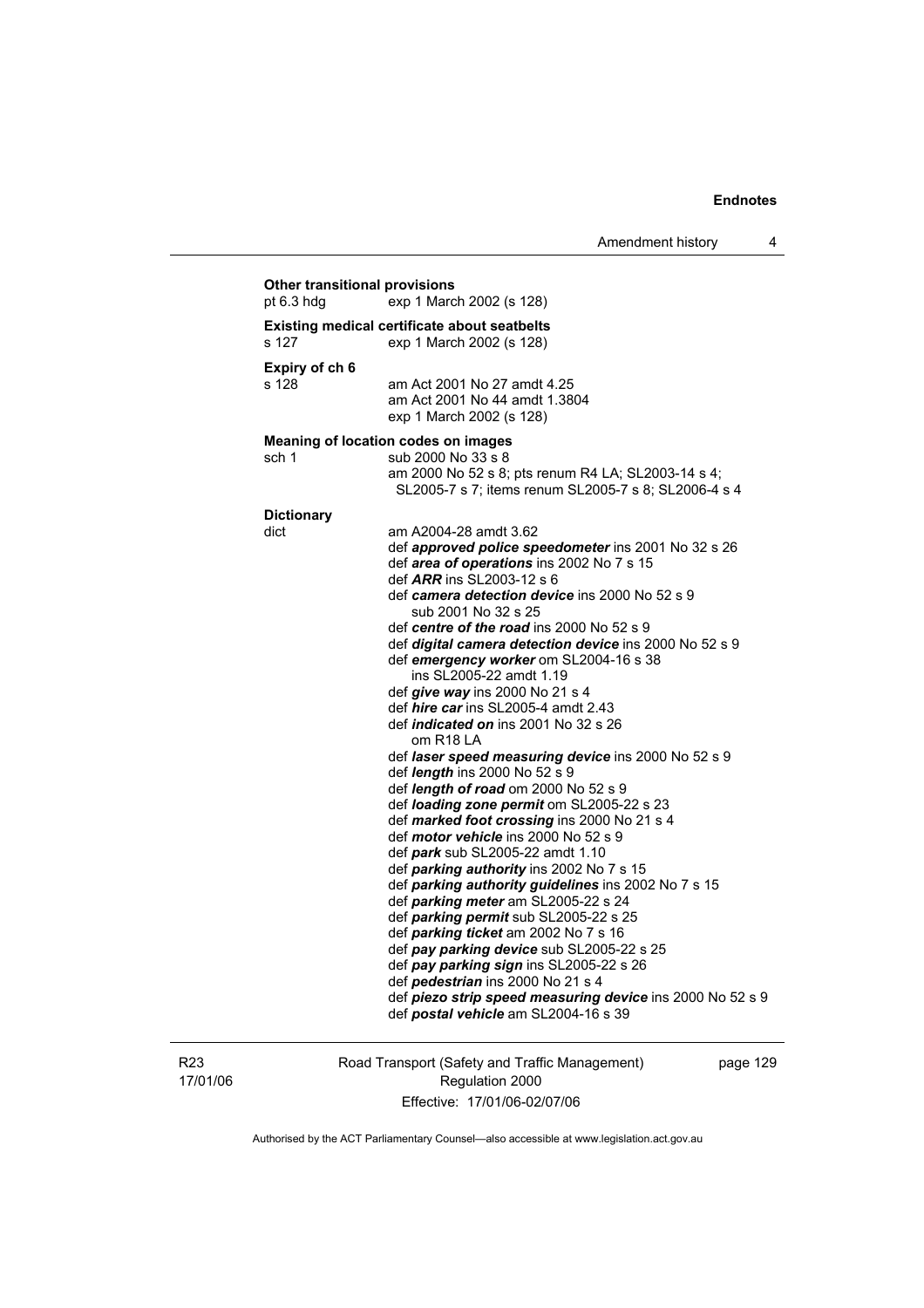4 Amendment history

 def *private hire car* om SL2005-4 amdt 2.44 def *public bus* sub Act 2001 No 62 amdt 1.42 def *radar speed measuring device* ins 2000 No 52 s 9 def *recording medium* ins 2001 No 32 s 26 def *red traffic arrow* ins 2000 No 52 s 9 def *red traffic light* ins 2000 No 52 s 9 def *registered interest* om R18 LA def *relevant parking fee* sub SL2005-22 s 27 def *restricted hire vehicle* om SL2005-4 amdt 2.44 def *restricted taxi* om 2002 No 2 s 30 def *ride* ins 2000 No 21 s 4 def *rider* ins 2000 No 21 s 4 def *road* sub Act 2002 No 30 amdt 3.773; SL2005-22 amdt 1.20 def *road related area* ins Act 2002 No 30 amdt 3.774 om R18 LA def *security checksum* ins 2001 No 32 s 26 def *speed measuring device* ins 2000 No 52 s 9 om R18 LA def *stop* sub SL2005-22 amdt 1.20 def *taxi* sub 2002 No 2 s 31 def *testing authority* ins 2000 No 52 s 9 def *the Act* om Act 2001 No 44 amdt 1.3805 def *ticket parking area* sub SL2005-22 s 27 def *ticket parking space* sub SL2005-22 s 27 def *traffic lights camera detection* ins 2000 No 52 s 9 def *trailer* ins 2000 No 52 s 9 def *vehicle* ins 2000 No 52 s 9 def *WORM disk* ins 2001 No 32 s 26 sub SL2004-47 s 46

page 130 Road Transport (Safety and Traffic Management) Regulation 2000 Effective: 17/01/06-02/07/06

R23 17/01/06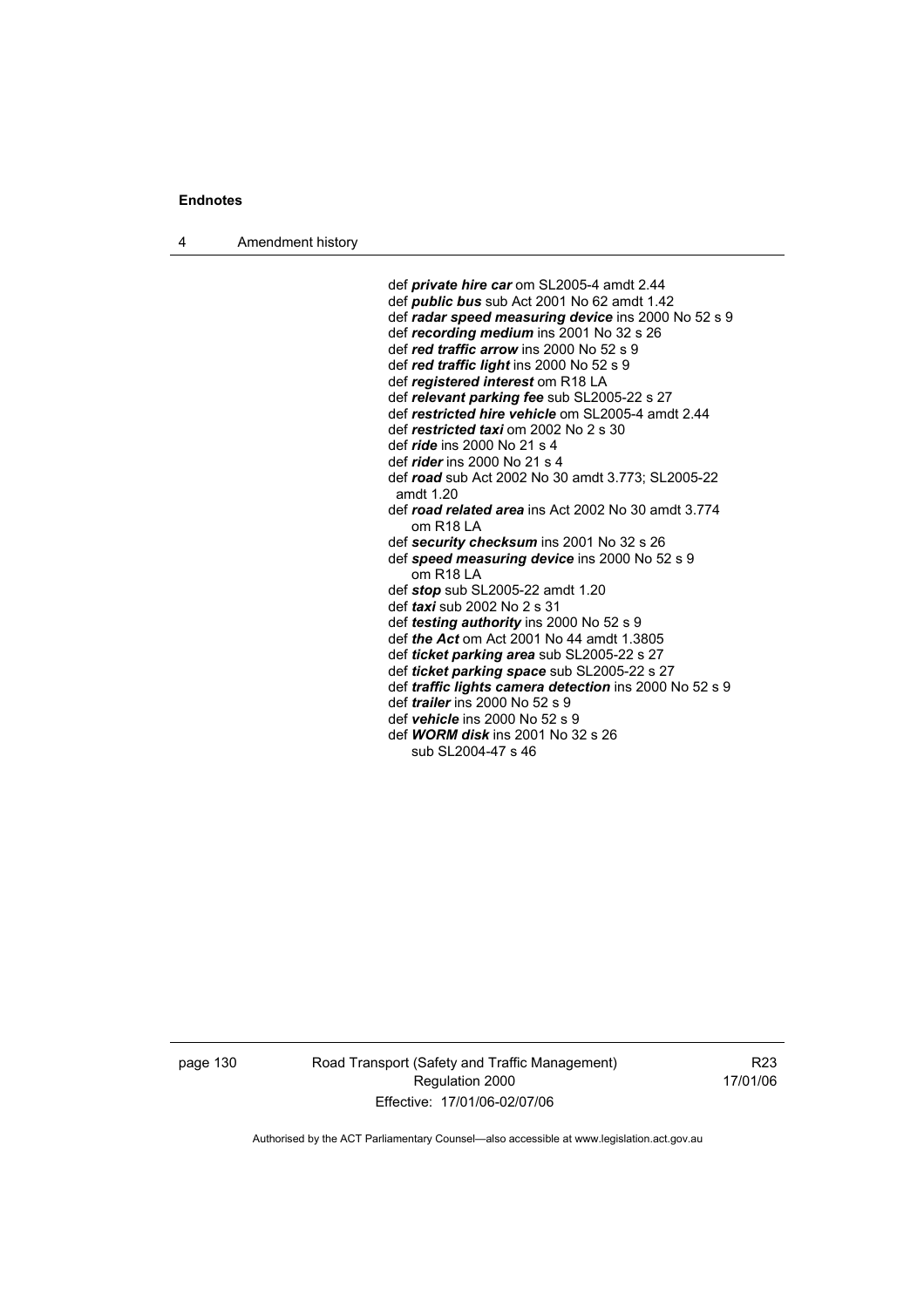### **5 Earlier republications**

Some earlier republications were not numbered. The number in column 1 refers to the publication order.

Since 12 September 2001 every authorised republication has been published in electronic pdf format on the ACT legislation register. A selection of authorised republications have also been published in printed format. These republications are marked with an asterisk (\*) in column 1. Electronic and printed versions of an authorised republication are identical.

| <b>Republication No</b> | <b>Amendments to</b> | <b>Republication date</b> |
|-------------------------|----------------------|---------------------------|
| 1                       | not amended          | 1 March 2000              |
| $\overline{2}$          | Act 2001 No 56       | 12 September 2001         |
| 3                       | Act 2001 No 62       | 3 December 2001           |
| 4                       | SL 2002 No 2         | 1 March 2002              |
| $5*$                    | SL 2002 No 2         | 2 March 2002              |
| 6                       | SL 2002 No 7         | 16 April 2002             |
| $\overline{7}$          | Act 2002 No 30       | 10 October 2002           |
| 8                       | SL2002-31            | 1 November 2002           |
| 9                       | SL2002-31            | 2 December 2002           |
| 10                      | Act 2002 No 51       | 1 January 2003            |
| 11                      | SL2003-1             | 10 January 2003           |
| $12*$                   | SL2003-12            | 1 June 2003               |
| 13                      | SL2003-14            | 11 June 2003              |
| 14                      | A2004-7              | 5 April 2004              |
| 15                      | A2004-28             | 1 July 2004               |
| 16                      | A2004-28             | 19 July 2004              |
| 17                      | SL2004-47            | 10 September 2004         |
| 18                      | SL2004-47            | 2 November 2004           |
| 19                      | SL2005-4             | 9 March 2005              |
|                         |                      |                           |

R23 17/01/06 Road Transport (Safety and Traffic Management) Regulation 2000 Effective: 17/01/06-02/07/06

page 131